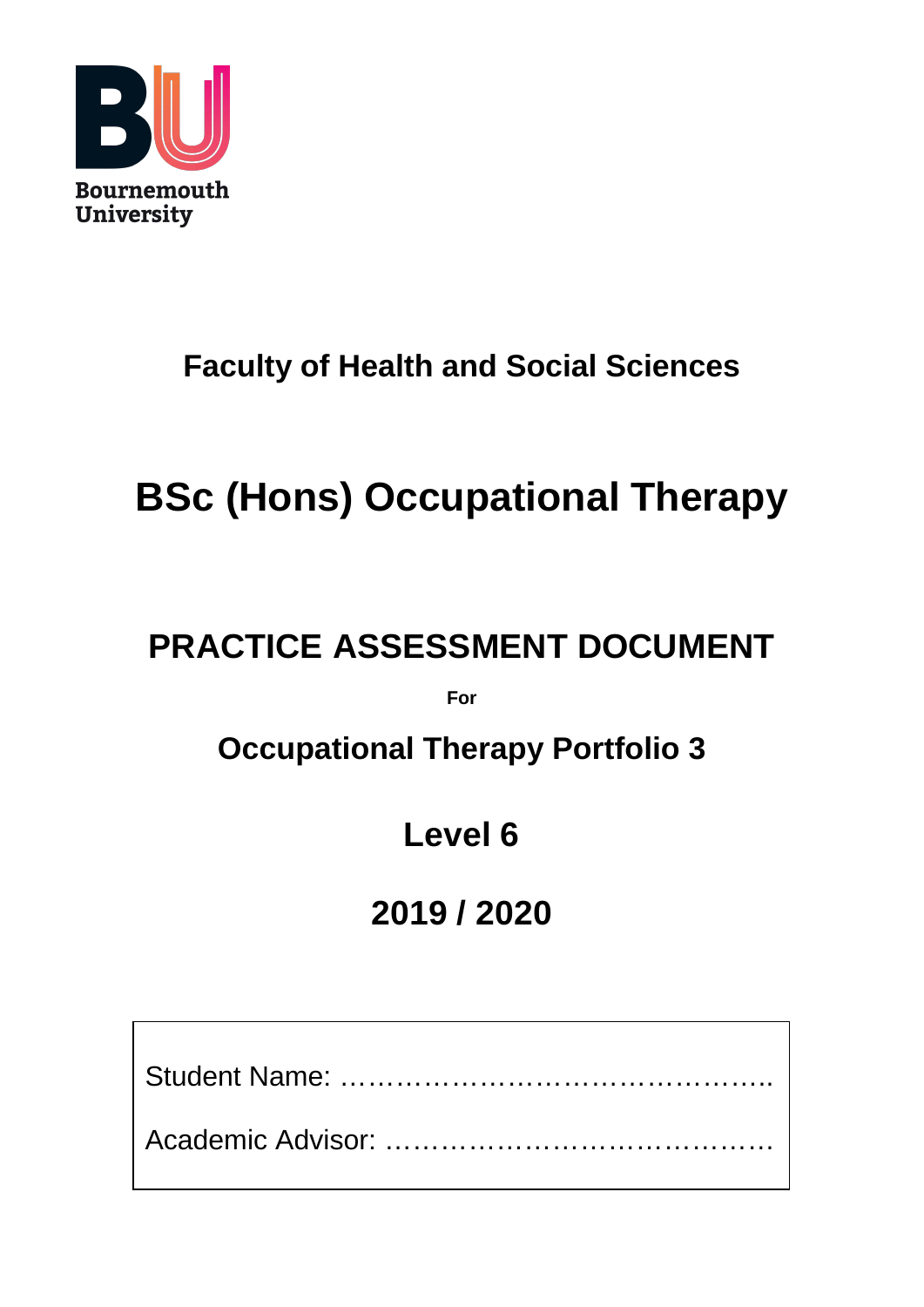2009 Bournemouth University

Document distribution date June 2019

Circulation: General

Bournemouth University undertakes to encourage the recognition, protection and exploitation of intellectual property rights generated by participants in this programme, to the benefit, as appropriate, of students, staff, industrial/other third parties/partners and the University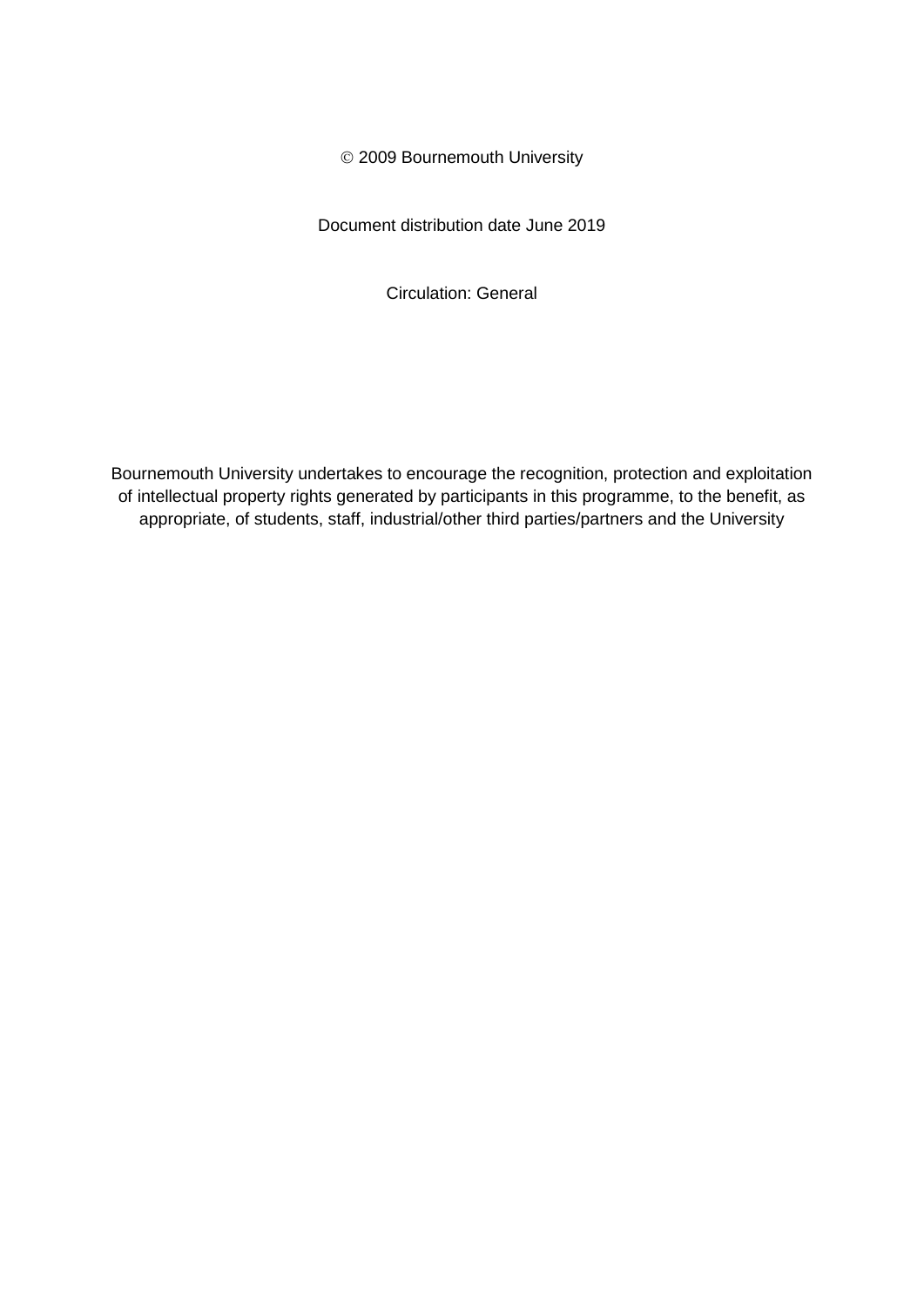### **CONTENTS**

| 1.1<br>1.2<br>1.3<br>1.4<br>1.5              |                                    |  |
|----------------------------------------------|------------------------------------|--|
|                                              |                                    |  |
| 2.1<br>2.2<br>2.3<br>2.3.1<br>2.3.2          | 2.3.3 Error! Bookmark not defined. |  |
|                                              |                                    |  |
|                                              |                                    |  |
| 4.1                                          |                                    |  |
|                                              |                                    |  |
| 5.1<br>5.2<br>5.3                            |                                    |  |
|                                              |                                    |  |
|                                              |                                    |  |
| 6.1<br>6.2<br>6.3<br>6.3.1                   |                                    |  |
| 6.3.2<br>6.3.3<br>6.3.4<br>6.3.5             |                                    |  |
| 6.3.6<br>6.3.7<br>6.3.8                      |                                    |  |
| 6.4<br>6.5                                   |                                    |  |
|                                              |                                    |  |
| 7.1<br>7.2<br>7.3                            |                                    |  |
|                                              |                                    |  |
| 8.1<br>8.2<br>8.3<br>8.3.1<br>8.3.2<br>8.3.3 |                                    |  |
| 8.3.4<br>8.3.5<br>8.3.6<br>8.3.7             |                                    |  |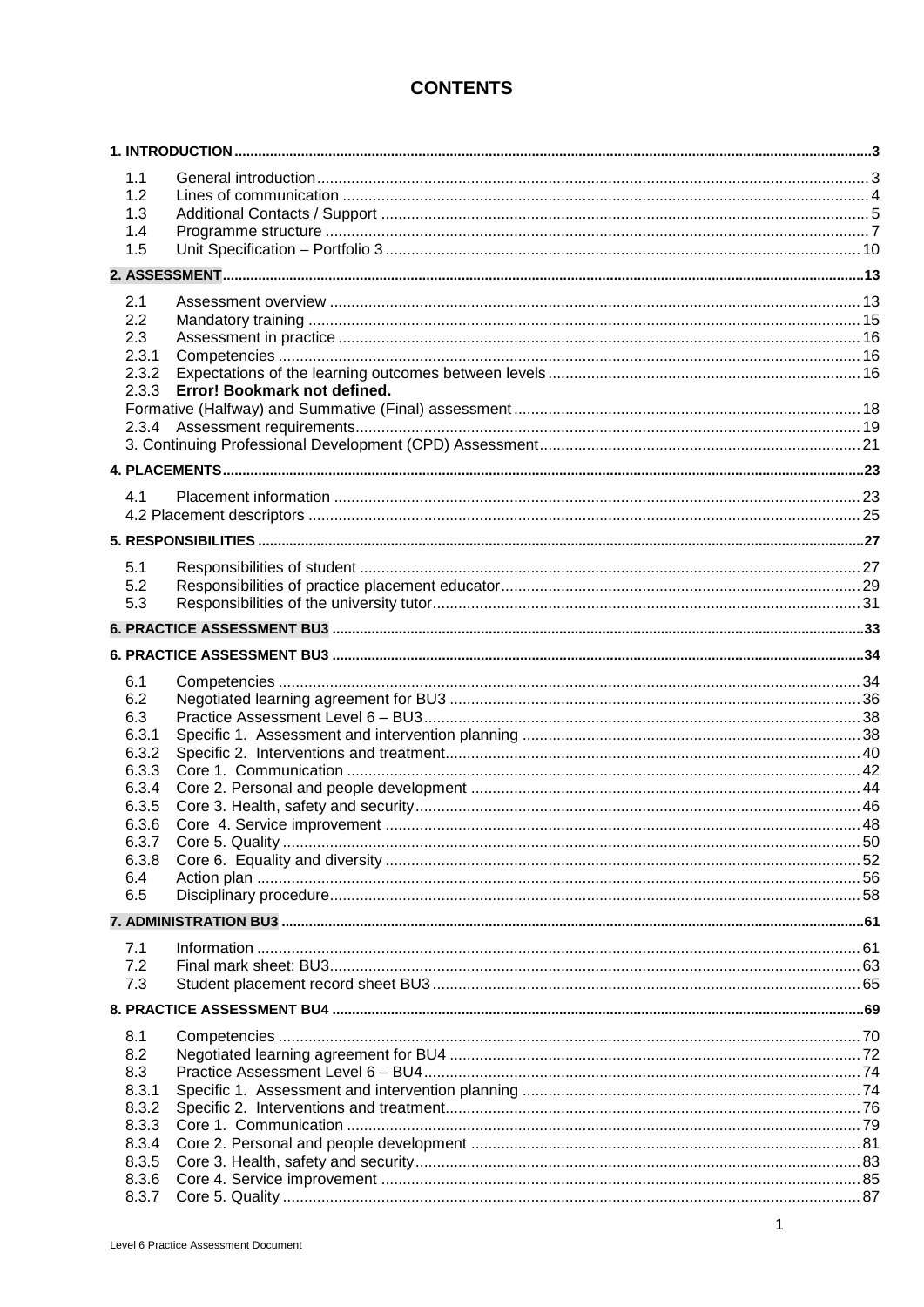| 8.3.8 |  |
|-------|--|
| 8.4   |  |
| 8.5   |  |
|       |  |
| 9.1   |  |
| 9.2   |  |
| 9.3   |  |
|       |  |
| 10.1  |  |
| 10.2  |  |
| 10.3  |  |
| 10.4  |  |
| 10.5  |  |
|       |  |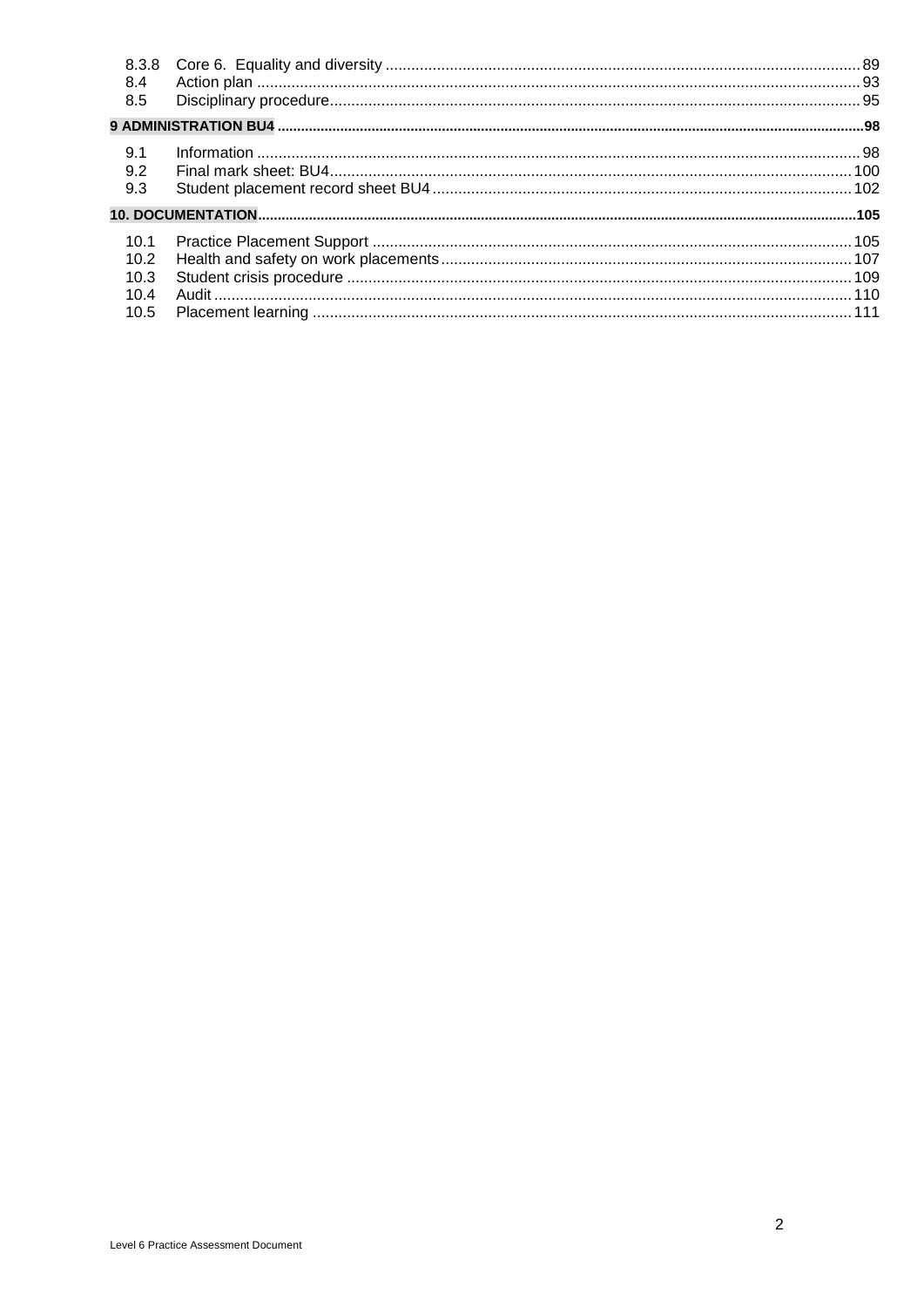### <span id="page-4-0"></span>**1. Introduction**

.

### <span id="page-4-1"></span>**1.1 General introduction**

### **For practice placement educators and students**

This **practice assessment document** is designed as an assessment for the Occupational Therapy **Portfolio 3** Unit – see 1.5: for a full description of the unit and assessment.

The 'portfolio' unit runs over the length of the academic year and students are given their **practice assessment document** early in the year. This document includes all the components of the unit's assessment as well as recording practice hours and mandatory training. Portfolio Units in the first and second year are worth 40 credits (one third of the year's credits) with 60% weighting for assessment in practice and 40% for Continuing Professional Development (CPD) work. In the third year they are also worth 40 credits but the weighting is 70% for assessment in practice and 30% for CPD.

70% assessment: (learning outcomes  $1 - 4$ ) will be in practice and marked by a Practice Placement Educator (PPE), also by satisfactory completion of practical skills in the University.

30% assessment: (learning outcomes 5 & 6) assessment will be on the student's CPD and marked by university staff.

Section 3 sets out the process needed to complete the student's CPD. The CPD should be completed on-line.

### **Please note: This document contains all of the learning outcomes for the practice placements at Level 6. Students and PPEs are expected to refer to these learning outcomes prior to and during practice placements.**

In addition to the learning outcomes specified for the 'Portfolio 3' unit, skills will be assessed during the following Occupational Therapy specific units.

| Research for Occupational Therapy Practice | Semester 1 |
|--------------------------------------------|------------|
| <b>Service Improvement Project</b>         | Semester 1 |
| Innovation in Occupational Therapy         | Semester 2 |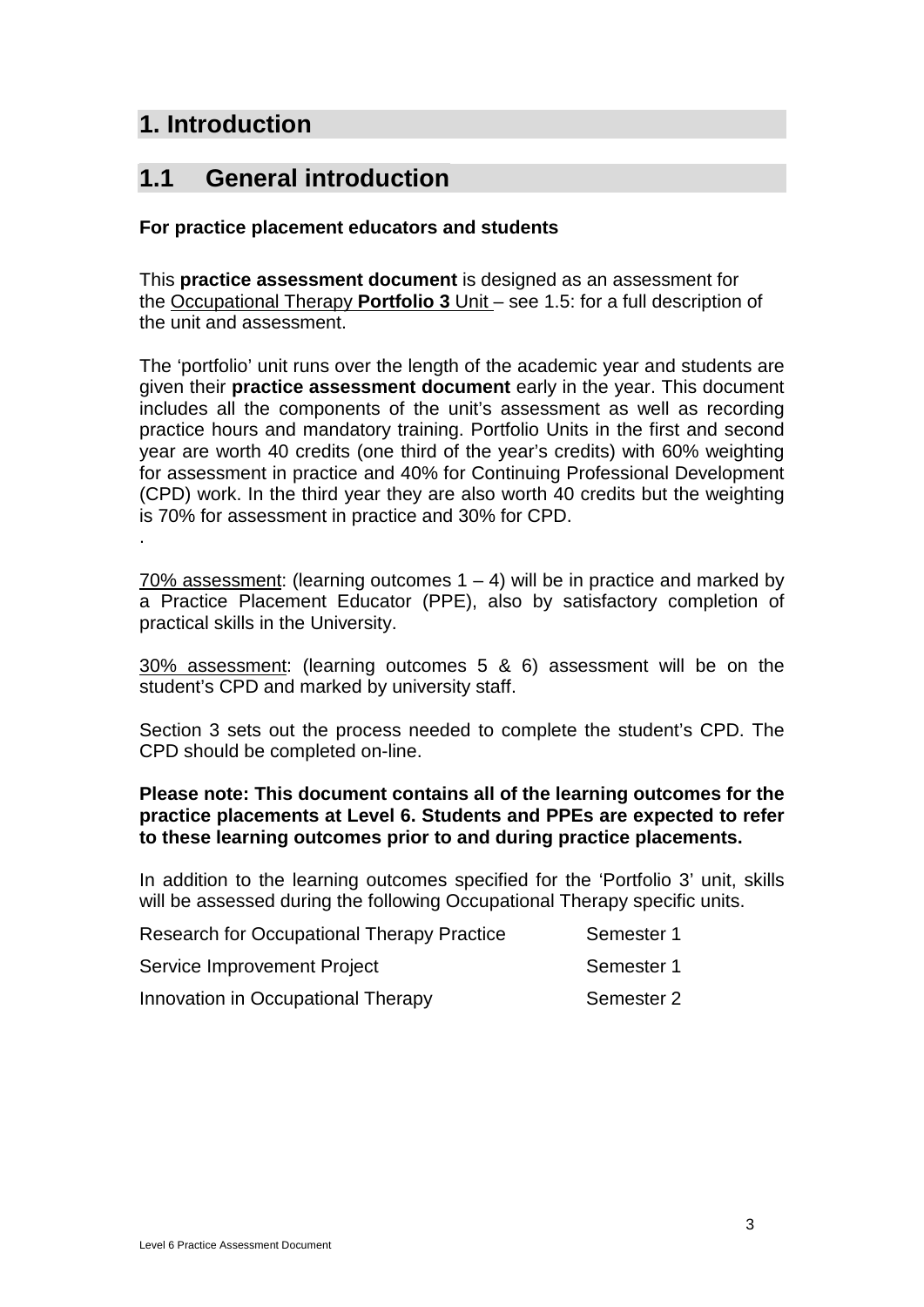### <span id="page-5-0"></span>**1.2 Lines of communication**

| <b>Department Lead</b>               | Dr Carol Clark<br>cclark@bournemouth.ac.uk                                                                        |
|--------------------------------------|-------------------------------------------------------------------------------------------------------------------|
| <b>Programme Lead for OT</b>         | Dr Bernadette Waters<br>bwaters@bournemouth.ac.uk<br>01202 962158<br>Works Monday - Thursday                      |
| <b>Admissions Tutor - OT</b>         | Helen Ribchester<br>hribchester@bournemouth.ac.uk<br>01202 962029                                                 |
| <b>Practice Education Tutor - OT</b> | Juliette Truman<br><u>jtruman@bournemouth.ac.uk</u><br>01202 968256<br>Works Monday, Tuesday, Thursday,<br>Friday |

### **Placement Absence & Sickness**:

Any absence whilst on placement should be reported to the general reporting hotline **01202 965000** / [hscplacements@bournemouth.ac.uk](mailto:hscplacements@bournemouth.ac.uk) Students should also advise their PPE/Student Mentor at their placement.

#### **Absence/Sickness from University Lectures**:

Any absence from lectures should be reported to the general reporting hotline 01202 965000 / or to the Student Support Team - hscsst@bournemouth.ac.uk

Details are also on the HSS placement website – <http://www.bournemouth.ac.uk/hsc/placements.html>

**It is essential** that sickness/absences are recorded. If you have any placement specific queries, please contact your **Placement Support Officer- Barbara Grundy (details above).**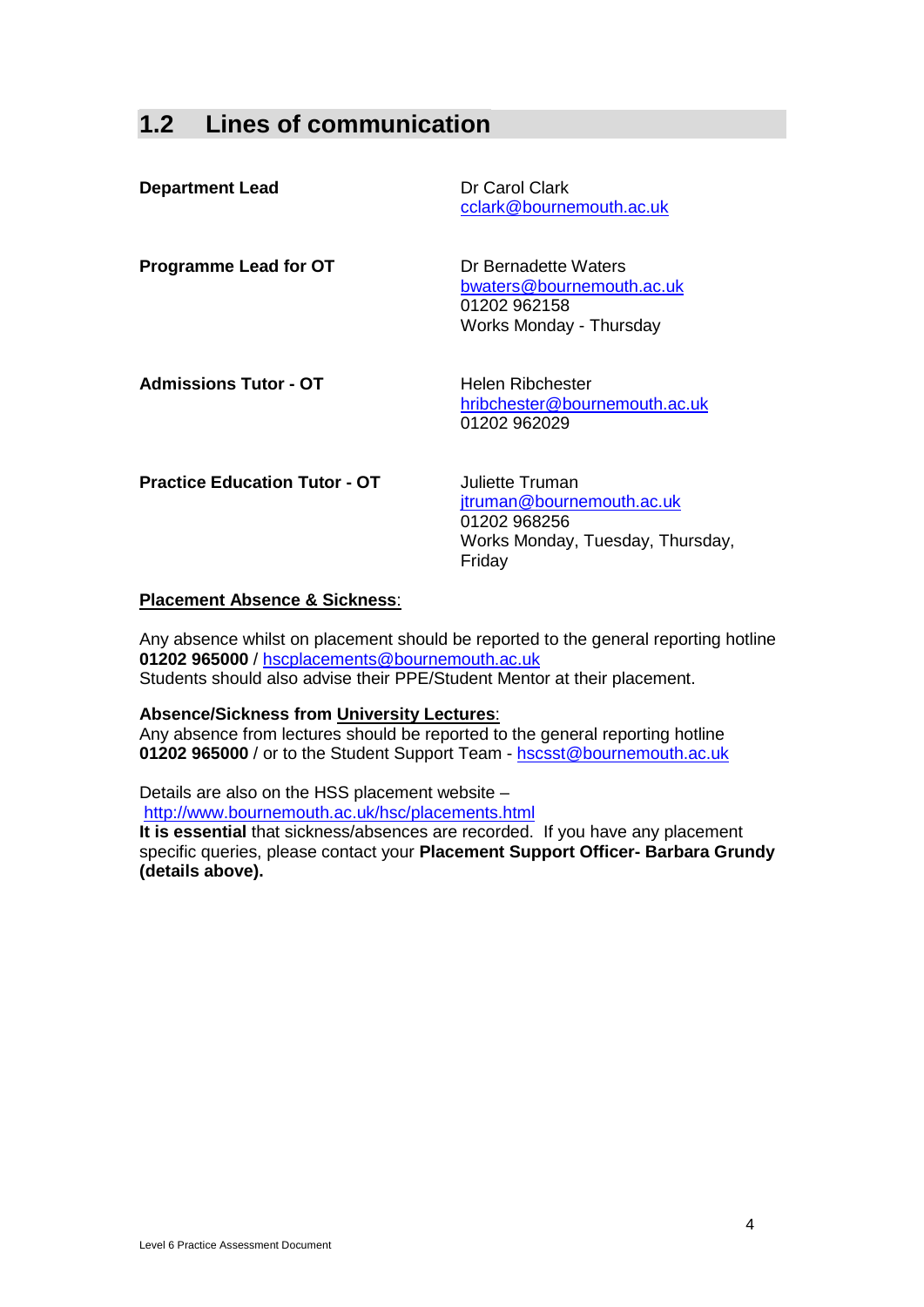### <span id="page-6-0"></span>**1.3 Additional Contacts / Support**

| <b>Head of Practice Education</b> | Amanda Watson<br>amandaw@bournemouth.ac.uk<br>07545 420731                |
|-----------------------------------|---------------------------------------------------------------------------|
| <b>Placement Support Officer</b>  | Barbara Grundy<br>bgrundy@bournemouth.ac.uk<br>01202 967344               |
| Programme Support Officer:        | Rachael de Courcy Beamish<br>rachaeldcb@bournemouth.ac.uk<br>01202 967351 |

Please direct any queries relating to academic issues (ie general programme, Mitigation) to your **Programme Support Officer – Rachael de Courcy Beamish** (details above)

### **The University Practice Learning Adviser Team Contact Details:**

| <b>Belinda Humphries</b> | Poole/Purbeck/Blandford      |
|--------------------------|------------------------------|
| Email:                   | bhumphries@bournemouth.ac.uk |
| Mobile:                  | 07545 420727                 |
| <b>Claire Uren</b>       | Somerset                     |
| Email:                   | curen@bournemouth.ac.uk      |
| Mobile:                  | 07545 420728                 |
| Jo Hirdle                | Bournemouth/ Christchurch    |
| Email:                   | jhirdle@bournemouth.ac.uk    |
| Mobile:                  | 07545 420729                 |
| Paula Shepherd           | West and North Dorset        |
| Email:                   | pshepherd@bournemouth.ac.uk  |
| Mobile:                  | 07545 420730                 |
| Eleanor Jack             | Salisbury/ Wiltshire/Poole   |
| Email:                   | ejack@bournemouth.ac.uk      |
| Mobile:                  | 07730619354                  |
| Donna Griffin            | Bournemouth                  |
| Email:                   | dgriffin@bournemouth.ac.uk   |
| Mobile:                  | 07734967633                  |
| Petra Brown              | Hampshire                    |
| Email:                   | pbrown@bournemouth.ac.uk     |
| Mobile:                  | 07730619353                  |
| Sarah Keeley             | Bournemouth North/Wimborne   |
| Email:                   | skeeley@bournemouth.ac.uk    |
| Tel:                     | 01202961192                  |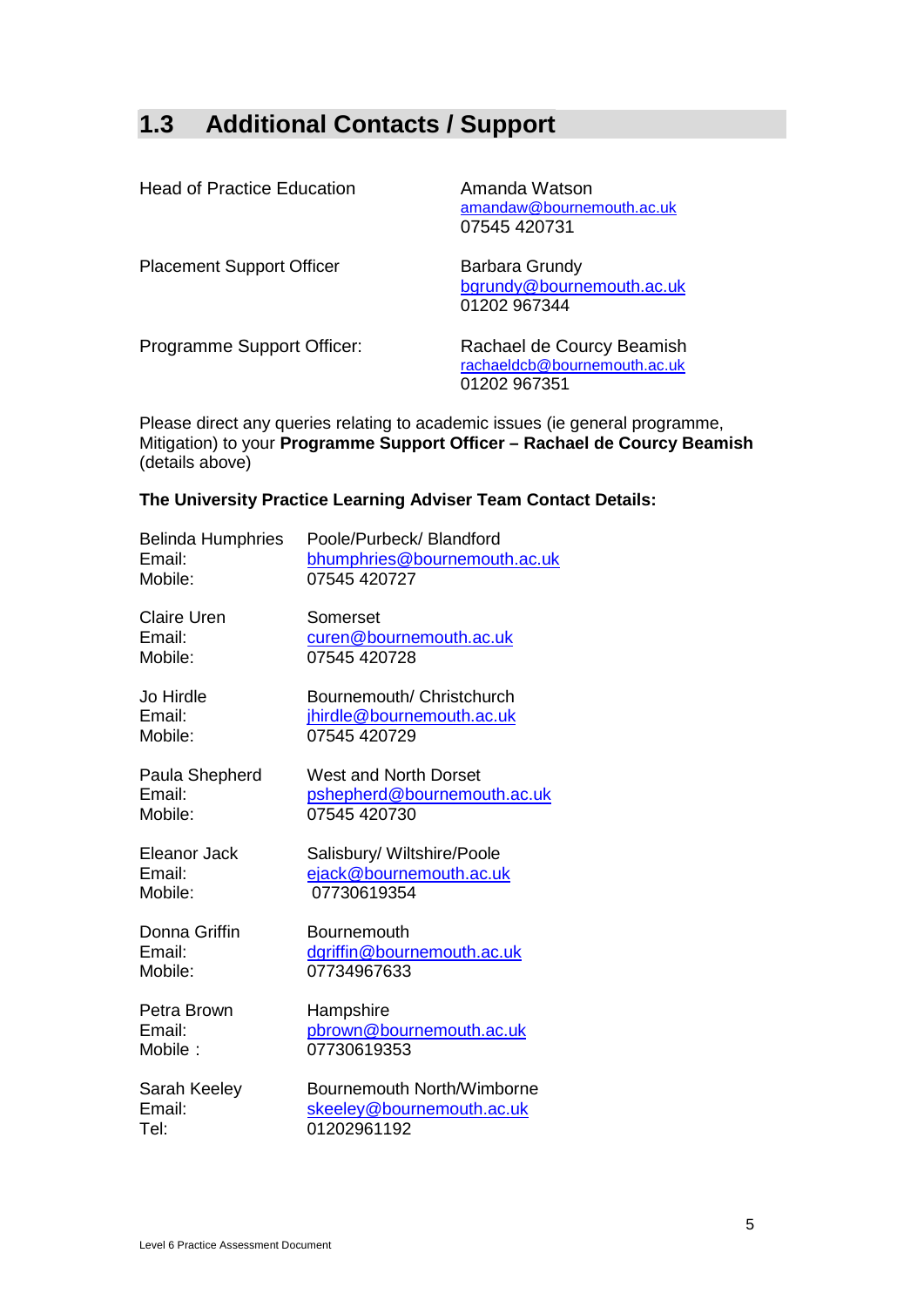Megan Lloyd Boscombe/New Forest/Romsey<br>Email mlloyd@bournemouth.ac.uk Email [mlloyd@bournemouth.ac.uk](mailto:mlloyd@bournemouth.ac.uk)<br>
Tel: 01202962563 01202962563

**Group email: [UPLA@bournemouth.ac.uk](mailto:UPLA@bournemouth.ac.uk)**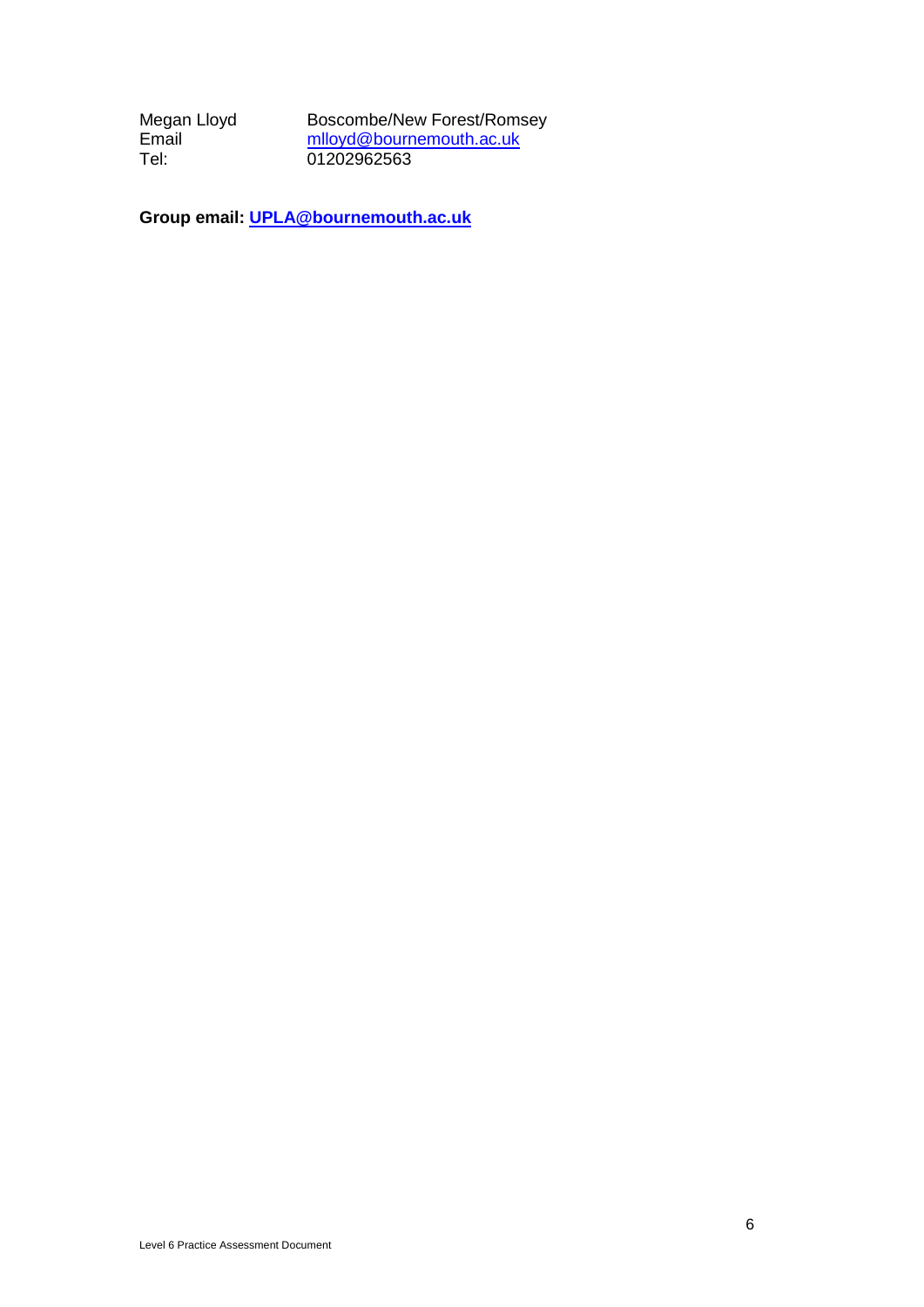### <span id="page-8-0"></span>**1.4 Programme structure**

|                                                                                                                                                                             | <b>BSc (Hons) Occupational Therapy</b>                                                                                                                                                                                     |                                                                                                                                                                                                            |  |  |  |  |
|-----------------------------------------------------------------------------------------------------------------------------------------------------------------------------|----------------------------------------------------------------------------------------------------------------------------------------------------------------------------------------------------------------------------|------------------------------------------------------------------------------------------------------------------------------------------------------------------------------------------------------------|--|--|--|--|
|                                                                                                                                                                             |                                                                                                                                                                                                                            |                                                                                                                                                                                                            |  |  |  |  |
| Level 6                                                                                                                                                                     | <b>Compulsory Units</b><br>Research for Occupational Therapy<br>Practice (40)<br>Innovation in Occupational Therapy<br>(20)<br>Service Improvement Project (20)<br>OT Portfolio 3 (40)                                     | <b>Exit qualification: BSc</b><br>(Hons) Occupational<br><b>Therapy</b><br>Requires 120 Level H<br>credits, 120 Level I credits<br>and 120 Level C credits                                                 |  |  |  |  |
|                                                                                                                                                                             |                                                                                                                                                                                                                            |                                                                                                                                                                                                            |  |  |  |  |
| Level 5                                                                                                                                                                     | <b>Compulsory Units</b><br>Reasoning for Occupational Therapy<br>Practice (20)<br>OT in Action 2 (20)<br><b>Exploring Evidence to Guide Practice</b><br>(20)<br>Promoting Health and Wellbeing (20)<br>OT Portfolio 2 (40) | Progression<br>Requirements:<br>120 credits at Level I<br><b>Exit qualification: Dip HE</b><br>in Occupational<br><b>Rehabilitation Studies</b><br>Requires 120 Level I credits<br>and 120 Level C credits |  |  |  |  |
| <b>Compulsory Units</b><br>Becoming an OT (20)<br>Skills for Therapy Practice (20)<br>OT In Action 1 (20)<br>Analysing Occupation (20)<br>vel 6<br>OT Portfolio 1 (40)<br>٩ |                                                                                                                                                                                                                            | <b>Progression Requirements</b><br>120 credits at Level C<br><b>Exit qualification: Cert HE</b><br>in Occupational<br><b>Rehabilitation Studies</b><br>Requires 120 Level C<br>credits                     |  |  |  |  |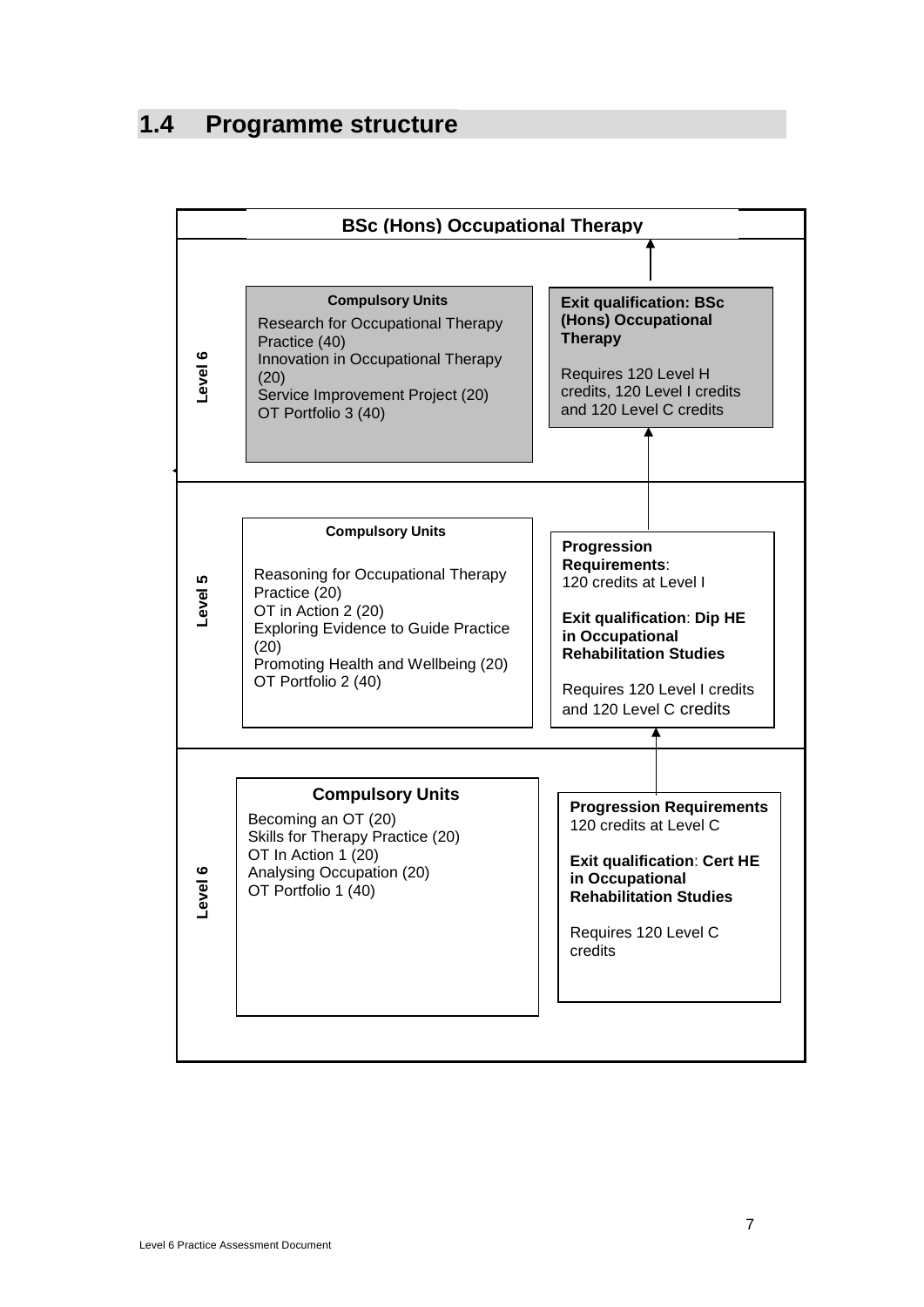### **First Year**

| Semester 1- September-January |                                  |             |            |              |                   |            |
|-------------------------------|----------------------------------|-------------|------------|--------------|-------------------|------------|
| Introduction                  | Becoming                         | <b>BU</b>   | Becoming   |              | Becoming          | Assessment |
| Week                          | An OT                            | Orientation | An OT      | Winter       | An OT             |            |
|                               | Skills For                       | Placement   | Skills For | <b>Break</b> | <b>Skills For</b> |            |
|                               | Therapy                          |             | Therapy    |              | Therapy           |            |
|                               | Practice                         |             | Practice   |              | Practice          |            |
|                               | Occupational Therapy Portfolio 1 |             |            |              |                   |            |

| Semester 2 – End January - May   |                        |                             |            |  |  |  |
|----------------------------------|------------------------|-----------------------------|------------|--|--|--|
| <b>Analysing Occupation</b>      |                        | <b>Analysing Occupation</b> |            |  |  |  |
| OT in Action 1                   | Spring<br><b>Break</b> | OT in Action 1              | Assessment |  |  |  |
| Occupational Therapy Portfolio 1 |                        |                             |            |  |  |  |

**Semester 3 – end May - July** BU1 – six week assessed placement

Occupational Therapy Portfolio 1

#### **Second Year**

| Semester 1- September-January |                                  |                     |                |            |  |  |
|-------------------------------|----------------------------------|---------------------|----------------|------------|--|--|
|                               | OT in Action 2                   |                     | OT in Action 2 |            |  |  |
|                               | Reasoning for                    | <b>Winter Break</b> | Reasoning for  | Assessment |  |  |
| End of                        | Therapy                          |                     | Therapy        |            |  |  |
| Summer                        | Practice                         |                     | Practice       |            |  |  |
| <b>Break</b>                  | Occupational Therapy Portfolio 2 |                     |                |            |  |  |

| Semester 2 – end January - May                                    |                                          |                     |                                           |  |  |  |
|-------------------------------------------------------------------|------------------------------------------|---------------------|-------------------------------------------|--|--|--|
| <b>Exploring Evidence</b><br>to Guide<br>Professional<br>Practice | <b>Promoting Health</b><br>and Wellbeing | <b>Spring Break</b> | BU2 - Eight week<br>assessed<br>placement |  |  |  |
|                                                                   |                                          |                     |                                           |  |  |  |
| Occupational Therapy Portfolio 2                                  |                                          |                     |                                           |  |  |  |

| Semester 3 – end May - July      |
|----------------------------------|
| Portfolio                        |
| Occupational Therapy Portfolio 2 |
|                                  |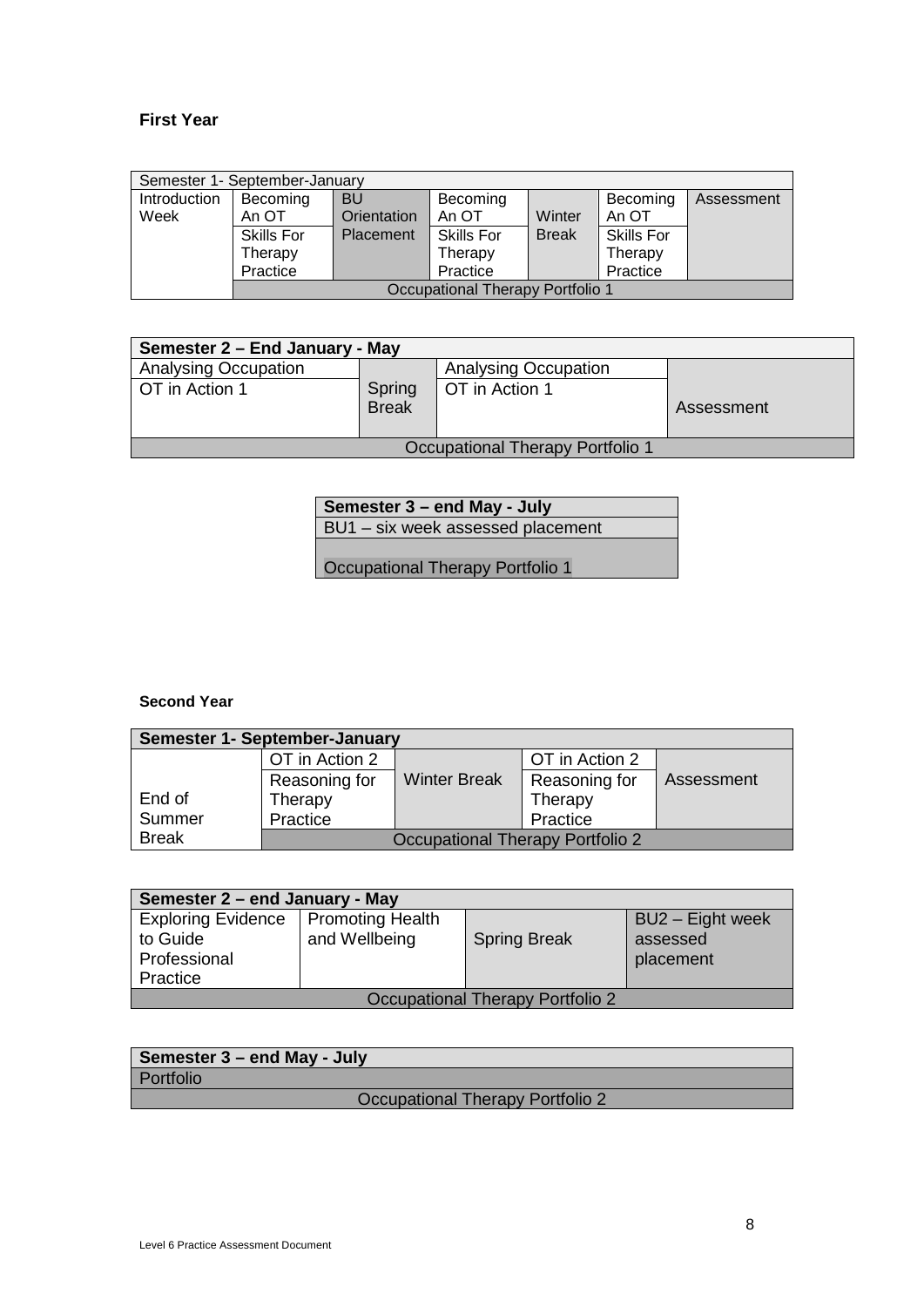#### **Third Year**

| Semester 1 - September - January        |                    |                     |                                    |            |
|-----------------------------------------|--------------------|---------------------|------------------------------------|------------|
| $BU3 - 10$                              | Research for       |                     | Research for<br><b>OT Practice</b> |            |
| week<br>assessed<br>placement           | <b>OT Practice</b> | <b>Winter Break</b> | Service<br>Improvement<br>Project  | Assessment |
| <b>Occupational Therapy Portfolio 3</b> |                    |                     |                                    |            |

| Semester 2 end January - May            |                     |               |              |  |
|-----------------------------------------|---------------------|---------------|--------------|--|
| BU4 - 8 week                            | <b>Spring Break</b> | Innovation in | Assessment - |  |
| assessed                                |                     | Occupational  | Conference   |  |
| placement                               |                     | Therapy       |              |  |
| <b>Cocupational Therapy Portfolio 3</b> |                     |               |              |  |

Semester 3 – end May - July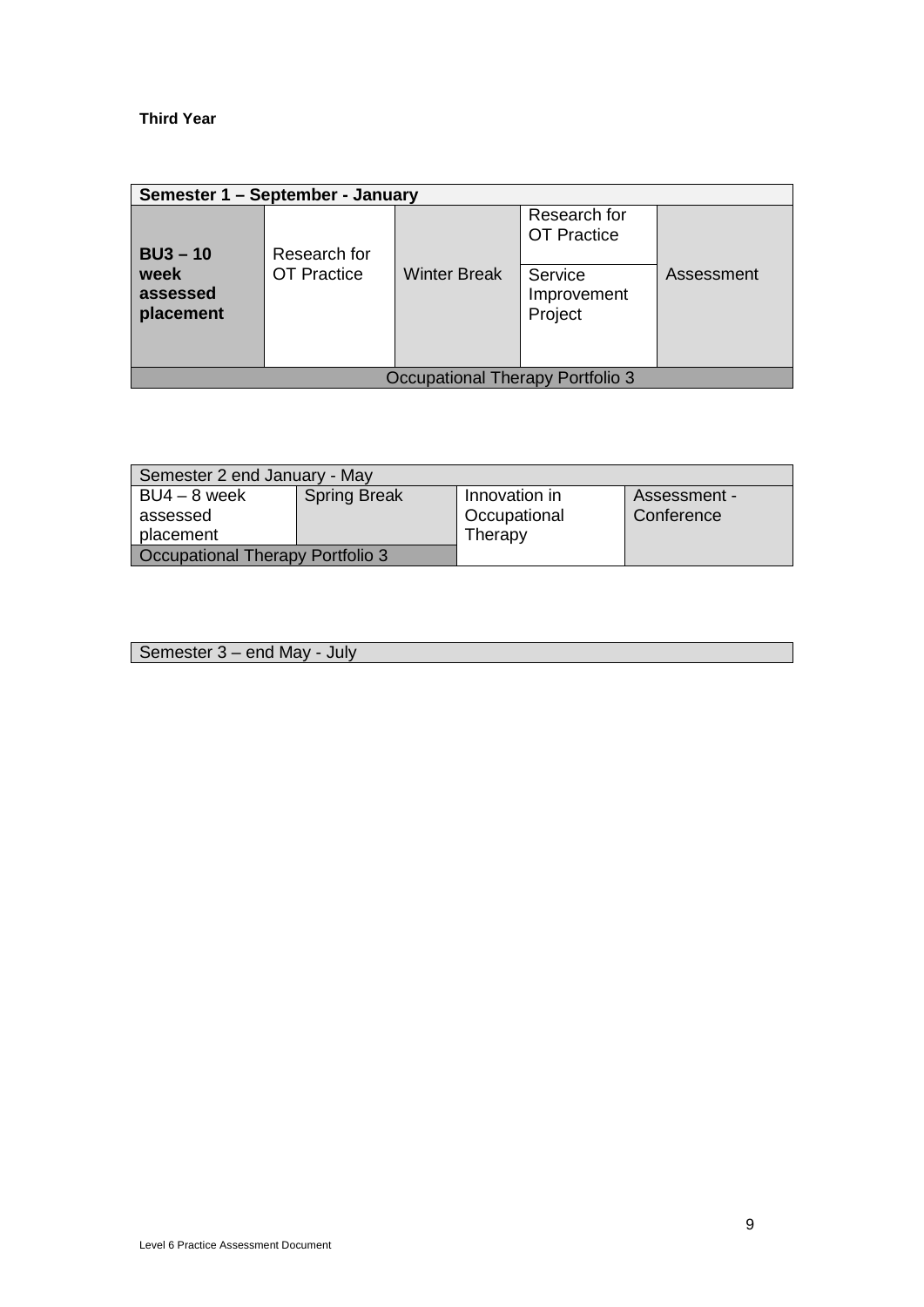### <span id="page-11-0"></span>**1.5 Unit Specification – Portfolio 3**

**Unit Title: Occupational Therapy Portfolio 3**

**Version Number: 1**

**Level: 6**

**Credit Value: 40 (80 ECTS equivalent credit value)**

**Effective from: September 2016**

### **PRE-REQUISITES AND CO-REQUISITES**

*None*

### **AIMS**

The aim of this unit is to facilitate the student's progression towards qualifying as a confident and proficient professional capable of high quality autonomous practice.

### **INTENDED LEARNING OUTCOMES**

Having completed this unit the student is expected to:

- 1. Achieve the required standards of proficiency identified for professional registration.
- 2. Critically reflect on practicing competently in a person-centred way.
- 3. Evaluate and clinically reason the application of underpinning theories, knowledge, legislation and clinical governance in practice.
- 4. With minimal supervision practice safely and effectively ensuring practice is evidence based.
- 5. Critically reflect and evaluate personal and professional experiences and development needs in preparation for professional registration.
- 6. Critically reflect considering the context, views and values of others and through the evaluation of relevant literature.

### **LEARNING AND TEACHING METHODS**

In this unit students will participate in different clinical areas where they will be facilitated, minimally supervised and assessed by registered practitioners. They will be expected to demonstrate a degree of responsibility in line with the expectations of a final year student.

Students will be encouraged to maintain an on-going portfolio evidencing CPD activities which will be supported by online resources, seminars and workshops on reflective practice, CPD and employability.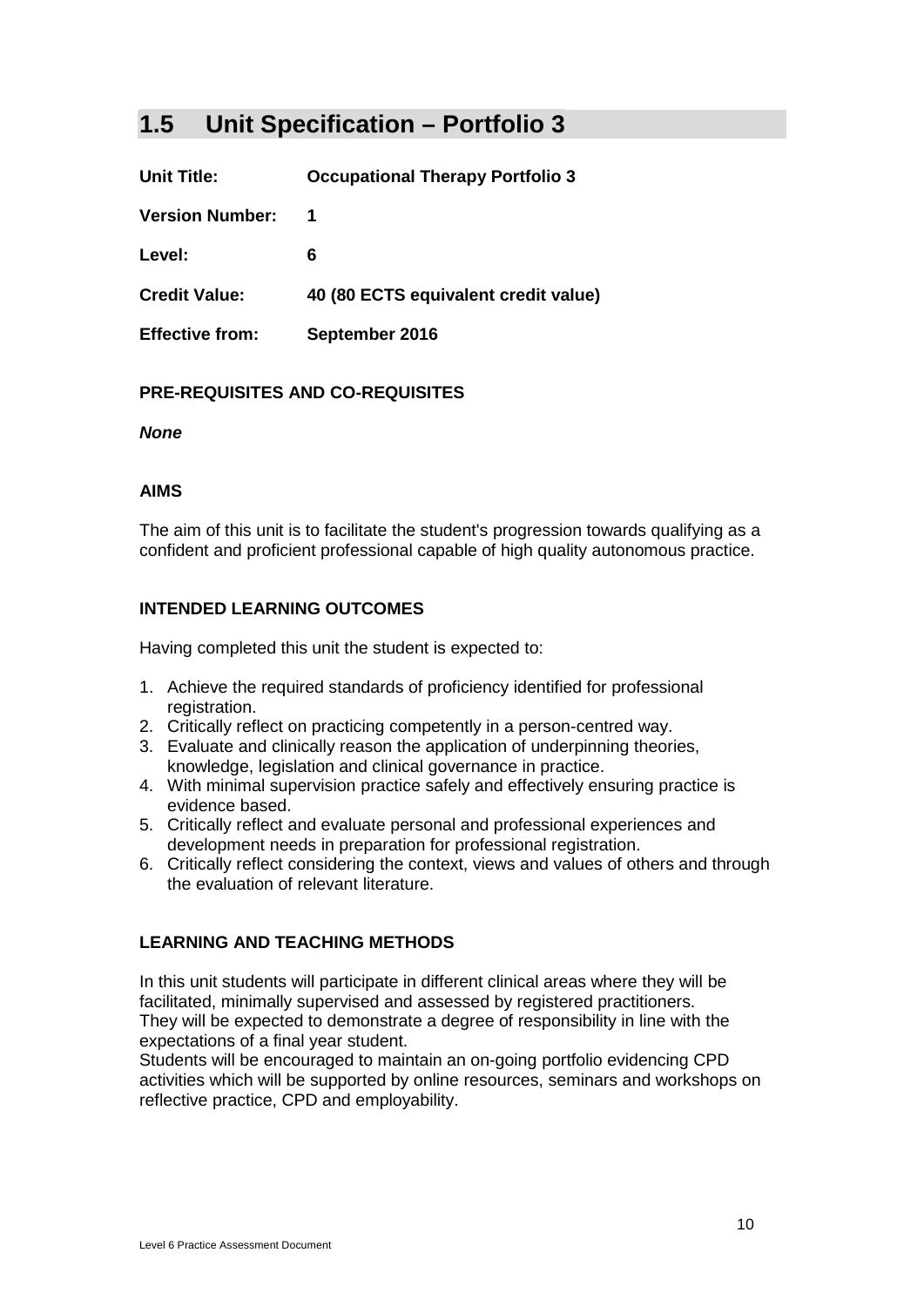### **ASSESSMENT**

#### **Summative Assessment**

*ILOs 1-4 will be assessed by Practice Placement (70%) and ILOs 5-6 by coursework (30%)* 

#### **Indicative Assessment Information**

*The practice placement consists of two assessed placements (70%) The coursework comprises a CPD portfolio (30%)* 

### **INDICATIVE CONTENT**

**University Based Learning: Critical reflection Professional attitudes and behaviour Development of personal development plan for qualification Critical evaluation using research evidence Legislation and its impact of service provision and the future shape of health and social care.**

**Practice based learning: Professional attitudes and behaviour Demonstrate effective communication skills appropriate to the individual and the clinical situation Use of critical reasoning and innovative approaches to develop goal planning with clients in complex or alternative settings. Service provision Departmental policies and procedures Legislation and its impact of service provision and the future shape of health and social care. Critical evaluation of intervention and services. Innovation in practice.**

#### **INDICATIVE KEY LEARNING RESOURCES**

Alsop, A. 2013. *Continuing Professional Development in Health and Social Care: Strategies for Lifelong Learning*, 2nd ed. West Sussex, UK: Wiley-Blackwell. Boniface, G. and Seymour, A. (eds). 2012. *Using Occupational Therapy Theory in Practice*. West Sussex, UK: Wiley-Blackwell. COT. 2010. *Code of Ethics and Professional Conduct*. COT: London. Fook, J. And Gardner, F. 2007. *Practising Critical Reflection: a resource handbook*. Berkshire, UK: McGraw-Hill/Oxford University Press. Gaye, T. and Lillyman, S. 2010. *Reflection: principles and practices for healthcare professionals*. London: Quay Books. HCPC. 2008. *Standards of conduct, performance and ethics*. London: HCPC. HCPC. 2011. *Your guide to our standards for continuing professional development*. London: HCPC. HCPC. 2013. *Standards of Proficiency - Occupational Therapists*. London: HCPC. Robertson, L. (ed). 2012. *Clinical Reasoning in Occupational Therapy: controversies* 

*in practice*. West Sussex, UK: Wiley-Blackwell.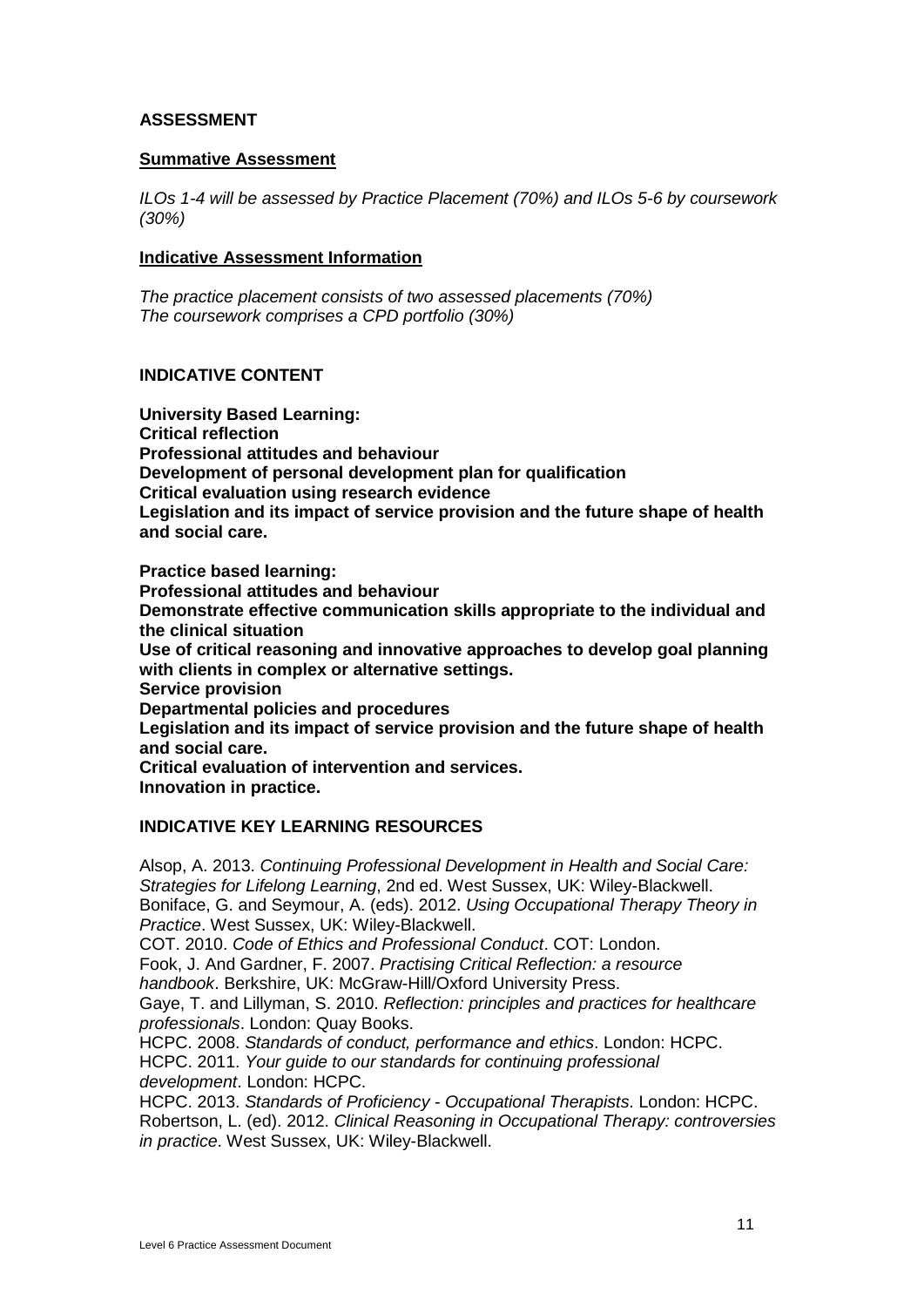Thew, M., Edwards, M., Baptise, S., and Molineux, M. (eds) 2011. *Role emerging Occupational Therapy: maximising occupation-focused practice*. West Sussex, UK: Wiley-Blackwell.

White, S. Fook, J. and Gardner, F. (eds). 2006. *Critical Reflection in Health and Social Care*. Berkshire, UK: McGraw-Hill/Oxford University Press.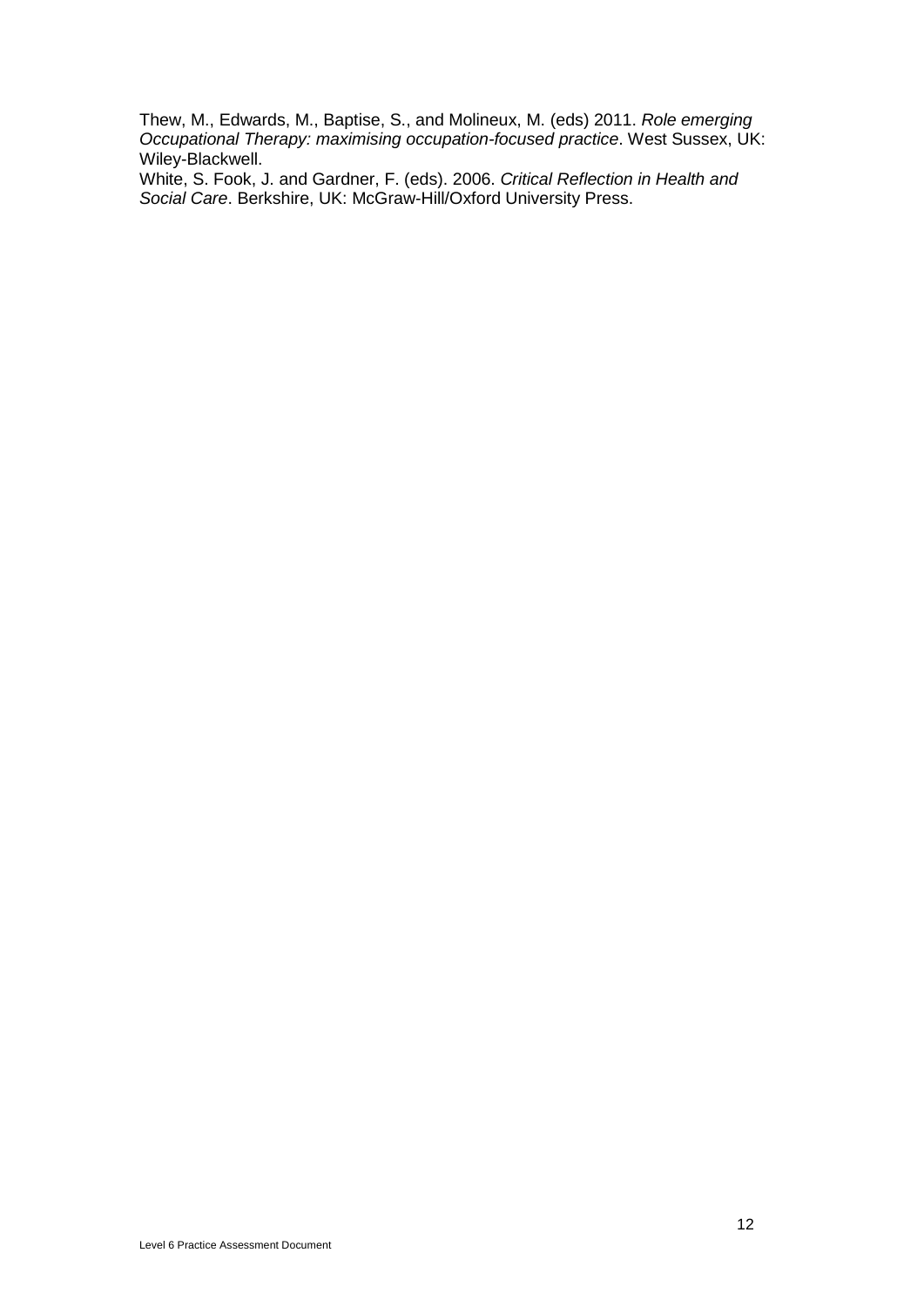### <span id="page-14-0"></span>**2. Assessment**

### <span id="page-14-1"></span>2.1 Assessment overview

### **Occupational Therapy Portfolio 3 will be assessed in 2 parts.**

### **1. Practice - 70% - (ILOs 1 – 4)**

### **a. BU3 - Practice Placement**

Practice placement BU3 will occur at the beginning of the first semester in September. Practice placement educators will assess and grade practice using the competencies and learning outcomes set out in section 6.

### **b. BU4 - Practice Placement**

Practice placement BU4 will occur in the second semester Practice placement educators will assess and grade practice using the competencies and learning outcomes set out in section 8.

### **2. Continuing Professional Development – CPD - 30% (ILOs 5 & 6)**

CPD activities will be expected to occur during the whole of the first, second and third year and include experiences from the practice placement. Students will need to be proactive in completing their CPD and it is expected that progression will occur throughout the year. An up-to-date CPD portfolio should be developed, demonstrating competency as the student moves through the various stages of learning. It is anticipated that the student's practice placement educator will work in partnership with the student on their CPD journey during the placement and comments on the student's development of their portfolio are welcome. The CPD element of Portfolio 3 will be assessed by university lecturers.

#### <span id="page-14-2"></span>**BU3, BU4 and CPD must be completed successfully in order to proceed to the next year / graduate.**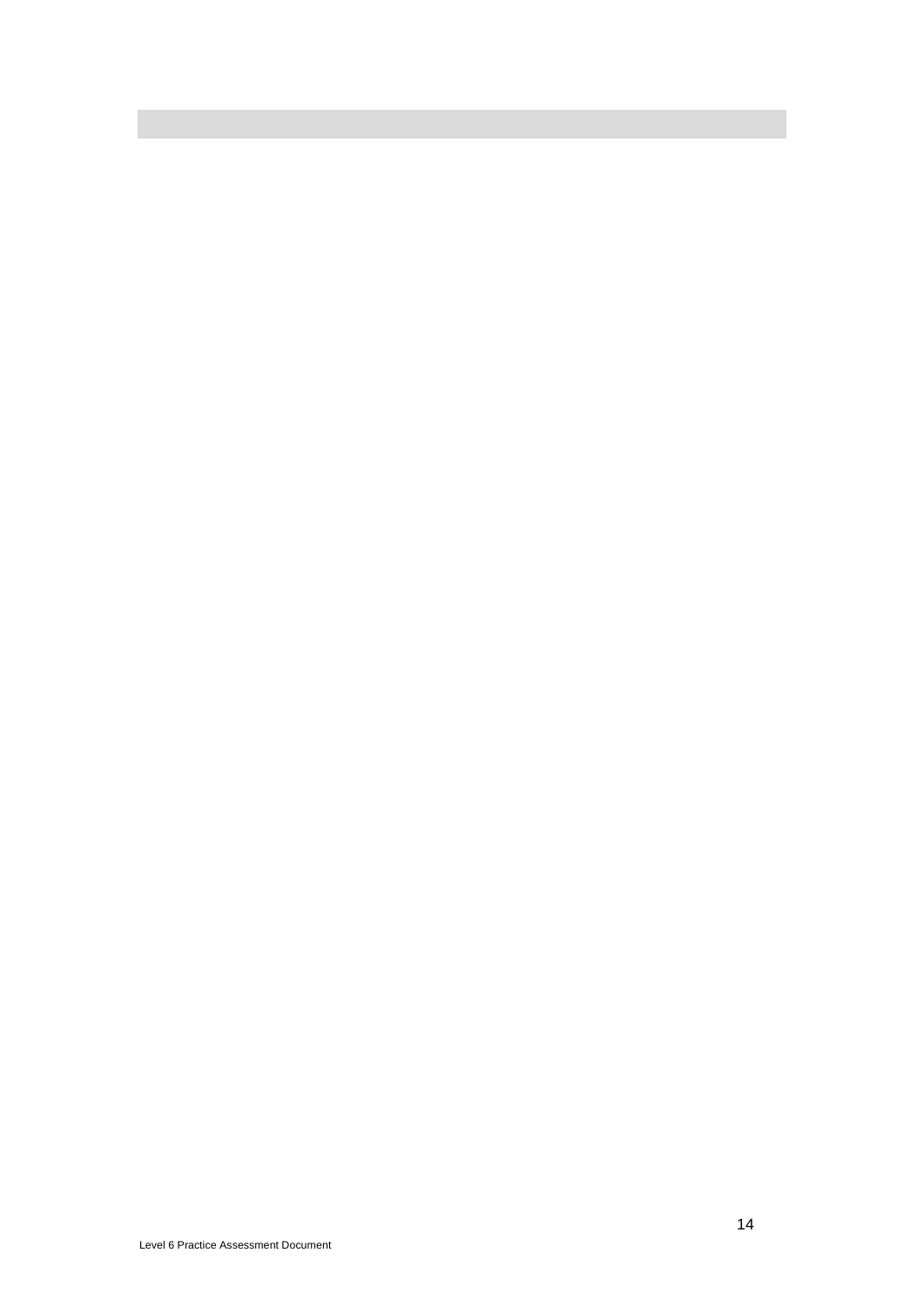### 2.2 Mandatory training

Mandatory training **MUST** be completed before going out on BU4; **failure to do so may prevent attendance on the placement.** 

|                                                                                    | <b>On-line training</b><br>completed<br>evidenced by<br>certificate where<br>applicable. | <b>Practical training</b> | <b>TUTOR or PPE</b><br><b>SIGNATURE</b> |
|------------------------------------------------------------------------------------|------------------------------------------------------------------------------------------|---------------------------|-----------------------------------------|
| <b>Basic Life</b><br>Support                                                       |                                                                                          | Date:                     |                                         |
| Moving and<br>Handling                                                             | Date:                                                                                    | Date:                     |                                         |
| Infection<br>Control                                                               | Date:                                                                                    | Date:                     |                                         |
| <b>Break Away</b><br>Training                                                      |                                                                                          | Date:                     |                                         |
| Fire safety<br>(completion of<br>fire procedures<br>for each practice<br>locality) | Date:                                                                                    | Date BU3:                 |                                         |
|                                                                                    |                                                                                          | Date BU4:                 |                                         |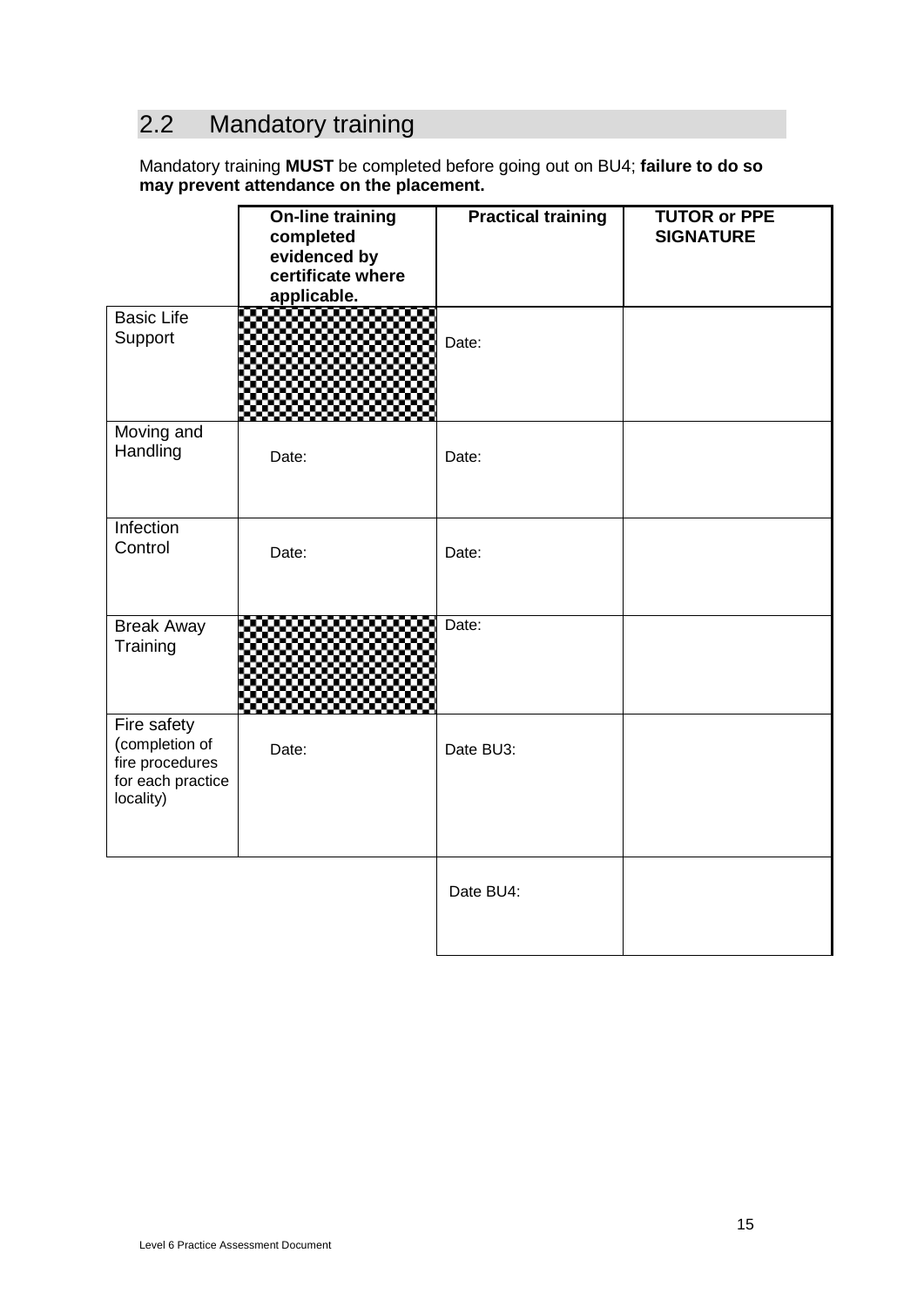### <span id="page-17-0"></span>**2.3 Assessment in practice**

### <span id="page-17-1"></span>**2.3.1 Competencies**

There are eight competencies of practice that will be assessed. These are in line with the NHS Knowledge and Skills Framework:

> **Specific skills: 1**.Assessment and treatment planning **Specific skills: 2** Intervention and treatment

**Core 1:** Communication **Core 2**: Personal & people development **Core 3:** Health, safety and security **Core 4:** Service improvement **Core 5:** Quality **Core 6:** Equality and diversity

Competencies are the same across each level (year) of the programme but the level of expectation for achieving the learning outcomes differs from year to year. The expectation for achieving the learning outcomes shows the progression that students will make in their performance between level C (first year) to level I (second year) to level H (third year).

Expectations change between the levels (years) in relation to the amount of **support** provided, the **depth of reasoning** required and the **extent** to which students are expected to achieve the intended learning outcomes.

**It is highlighted that the expectation is 'By the end of the placement'.**

### <span id="page-17-2"></span>**2.3.2 Expectations of the learning outcomes between levels**

| Year 1            | By the end of the placement and with <b>support</b> , students are expected to<br>demonstrate basic knowledge and comprehension in order to begin<br>to:                    |
|-------------------|-----------------------------------------------------------------------------------------------------------------------------------------------------------------------------|
| Year <sub>2</sub> | By the end of the placement and with <b>quidance</b> , students are expected<br>to demonstrate analysis and application in order to develop skills to:                      |
| Year <sub>3</sub> | By the end of the placement and with <b>minimal supervision</b> , students<br>are expected to demonstrate evaluation and clinical reasoning in order<br>to be competent to: |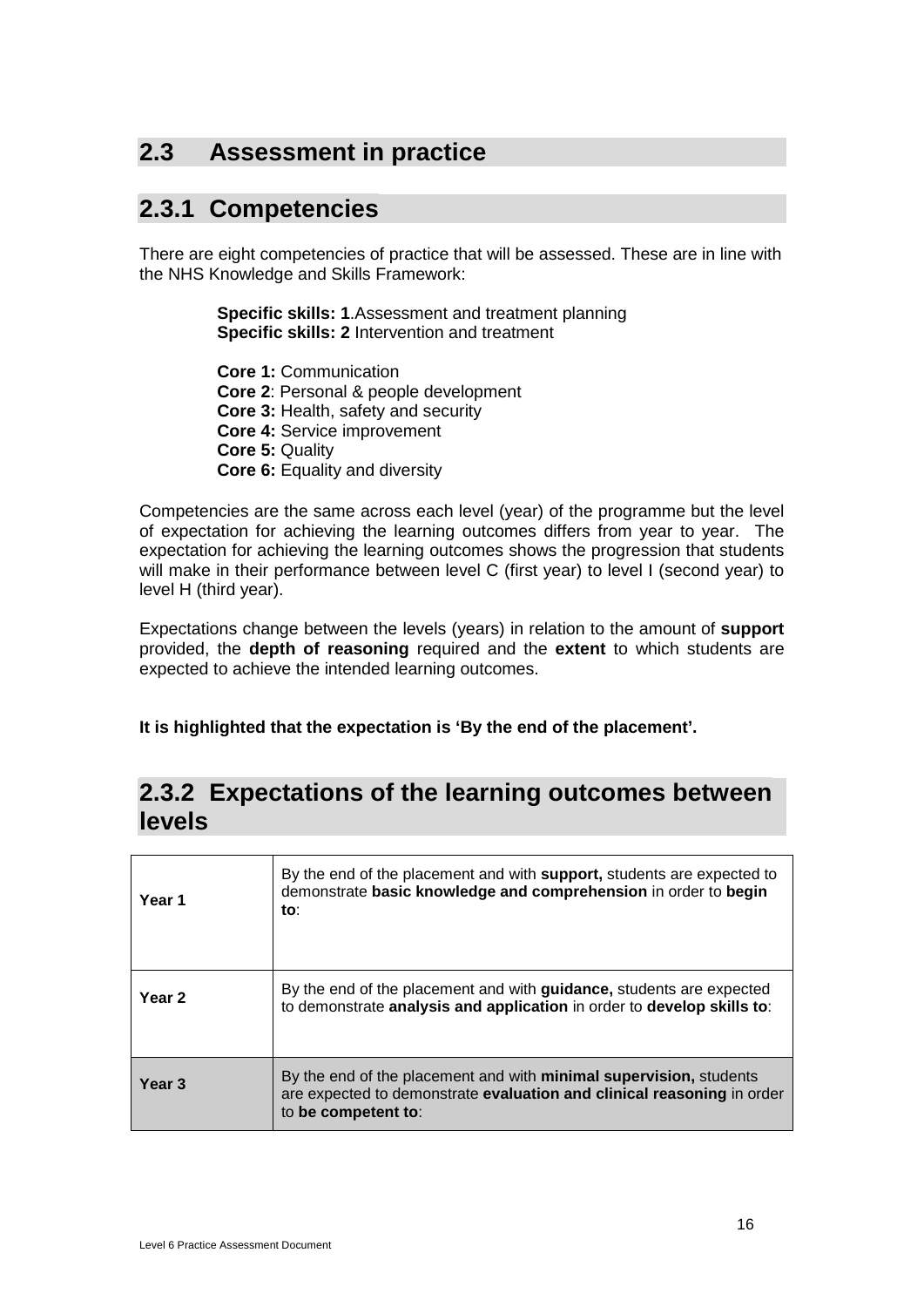### **Definitions of 'support'**

| <b>Support</b>             | Support is defined as significant assistance with all aspects of<br>performance.                                                                      | Year 1            |
|----------------------------|-------------------------------------------------------------------------------------------------------------------------------------------------------|-------------------|
| Guidance                   | Guidance is defined as monitoring the student for areas in<br>which they may need support and offering this as the PPE or<br>student feels necessary. | Year 2            |
| <b>Minimal supervision</b> | Minimal supervision is defined as ensuring safe practice and<br>expecting students to request guidance or support as<br>appropriate.                  | Year <sub>3</sub> |

### **Definitions of 'depth of clinical reasoning'**

| Knowledge and<br>comprehension              | <b>Knowledge</b> is defined as demonstration of factual and<br>conceptual principles that underpin practice.<br><b>Comprehension</b> is defined as understanding and interpreting<br>knowledge to develop arguments.                                                                                                                                                                             | Year 1            |
|---------------------------------------------|--------------------------------------------------------------------------------------------------------------------------------------------------------------------------------------------------------------------------------------------------------------------------------------------------------------------------------------------------------------------------------------------------|-------------------|
| Analysis and<br>application                 | Analysis is defined as breaking down knowledge in order to<br>consider different approaches to solving problems and identify<br>limits to knowledge.<br>Application is defined as the ability to use knowledge and<br>theory in new situations to explain practice and make sound<br>judgments.                                                                                                  | Year <sub>2</sub> |
| <b>Evaluation and</b><br>clinical reasoning | <b>Evaluation</b> is defined as synthesizing information gained from<br>practice, experience, concepts, theories and the research<br>evidence in terms of their value and clinical significance.<br><b>Clinical reasoning</b> is defined as integration of findings to<br>justify decision making based on knowledge, comprehension,<br>analysis, application and evaluation of the information. | Year <sub>3</sub> |

### **Definitions of 'extent'**

| <b>Beginning to</b>  | 'Beginning to', is defined as basic ability to demonstrate the<br>stated ILOs.                            | Year 1            |
|----------------------|-----------------------------------------------------------------------------------------------------------|-------------------|
| Developing skills to | 'Developing skills to' is defined as establishing and advancing<br>skills to demonstrate the stated ILOs. | Year <sub>2</sub> |
| <b>Competent to</b>  | 'Competent to' is defined as demonstrating the ability to<br>practice as a novice professional.           | Year 3            |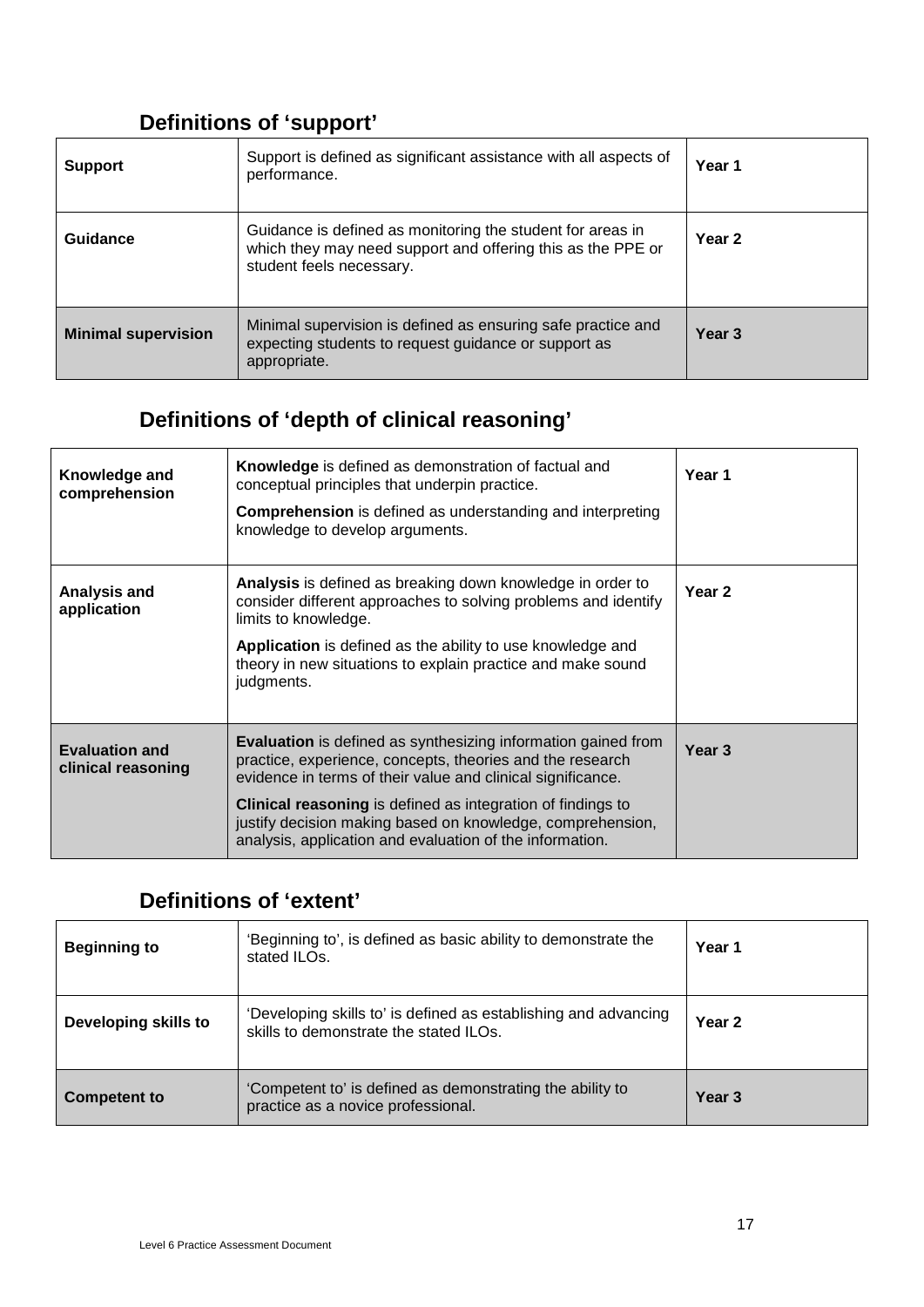### <span id="page-19-0"></span>**2.3.3Formative (Halfway) and Summative (Final) assessment**

### **Formative assessment**

The Practice Placement Educator (PPE) should give formative feedback half way through each placement. This feedback should be to help the student progress and should not equate to any mark, classification or banding.

Comments should be written in the relevant competency feedback boxes. If there are specific issues then PPEs are required to implement an *'Action plan'* (located at the end of each set of placement feedback sheets) in collaboration with the university tutor.

### **Summative assessment**

On completion of the placement it is requested that PPEs provide summative feedback. This feedback should include written comments, a classification band for each competency and a final grade (%).

**Written feedback** should give the student information on their performance during the placement and also provide them with constructive action points to take forward to subsequent practice placements. Feedback should be written in the relevant competency section.

The PPE is asked to award a **classification band for each competency**. This should best reflect the achievement of the student by the end of the placement and only marked on the final mark sheet.

An overall classification mark is given as a **final grade (%)** for the placement. This final grade should reflect the classification bands the student has achieved by the end of the placement and only marked on the final mark sheet. The grading is not calculated as an average percentage from the competencies but should provide an all-encompassing reflection of the students' performance.

The final grade (%) is linked to the following degree classifications.

| 70 and above:  | 1 <sup>st</sup> | <b>Excellent</b> |
|----------------|-----------------|------------------|
| 60 - 69%:      | 2:1             | Very good        |
| 50 - 59%:      | 2:2             | Good             |
| 40 - 49%:      | $3rd$ (PASS)    | Acceptable       |
| 39% and below: | Fail            | Poor             |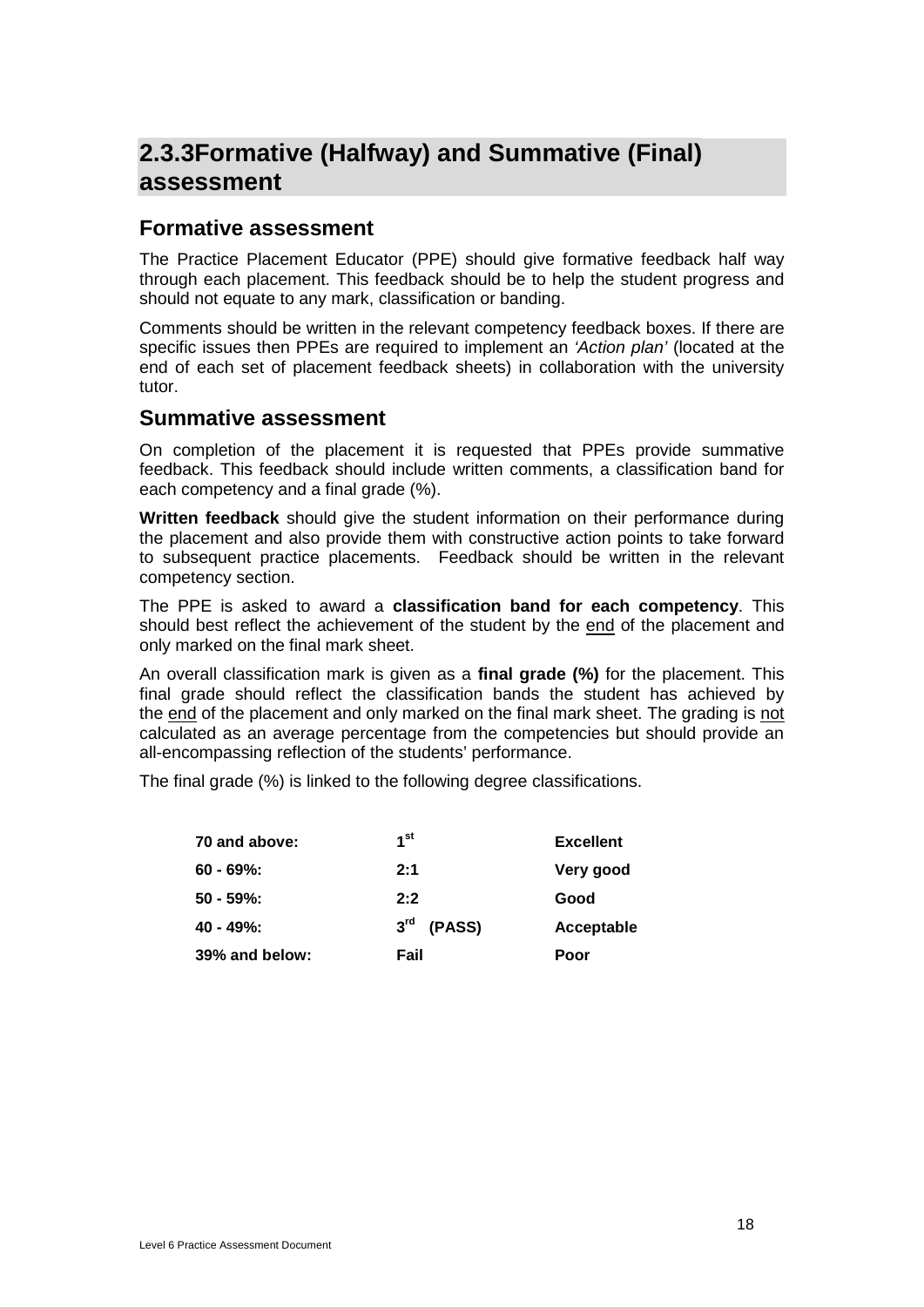### <span id="page-20-0"></span>**2.3.4 Assessment requirements**

This section outlines the requirements to pass the portfolio unit with respect to the assessment regulations and the procedures taken if a student is falling behind in achieving their intended learning outcomes. Full assessment regulations can be found in the programme handbook.

#### **In order to pass the portfolio unit the student must pass both assessment elements of the unit. This is the 60% practice assessment element and the 40% CPD element**

The practice assessment element consists of *'Practice skills'* and practice placements BU1.

#### *Assessment regulation:*

*Where a unit contains practice assessments, a pass will be awarded where the overall unit mark is at least 40% and the mark in each separate element of the unit assessment is not less than 40%.*

*Compensation: Compensation does not apply to units that are assessed in practice*

**In order to pass practice placement students must pass all eight competencies of the assessment (two specific and six core).** This means achieving a third classification, or above, for each competency on the final mark sheet.

Competencies are defined as 'components' in respect of the programme assessment regulation.

#### **If a student fails a competency this is considered failure of a practice component.**

#### *Assessment regulation:*

*Where a practice element has separate components a fail in any one component will result in a mark of 0% being awarded for that element.* 

The assessment structure enables all students to demonstrate that they have met the intended learning outcomes for each unit, which are mapped to the HCPC Standards of Proficiency for Occupational Therapists. Therefore, assessment ultimately ensures that all students who succeed at assessment have demonstrated that they meet the standards of proficiency.

If a student is falling behind in achieving their intended learning outcomes the PPE should contact the student's academic advisor as soon as possible and the practice placement support will be implemented.

**In order to achieve a first class mark, the student should be consistently excellent, normally achieving a first class classification in all competencies. To be awarded 80% or above is extremely rare and should only be awarded to a consistently exceptional student.**

**By the end of the programme all students need to pass a minimum of 1000 practice hours**. Hours in practice will be formally recorded on the Student placement record sheet and confirmed by the practice placement educator.

**All placement documentation (assessment formative and summative feedback, mark sheet and hours) must be completed and submitted to administration.**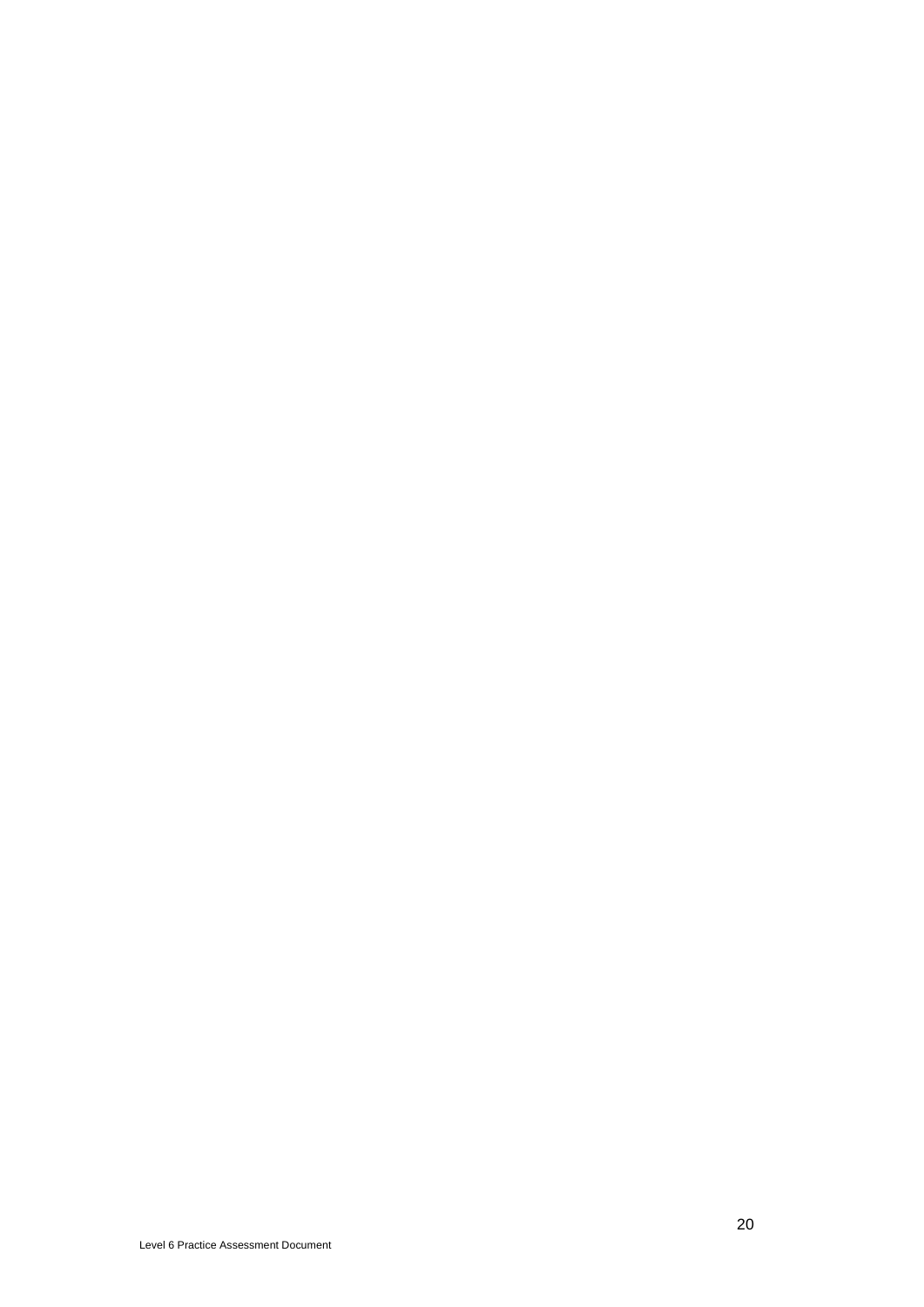### <span id="page-22-0"></span>**3. Continuing Professional Development (CPD) Assessment**

CPD **is the 30% assessment element** of the Occupational Therapy Portfolio 3 unit and will be assessed by the development of the student's CPD e-Portfolio which should meet the intended outcomes below:

#### Intended learning outcomes

- 5. Critically reflect and evaluate personal and professional experiences and development needs in preparation for professional registration.
- 6. Critically reflect considering the context, views and values of others and through the evaluation of relevant literature.

This will be achieved by:

**CPD –** This is to be completed by the student by the end of the year, but should be a continuous process throughout their time at university and whilst on placement. A Strengths, Weaknesses, Opportunities and Threats (SWOT) analysis and Personal/Professional Development Plan (PDP) should be peer assessed following BU0 during a facilitated session and revised in preparation for BU1. We advise the student to access the CPD on-line resources available on Brightspace and consult RCOT documentation to help guide them in this process.

**Academic Adviser review –** The CPD work may be shared with the Academic Adviser during meetings as a prompt for discussion on the student's progress.

#### **Summative Assessment**

Students will provide access for the Portfolio Leads to core components of their CPD for summative assessment at the end of the academic year (see the Assessment Brief on Brightspace for details).

<span id="page-22-1"></span>The summative mark and feedback will be completed by the assessor on Turnitin.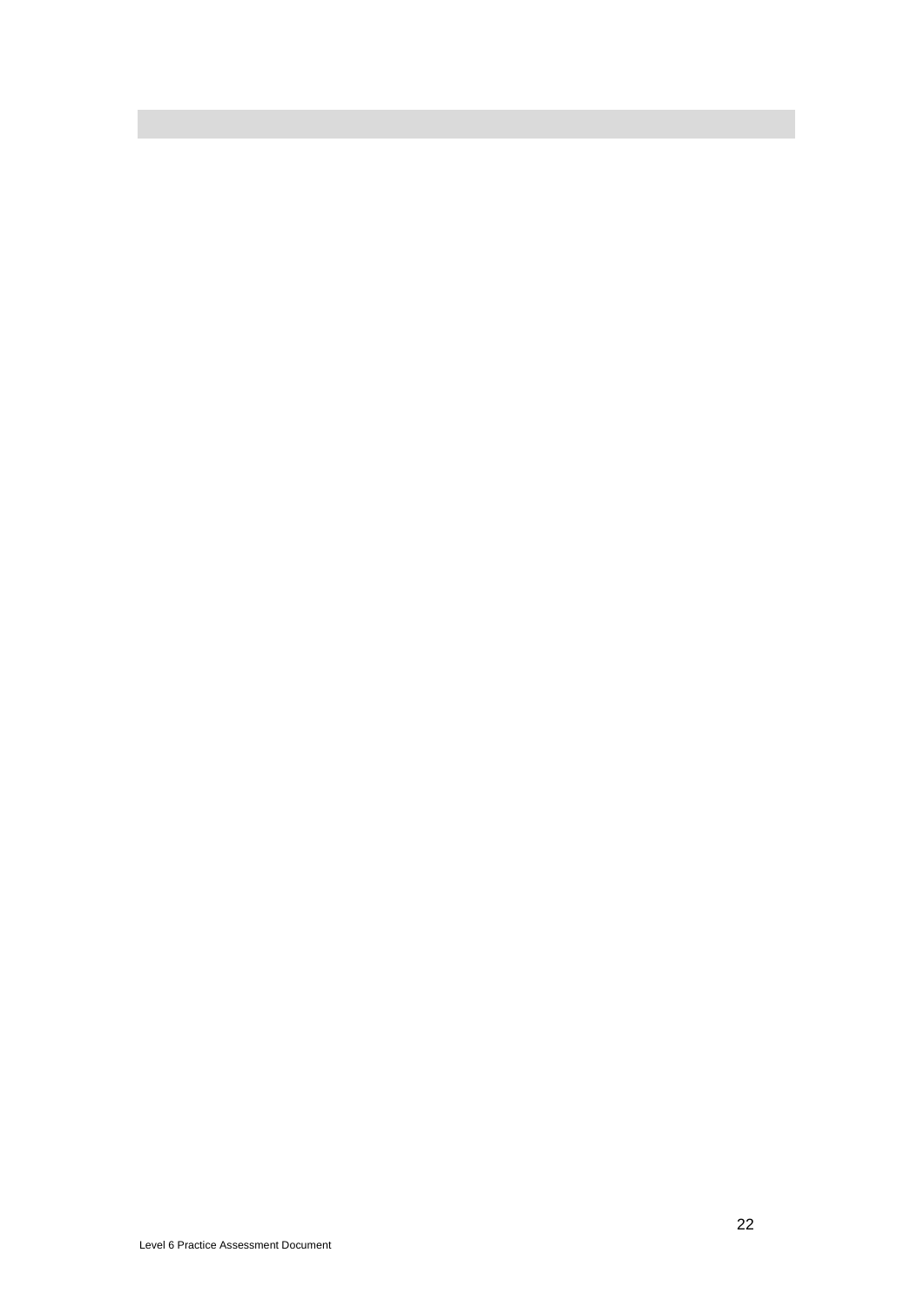### **4. Placements**

### <span id="page-24-0"></span>4.1 Placement information

Two placements occur during Occupational Therapy Portfolio 3.

**BU3** Ten week placement which occurs at the beginning of September in semester 1.

**BU4** Eight week placement in semester 2.

### **Both placements are graded and must be successfully passed in order to graduate.**

The student will bring the practice assessment document to the placement, having already identified and written their perceived learning needs for the placement to prepare for the negotiated learning agreement. This will include any action points arising from preceding placements. The PPE can contribute if necessary.

The student and PPE will discuss the use of resources available during the placement and appropriate learning outcomes that will encourage the student to apply their theoretical knowledge to practice. These outcomes will be agreed and recorded by the student to form the learning agreement. The student and the PPE will use this agreement to monitor the achievement of the learning outcomes during the practice placement.

At the end of each week, the student will reflect on their progress in relation to their achievements and challenges, making a personal note of actions to be addressed in subsequent weeks. The students will then meet with their PPE, who will provide feedback. Any further action points will be discussed and agreed.

Half way through the placement in the formative sections of the competencies, the PPE will comment on the student's progress in relation to each competency, identifying any issues to be addressed.

### **Should the student show unsafe practice or violate the rules of professional conduct, please report this to the student's Academic Advisor as detailed in practice placement support.**

Throughout the placement, the student will keep a daily record of hours in the tables provided in the portfolio document. Should the student be struggling with specific issues a copy of the negotiated learning agreement should be sent to a university tutor who will then discuss an action plan with the PPE and student. The student online placement evaluation form and Student Reflection on Placement form within the Practice Assessment Document, gives the student an opportunity to provide feedback on the placement.

### **At the end of the placement the PPE and student must make sure that all relevant pages are signed and dated. The PPE may take a photocopy of the portfolio for CPD purposes but the original must be returned by the student to the university as an official record by the deadline.**

Please contact a university tutor or the Practice Education Tutor (contact numbers at the beginning of this book) if you wish to discuss the student's progress. This is essential if you think the student's practice is of poor standard (struggling to maintain a pass). Additionally if you feel that a student is not currently achieving the level of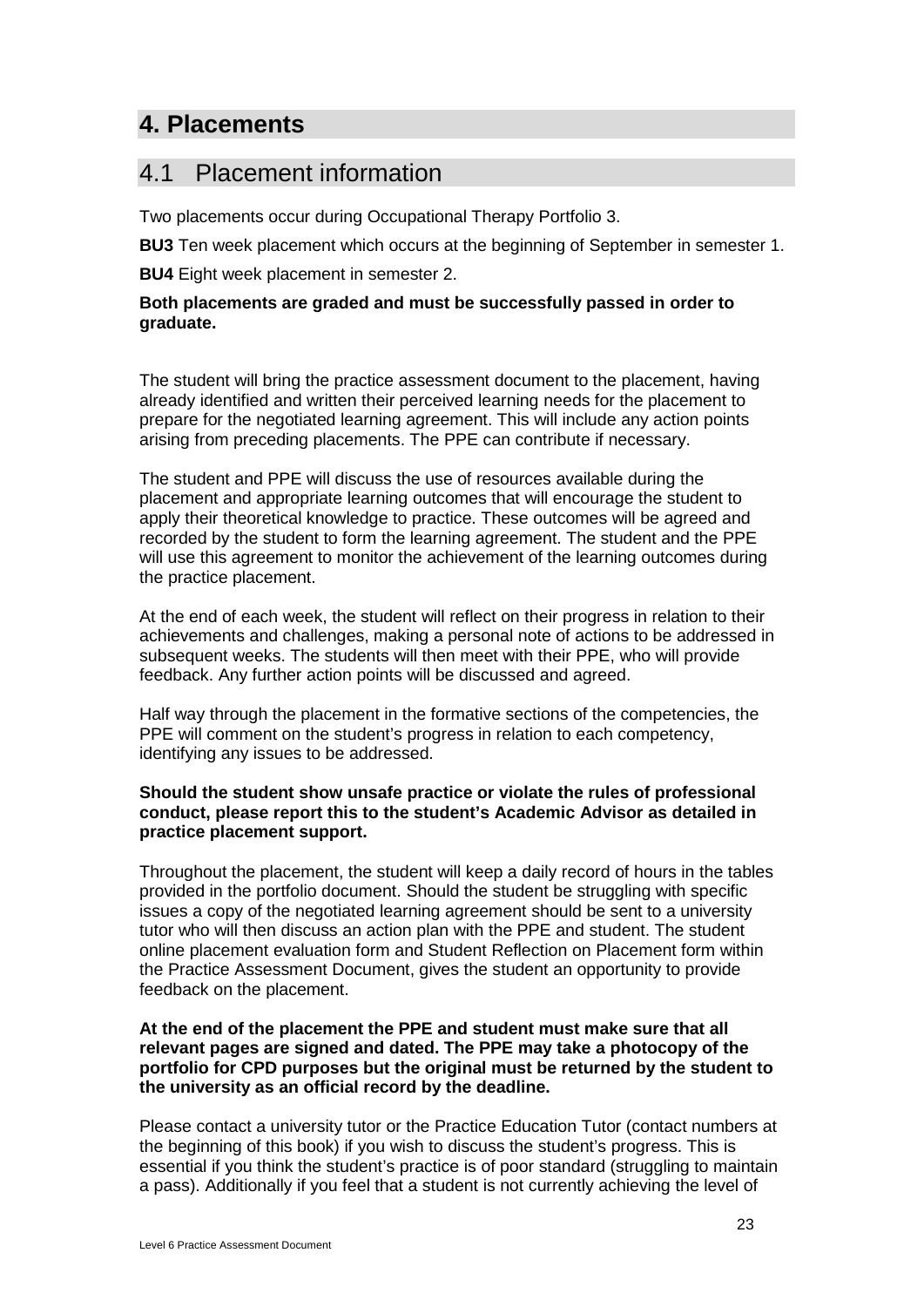proficiency for their year then you must contact a university tutor urgently to discuss this. Please do not wait until the student is ending the placement before making contact – it is essential that a plan is put in place early to address any difficulties.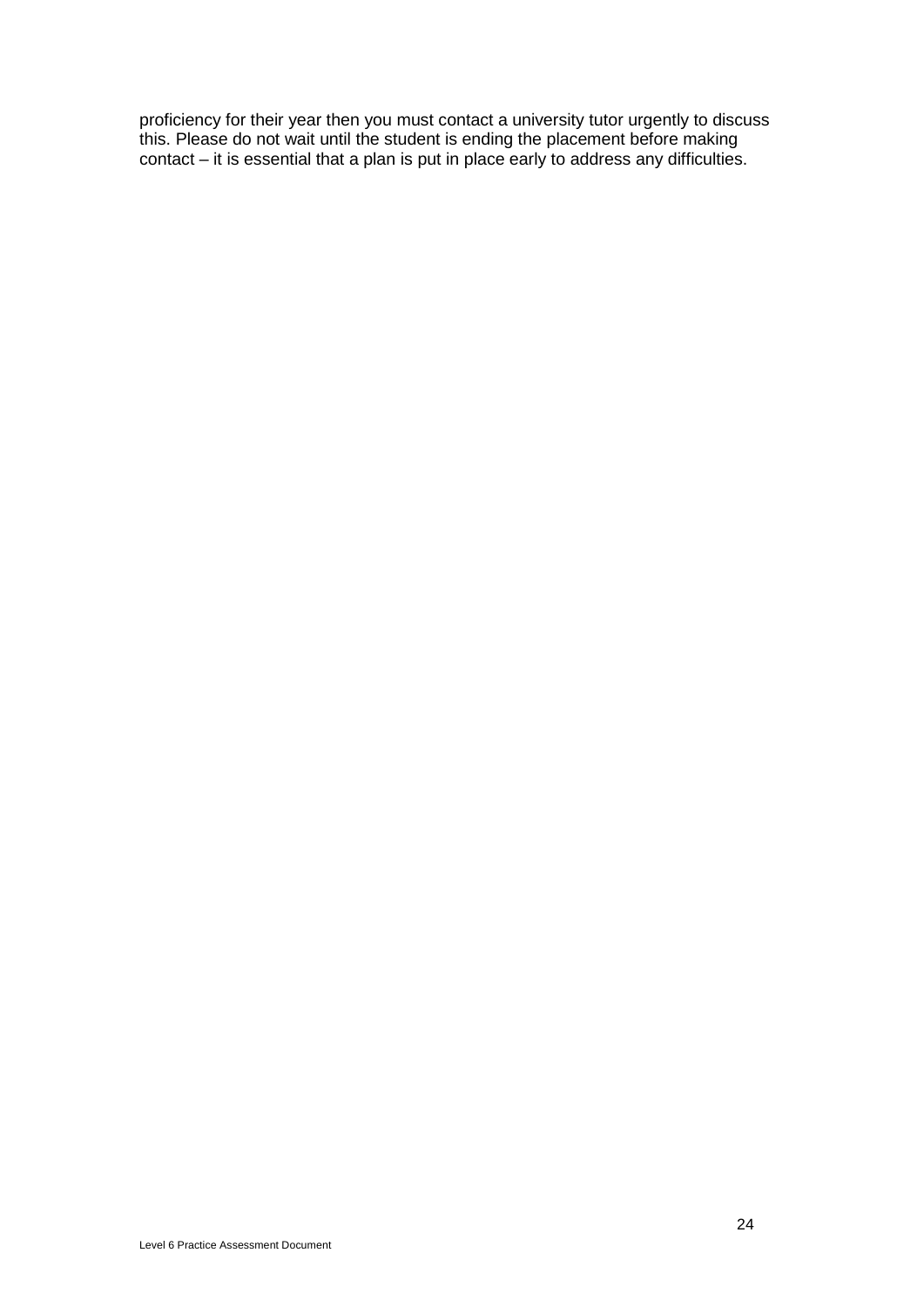### <span id="page-26-0"></span>**4.2 Placement descriptors**

To complete the placement experience the student's portfolio of evidence will inform their final personal development plan and will require evidence from this to inform their CPD profiles.

Students will complete a minimum of 35 hours per week, averaged over the course of the placement, to include 3 hours of portfolio development.

A placement which is failed must be successfully completed to enable the student to progress to the next level.

The occupational therapy student experience consists of six placements over a three year period, which offers a range of placement opportunities and settings. The majority of the placements are in the Dorset and Somerset region. Settings are acute, rehabilitation, social services and in role emerging areas. Most take place within the NHS, social services, community facilities and independent health sectors.

| Year 1: Level 1: | Placement BU0: A one week orientation to professional<br>practice<br><b>Placement BU1: A six week placement</b> |
|------------------|-----------------------------------------------------------------------------------------------------------------|
| Year 2: Level 2: | <b>Placement BU2:</b> An eight week placement                                                                   |
| Year 3: Level 3: | <b>Placement BU3:</b> A ten week placement<br><b>Placement BU4:</b> An eight week placement                     |

Placements offer a wide range of experience over the three years to give students insight into a variety of settings and invaluable experience as they are developing and consolidating their skills as therapists.

#### **Placements BU1, BU2, BU3 and BU4**

Over the three years, students gain knowledge and experience from the blend of academic work and placements. In the final placement student may have an opportunity to arrange their own placement or experience a 'role emerging' / contemporary practice placement. This will be with guidance and support of the academic advisor and placement education tutor. This gives an ideal opportunity for students to discover more about occupational therapy in a specialist area and potentially arrange to work with occupational therapists overseas.

#### **Areas where students can be placed through the University:**

#### **Mental Health**

Placements can be offered within a variety of mental health settings; community, inpatient, child and adolescent mental health (CAMHS), dementia care and eating disorder clinics are a few examples. Students are able to gain a wealth of knowledge in the different settings whilst being able to put into practice the skills they have learnt whilst at university.

#### **Physical**

Students have a range of physical placements available to them within different hospital environments. This can be within acute hospitals that are able to provide a wide variety of ward, outpatient and specialist area (e.g. hand therapy) experience. Community hospitals, Integrated Community Rehabilitation teams and Independent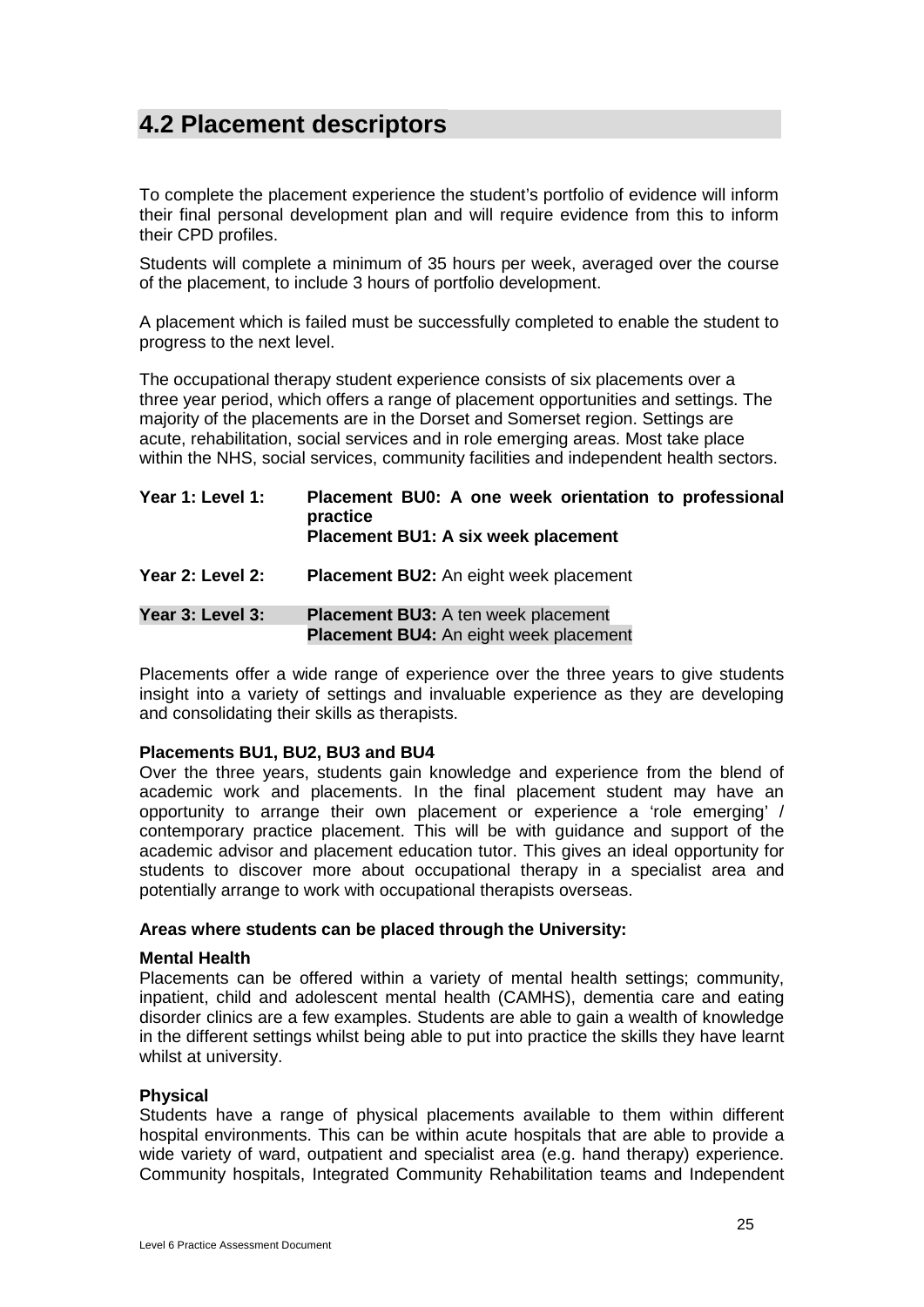Living Teams are areas where students can experience a different aspect of NHS occupational therapy service provision within local communities. Students can observe and participate within supportive yet challenging environments and develop core skills within physical settings.

### **Social Care**

Placements within Social Care settings enable students to gain insight into community teams working both within adult and children with disabilities services. They are able to gain experience of working with professionals and colleagues not so often accessed through other physical settings, for example; housing and grants officers, social workers from hearing and vision services and local council housing staff to name just a few. Students can also gain experience of working with Occupational Therapists who specialise within housing services and Reablement Teams.

### **Specialist Areas**:

Occupational Therapy is known to be a career that can lead to working in many different areas. Some of the more specialist placements that students may be allocated can be; The Duke of Cornwall Spinal Injuries Unit, Wessex Rehabilitation Unit, Burns and Plastics, Learning Disabilities, Paediatrics, Hand Therapy, Neurology, Vocational Rehabilitation, Pain Management Service, MS Service and Accident and Emergency.

### **Role Emerging and Contemporary Practice**

In addition to the more 'standard' placements within NHS and Social Care settings, students are also given the opportunity to experience placements within charitable organisations and privately run services. Role Emerging Placements are facilitated for students in their third year of study and provide students with a breadth of experience working in settings where there is no current OT provision.

### **Students will complete a minimum of 35 hours per week averaged over the course of the placement.**

**Note**: A placement which is failed must be successfully completed to enable the student to progress to the next level.

The hours from a failed placement DO NOT count towards the students required 1000 hours.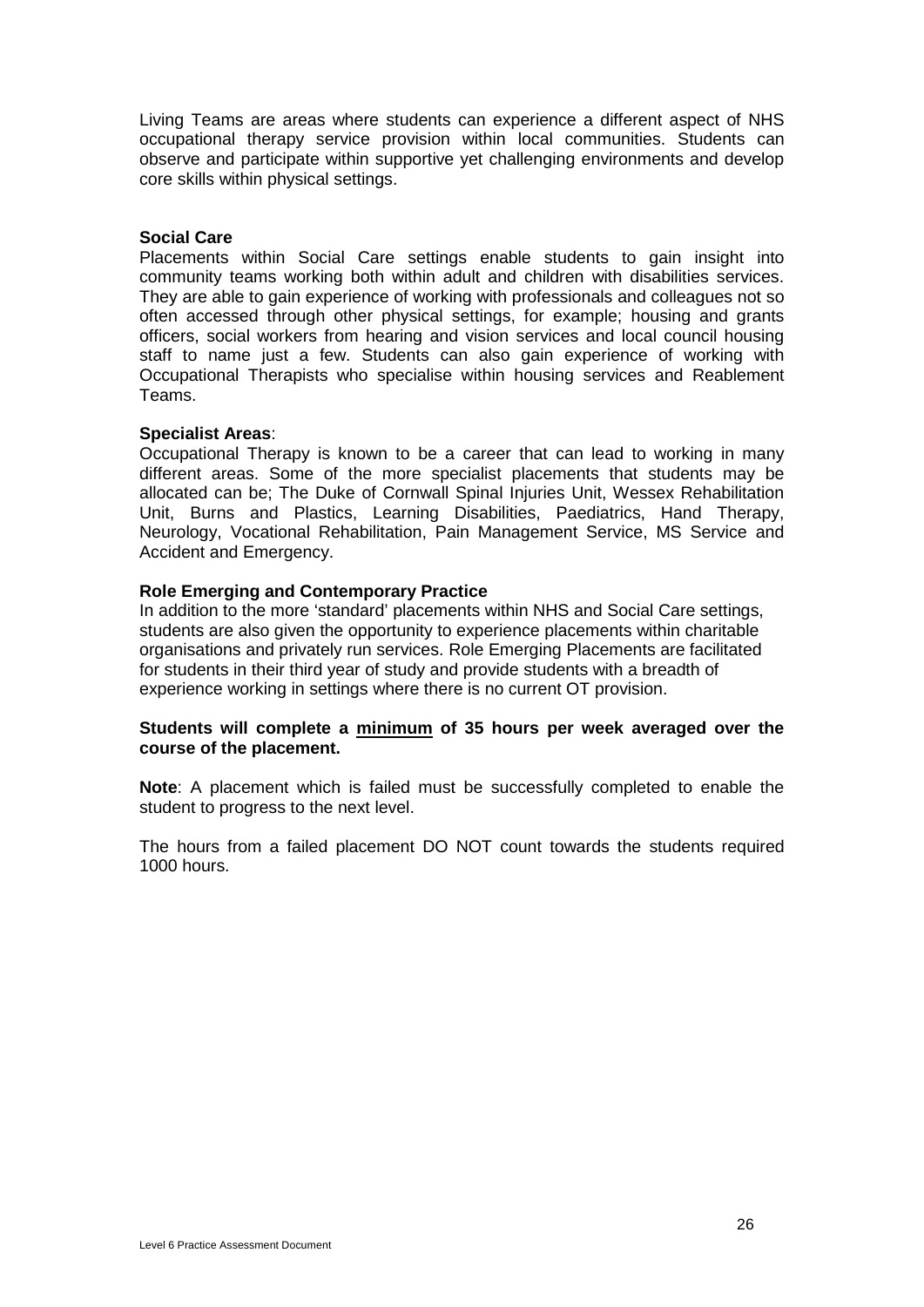### <span id="page-28-0"></span>**5. Responsibilities**

### <span id="page-28-1"></span>**5.1 Responsibilities of student**

### **Prior to placement students should:**

- Read all information provided on the student online placements system Placement on the Web (POW) relating to their specific allocation.
- Write an appropriate introductory letter or email to the Practice Placement Educator (PPE) including:
	- o checking any questions or issues that have not been answered by the information on POW prior to placement.
	- o ensuring that necessary arrangements have been made with regards to start times, accommodation and travel.
- Revise relevant taught information (anatomy etc) and skills in preparation for the placement.
- Complete the first section of the negotiated learning agreement for the upcoming placement which considers personal learning needs for the stage of training and takes into account previous placement experience.

### **At the start of the placement and throughout students should:**

- Behave and dress in a professionally suitable manner at all times being courteous to all and respecting the clinical judgment supporting the feedback and marks given.
- Observe the RCOT Code of Ethics and Professional Conduct and HCPC Standards of Conduct, Performance and Ethics at all times.
- Discuss and complete the negotiated learning agreement with the PPE.
- Plan a programme of experience with the PPE which takes into account placement opportunities and the above.
- Inform the PPE and a university tutor in the case of any problems or unforeseen circumstances which may affect the ability to complete the placement within the agreed time.
- On the first day students must ensure they know the process for sickness reporting for the placement and at all times follow the procedure of the placement setting and that of Bournemouth University School of Health and Social Care regarding absence and sickness.
- Use the opportunity of supervision and assessment effectively and actively contribute to this process.
- Use every opportunity while on placement to fulfil personal learning needs and improve clinical skills with a range of service users, working at a level appropriate to the stage of training reached.
- Reflect on the placement experience enabling personal and professional development. Complete selected items of evidence to add to CPD portfolio and review these with the PPE where relevant.
- Maintain a reflective report and contribute to the various elements of continuing professional development portfolio.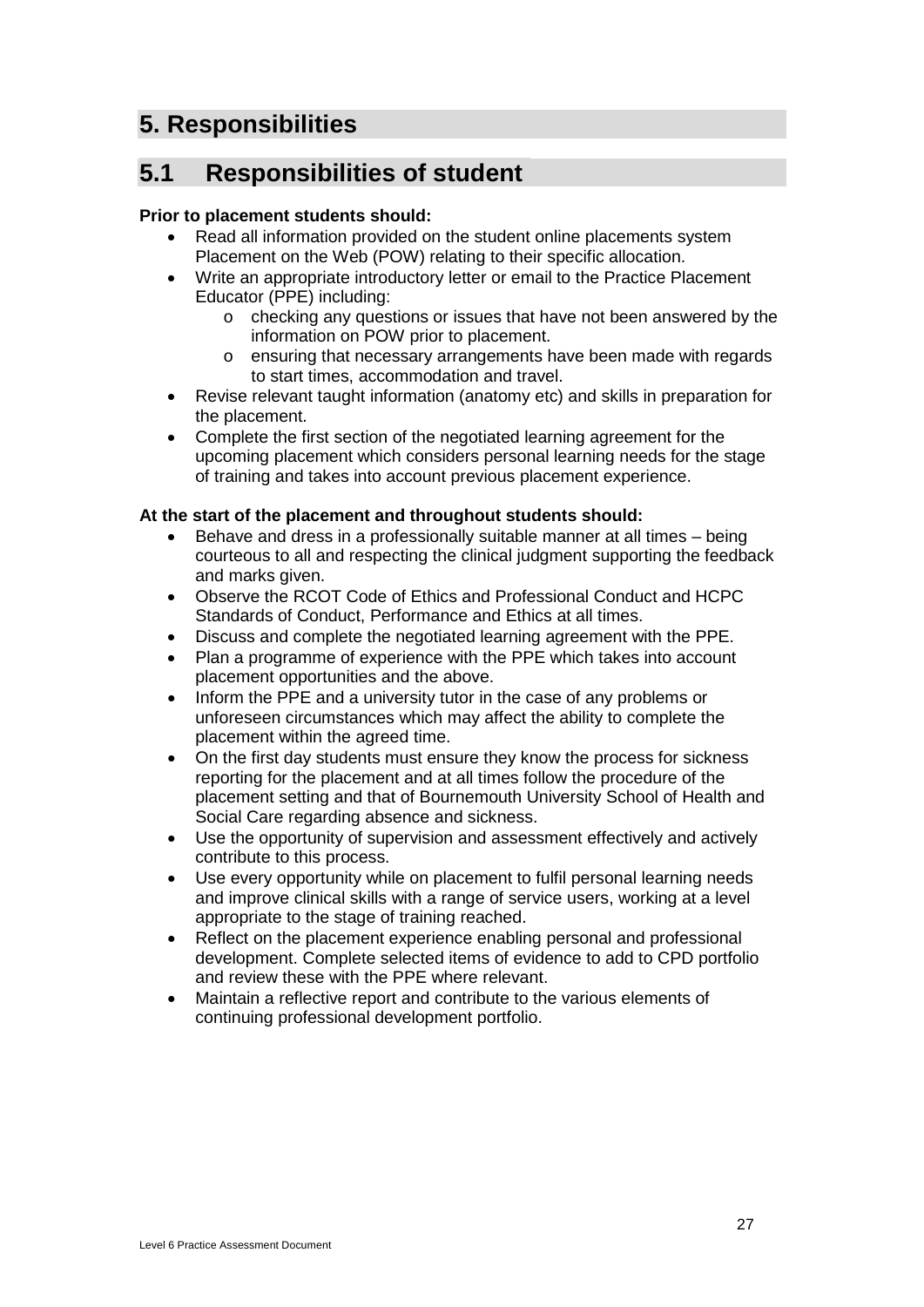• Contact their academic advisor at any point of the placement should they have any concerns for placement support and / or pastoral issues.

### **At the end of the placement students should:**

- Complete the reflection on the placement experience (page within the PAD) and ensure their PPE has time to read the reflection and discuss any points as necessary. PPEs may also take a copy of this for their own CPD.
- Complete the relevant paperwork by the required date and submit their PAD to the Placement Administration Team by the submission date given.
- Ensure that the CPD portfolio is updated, and identify further needs in CPD.
- **Under no circumstances** should the student challenge the PPE's judgement and grades awarded. Any concerns related to the marking should be raised with the academic advisor at the earliest opportunity so that they can be addressed.

### **BU3**

I agree to abide by the above at all times during the BU4 placement. If, at any time I have any concerns or questions relating to these expectations I will contact my academic advisor or the placement education tutor to discuss:

Signed by Student: ……………………………Date: ………………………………….

### **BU4**

I agree to abide by the above at all times during the BU4 placement. If, at any time I have any concerns or questions relating to these expectations I will contact my academic advisor or the placement education tutor to discuss:

Signed by Student: ……………………………Date: ………………………………….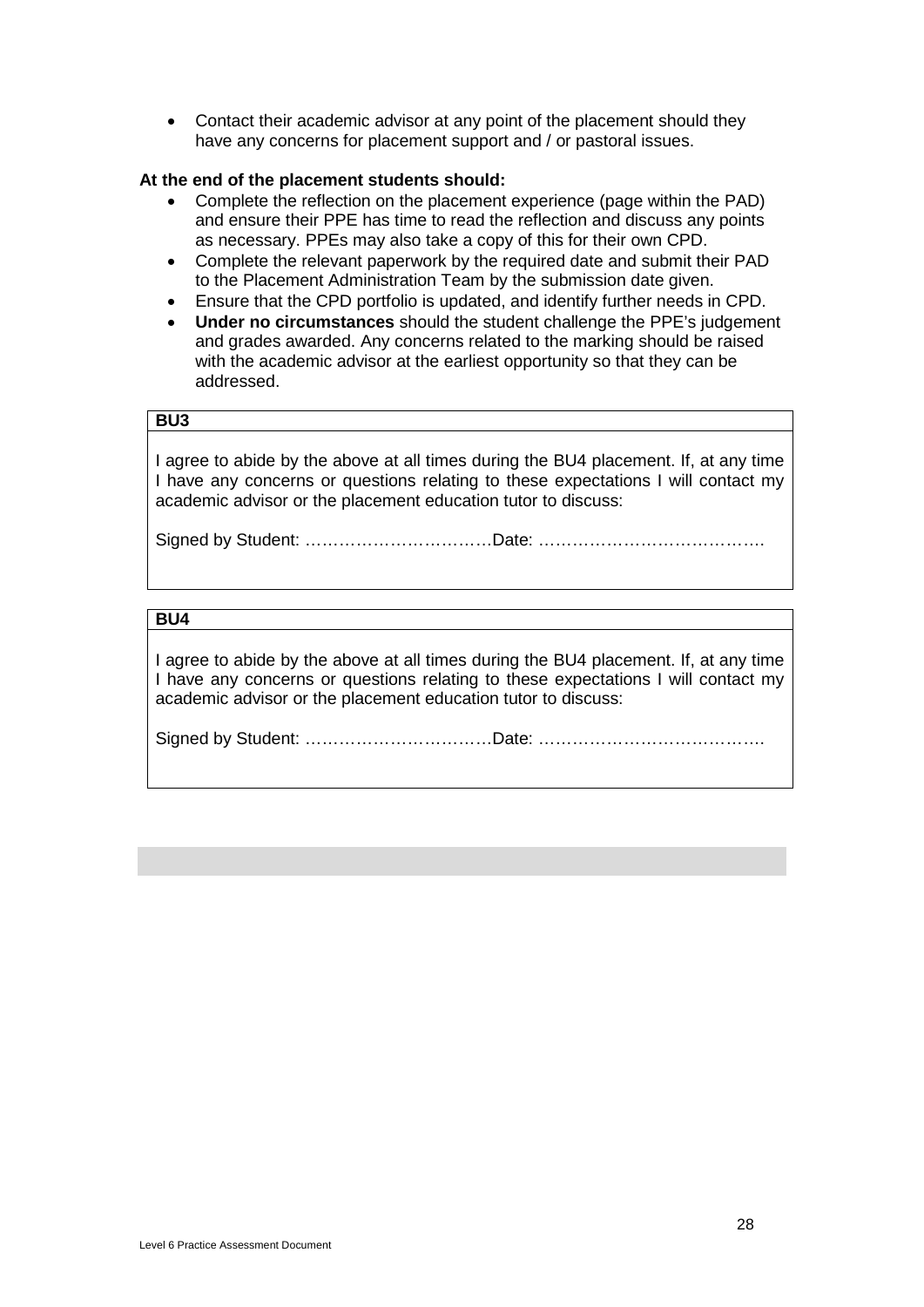### <span id="page-30-0"></span>**5.2 Responsibilities of practice placement educator**

### **Responsibilities of the Practice Placement Educator – BU3 and BU4**

### **Prior to the Placement starting the PPE should**:

- Review the Practice Placement Guidance Document that will be emailed to all PPEs prior to placement commencing.
- Undertake appropriate Practice Placement Educator training;
	- o For 'new' PPEs a one day course with pre-course workbook (for details contact: hscpostregadmissions@bournemouth.ac.uk)
	- o For PPEs who have previously had training either at Bournemouth University or at another University we would strongly recommend attending an update every 2 years or attend an update directly before having a student (for details contact: sophies@bournemouth.ac.uk)
- Review the Practice Assessor Website for additional placement related information and support: http://practiceassessor.bournemouth.ac.uk/
- Provide placement information for students in advance of the placement through the Placement Environment Profile and in response to introductory emails.
- Be aware of equal opportunities and anti-discriminatory policies and their monitoring and implementation in relation to students.
- Prepare an induction for the student's first day.
- Formulate the outline of an appropriate student diary / placement plan to be added to and developed during the placement.

### **At the start of the placement and throughout the PPE should:**

- The PPE(s) should meet and carry out an induction with the student, which should include:
	- o Location of appropriate literature such as policies, books etc
	- o Tour of practice facilities and location of lockers, library etc
	- o Emergency procedures and policies in the event of fire, cardiac arrest etc.
	- o Necessary contact details in the event of an emergency and reporting sickness/absence.
- Ensure student has PPE's contact number(s)
- Ensure that the student always has a named member of the MDT to refer to.
- Develop a programme with the student which reflects their learning needs as identified in the negotiated learning agreement and identify learning opportunities within the clinical placement area
- Plan a programme of experience which takes into account placement opportunities and the above.
- Schedule weekly formal supervision. This is essential to develop the student's learning informed by the placement learning outcomes and the negotiated learning agreement. This must be documented in supervision notes and stored appropriately.
- Plan a date and time for the midway assessment and contact the student's academic advisor to ensure that the halfway university contact (time, date and method) is also 'booked in'.
- Ensure the halfway and final feedback reports are given to the student at the appropriate times.
- Provide learning, support, teaching and supervision, which encourage safe and effective practice; independent learning and professional conduct.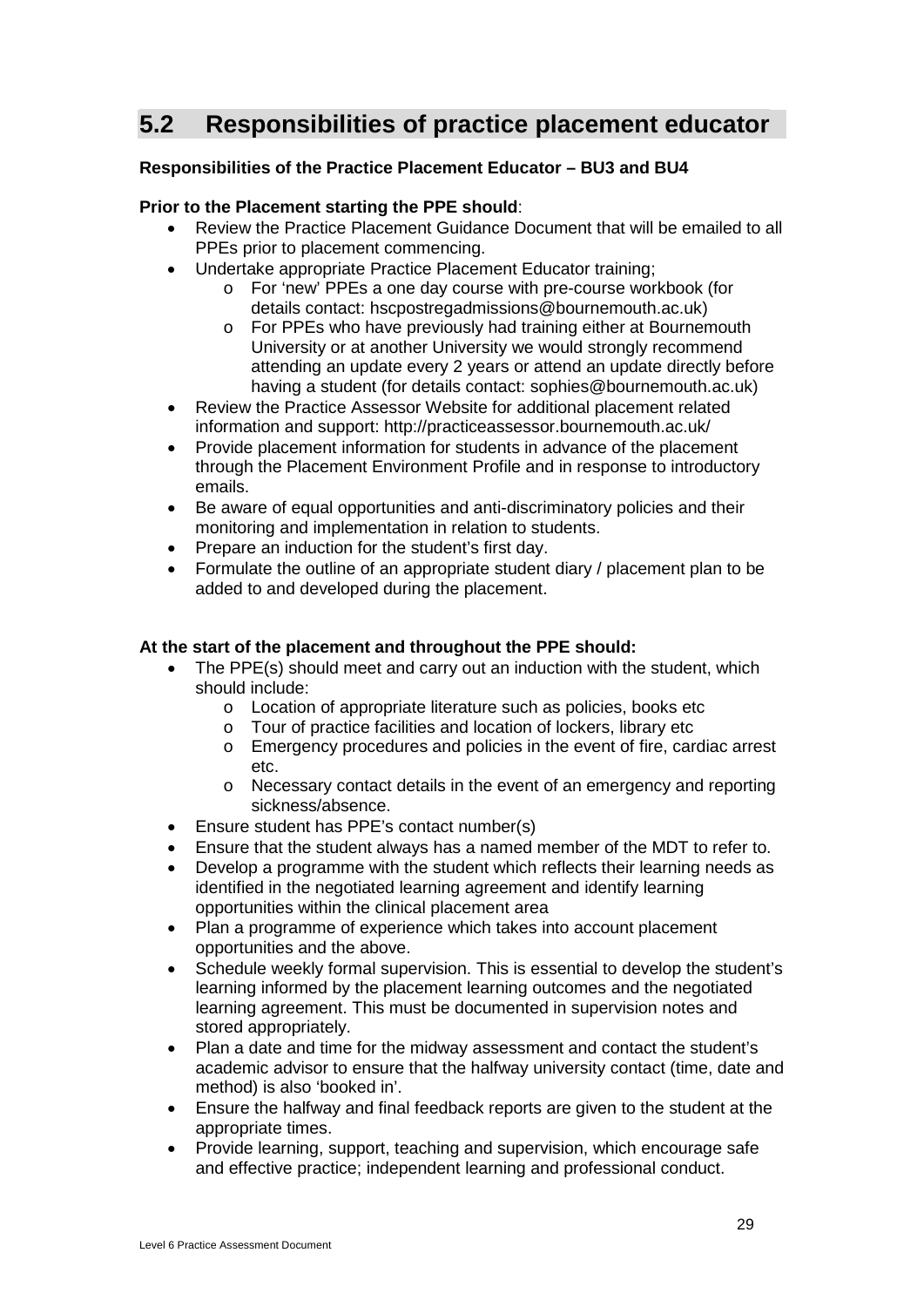- Inform the student's academic advisor or the placement education tutor as soon as possible if any concerns arise regarding the student's performance.
- Inform the student's academic advisor or the placement education tutor as soon as possible if a situation arises which may affect the student's ability to complete the placement within the agreed time.
- Review relevant reflections and items from the student's CPD portfolio with them during supervision. Encourage them to amend and add to their PDP and to reflect on events that may be useful to aid their learning.

#### **At the end of the placement:**

• Complete the student final / summative feedback for each of the 8 competencies reflecting on what they have achieved by the end of the placement and recommendations for future development. The hours sheet and final report sheet must be fully completed and signed by student and PPE before the submission of the PAD to the university.

| <b>BU3</b>                                                                                                                                                                                                                                            |
|-------------------------------------------------------------------------------------------------------------------------------------------------------------------------------------------------------------------------------------------------------|
|                                                                                                                                                                                                                                                       |
|                                                                                                                                                                                                                                                       |
|                                                                                                                                                                                                                                                       |
| I agree to abide by the above at all times during the BU3 placement. If, at any time I<br>have any concerns or questions relating to these expectations I will contact the student's<br>academic advisor or the placement education tutor to discuss: |
|                                                                                                                                                                                                                                                       |

### **BU4**

I agree to abide by the above at all times during the BU4 placement. If, at any time I have any concerns or questions relating to these expectations I will contact the student's academic advisor or the placement education tutor to discuss:

Signed by PPE: …………………………………….. Date: ………………………………….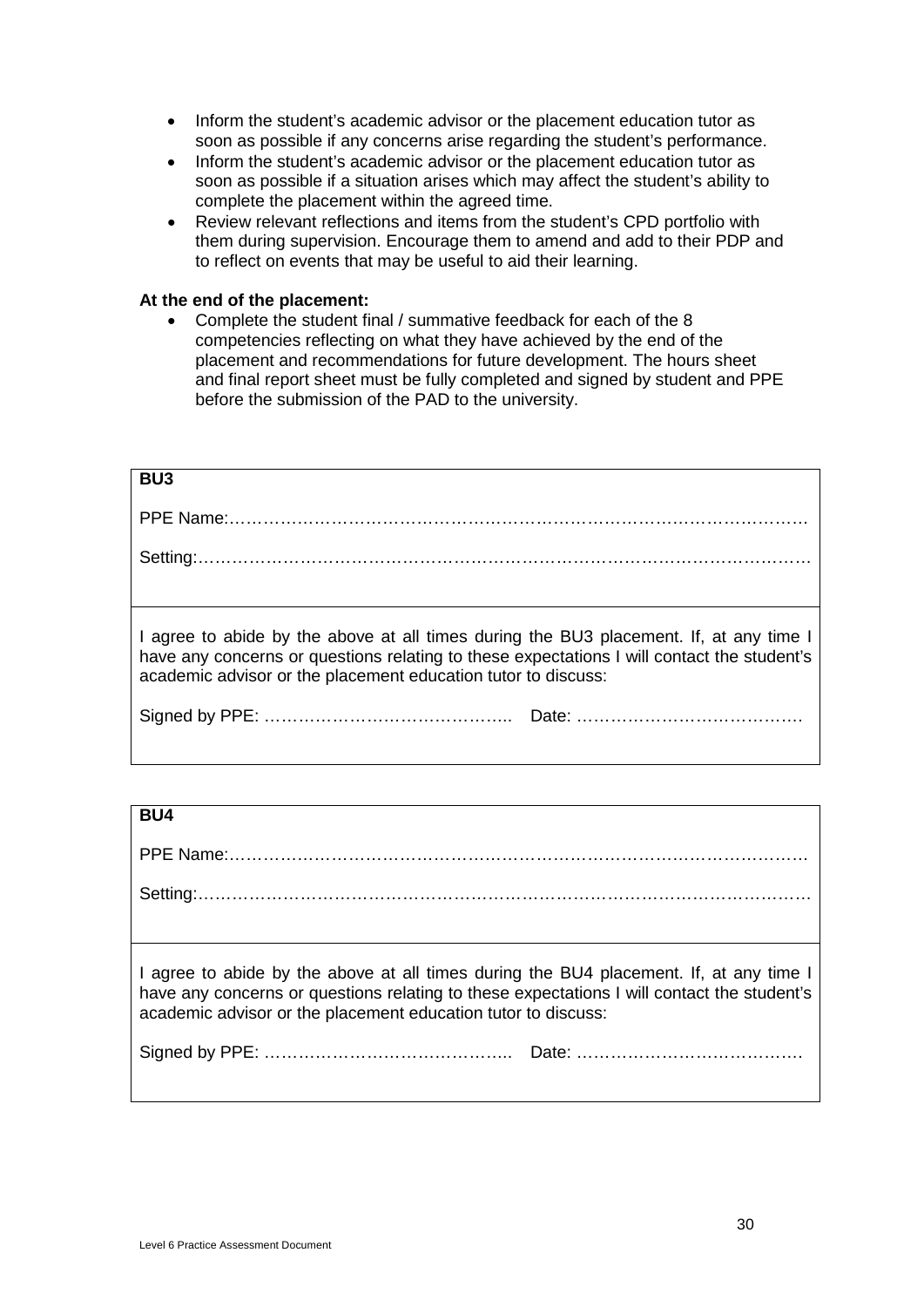### <span id="page-32-0"></span>**5.3 Responsibilities of the university tutor**

### **Responsibilities of the Student's Academic Advisor:**

- The student's academic advisor will contact the PPE in the early stages of the placement to open lines of contact and agree arrangements for the halfway placement contact.
- A midway consultation will be undertaken between the academic advisor (or named member of academic staff should the academic advisor be unavailable), the student and the PPE separately and/or together, which will include personal and academic issues such as:
	- o Review of student progress on placement.
	- o Assessment criteria.
	- o Pastoral issues which may have a bearing on the success of the placement.
- The academic advisor may arrange additional face to face visits with the student and PPE during the course of the placement, should additional support be required.
- A record of the visit or discussion will be recorded by the tutor for the student's file. A copy of this must be signed as an accurate record by student, PPE and tutor.
- Support phone calls will make use of the summative and formative assessment areas of the competencies discussed between student, PPE and academic advisor to record agreed observations. The Practice Assessment Document's Action Plan can be used to monitor implications for the students if it is decided that a structured approach is necessary.

### **BU3 and BU4**

These responsibilities have been agreed by the Bournemouth University Occupational therapy Team.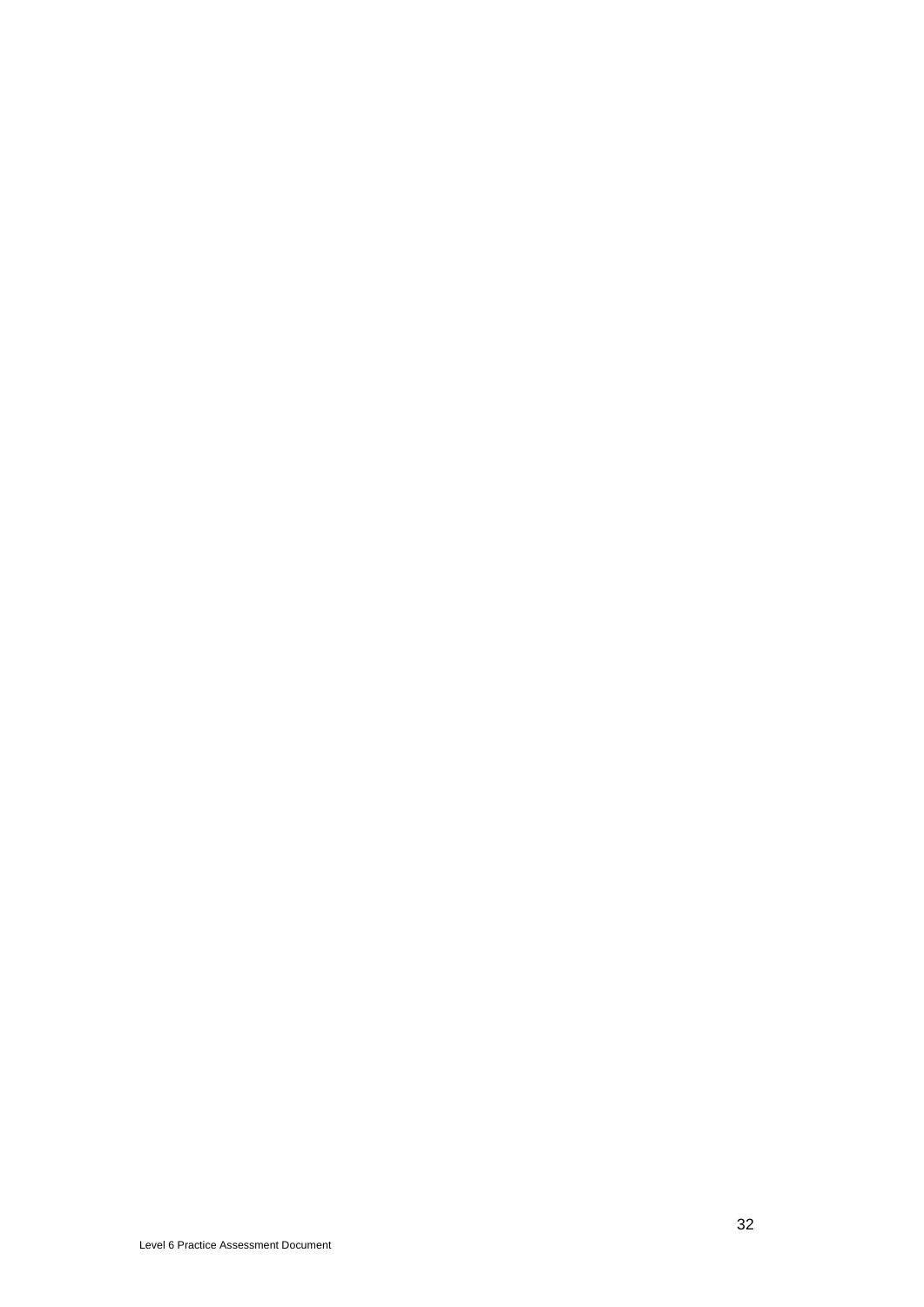### <span id="page-34-0"></span>**6. Practice Assessment BU3**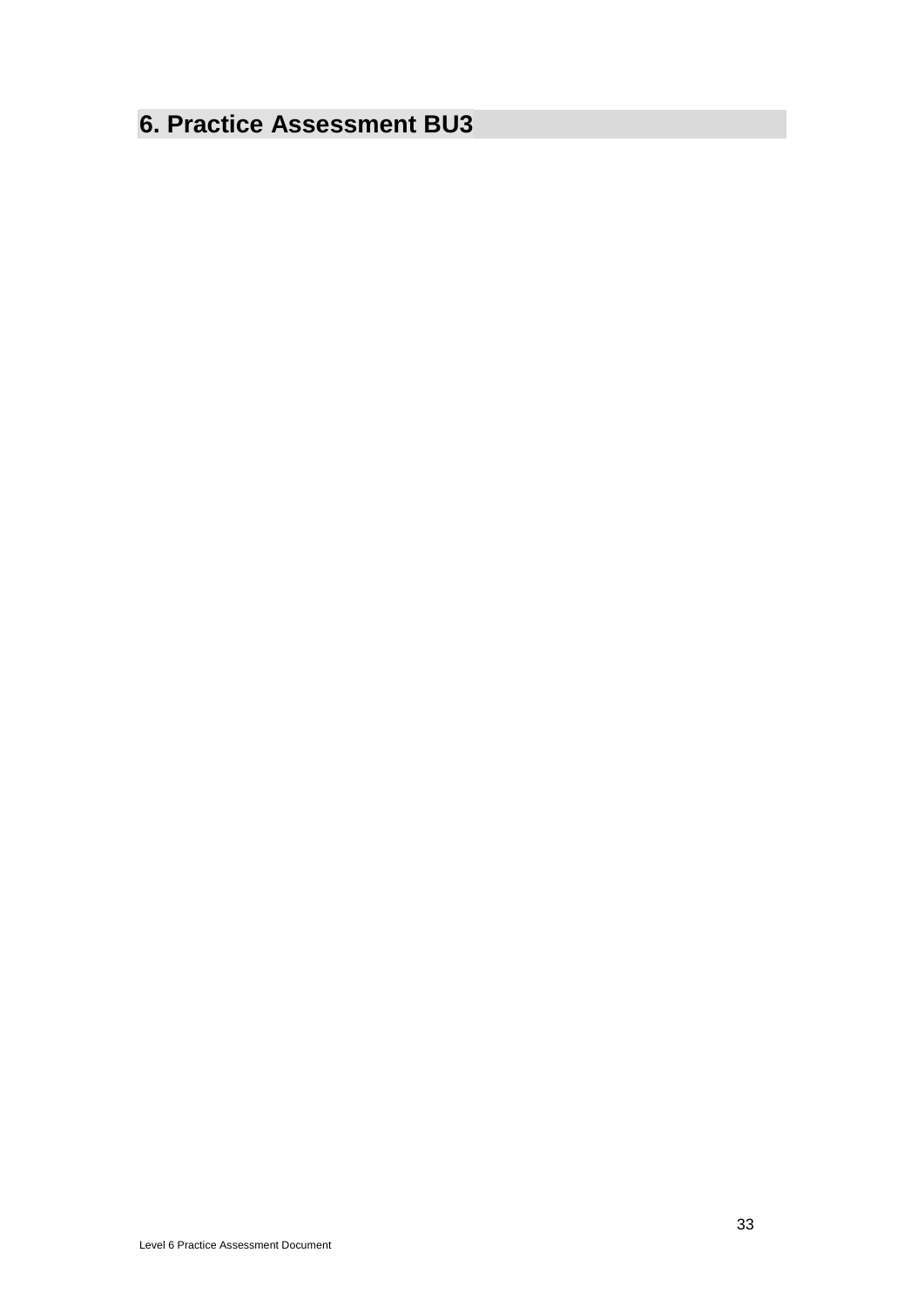# <span id="page-35-0"></span>**6. Practice Assessment BU3**<br>6.1 Competencies

### <span id="page-35-1"></span>**Competencies**

By the end of the placement and with **minimal supervision,** students are expected to demonstrate **evaluation and clinical reasoning** in order to **be competent to**:

| Competency             | <b>Learning Outcomes</b>                                                                         |
|------------------------|--------------------------------------------------------------------------------------------------|
| <b>Specific skills</b> |                                                                                                  |
|                        | 1.<br>Plan an assessment strategy.                                                               |
| 1 Assessment and       | a. Sources of information.                                                                       |
| treatment planning     | b. Techniques selected for assessment                                                            |
|                        | Gathering of relevant information.<br>C.                                                         |
|                        | Interpret assessment information.<br>2.                                                          |
|                        | a. Summarises assessment findings                                                                |
|                        | b. Demonstrates logical thinking.                                                                |
|                        | c. Produces a problem list from assessment findings.                                             |
|                        | Plan intervention or treatment based on assessment findings.<br>3.                               |
|                        | a. Goal setting with service user.                                                               |
|                        | b. Selects appropriate intervention                                                              |
|                        | Rationale for selection of intervention.<br>C.                                                   |
| 2 Interventions        | 1. Conduct appropriate interventions or treatments.                                              |
| and treatments         | a. Delivery of case management including discharge planning.                                     |
|                        | b. Health promotion and well-being.                                                              |
|                        | Evidence to influence intervention.<br>C.                                                        |
|                        | <b>Review interventions.</b><br>2.                                                               |
|                        | a. Strengths and weaknesses of an intervention.                                                  |
|                        | b. Outcome measures.                                                                             |
|                        | Reflects on the outcome.<br>C <sub>1</sub>                                                       |
|                        | Safe and effective performance of interventions or treatments.<br>3.                             |
|                        | a. Skill                                                                                         |
|                        | b. Grades or adapts                                                                              |
|                        | Range of skills.<br>c.                                                                           |
| Core                   |                                                                                                  |
|                        | 1.<br>Demonstrate effective two-way verbal and non-verbal communication.                         |
| 1 Communication.       | a. Listening skills.                                                                             |
|                        | Body language.<br>b.                                                                             |
|                        | Language.<br>c.                                                                                  |
|                        | Clearly and accurately documents information.<br>2.                                              |
|                        | a. Recorded information is clear and accurate.                                                   |
|                        | b.<br>Storage                                                                                    |
|                        | Separate issues, fact and opinion statements.<br>C.                                              |
|                        | Adapt communication to a range of people, matters and settings.<br>3.<br>a. Communication tools. |
|                        | Rapport.<br>b.                                                                                   |
|                        | Communication in groups and teams.<br>C.                                                         |
|                        |                                                                                                  |
| 2 Personal and         | 1. Demonstrate development of personal skills and knowledge.                                     |
| people                 | Identifies areas for improvement<br>a.                                                           |
| development.           | b.<br>Sets own goals                                                                             |
|                        | Engages with resources, (e.g. library and training).<br>c.                                       |
|                        | 2. Demonstrate self-development using reflective practice.                                       |
|                        | Reflects on practice and own development<br>а.                                                   |
|                        | Makes use of feedback and supervision.<br>b.                                                     |
|                        | Implements changes in response to reflection.<br>C.                                              |
|                        | 3. Demonstrate development of others.                                                            |
|                        | Supports others<br>а.                                                                            |
|                        | Facilitates skills and knowledge of others<br>b.                                                 |
|                        | Understands others learning needs and preferences<br>c.                                          |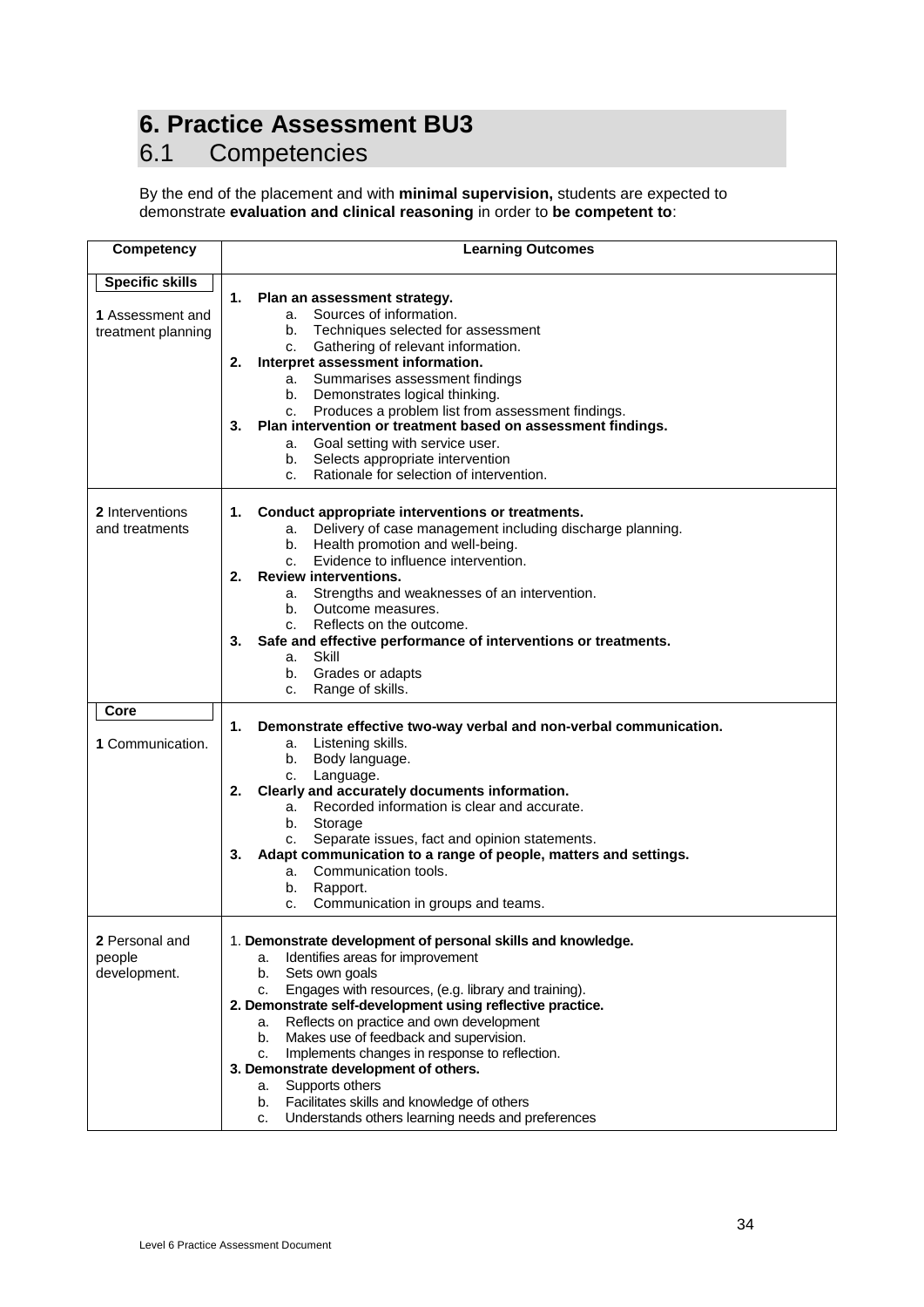| 3 Health, safety<br>and security. | Recognise the need for a healthy, safe and secure working environment.<br>1.<br>Risk.<br>a.<br>b. Accountability.<br>Policy and legislation.<br>C.<br>Apply healthy, safe and secure working practices<br>2.<br>Moving and handling.<br>а.<br>b. Infection control.<br>c. Secure working practice.<br>Monitor and maintain health, safety and security of self.<br>3.<br>Competency.<br>а.<br>b. HCPC codes of conduct.<br>c. Fitness to practice.                                               |
|-----------------------------------|--------------------------------------------------------------------------------------------------------------------------------------------------------------------------------------------------------------------------------------------------------------------------------------------------------------------------------------------------------------------------------------------------------------------------------------------------------------------------------------------------|
| 4 Service<br>Improvement          | Incorporate research and evidence to improve practice.<br>1.<br>a. How evidence can improve practice<br>b. Relates evidence to practice area.<br>c. Use of evidence to inform decision making.<br>Be aware of administration for the practice area.<br>2.<br>a. Participates in audit and quality control.<br>Report appropriately complaints and feedback.<br>b.<br>Clinical governance.<br>C.                                                                                                  |
| 5 Quality                         | Demonstrates professional practice behaviour.<br>1.<br>a. Respects confidentiality.<br>Trustworthiness and reliability.<br>b.<br>Conduct, appearance and manner.<br>C.<br>2.<br>Demonstrate inter-professional and team-working skills.<br>a. Respects roles of members of the MDT.<br>b. Assists and supports team.<br>c. Collaborates with MDT for coordinated care.<br>Demonstrate management skills.<br>3.<br>a. Manages time.<br>b. Demonstrates organisational skill.<br>Delegation.<br>c. |
| 6 Equality and<br>diversity       | Demonstrates sensitivity to equality and diversity.<br>1.<br>Equality.<br>a.<br>Diversity.<br>b.<br>Policies and procedures.<br>c.<br>2.<br>Demonstrate awareness of consent and ethical behaviour issues.<br>Consent<br>a.<br>Ethical behaviour.<br>b.<br>Vulnerable client group.<br>C.<br>Demonstrate service-user centred practice.<br>3.<br>Service-user - therapist relationship.<br>a.<br>Services-users views and preferences<br>b.<br>Collaborative decision making.<br>c.              |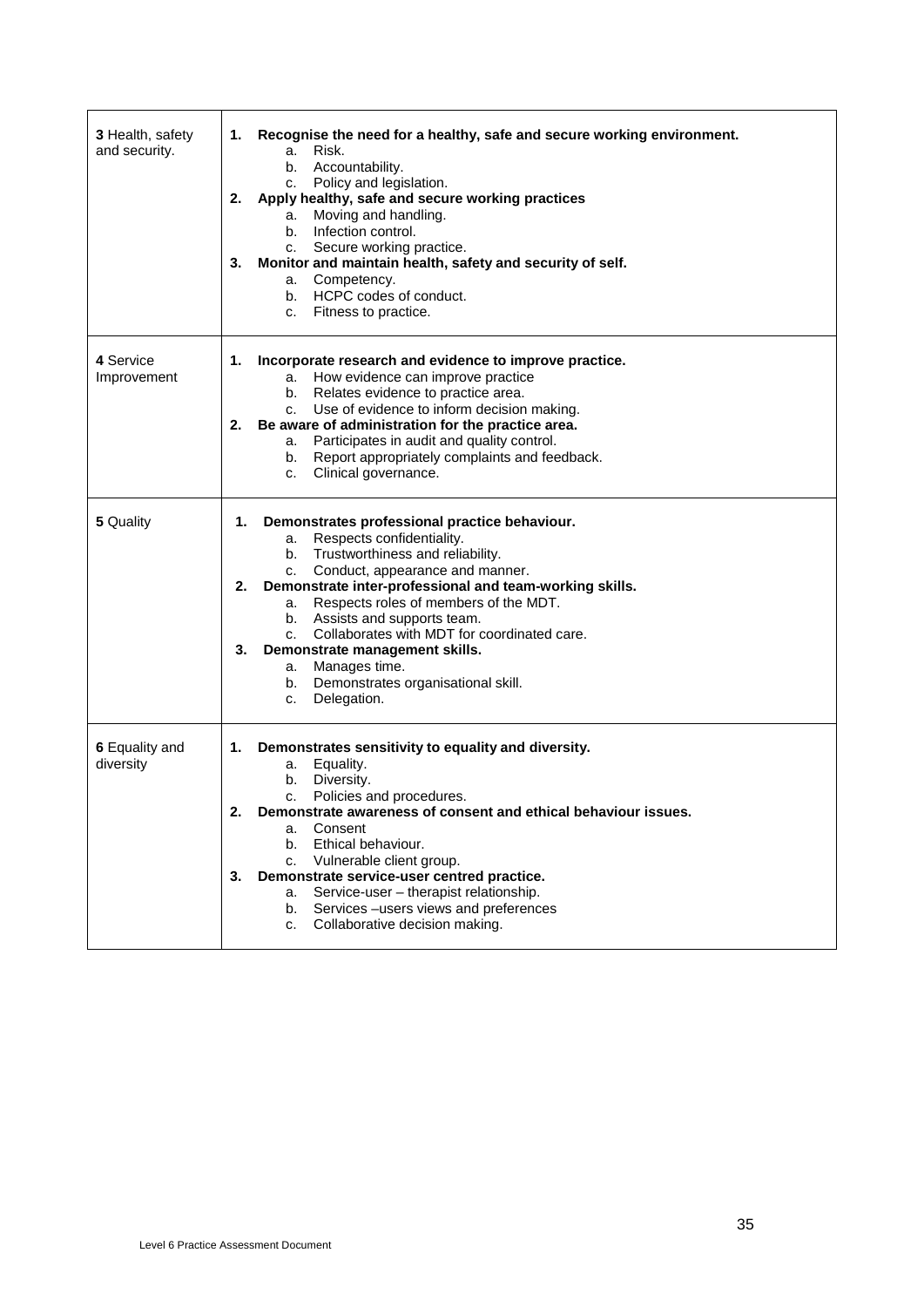# 6.2 Negotiated learning agreement for BU3

| Summary of student learning needs                                           |
|-----------------------------------------------------------------------------|
| (completed by student prior to placement in conjunction with student's PDP) |
|                                                                             |
|                                                                             |
|                                                                             |
|                                                                             |
|                                                                             |
|                                                                             |
|                                                                             |
|                                                                             |
|                                                                             |
|                                                                             |
|                                                                             |
|                                                                             |
|                                                                             |
|                                                                             |
|                                                                             |
|                                                                             |
|                                                                             |
|                                                                             |
|                                                                             |
|                                                                             |
|                                                                             |
|                                                                             |
|                                                                             |
|                                                                             |
|                                                                             |
|                                                                             |
|                                                                             |
|                                                                             |
|                                                                             |
|                                                                             |
| Specific action points for this placement                                   |
|                                                                             |
|                                                                             |
| (agreed in discussion with practice placement educator)                     |
|                                                                             |
|                                                                             |
|                                                                             |
|                                                                             |
|                                                                             |
|                                                                             |
|                                                                             |
|                                                                             |
|                                                                             |
|                                                                             |
|                                                                             |
|                                                                             |
|                                                                             |
|                                                                             |
|                                                                             |
|                                                                             |
|                                                                             |
|                                                                             |
|                                                                             |
|                                                                             |
|                                                                             |
|                                                                             |
|                                                                             |
|                                                                             |
|                                                                             |
|                                                                             |
|                                                                             |
|                                                                             |
|                                                                             |
|                                                                             |
|                                                                             |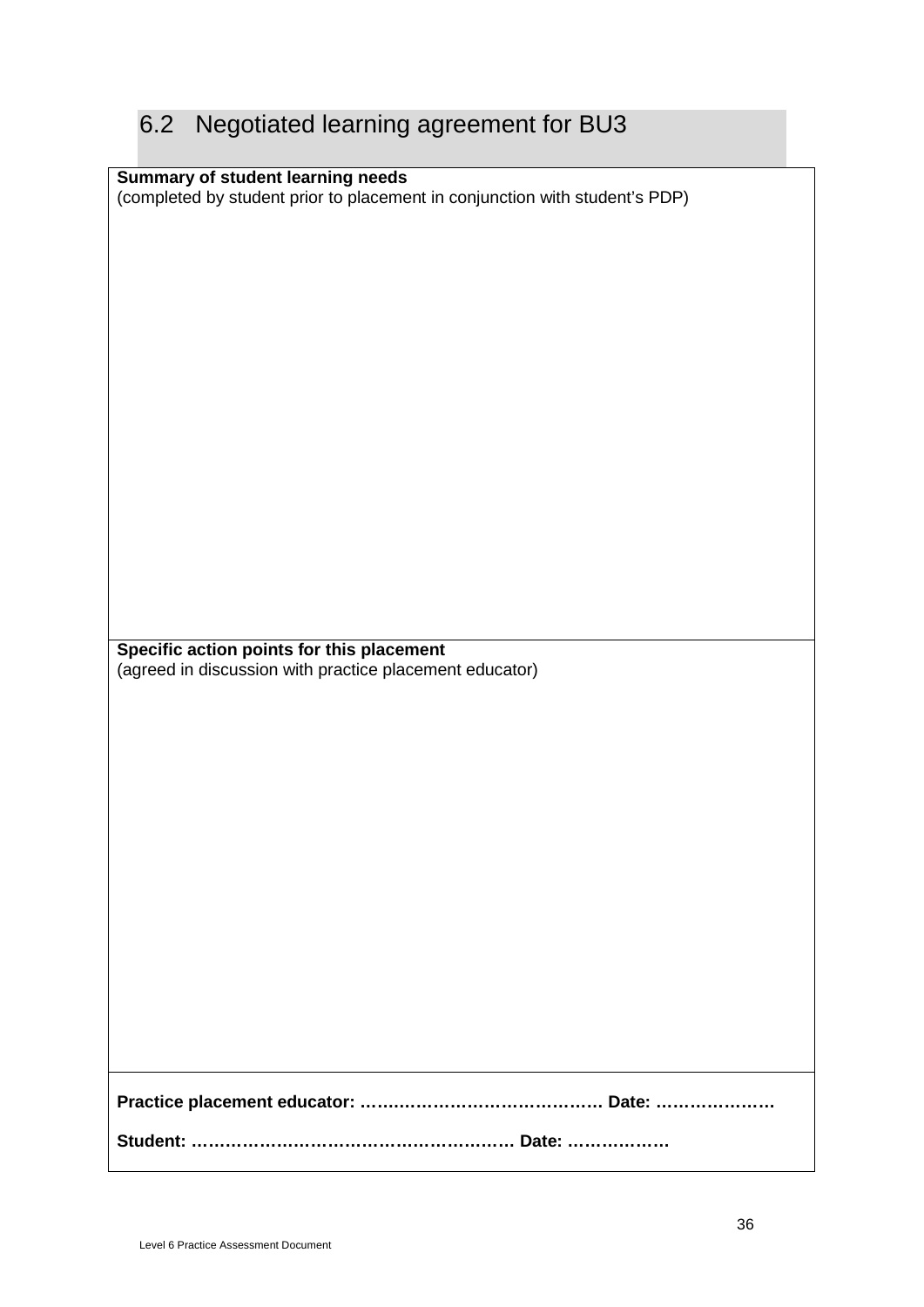| Planned use of resources and strategies |
|-----------------------------------------|
| (agreed by discussion with PPE)         |

**Student: ………………………………………………… Date: ………………**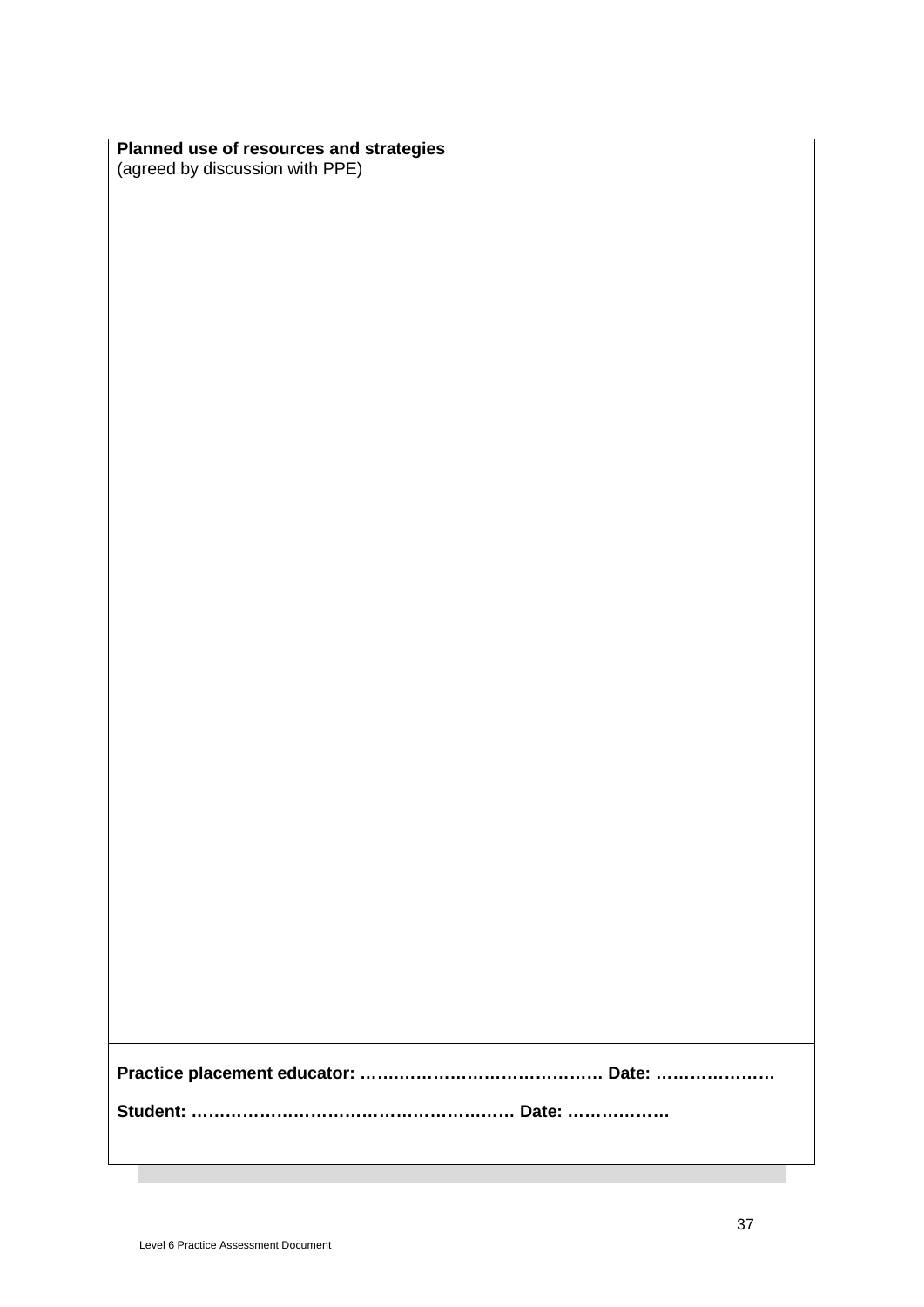## 6.3 Practice Assessment Level 6 – BU3

### **6.3.1 Specific 1. Assessment and intervention planning**

Intended learning outcomes:

By the end of the placement and with **minimal supervision,** students are expected to demonstrate **evaluation and clinical reasoning** in order to **be competent to**:

- **1. Plan an assessment strategy.**
- **2. Interpret assessment information.**
- **3. Plan intervention or treatment based on assessment findings.**

#### **FORMATIVE / HALFWAY FEEDBACK**

Practice Placement Educator formative feedback (please do not provide any grade, classification or percentage at this stage )

#### **SUMMATIVE / FINAL FEEDBACK**

Classification - please circle on final mark sheet (section 7.2 )

Recommendations for future placements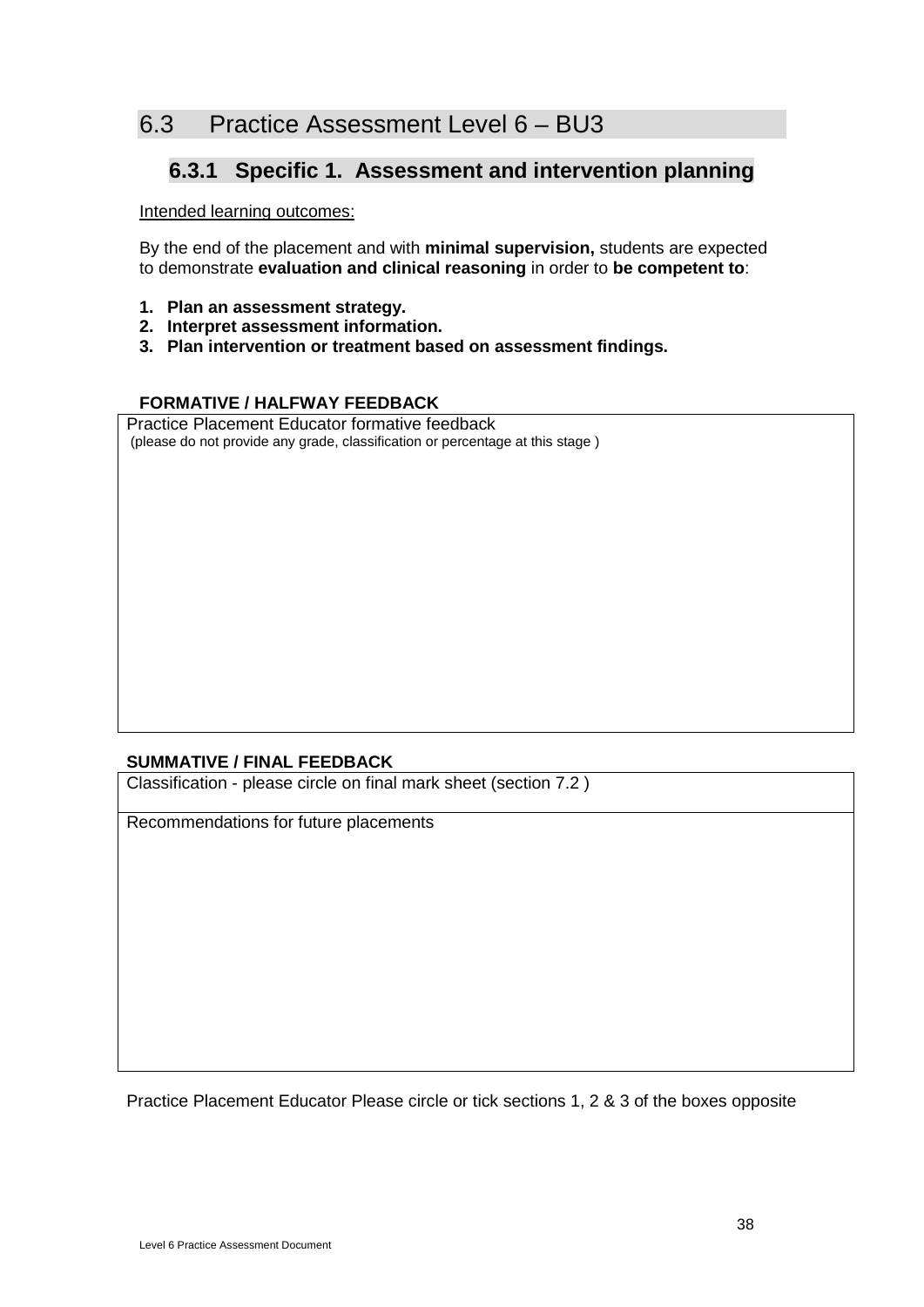| 1 <sup>st</sup> | Excellent planning of an assessment strategy.<br>1.                                                                                                 |
|-----------------|-----------------------------------------------------------------------------------------------------------------------------------------------------|
| 70 and above    | Consistently and effectively identifies a wide range of valuable sources of information.<br>а.                                                      |
|                 | Consistently and effectively identifies valuable assessment techniques.<br>b.                                                                       |
|                 | Consistently, effectively and accurately gather valuable and relevant background<br>c.                                                              |
|                 | information.                                                                                                                                        |
|                 | Excellent interpretation of assessment information.<br>2.<br>Consistently provides succinct and accurate summary of assessment information.<br>a.   |
|                 | Consistently shows comprehensive clinical reasoning.<br>b.                                                                                          |
|                 | Consistently prioritises a needs or problem list from assessment findings with clear<br>c.                                                          |
|                 | rationale.                                                                                                                                          |
|                 | Excellent planning of intervention or treatment based on assessment findings.<br>3.                                                                 |
|                 | Consistently sets collaborative goals with service user.<br>a.                                                                                      |
|                 | Consistently identifies the most effective and efficient intervention or treatment.<br>b.                                                           |
|                 | Consistently provides comprehensive rationale for selection of intervention options.<br>c.                                                          |
| 2:1             | Very good planning of an assessment strategy.<br>1.                                                                                                 |
|                 | Effectively identifies a wide range of valuable sources of information.<br>а.                                                                       |
| $60 - 69%$      | Effectively identifies valuable assessment techniques.<br>b.                                                                                        |
|                 | Effectively and accurately gathers valuable and relevant background information.<br>c.<br>Very good interpretation of assessment information.<br>2. |
|                 | Succinctly and accurately summarises assessment information.<br>а.                                                                                  |
|                 | Shows comprehensive clinical reasoning.<br>b.                                                                                                       |
|                 | Prioritises a needs or problem list from assessment findings with clear rationale.<br>C.                                                            |
|                 | Very good planning of intervention or treatment based on assessment findings.<br>3.                                                                 |
|                 | Sets collaborative goals with service user.<br>a.                                                                                                   |
|                 | Selects the most effective and efficient intervention or treatment.<br>b.                                                                           |
|                 | Provides comprehensive rationale for selection of intervention options.<br>c.                                                                       |
|                 |                                                                                                                                                     |
| 2:2             | Good planning of an assessment strategy.<br>1.                                                                                                      |
| $50 - 59%$      | Determines the relevance of appropriate sources of information.<br>a.<br>Determines the relevance of techniques for assessment.<br>b.               |
|                 | Accurately gathers both formal and informal relevant background information.<br>C.                                                                  |
|                 | Good interpretation of assessment information.<br>2.                                                                                                |
|                 | Identifies and summarises important assessment findings<br>a.                                                                                       |
|                 | Demonstrates clear logical thinking process.<br>b.                                                                                                  |
|                 | Prioritises a needs or problem list from assessment findings.<br>C.                                                                                 |
|                 | Good planning of intervention or treatment based on assessment findings.<br>3.                                                                      |
|                 | Sets goals with service user involvement.<br>a.                                                                                                     |
|                 | Considers effectiveness and appropriateness of interventions or treatments.<br>b.                                                                   |
|                 | Provides appropriate rationale for selection of intervention options.<br>c.                                                                         |
| $3^{\text{rd}}$ | Acceptable planning of an assessment strategy.<br>1.                                                                                                |
| $40 - 49%$      | Identifies appropriate sources of information.<br>a.                                                                                                |
|                 | Selects appropriate techniques for assessment<br>b.                                                                                                 |
|                 | Gathers sufficient relevant background information.<br>C.                                                                                           |
|                 | Acceptable interpretation of assessment information.<br>2.                                                                                          |
|                 | Summarises assessment findings<br>а.                                                                                                                |
|                 | Demonstrates logical thinking process.<br>b.                                                                                                        |
|                 | Produces a needs or problem list from assessment findings.<br>C.                                                                                    |
|                 | Acceptable planning of intervention or treatment based on assessment findings.<br>3.                                                                |
|                 | Sets goals with awareness of the service user.<br>a.<br>Selects appropriate intervention or treatment.<br>b.                                        |
|                 | Provides basic rationale for selection of intervention or treatment.<br>c.                                                                          |
| Fail            | 1.<br>Poor planning of an assessment strategy.                                                                                                      |
| 39% and below   | Consistently misses key sources of information.<br>a.                                                                                               |
|                 | Unable to select appropriate techniques or inappropriate techniques chosen.<br>b.                                                                   |
|                 | Unable to identify relevant background information.<br>c.                                                                                           |
|                 | Poor interpretation of assessment information.<br>2.                                                                                                |
|                 | Unable to summarise assessment findings<br>a.                                                                                                       |
|                 | Reasoning process lacks logic.<br>b.                                                                                                                |
|                 | Unable to produce a needs or problem list of priorities.<br>c.                                                                                      |
|                 | Poor planning of intervention or treatment based on assessment findings.<br>З.                                                                      |
|                 | Fails to set goals.<br>a.                                                                                                                           |
|                 | Does not select appropriate intervention or selects inappropriately.<br>b.<br>Inadequate rationale for selection of interventions.                  |
|                 | c.                                                                                                                                                  |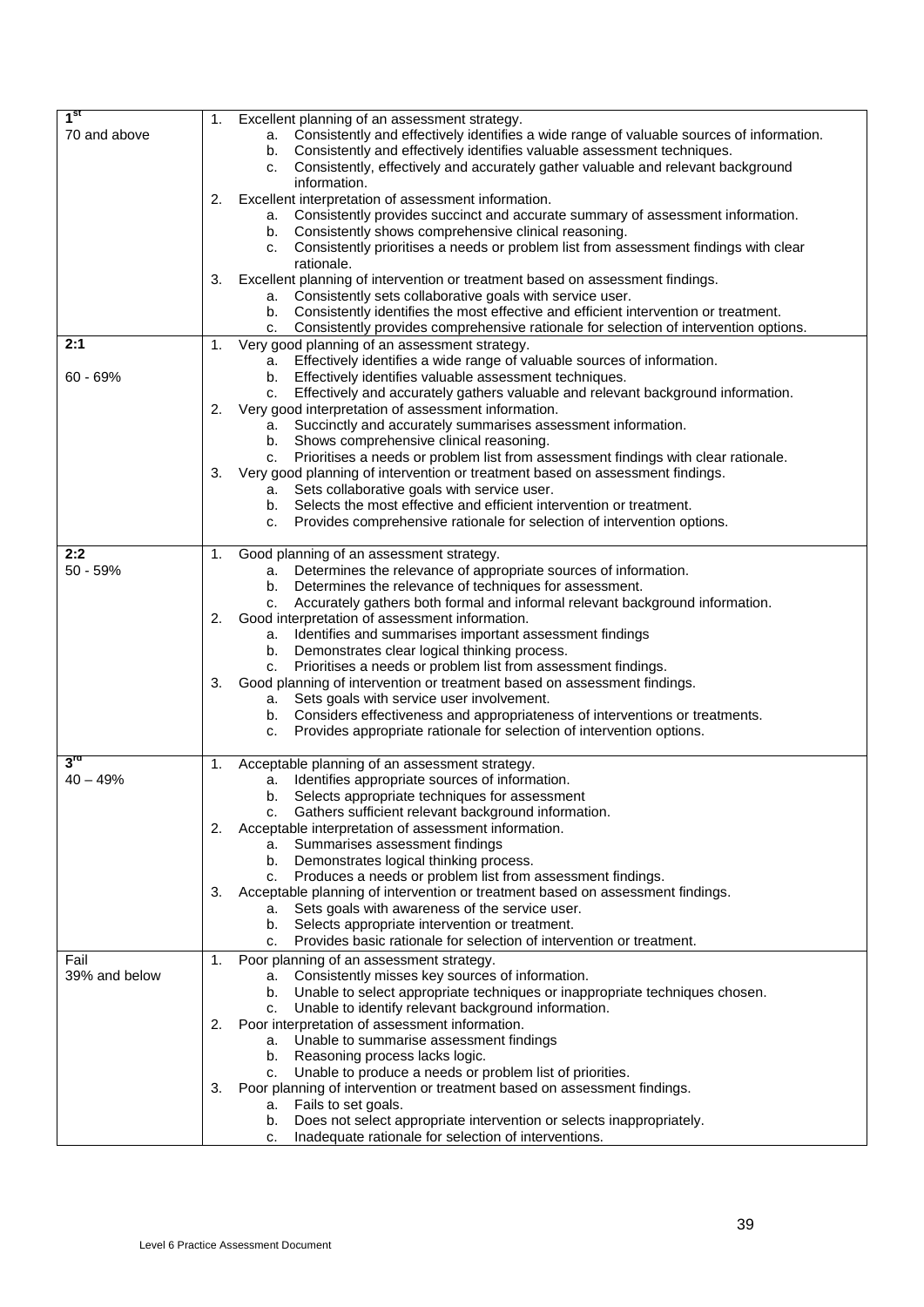### **6.3.2 Specific 2. Interventions and treatment**

Intended learning outcomes:

By the end of the placement and with **minimal supervision,** students are expected to demonstrate **evaluation and clinical reasoning** in order to **be competent to**:

- **1. Conduct appropriate interventions or treatments.**
- **2. Review interventions**
- **3. Safe and effective performance of interventions or treatments.**

#### **FORMATIVE / HALFWAY**

Practice Placement Educator formative feedback (please do not provide any grade, classification or percentage at this stage )

#### **SUMMATIVE / FINAL**

Classification - please circle on final mark sheet (section 7.2 )

Recommendations for future placements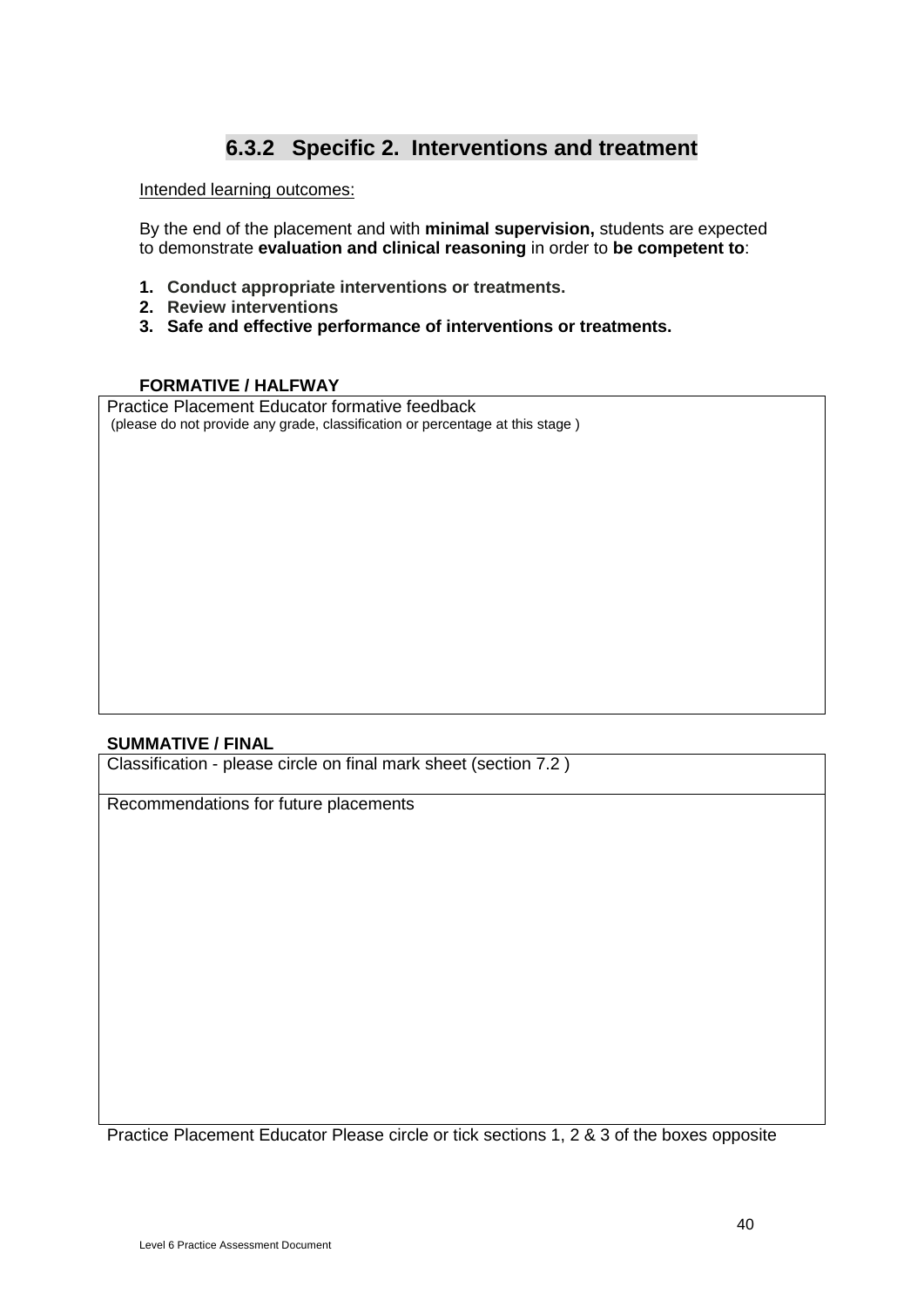| 1 <sup>st</sup> | 1. | Excellent when conducting an interventions or treatments.                                           |
|-----------------|----|-----------------------------------------------------------------------------------------------------|
|                 |    | Consistently delivers comprehensive case management, including thorough discharge planning.<br>а.   |
| 70 and above    |    | Consistently intervenes in a way that comprehensively promotes health and well-being of the         |
|                 |    | b.<br>service user.                                                                                 |
|                 |    |                                                                                                     |
|                 |    | Comprehensively incorporates evidence to influence intervention/treatment.<br>c.                    |
|                 | 2. | Excellent review of the intervention.                                                               |
|                 |    | a. Consistently and comprehensively evaluates interventions/treatments.                             |
|                 |    | b. Consistently selects and evaluates appropriate outcome measures considering the service user.    |
|                 |    | Consistently reflects on the outcome of interventions efficiently and appropriately and makes<br>C. |
|                 |    | necessary modifications.                                                                            |
|                 | 3. | Excellent safety and effectiveness in performance of interventions or treatments.                   |
|                 |    | a. Consistently safe and highly skilful application of interventions/treatments showing specificity |
|                 |    | and sensitivity.                                                                                    |
|                 |    | Demonstrates a comprehensive range of varied and valuable skills.<br>b.                             |
|                 |    | Integrates specific and sensitive grading or adaptation throughout intervention with clear<br>c.    |
|                 |    | rationale.                                                                                          |
| 2:1             | 1. | Very good when conducting an interventions or treatments.                                           |
|                 |    | Delivers comprehensive case management, including thorough discharge planning.<br>а.                |
| $60 - 69%$      |    | b. Intervenes in a way that promotes health and well-being of the service user.                     |
|                 |    | Actively incorporates evidence to influence intervention/treatment.<br>c.                           |
|                 | 2. | Very good review of the intervention.                                                               |
|                 |    | a. Accurately evaluates interventions/treatments.                                                   |
|                 |    | b. Selects and evaluates appropriate outcome measure considering the service user.                  |
|                 |    | Reflects on the outcome of interventions efficiently and appropriately and makes necessary<br>c.    |
|                 |    | modifications.                                                                                      |
|                 | 3. | Very good safety and effectiveness in performance of interventions or treatments.                   |
|                 |    | a. Safe, skilful application of interventions/treatment showing specificity and sensitivity.        |
|                 |    | b. Demonstrates a comprehensive range of skills.                                                    |
|                 |    | Grades or adapts interventions showing specificity and sensitivity.<br>c.                           |
| 2:2             | 1. | Good when conducting an interventions or treatments.                                                |
| $50 - 59%$      |    | Delivers overall case management, including discharge planning.<br>а.                               |
|                 |    | Promotes health and well-being.<br>b.                                                               |
|                 |    | Applies evidence to influence interventions.<br>c.                                                  |
|                 | 2. | Good review of the intervention.                                                                    |
|                 |    | Evaluates an interventions or treatments.<br>а.                                                     |
|                 |    | b. Considers service users when selecting outcome measures.                                         |
|                 |    | Reflects on the outcome of interventions and considers modification.<br>c.                          |
|                 | 3. | Good safety and effectiveness in performance of interventions or treatments.                        |
|                 |    | a. Safe and skilful application of interventions/treatments.                                        |
|                 |    | Demonstrates a wide range of skills.<br>b.                                                          |
|                 |    | Grading or adaption of interventions made with careful consideration.<br>c.                         |
| $3^{\text{rd}}$ | 1. | Acceptable when conducting an interventions or treatments.                                          |
| 40-49%          |    | a. Delivers case management, including discharge planning.                                          |
|                 |    | b. Considers issues of health promotion and well-being.                                             |
|                 |    | Aware of how intervention can be influenced by evidence.<br>c.                                      |
|                 | 2. | Acceptable review of the intervention.                                                              |
|                 |    | a. Identifies strengths and weaknesses of an intervention.                                          |
|                 |    | b. Selects appropriate outcome measures for the intervention                                        |
|                 |    | Reflects on the outcome of interventions.<br>C.                                                     |
|                 | 3. | Acceptable safety and effectiveness in performance of interventions or treatments.                  |
|                 |    | Safe application of interventions/treatments.<br>а.                                                 |
|                 |    | b. Demonstrates a range of skills.                                                                  |
|                 |    | Grades or adapts intervention as required.<br>c.                                                    |
| Fail            | 1. | Poor when conducting an interventions or treatments.                                                |
| 39% and below   |    | Does not consider overall case management.<br>а.                                                    |
|                 |    | Inadequately considers issues of health promotion and well-being.<br>b.                             |
|                 |    | Lacks awareness of how intervention can be based on evidence.<br>C.                                 |
|                 | 2. | Poor review of the intervention.                                                                    |
|                 |    | Inadequate or inaccurate identification of strengths and weaknesses of an<br>а.                     |
|                 |    | intervention/treatment.                                                                             |
|                 |    | Does not select appropriate or selects inappropriate outcome measures<br>b.                         |
|                 |    | Inadequately to the outcome of interventions.<br>c.                                                 |
|                 | 3. | Poor safety and effectiveness in performance of interventions or treatments.                        |
|                 |    | a. Unsafe application of interventions/treatment.                                                   |
|                 |    | Demonstrates only a limited range of skills or lacks key skills.<br>b.                              |
|                 |    | Lacks ability to grades or adapts intervention appropriately.<br>с.                                 |
|                 |    |                                                                                                     |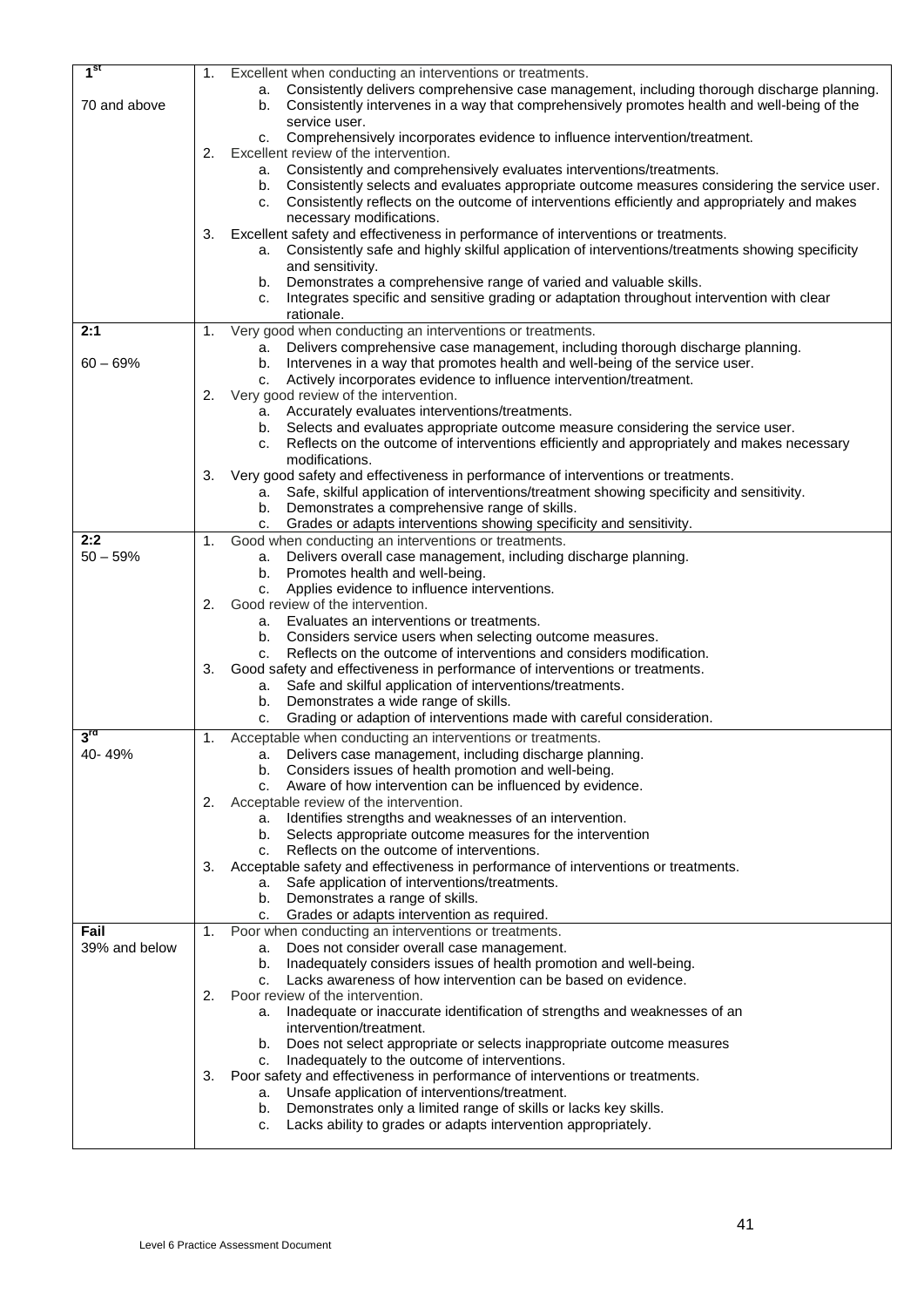## **6.3.3 Core 1. Communication**

Intended learning outcomes:

By the end of the placement and with **minimal supervision,** students are expected to demonstrate **evaluation and clinical reasoning** in order to **be competent to**:

- **1. Demonstrate effective two-way verbal and non-verbal communication**
- **2. Clearly and accurately document information.**
- **3. Adapt method of communication to a range of people, matters and settings.**

#### **FORMATIVE / HALWAY FEEDBACK**

Practice Placement Educator formative feedback (please do not provide any grade, classification or percentage at this stage )

#### **SUMMATIVE / FINAL FEEDBACK**

Classification - please circle on final mark sheet (section 7.2 )

Recommendations for future placements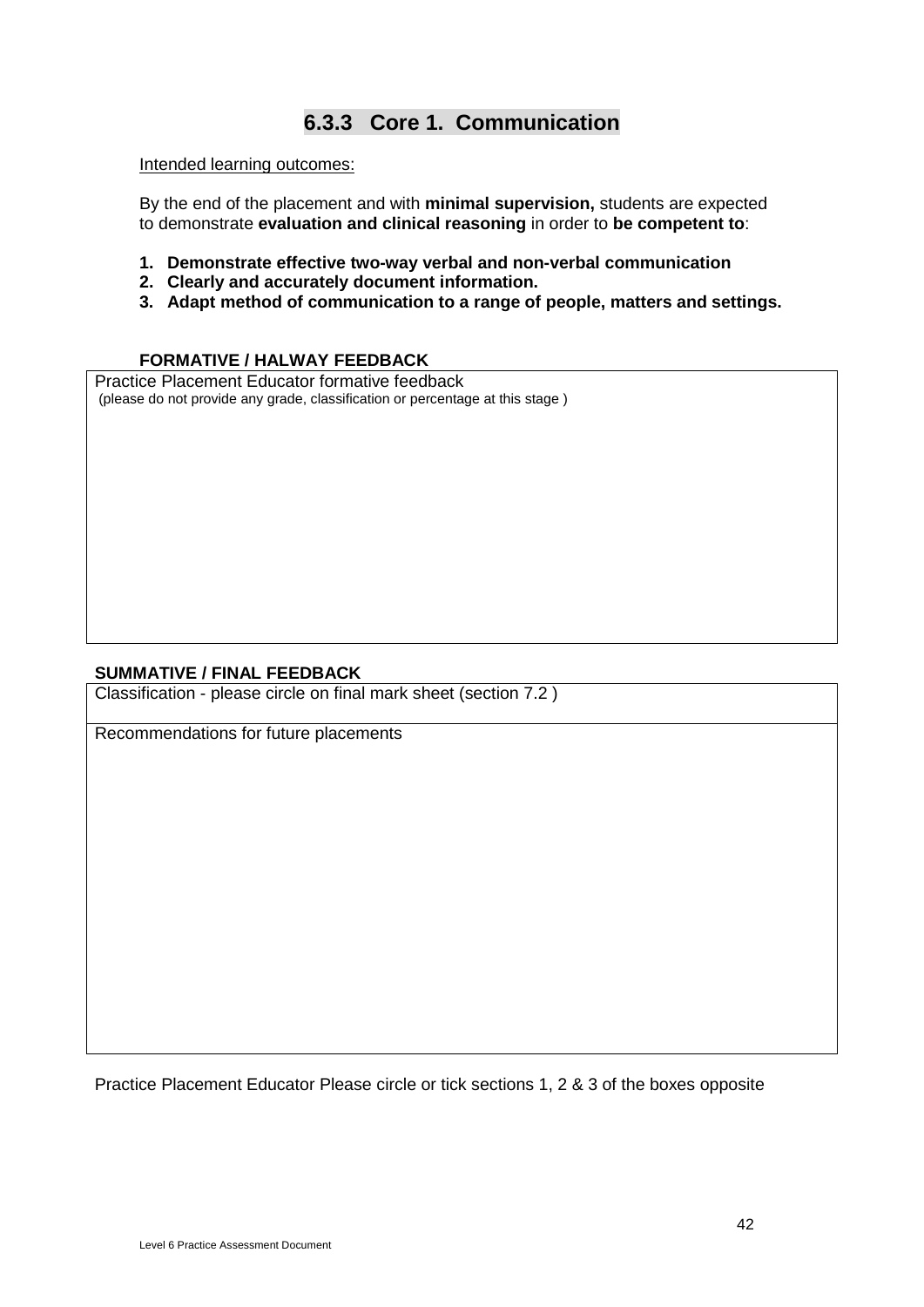| 1 <sup>st</sup> | 1. | Excellent two-way verbal and non-verbal communication.                                                            |
|-----------------|----|-------------------------------------------------------------------------------------------------------------------|
|                 |    | a. Consistently demonstrates highly effective and active listening skills.                                        |
| 70 and          |    | b. Always acutely aware of own body language and is very responsive to that of others.                            |
| above           |    | Consistently speaks very clearly and concisely, always using appropriate and relevant language.<br>C.             |
|                 | 2. | Excellent documentation of information.                                                                           |
|                 |    | Consistently structures and records information clearly, concisely and accurately.<br>а.                          |
|                 |    | Consistently stores information very diligently demonstrating clear awareness of ethical issues.<br>b.            |
|                 |    | c. Consistently clearly separates issues, fact and opinion statements and provides sound justification            |
|                 |    | for opinion statements.                                                                                           |
|                 | 3. | Excellent adaption of communication to a range of people, matters and settings.                                   |
|                 |    | Uses a wide variety and innovative range of communication methods and changes between<br>а.<br>methods with ease. |
|                 |    | Consistently establishes and maintains rapport with ease and confidence with a wide range of<br>b.                |
|                 |    | people.                                                                                                           |
|                 |    | Consistently communicates effectively in range of groups and teams, responding to group<br>C.                     |
|                 |    | dynamics.                                                                                                         |
| 2:1             | 1. | Very good two-way verbal and non-verbal communication.                                                            |
|                 |    | Demonstrates highly effective and active listening skills.<br>а.                                                  |
| 60 - 69%        |    | Shows acute awareness of own body language and is very responsive to that of others.<br>b.                        |
|                 |    | Speaks clearly and concisely, always using appropriate and relevant language.<br>C.                               |
|                 | 2. | Very good documentation of information.                                                                           |
|                 |    | Records and structures information clearly, concisely and accurately.<br>а.                                       |
|                 |    | Stores information very diligently, demonstrating clear awareness of ethical issues.<br>b.                        |
|                 |    | Clearly separates issues, fact and opinion statements and provides justification for opinion<br>C.                |
|                 |    | statements.                                                                                                       |
|                 | 3. | Very good adaption of communication to a range of people, matters and settings.                                   |
|                 |    | a. Uses a wide variety of communication methods and changes between methods with ease.                            |
|                 |    | Establishes and maintains rapport with ease and confidence with a range of people.<br>b.                          |
| 2:2             |    | Communicates effectively in range of groups and teams, responding to group dynamics.<br>C.                        |
| $50 - 59%$      | 1. | Good two-way verbal and non-verbal communication.<br>Demonstrates effective and responsive listening skills.      |
|                 |    | а.<br>b. Aware of own body language and responds to that of others.                                               |
|                 |    | Speaks clearly and concisely, using appropriate language.<br>C.                                                   |
|                 | 2. | Good documentation of information.                                                                                |
|                 |    | a. Records information clearly, concisely and accurately.                                                         |
|                 |    | Stores information diligently.<br>b.                                                                              |
|                 |    | Clearly separates issues, fact and opinion statements.<br>C.                                                      |
|                 | 3. | Good adaption of communication to a range of people, matters and settings.                                        |
|                 |    | a. Uses a wide variety of communication methods appropriately.                                                    |
|                 |    | Builds and maintains rapport.<br>b.                                                                               |
|                 |    | Communicates effectively in groups and teams, showing appreciation of group dynamics.<br>c.                       |
| $3^{\text{rd}}$ | 1. | Acceptable two-way verbal and non-verbal communication.                                                           |
| 40 - 49%        |    | Demonstrates effective listening skills.<br>а.                                                                    |
|                 |    | b. Aware of body language of self and others.                                                                     |
|                 |    | Speaks clearly and uses language appropriately.<br>C.                                                             |
|                 | 2. | Acceptable documentation of information.<br>a. Records information clearly and accurately.                        |
|                 |    | b. Stores information appropriately.                                                                              |
|                 |    | Shows ability to separate issues, fact and opinion statements.<br>C.                                              |
|                 | 3. | Acceptable adaption of communication to a range of people, matters and settings.                                  |
|                 |    | a. Use an appropriate variety of communication methods.                                                           |
|                 |    | b. Alters communication to establish and maintain rapport.                                                        |
|                 |    | Communicates in groups and teams.<br>c.                                                                           |
| Fail            | 1. | Poor two-way verbal and non-verbal communication.                                                                 |
| 39% and         |    | Does not demonstrate effective listening skills, may talk over others or interrupt.<br>а.                         |
| below           |    | Demonstrates poor body language does not interpret others' cues or does not maintain eye contact.<br>b.           |
|                 |    | Lacks clarity when speaking, may be vague and repetitive or uses inappropriate language.<br>C.                    |
|                 | 2. | Poor documentation of information.                                                                                |
|                 |    | Records information inaccurately or unclearly, or does not sign and date.<br>а.                                   |
|                 |    | b. Careless storage of records.                                                                                   |
|                 |    | Does not show ability to separate issues, fact and opinion statements.<br>C.                                      |
|                 | 3. | Poor adaption of communication to a range of people, matters and settings.                                        |
|                 |    | Lacks ability to use a variety of communication methods.<br>a.                                                    |
|                 |    | Difficulty establishing and maintaining rapport.<br>b.                                                            |
|                 |    | Ineffective communication in groups and teams.<br>c.                                                              |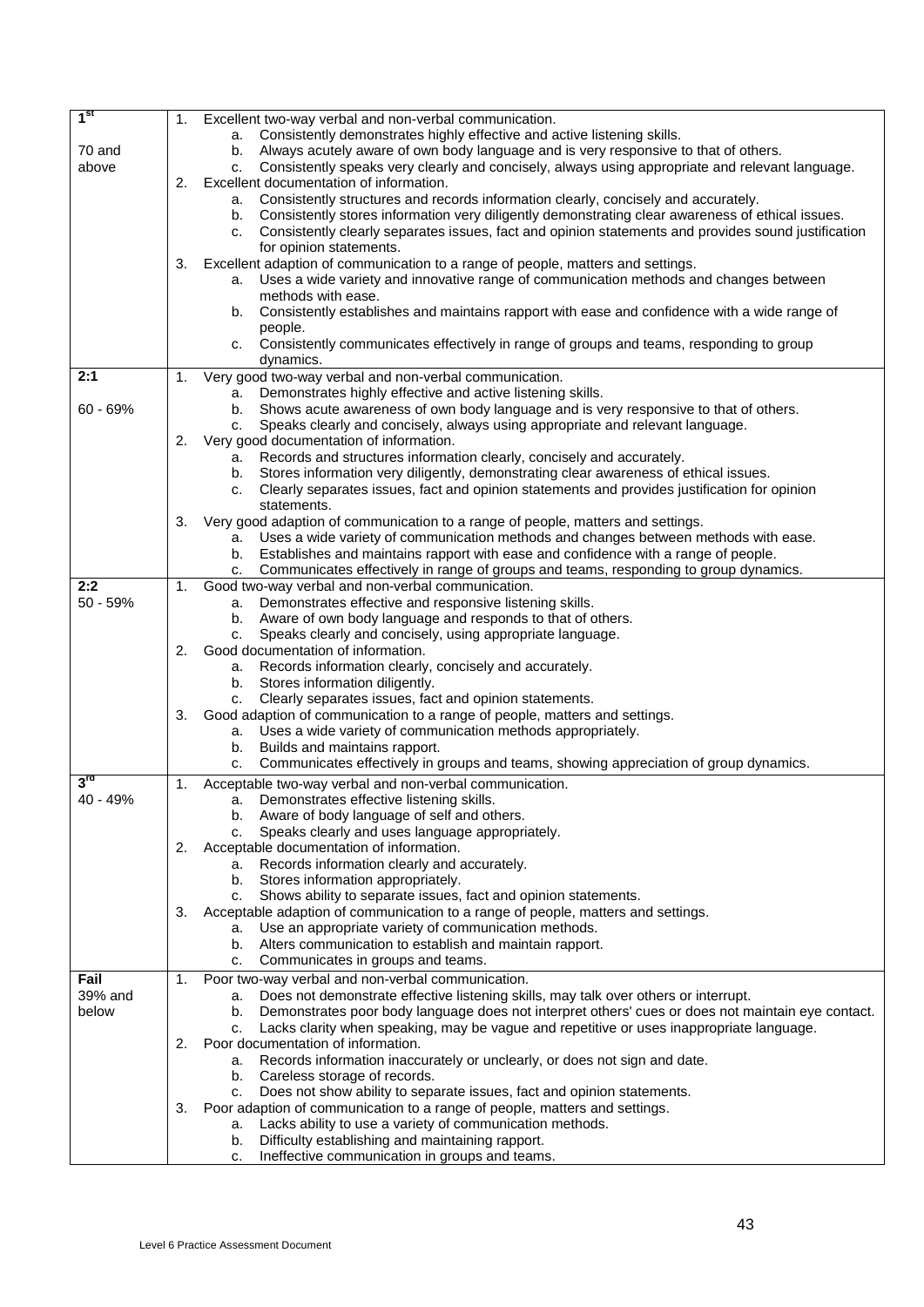### **6.3.4 Core 2. Personal and people development**

#### Intended learning outcomes:

By the end of the placement and with **minimal supervision,** students are expected to demonstrate **evaluation and clinical reasoning** in order to **be competent to**:

- **1. Demonstrate development of personal skills and knowledge.**
- **2. Demonstrate self-development using reflective practice.**
- **3. Demonstrate development of others.**

#### **FORMATIVE / HALFWAY FEEDBACK**

Practice Placement Educator formative feedback (please do not provide any grade, classification or percentage at this stage )

#### **SUMMATIVE / FINAL FEEDBACK**

Classification - please circle on final mark sheet (section 7.2 )

Recommendations for future placements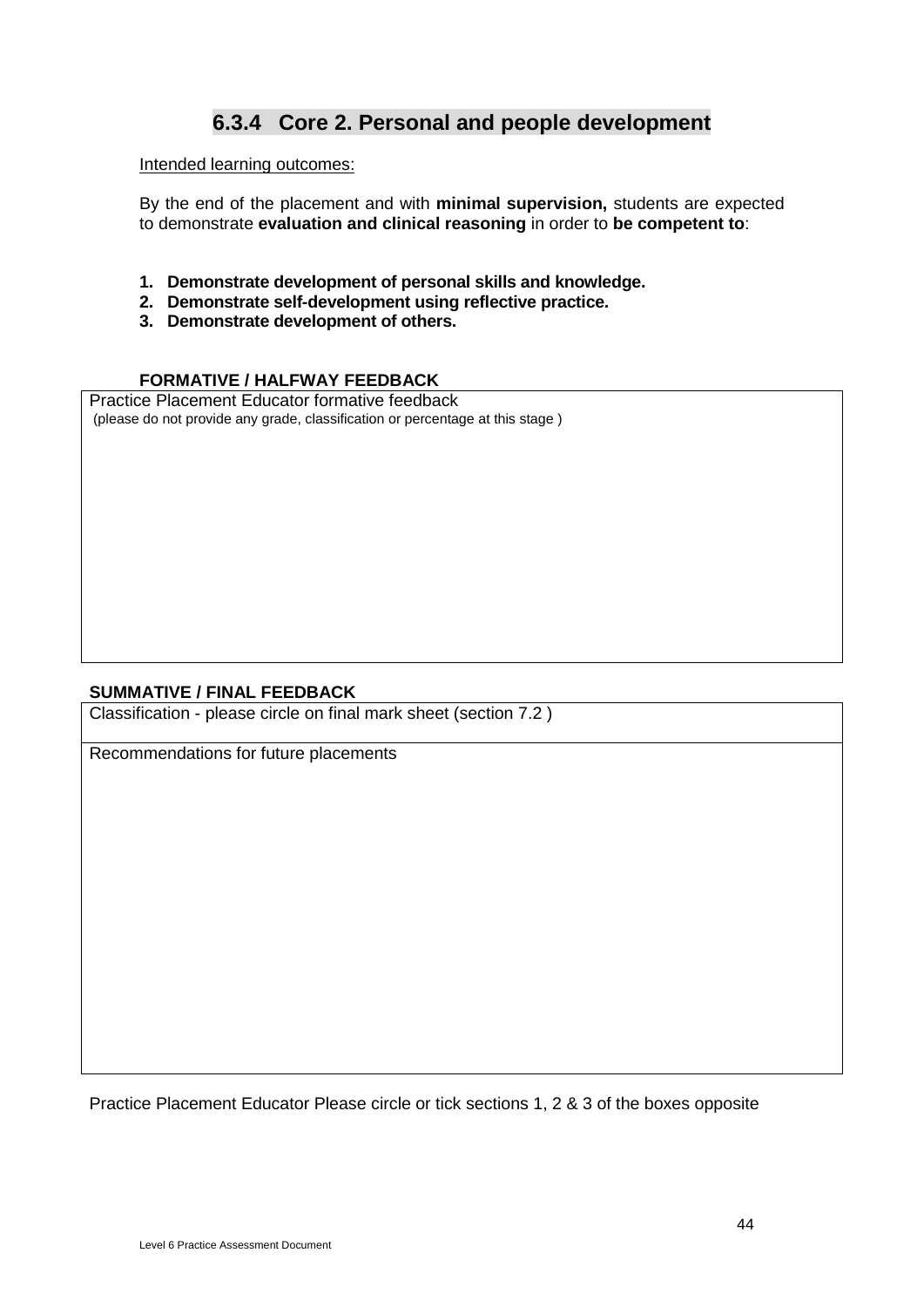| 1 <sup>st</sup> | 1. Excellent development of personal skills and knowledge.                                                     |
|-----------------|----------------------------------------------------------------------------------------------------------------|
|                 | a. Always, readily and accurately identifies specific areas for improvement.                                   |
| 70 and above    | Consistently sets meaningful, challenging and SMART goals to improve self.<br>b.                               |
|                 | Shows resourcefulness in engages with a wide variety of resources, (e.g. library and training).<br>c.          |
|                 | 2. Excellent self-development using reflective practice.                                                       |
|                 | Consistently reflects on practice and own development explicitly demonstrating clarity and ease.<br>а.         |
|                 | Consistently proactively seeks and engages with feedback and supervision.<br>b.                                |
|                 | Consistently and readily integrates reflections and feedback, demonstrating improvements in practice.          |
|                 | c.                                                                                                             |
|                 | 3. Excellent development of others.                                                                            |
|                 | Proactively supports and facilitates others with sensitivity.<br>а.                                            |
|                 | Consistently and effectively facilitates skills and knowledge to others in a manner perceptive of others<br>b. |
|                 | needs.                                                                                                         |
|                 | Proactively and effectively facilitates others learning needs and preferences.<br>C.                           |
| 2:1             | 1. Very good development of personal skills and knowledge.                                                     |
|                 | Readily and accurately identifies specific areas for improvement.<br>а.                                        |
| $60 - 69%$      | Sets meaningful and SMART own goals to improve self.<br>b.                                                     |
|                 | Engages with a wide variety of resources, (e.g. library and training).<br>c.                                   |
|                 | 2. Very good self-development using reflective practice.                                                       |
|                 | Explicitly and readily reflects on practice and own development.<br>а.                                         |
|                 | Proactively seeks feedback and supervision.<br>b.                                                              |
|                 | Readily integrates reflections and feedback, demonstrating improvements in practice.<br>C.                     |
|                 | 3. Very good development of others.                                                                            |
|                 | Sensitively supports and facilitates others.<br>а.                                                             |
|                 | b. Effectively facilitates skills and knowledge to others in a manner perceptive of others needs.              |
|                 | Effectively facilitates others learning needs and preferences.<br>c.                                           |
| 2:2             | 1. Good development of personal skills and knowledge.                                                          |
| 50 - 59%        | Readily Identifies key areas for improvement.<br>a.                                                            |
|                 | Sets SMART goals to improve self.<br>b.                                                                        |
|                 | Engages with resources, (e.g. library and training).<br>C.                                                     |
|                 | 2. Good self-development using reflective practice.                                                            |
|                 | Explicitly reflects on practice and own development.<br>a.                                                     |
|                 | Makes effective use of feedback and supervision.<br>b.                                                         |
|                 | Implements effective changes in response to reflection.<br>c.                                                  |
|                 | 3. Good development of others.                                                                                 |
|                 | a. Supports and facilitates others.                                                                            |
|                 |                                                                                                                |
|                 | Effectively facilitates skills and knowledge to others.<br>b.                                                  |
| $3^{\text{rd}}$ | Understands and facilitates others learning needs and preferences.<br>c.                                       |
|                 | 1. Acceptable development of personal skills and knowledge.                                                    |
| 40 - 49%        | Identifies key areas for improvement.<br>а.                                                                    |
|                 | Sets own goals.<br>b.                                                                                          |
|                 | Makes use of resources, (e.g. library and training).<br>c.                                                     |
|                 | 2. Acceptable self-development using reflective practice.                                                      |
|                 | Reflects adequately on practice and own development.<br>а.                                                     |
|                 | Makes use of feedback and supervision.<br>b.                                                                   |
|                 | Implements changes in response to reflection.<br>c.                                                            |
|                 | 3. Acceptable development of others.                                                                           |
|                 | a. Supports others.                                                                                            |
|                 | Facilitates skills and knowledge to others.<br>b.                                                              |
|                 | Understands others learning needs and preferences.<br>c.                                                       |
| Fail            | 1. Poor development of personal skills and knowledge.                                                          |
| 39% and below   | Does not recognise key areas for improvement or selects inappropriate areas for improvement.<br>а.             |
|                 | Does not set appropriate goals for self.<br>b.                                                                 |
|                 | Does not engage with resources, (e.g. library and training).<br>c.                                             |
|                 | 2. Poor self-development using reflective practice.                                                            |
|                 | Inadequately reflects on practice and own development.<br>a.                                                   |
|                 | Does not use feedback and supervision adequately.<br>b.                                                        |
|                 | Does not apply learning from reflection.<br>c.                                                                 |
|                 | 3. Poor development of others.                                                                                 |
|                 | Does not support others, or acts in an unsupportive manner.<br>a.                                              |
|                 | Is unable to facilitate skills and knowledge to others.<br>b.                                                  |
|                 | Does not understand or does not facilitate others learning needs and preferences.<br>c.                        |
|                 |                                                                                                                |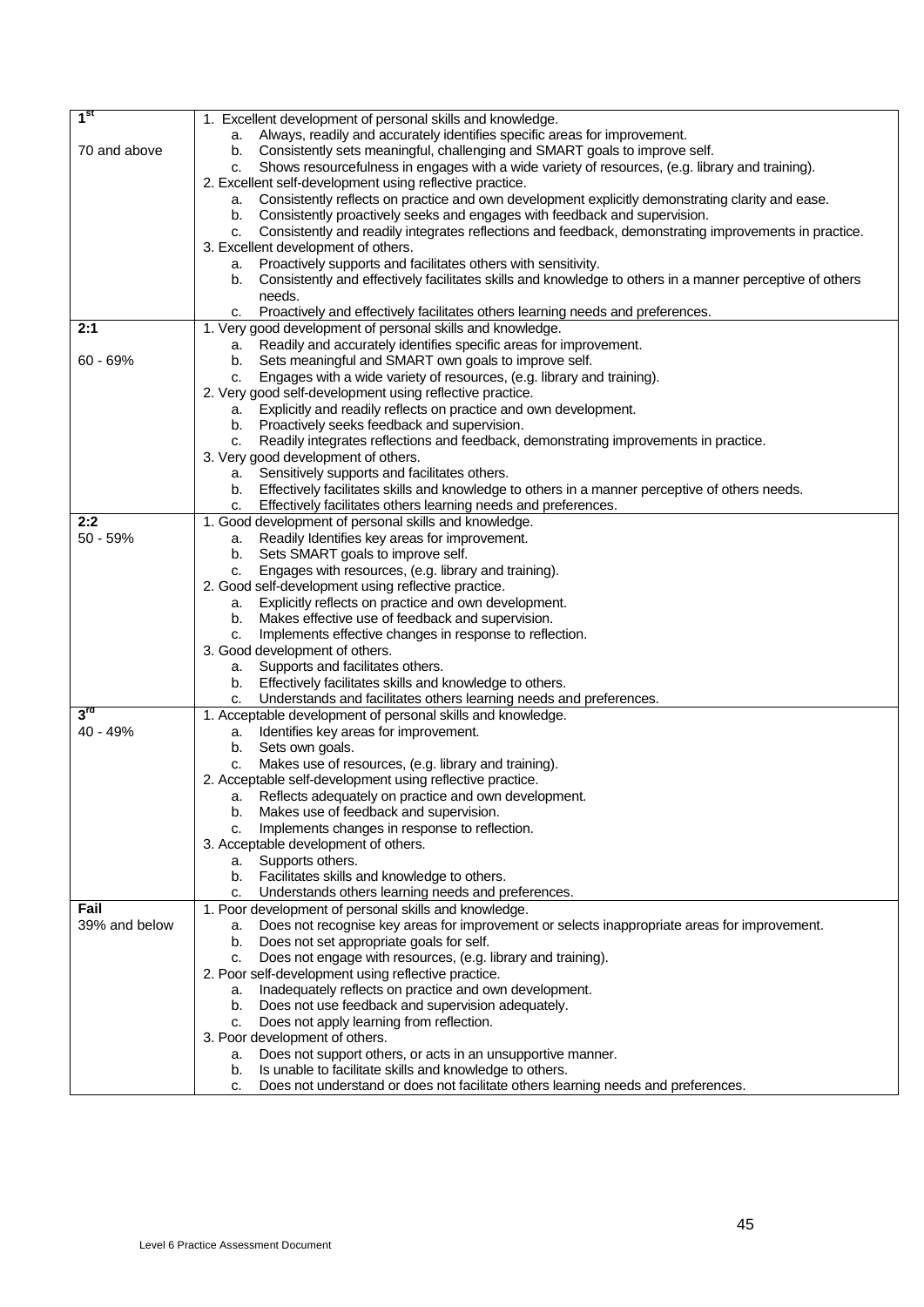## **6.3.5 Core 3. Health, safety and security**

#### Intended learning outcomes:

By the end of the placement and with **minimal supervision,** students are expected to demonstrate **evaluation and clinical reasoning** in order to **be competent to**:

- **1. Recognise the need to establish and maintain a safe and secure working environment.**
- **2. Apply healthy, safe and secure working practices.**
- **3. Monitor and maintain health, safety and security of self.**

#### **FORMATIVE / HALFWAY FEEDBACK**

Practice Placement Educator formative feedback (please do not provide any grade, classification or percentage at this stage )

#### **SUMMATIVE / FINAL FEEDBACK**

Classification - please circle on final mark sheet (section 7.2 )

Recommendations for future placements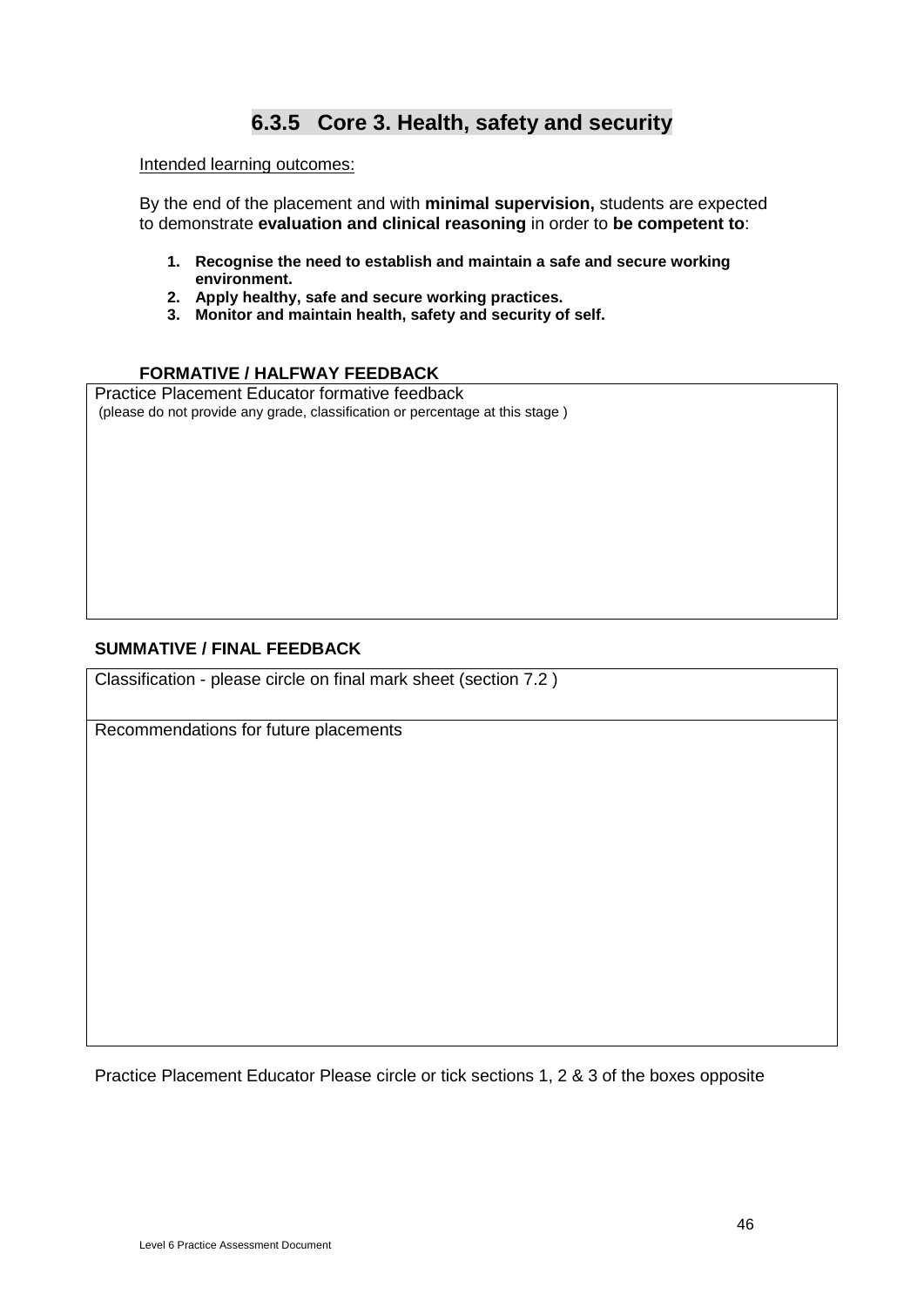| 1 <sup>st</sup> | 1. | Excellent recognition of need for healthy, safe and secure working environments.                                                                                           |
|-----------------|----|----------------------------------------------------------------------------------------------------------------------------------------------------------------------------|
|                 |    | a. Consistently, quickly and accurately interprets risk and acts to mitigate in a variety of situations.                                                                   |
| 70 and          |    | Consistently demonstrates accountability for actions and readily assumes responsibility.<br>b.                                                                             |
| above           |    | Comprehensively understands health, safety and security policies and legislation which are<br>C.                                                                           |
|                 |    | consistently integrated to practice.                                                                                                                                       |
|                 | 2. | Excellent application of healthy, safe and secure working practices                                                                                                        |
|                 |    | Consistently accountable for safe moving and handling practices and incorporates into practice.<br>а.                                                                      |
|                 |    | b. Consistently accountable for safe infection control practices and incorporates into practice.                                                                           |
|                 |    | Consistently accountable for safe and secure working practices and incorporates into practice.<br>c.                                                                       |
|                 | 3. | Excellent monitoring and maintenance of health, safety and security of self.<br>Consistently reflects on limits of competence and seeks appropriate advice when necessary. |
|                 |    | а.<br>Integrates HCPC codes of conduct and other professional standards and applies with specificity to<br>b.                                                              |
|                 |    | area of practice.                                                                                                                                                          |
|                 |    | Proactively assumes accountability for maintaining fitness to practice and fully appreciates the<br>C.                                                                     |
|                 |    | implication of own fitness on service users.                                                                                                                               |
| 2:1             | 1. | Very good recognition of need for healthy, safe and secure working environments.                                                                                           |
|                 |    | a. Quickly and accurately interprets risk and acts to mitigate in a variety of situations.                                                                                 |
| $60 - 69%$      |    | Demonstrates accountability for actions and readily assumes responsibility.<br>b.                                                                                          |
|                 |    | Understands health, safety and security policies and legislation and integrates to practice.<br>c.                                                                         |
|                 | 2. | Very good application of healthy, safe and secure working practices                                                                                                        |
|                 |    | a. Accountable for safe moving and handling practices and incorporates into practice.                                                                                      |
|                 |    | Accountable for safe infection control practices and incorporates into practice.<br>b.                                                                                     |
|                 |    | Accountable for safe and secure working practices and incorporates into practice.<br>C.                                                                                    |
|                 | 3. | Very good monitoring and maintenance of health, safety and security of self.                                                                                               |
|                 |    | Reflects on limits of competence and seeks appropriate and advice when necessary.<br>а.                                                                                    |
|                 |    | Understands the HCPC codes of conduct and other professional standards and is aware of specific<br>b.<br>applications to area of practice.                                 |
|                 |    | c. Accountable for maintaining fitness to practice.                                                                                                                        |
| 2:2             | 1. | Good recognition of need for healthy, safe and secure working environments.                                                                                                |
| $50 - 59%$      |    | a. Accurately interprets risk and acts to minimise these.                                                                                                                  |
|                 |    | b. Assumes personal responsibility for actions.                                                                                                                            |
|                 |    | c. Aware of relevant health, safety and security policies and legislation and applies to practice.                                                                         |
|                 | 2. | Good application healthy, safe and secure working practices                                                                                                                |
|                 |    | a. Demonstrates responsibility in safe moving and handling practices.                                                                                                      |
|                 |    | Demonstrates responsibility in safe Infection control practices.<br>b.                                                                                                     |
|                 |    | c. Demonstrates responsibility in safe and secure working practices.                                                                                                       |
|                 | 3. | Good monitoring and maintenance of health, safety and security of self.                                                                                                    |
|                 |    | Aware of limits of competence and seeks advice from others.<br>а.                                                                                                          |
|                 |    | Aware of the HCPC codes of conduct and other professional standards and understands the<br>b.<br>importance of application to practice.                                    |
|                 |    | Demonstrates responsibility for maintaining fitness to practice.<br>c.                                                                                                     |
| 3 <sup>rd</sup> | 1. | Acceptable recognition of need for healthy, safe and secure working environments.                                                                                          |
| 40 - 49%        |    | Identifies key risks and acts to minimise these.<br>a.                                                                                                                     |
|                 |    | b. Accepts personal responsibility for actions.                                                                                                                            |
|                 |    | Aware of relevant health, safety and security policies and legislation.<br>C.                                                                                              |
|                 | 2. | Acceptable application healthy, safe and secure working practices                                                                                                          |
|                 |    | a. Applies safe moving and handling practices.                                                                                                                             |
|                 |    | b. Applies safe Infection control practices.                                                                                                                               |
|                 |    | c. Applies safe and secure working practices.<br>Acceptable monitoring and maintenance of health, safety and security of self.                                             |
|                 | 3. | Know the limits of own practice and when to seek advice or refer to another professional.<br>а.                                                                            |
|                 |    | Aware of the HCPC codes of conduct and other professional standards.<br>b.                                                                                                 |
|                 |    | Understands the obligation to maintain fitness to practice.<br>с.                                                                                                          |
| Fail            | 1. | Poor recognition of need for healthy, safe and secure working environments.                                                                                                |
| 39% and         |    | Inadequately identifies key risks or fails to mitigate these.<br>a.                                                                                                        |
| below           |    | Does not take responsibility for actions.<br>b.                                                                                                                            |
|                 |    | Inadequately aware of relevant health, safety and security policies and legislation.<br>c.                                                                                 |
|                 | 2. | Poor application healthy, safe and secure working practices                                                                                                                |
|                 |    | a. Consistently does not apply safe moving and handling practices.                                                                                                         |
|                 |    | b. Consistently does not apply safe Infection control practices.                                                                                                           |
|                 |    | c. Consistently does not apply safe and secure working practices.                                                                                                          |
|                 | 3. | Poor monitoring and maintenance of health, safety and security of self.                                                                                                    |
|                 |    | Does not recognise the limits of own practice or neglects to seek advice or refer to another<br>а.                                                                         |
|                 |    | professional when needed.                                                                                                                                                  |
|                 |    | Insufficiently aware of HCPC codes of conduct and other professional standards.<br>b.<br>Unaware of fitness to practice principles.<br>c.                                  |
|                 |    |                                                                                                                                                                            |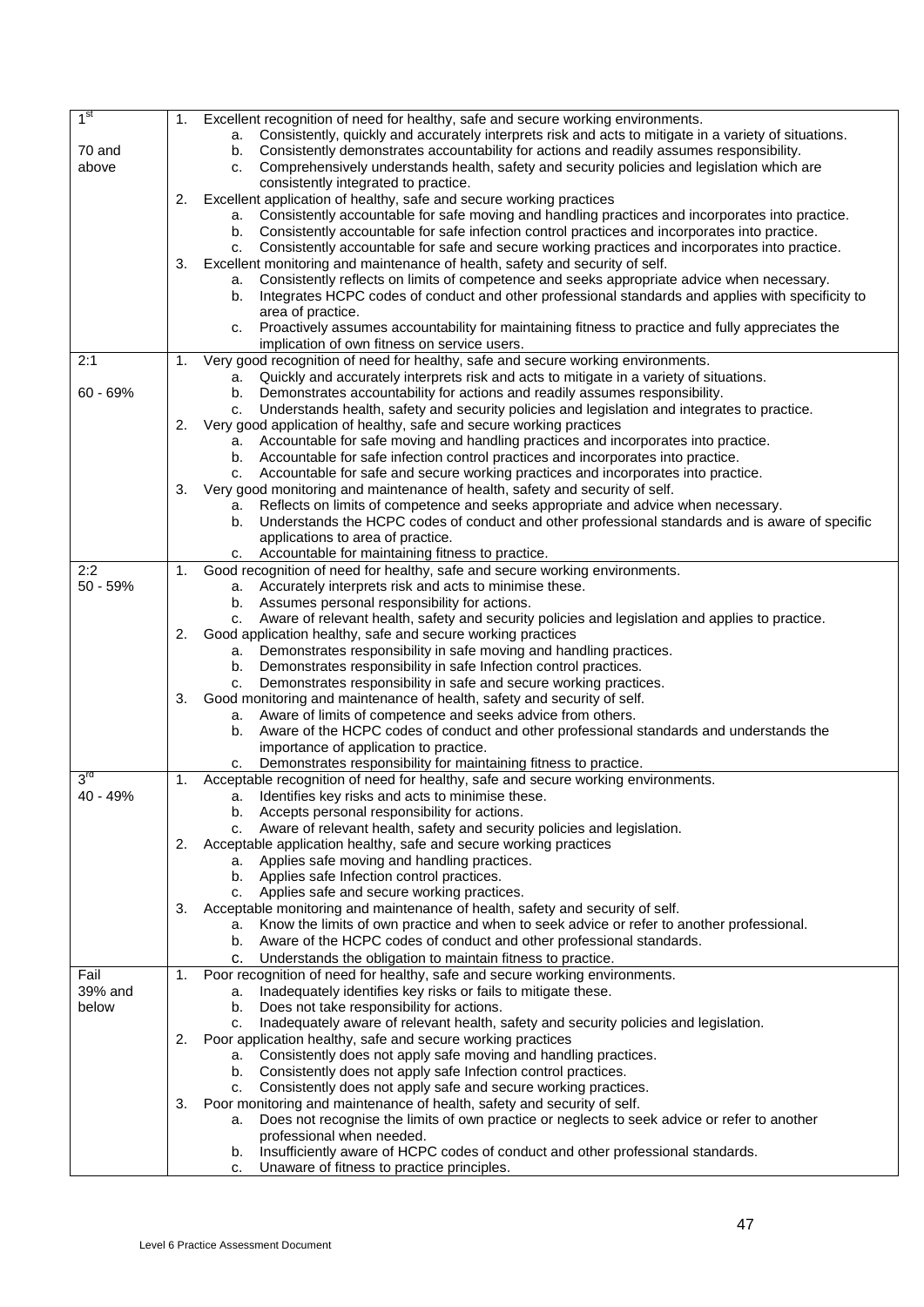### **6.3.6 Core 4. Service improvement**

Intended learning outcomes:

By the end of the placement and with **minimal supervision,** students are expected to demonstrate **evaluation and clinical reasoning** in order to **be competent to**:

- **1. Incorporate research and evidence to improve practice.**
- **2. Be aware of administration for the practice area.**

#### **FORMATIVE / HALFWAY FEEDBACK**

Practice Placement Educator formative feedback (please do not provide any grade, classification or percentage at this stage )

#### **SUMMATIVE / FINAL FEEDBACK**

Classification - please circle on final mark sheet (section 7.2 )

Recommendations for future placements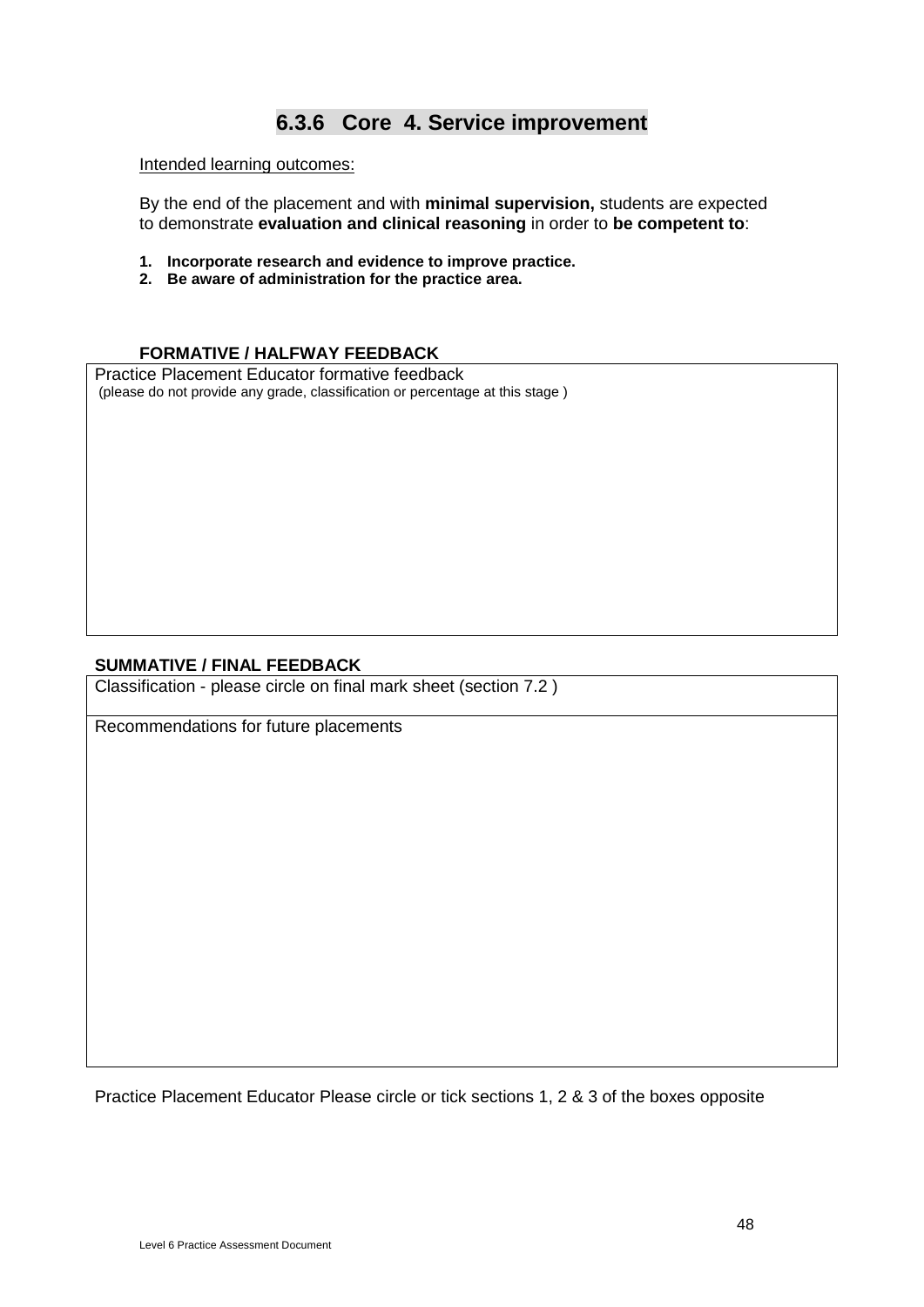| 1 <sup>st</sup> | 1. | Excellent use of research and evidence to improve practice.                                 |
|-----------------|----|---------------------------------------------------------------------------------------------|
|                 |    | a. Consistently and proactively seeks research evidence to inform practice.                 |
| 70 and above    |    |                                                                                             |
|                 |    | b. Critically appraises research evidence and understands the complexity of its             |
|                 |    | application to practice.                                                                    |
|                 |    | c. Consistently and readily integrates research evidence to inform decision making.         |
|                 | 2. | Excellent awareness of administration for the practice area.                                |
|                 |    | Consistently and actively participates in audit and quality control, demonstrating an<br>а. |
|                 |    | understanding of the practicalities and application in practice.                            |
|                 |    | b. Consistently and appropriately reports and acts on complaints and feedback, and          |
|                 |    | differentiates the quality of the information.                                              |
|                 |    | Consistently integrates issues of clinical governance to own practice.<br>с.                |
| 2:1             | 1. | Very good use of research and evidence to improve practice.                                 |
|                 |    | a. Proactively seeks research evidence to inform practice.                                  |
| 60 - 69%        |    | b. Critically appraises research evidence and understands its application to practice.      |
|                 |    | Readily integrates research evidence to inform decision making.<br>C.                       |
|                 | 2. | Very good awareness of administration for the practice area.                                |
|                 |    | a. Actively engages in audit and quality control, suggesting appropriate strategies.        |
|                 |    | Appropriately reports and acts on complaints and feedback, and differentiates the<br>b.     |
|                 |    | quality of the information.                                                                 |
|                 |    | Integrates issues of clinical governance to own practice.<br>c.                             |
| 2:2             | 1. | Good use of research and evidence to improve practice.                                      |
| 50 - 59%        |    | a. Understands the importance of research evidence to practice improvement.                 |
|                 |    | b. Appraises research evidence and applies to practice.                                     |
|                 |    | c. Incorporates research evidence to inform decision making.                                |
|                 |    | 2. Good awareness of administration for the practice area.                                  |
|                 |    | a. Engages in audit and quality control.                                                    |
|                 |    | b. Appropriately reports complaints and feedback, and differentiates the quality of this    |
|                 |    | information.                                                                                |
|                 |    | c. Understands clinical governance issues.                                                  |
| $3^{\text{rd}}$ |    | 1. Acceptable use of research and evidence to improve practice.                             |
| 40 - 49%        |    | a. Considers research evidence to guide practice.                                           |
|                 |    | b. Appraises research evidence in relation to practice.                                     |
|                 |    |                                                                                             |
|                 |    | c. Uses evidence to inform decision making.                                                 |
|                 |    | 2. Acceptable awareness of administration for the practice area.                            |
|                 |    | a. Participates in audit and quality control.                                               |
|                 |    | Appropriately reports complaints and feedback.<br>b.                                        |
|                 |    | c. Aware of clinical governance issues.                                                     |
| Fail            |    | 1. Poor use of research and evidence to improve practice.                                   |
| 39% and below   |    | a. Does not consider appropriate evidence to guide practice or does not connect             |
|                 |    | research evidence to practice.                                                              |
|                 |    | b. Difficulty appraising research evidence in relation to practice.                         |
|                 |    | c. Research evidence is not used to support decision making.                                |
|                 | 2. | Poor awareness of administration for the practice area.                                     |
|                 |    | Does not participate in audit and quality control, or participates incompetently.<br>а.     |
|                 |    | Does not appropriately report complaints and feedback.<br>b.                                |
|                 |    | Lacks awareness of clinical governance issues.<br>C.                                        |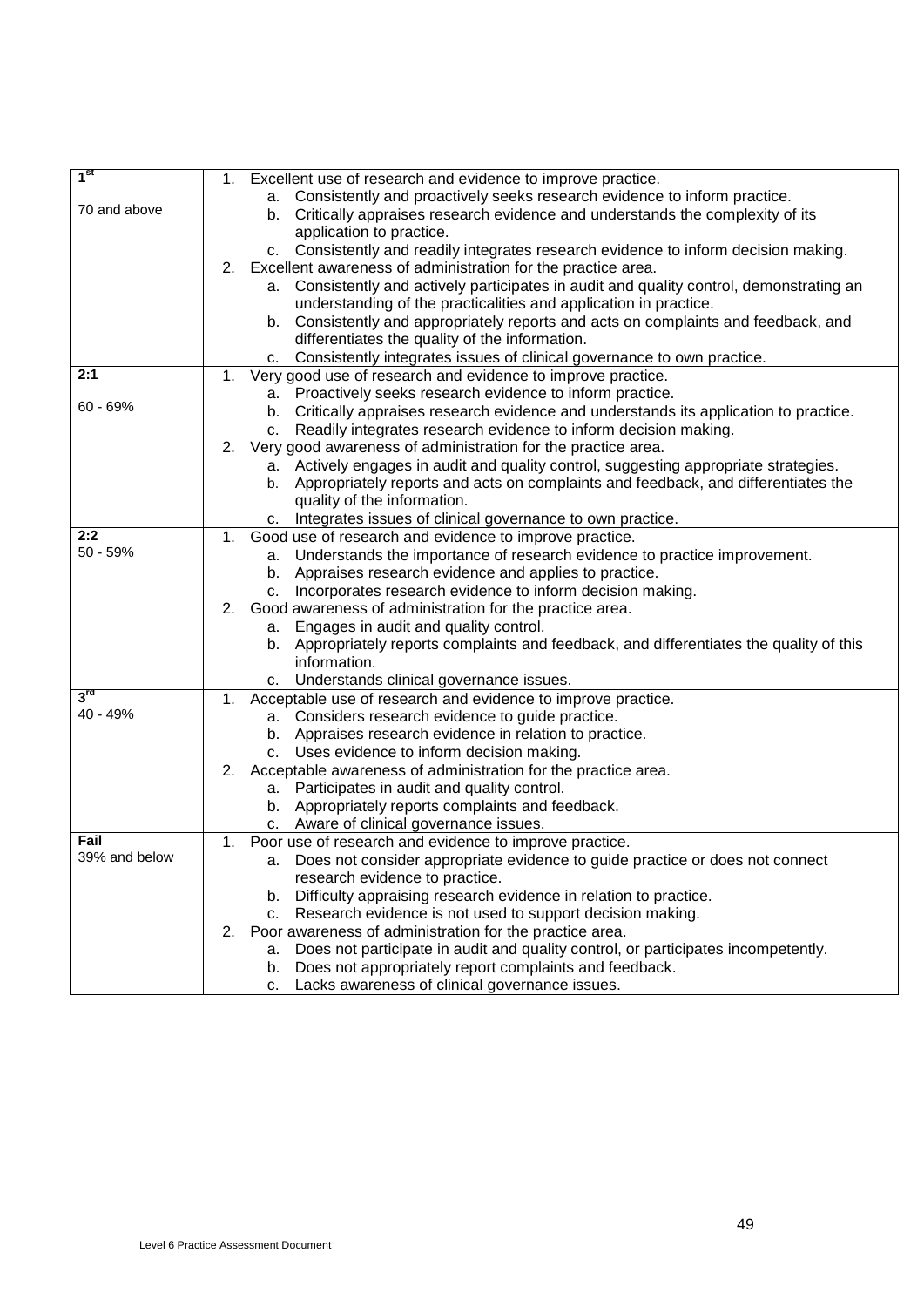### **6.3.7 Core 5. Quality**

#### Intended learning outcomes:

By the end of the placement and with **minimal supervision,** students are expected to demonstrate **evaluation and clinical reasoning** in order to **be competent to**:

- **1. Demonstrates professional practice behaviour.**
- **2. Demonstrate inter-professional and team-working skills.**
- **3. Demonstrate management skills.**

#### **FORMATIVE / HALFWAY FEEDBACK**

Practice Placement Educator formative feedback (please do not provide any grade, classification or percentage at this stage )

#### **SUMMATIVE / FINAL FEEDBACK**

Classification - please circle on final mark sheet (section 7.2 )

Recommendations for future placements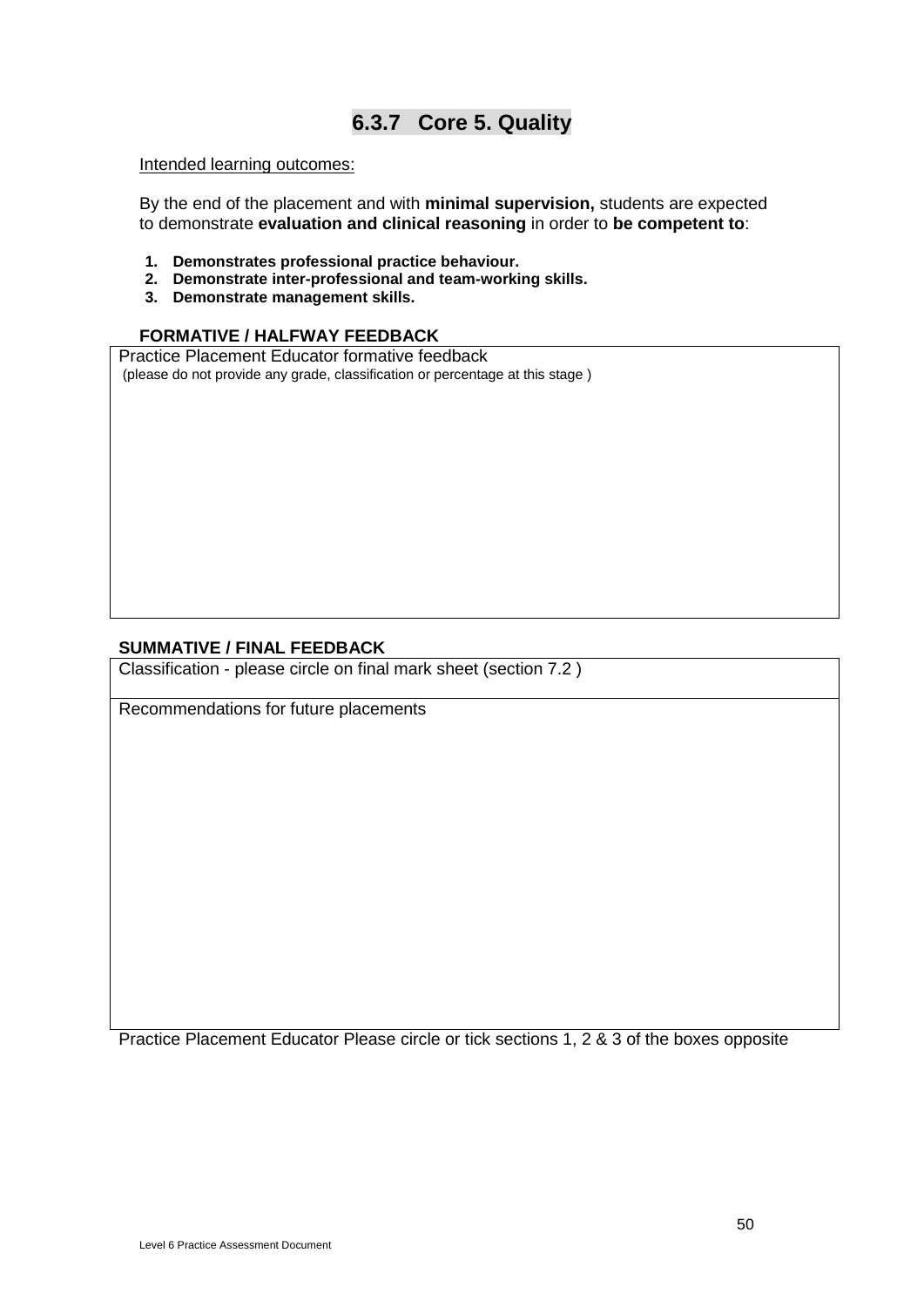| 1 <sup>st</sup>   | 1. | Excellent professional practice behaviour.                                                                                                                                                                          |
|-------------------|----|---------------------------------------------------------------------------------------------------------------------------------------------------------------------------------------------------------------------|
|                   |    | a. Consistently and proactively ensures confidentiality and demonstrates respect in their behaviour.                                                                                                                |
| 70 and            |    | Consistently reliable and trustworthy, promoting the profession through the integrity of their behaviour.<br>b.                                                                                                     |
| above             |    | Consistently, presents and conducts oneself in a highly professional manner, adapting in a wide variety of<br>c.                                                                                                    |
|                   | 2. | circumstances.<br>Excellent inter-professional and team-working skills                                                                                                                                              |
|                   |    | Consistently appreciates, respects and promotes the different roles of members of the MDT and<br>а.                                                                                                                 |
|                   |    | appreciates own profession in relation to these.                                                                                                                                                                    |
|                   |    | b. Consistently and willingly offers assistance and support to team members, showing a shared approach to                                                                                                           |
|                   |    | team working.                                                                                                                                                                                                       |
|                   |    | Consistently collaborates and negotiates with MDT and service-users promoting coordinated approach.<br>C.                                                                                                           |
|                   | 3. | Excellent management skills.                                                                                                                                                                                        |
|                   |    | a. Consistently shows good forward planning to manage time and prioritise demands taking a flexible and                                                                                                             |
|                   |    | pragmatic approach.<br>Consistently demonstrates organisational skill, is well prepared and shows flexibility to changing<br>b.                                                                                     |
|                   |    | circumstances.                                                                                                                                                                                                      |
|                   |    | Consistently delegates effectively, through negotiation with others, taking full responsibility for delegated<br>c.                                                                                                 |
|                   |    | tasks.                                                                                                                                                                                                              |
| 2:1               | 1. | Very good professional practice behaviour.                                                                                                                                                                          |
|                   |    | a. Proactively ensures confidentiality and demonstrates respect in their behaviour.                                                                                                                                 |
| $60 - 69%$        |    | Is reliable and trustworthy, promoting the profession through the integrity of their behaviour.<br>b.                                                                                                               |
|                   | 2. | Presents and conducts oneself in a highly professional manner adapting in a variety of circumstances.<br>C.<br>Very good inter-professional and team-working skills                                                 |
|                   |    | a. Appreciates, respects and promotes the different roles of members of the MDT and appreciates own                                                                                                                 |
|                   |    | profession in relation to these.                                                                                                                                                                                    |
|                   |    | b. Willingly offers assistance and support to team members, showing a shared approach to teamwork.                                                                                                                  |
|                   |    | Collaborates and negotiates with MDT and service-users for coordinated approach.<br>C.                                                                                                                              |
|                   | 3. | Very good management skills.                                                                                                                                                                                        |
|                   |    | Shows forward planning to manage time or prioritise demands and shows flexibility to changing<br>а.                                                                                                                 |
|                   |    | circumstances.                                                                                                                                                                                                      |
|                   |    | Demonstrates organisational skill, appears prepared and shows flexibility to changing circumstances.<br>b.<br>Delegates effectively, in collaboration with others, taking responsibility for delegated tasks.<br>c. |
| 2:2               | 1. | Good professional practice behaviour.                                                                                                                                                                               |
| $50 - 59%$        |    | Respects and safeguards confidentiality.<br>а.                                                                                                                                                                      |
|                   |    | Is reliable, trustworthy and demonstrates professional attitude.<br>b.                                                                                                                                              |
|                   |    | Presents and conducts oneself in a very professional manner in a range of circumstances.<br>c.                                                                                                                      |
|                   | 2. | Good inter-professional and team-working skills                                                                                                                                                                     |
|                   |    | a. Respects roles within the MDT and appreciates own profession in relation to these.                                                                                                                               |
|                   |    | b. Offers assistance and support to team members, encouraging a shared approach to teamwork,                                                                                                                        |
|                   | 3. | Collaborates with MDT and service-user for coordinated approach.<br>с.<br>Good management skills.                                                                                                                   |
|                   |    | a. Shows forward planning to manage time and prioritise demands.                                                                                                                                                    |
|                   |    | Demonstrates organisational skill, showing planning and response to changes.<br>b.                                                                                                                                  |
|                   |    | c.<br>Delegates appropriately, in collaboration with others, supervising delegated tasks.                                                                                                                           |
| $3^{\mathsf{ra}}$ | 1. | Acceptable professional practice behaviour.                                                                                                                                                                         |
| 40 - 49%          |    | Respects confidentiality.<br>а.                                                                                                                                                                                     |
|                   |    | Is reliable and trustworthy.<br>b.                                                                                                                                                                                  |
|                   | 2. | c. Presents and conducts oneself in a professional manner.                                                                                                                                                          |
|                   |    | Acceptable inter-professional and team-working skills<br>Respects roles of members of the MDT.<br>а.                                                                                                                |
|                   |    | b. Offers assistance and supports to other team members.                                                                                                                                                            |
|                   |    | Collaborates with MDT for coordinated approach.<br>C.                                                                                                                                                               |
|                   | 3. | Acceptable management skills.                                                                                                                                                                                       |
|                   |    | Manages time and prioritises demands.<br>а.                                                                                                                                                                         |
|                   |    | Demonstrates organisational skill.<br>b.                                                                                                                                                                            |
|                   |    | Delegates appropriately, remaining accountable for delegated tasks.<br>C.                                                                                                                                           |
| Fail              | 1. | Poor professional practice behaviour.<br>Is careless with confidential issues or has breached confidentiality.                                                                                                      |
| 39% and<br>below  |    | а.<br>Is unreliable, demonstrated untrustworthy behaviour, or has not earned trust of other team members.<br>b.                                                                                                     |
|                   |    | Does not present with professional conduct, appearance or manner.<br>C.                                                                                                                                             |
|                   | 2. | Poor inter-professional and team-working skills                                                                                                                                                                     |
|                   |    | Does not understand roles of members of the MDT.<br>а.                                                                                                                                                              |
|                   |    | b.<br>Does not offer assistance or support to other team members.<br>Makes minimal effort to collaborate with other team members.<br>c.                                                                             |
|                   | 3. | Poor management skills.                                                                                                                                                                                             |
|                   |    | Manages time poorly or inappropriately prioritises demands.<br>а.                                                                                                                                                   |
|                   |    | Disorganisation affects quality of work.<br>b.                                                                                                                                                                      |
|                   |    | Does not delegate appropriate tasks, or does not follow-up on delegated tasks.<br>c.                                                                                                                                |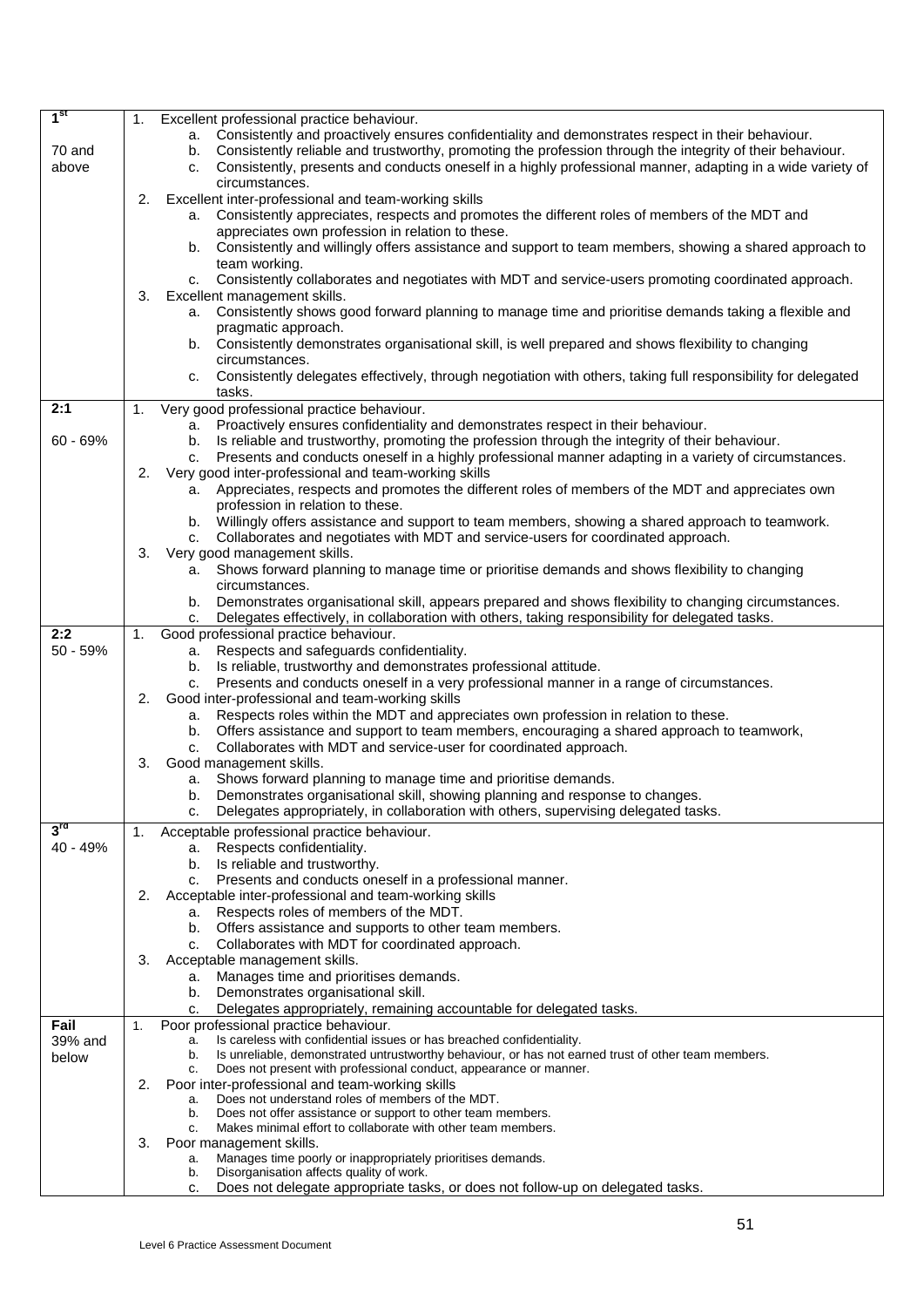### **6.3.8 Core 6. Equality and diversity**

Intended learning outcomes:

By the end of the placement and with **minimal supervision,** students are expected to demonstrate **evaluation and clinical reasoning** in order to **be competent to**:

- **1. Demonstrate sensitivity to equality and diversity.**
- **2. Demonstrate awareness of consent and ethical behaviour issues.**
- **3. Demonstrate service-user centred practice.**

#### **FORMATIVE / HALFWAY FEEDBACK**

Practice Placement Educator formative feedback (please do not provide any grade, classification or percentage at this stage )

#### **SUMMATIVE / FINAL FEEDBACK**

Classification - please circle on final mark sheet (section 7.2 )

Recommendations for future placements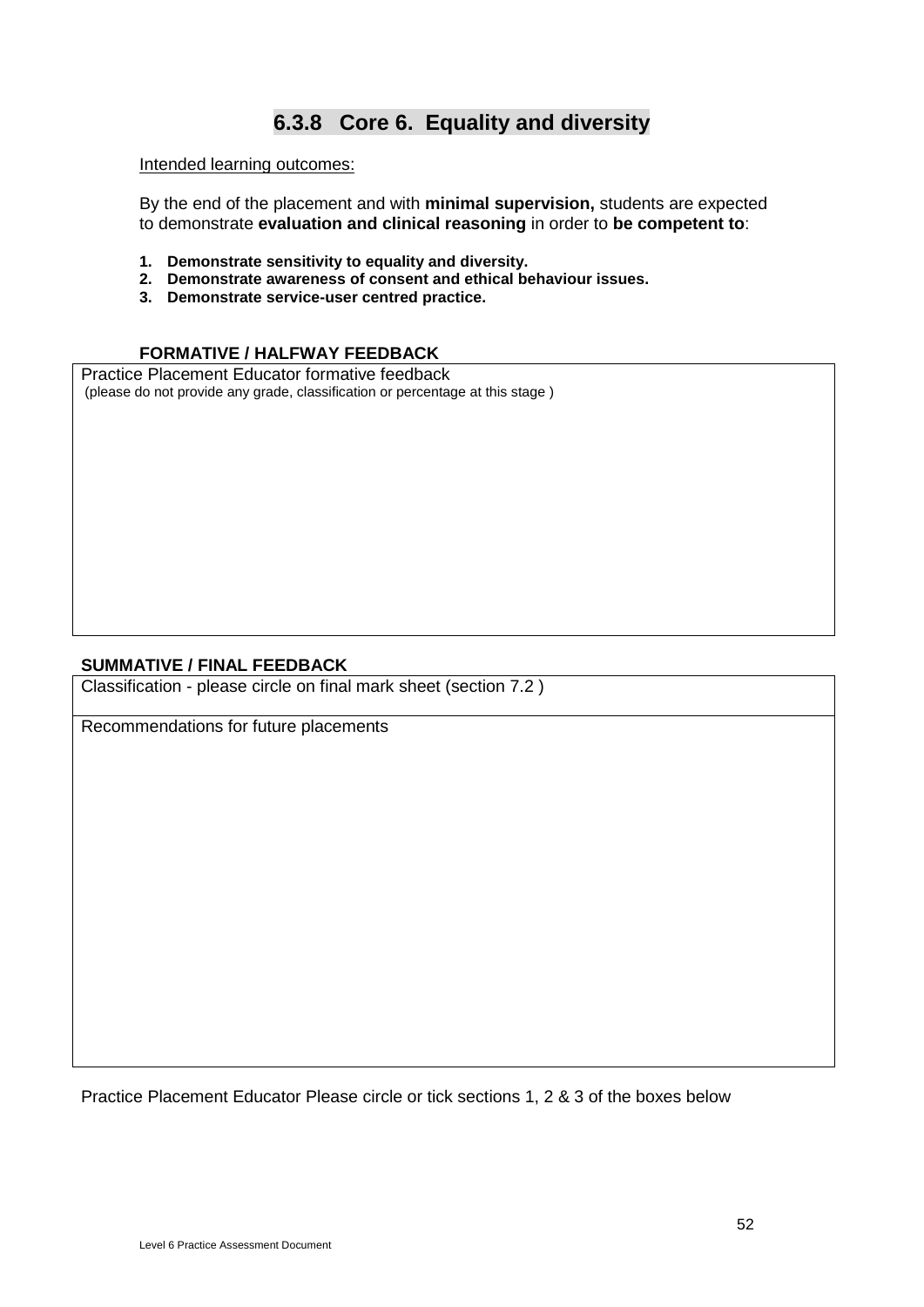| 1 <sup>st</sup>   | 1. | Excellent sensitivity to equality and diversity.                                                                                                                           |
|-------------------|----|----------------------------------------------------------------------------------------------------------------------------------------------------------------------------|
|                   |    | a. Practices in a non-discriminatory manner, appreciating the nature and complexity of non-discrimination and equality,                                                    |
| 70                |    | enabling equal participation for all.                                                                                                                                      |
| and               |    | Appreciates the nature and complexity of non-discrimination and diversity, valuing the richness that diversity brings<br>b.                                                |
| above             |    | to practice.                                                                                                                                                               |
|                   |    | Comprehensively understands equality and diversity policies and procedures and consistently integrates these to<br>C.                                                      |
|                   |    | practice.                                                                                                                                                                  |
|                   | 2. | Excellent awareness of consent and ethical behaviour issues.                                                                                                               |
|                   |    | Comprehensively understand the complexities of obtaining informed consent, and demonstrates sensitivity and<br>а.                                                          |
|                   |    | respect when obtaining consent, taking account of an individual's situation.                                                                                               |
|                   |    | b. Consistently is self-aware and insightful and practices in a clearly non-judgmental manner.                                                                             |
|                   |    | Consistently promotes the rights, autonomy and dignity of all service users, with specific appreciation for and<br>c.                                                      |
|                   |    | attention to those who are vulnerable.                                                                                                                                     |
|                   | 3. | Excellent demonstration of service-user centred practice.                                                                                                                  |
|                   |    | Quickly and easily develops mutually respectful working relationships with a range of service users, which promotes<br>a.                                                  |
|                   |    | confidence and engagement in intervention.                                                                                                                                 |
|                   |    | Consistently plans interventions incorporating service-users views on their situation and enabling participation.<br>b.                                                    |
|                   |    | Enables discussion of differing opinions during difficult decision-making whilst empowering service users to have<br>c.                                                    |
|                   |    | autonomy and centrality in decisions for intervention.                                                                                                                     |
| 2:1               | 1. | Very good sensitivity to equality and diversity.                                                                                                                           |
|                   |    | a. Practices in a non-discriminatory manner, promoting equality issues.                                                                                                    |
| $60 -$            |    | Practices in a non-discriminatory manner, promoting diversity issues.<br>b.                                                                                                |
| 69%               |    | Understands equality and diversity policies and procedures integrating them into practice.<br>c.                                                                           |
|                   | 2. | Very good awareness of consent and ethical behaviour issues.                                                                                                               |
|                   |    | Understand the complexities of obtaining informed consent, and demonstrate respect when obtaining consent,<br>а.                                                           |
|                   |    | taking account of an individual's situation.                                                                                                                               |
|                   |    | Shows self-awareness to promote non-judgmental practice.<br>b.                                                                                                             |
|                   |    | Promotes the rights and dignity of all service users, with specific appreciation for and attention to the vulnerable.<br>C.                                                |
|                   | 3. | Very good demonstration of service-user centred practice.                                                                                                                  |
|                   |    | Develops mutually respectful working relationships with service users, which promotes confidence and engagement<br>a.<br>in intervention.                                  |
|                   |    | Plans interventions taking account of service-users views on their situation and enabling participation.<br>b.                                                             |
|                   |    | Enables discussion of differing opinions during decision-making whilst enabling service users to have control in<br>c.                                                     |
|                   |    |                                                                                                                                                                            |
|                   |    |                                                                                                                                                                            |
|                   |    | decisions and interventions.                                                                                                                                               |
| 2:2               | 1. | Good sensitivity to equality and diversity.<br>a.                                                                                                                          |
| $50 -$            |    | Practices in a non-discriminatory manner, respecting equality issues.<br>Practices in a non-discriminatory manner, respecting diversity issues.<br>b.                      |
| 59%               |    | Applies equality and diversity policies and procedures to practice.<br>c.                                                                                                  |
|                   | 2. | Good awareness of consent and ethical behaviour issues.                                                                                                                    |
|                   |    | Understand the importance of, and be able to obtain informed consent taking account of a person's situation.<br>a.                                                         |
|                   |    | Reflects on own judgments, to promote non-judgmental practice.<br>b.                                                                                                       |
|                   |    | Acts to safeguard the rights and dignity of all service users, with specific care for those who are vulnerable.<br>c.                                                      |
|                   | 3. | Good demonstration of service-user centred practice.                                                                                                                       |
|                   |    | Develops mutually respectful working relationships with service users.<br>a.<br>Understands service user's views on their situation and involvement in intervention.<br>b. |
|                   |    | c.<br>Engages the service user in decision-making in intervention.                                                                                                         |
| $3^{\mathsf{ra}}$ | 1. | Acceptable sensitivity to equality and diversity.                                                                                                                          |
| $40 -$            |    | Practices in a non-discriminatory manner, aware of equality issues.<br>a.                                                                                                  |
| 49%               |    | Practices in a non-discriminatory manner, aware of diversity issues.<br>b.                                                                                                 |
|                   |    | Aware of equality and diversity policies and procedures.<br>c.                                                                                                             |
|                   | 2. | Acceptable awareness of consent and ethical behaviour issues.                                                                                                              |
|                   |    | Understand the importance of, and be able to obtain informed consent.<br>a.                                                                                                |
|                   |    | Displays non-judgmental practice.<br>b.                                                                                                                                    |
|                   |    | Acts to safeguard the rights and dignity of all service users, with awareness of those who are vulnerable.<br>c.                                                           |
|                   | 3. | Acceptable demonstration of service-user centred practice.<br>Builds appropriate relationships with service users.<br>a.                                                   |
|                   |    | Seek service user's views on their situation and involvement in intervention.<br>b.                                                                                        |
|                   |    | Includes service user in decision making in intervention.<br>c.                                                                                                            |
| Fail <sup>®</sup> | 1. | Poor sensitivity to equality and diversity.                                                                                                                                |
| 39%               |    | Inadequately aware of equality issues or acts in a manner to undermine equality.<br>a.                                                                                     |
| and               |    | Inadequately aware of diversity issues, or acts in a manner disrespectful of difference.<br>b.                                                                             |
| below             |    | Insufficiently aware of equality and diversity policies and procedures.<br>c.                                                                                              |
|                   | 2. | Poor awareness of consent and ethical behaviour issues.                                                                                                                    |
|                   |    | Insufficiently aware of consent issues or fails to obtain consent for intervention.<br>a.                                                                                  |
|                   |    | Allows biased judgments to influence practice.<br>b.<br>c.                                                                                                                 |
|                   | 3. | Is inadequately respectful of the rights and dignity of service users.<br>Poor demonstration of service-user centred practice.                                             |
|                   |    | Inadequate appreciation of the service-user - therapist relationship.<br>a.                                                                                                |
|                   |    | Disregards service user views or does not involve service users in interventions.<br>b.<br>Makes decisions for service users or does not include their preferences.        |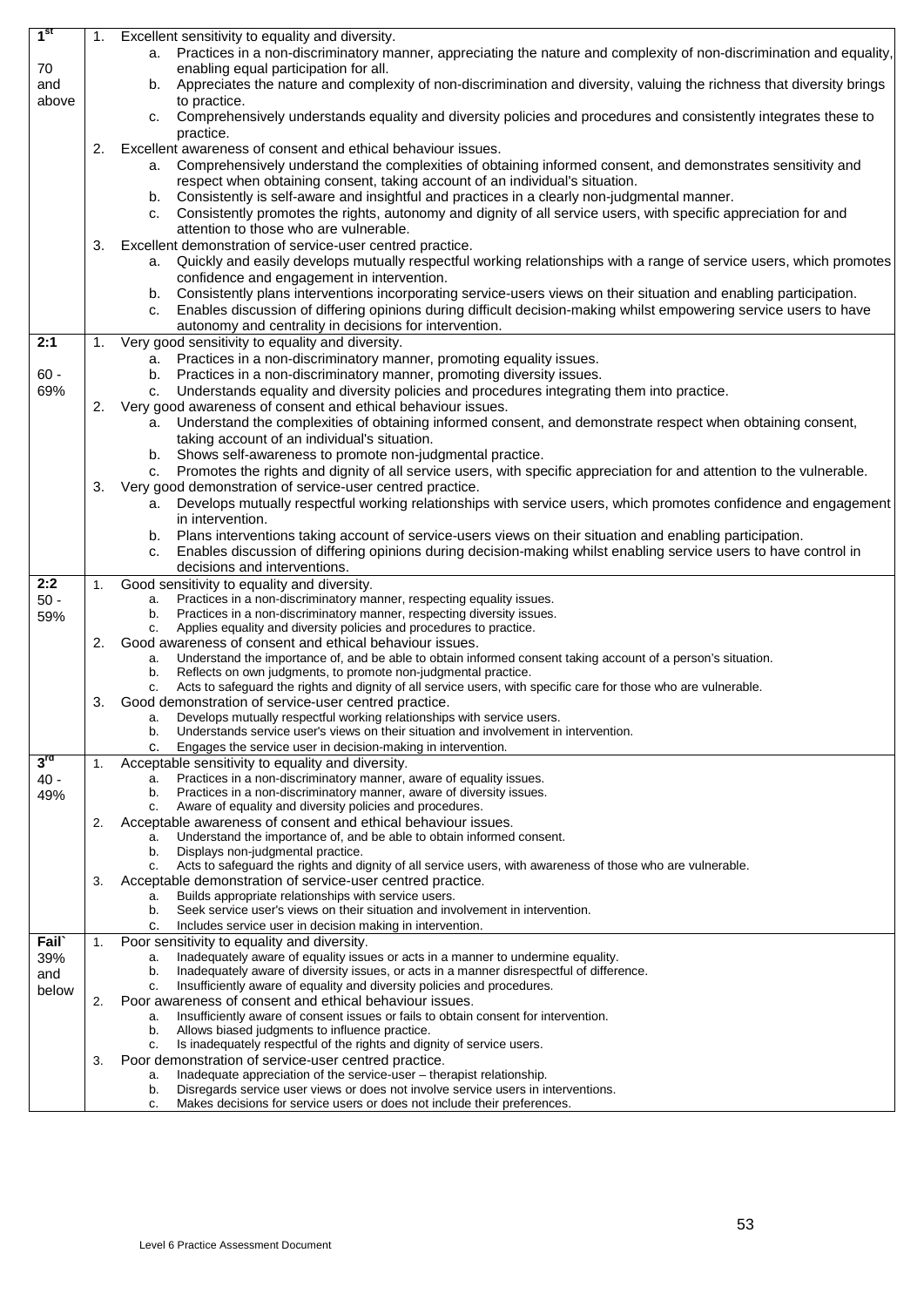### **Overall Summary of Student's Performance**

Please give a summary of the student's performance on placement.

| Date: _______________     |
|---------------------------|
|                           |
| Date: ___________________ |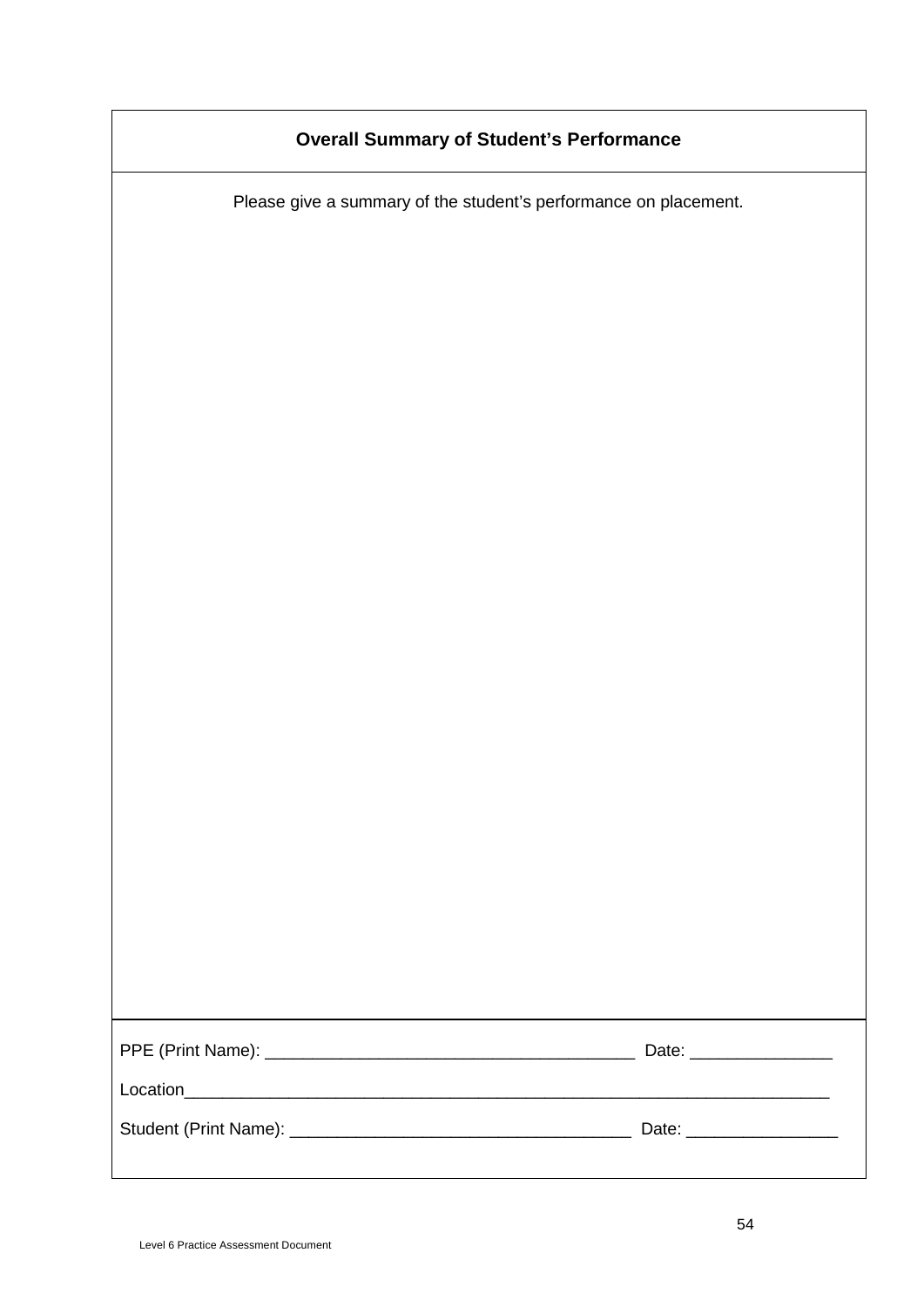### **Student Reflection and / Response to Feedback**

For the student to reflect on their experiences and feedback received. Please ensure that the PPE has viewed the student's comments and signed to endorse this.

|          | Date: ____________        |
|----------|---------------------------|
| Location |                           |
|          | Date: ___________________ |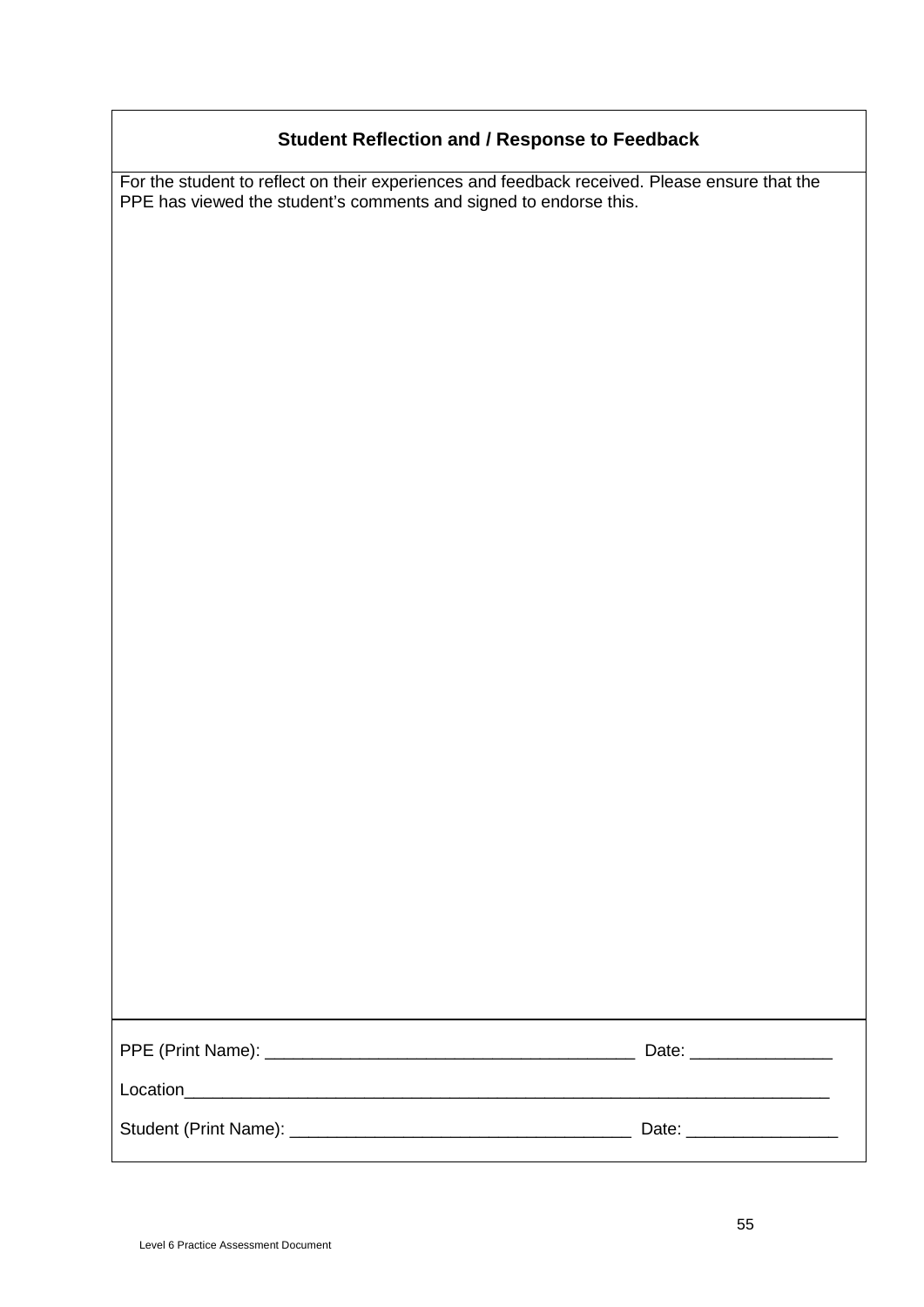## **6.4 Action plan**

#### **This action plan is to be used if a student is falling behind in achieving their intended learning outcomes**

Please identify the reason for this action plan (sickness, lack of appropriate clinical experience, lack of student forward planning, other).

Please provide details:

#### **Within the action plan please address the following as applicable:**

The specific areas of learning that need to be achieved

Areas/issues to be targeted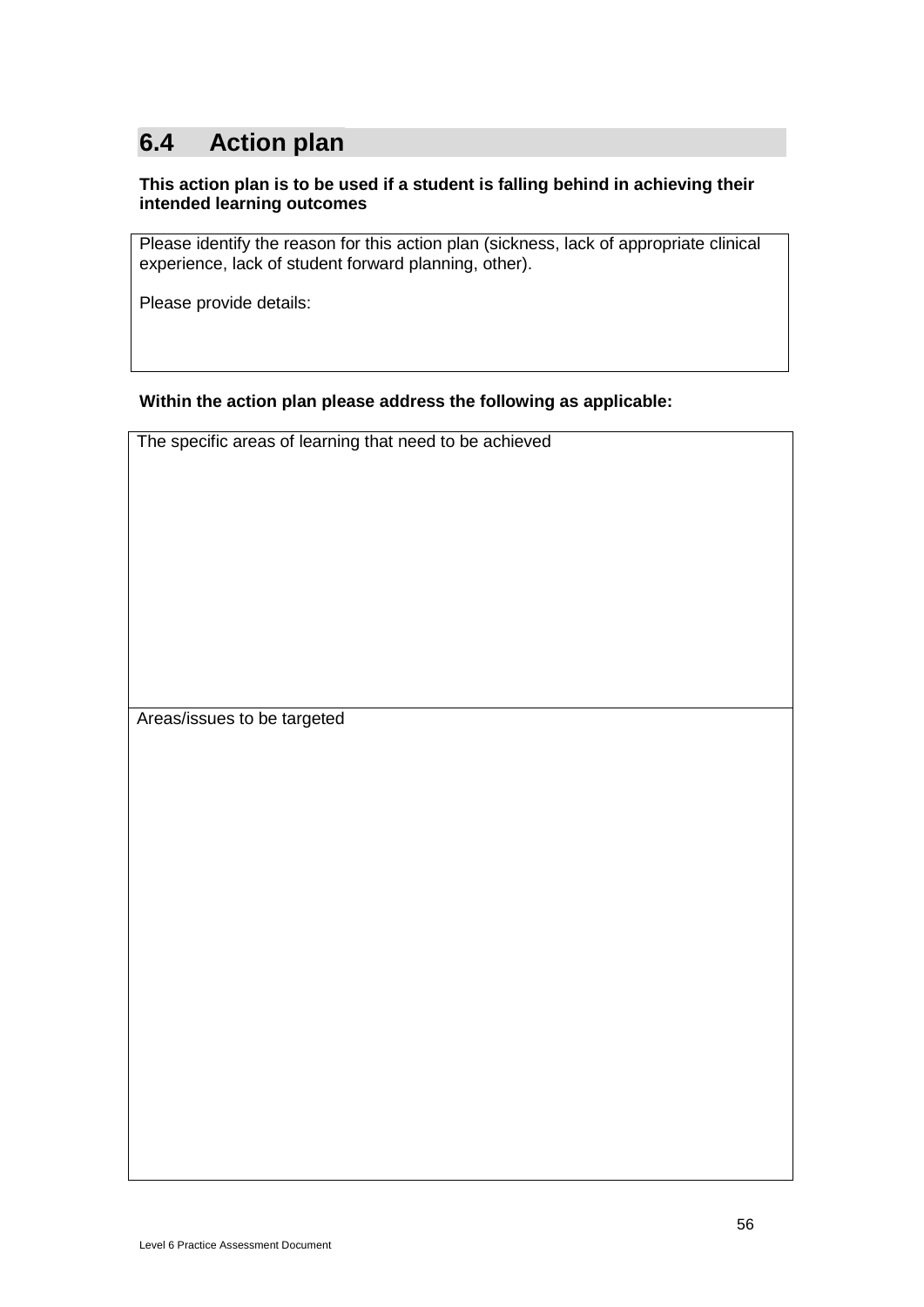| Review dates and implications of not achieving them |
|-----------------------------------------------------|
|                                                     |
|                                                     |
|                                                     |
|                                                     |
|                                                     |
|                                                     |
|                                                     |
|                                                     |
|                                                     |
|                                                     |
|                                                     |
|                                                     |
|                                                     |
|                                                     |
|                                                     |
|                                                     |
| The need and rationale for extension                |
|                                                     |
|                                                     |
|                                                     |
|                                                     |
|                                                     |
|                                                     |
|                                                     |
|                                                     |
|                                                     |
|                                                     |
|                                                     |
|                                                     |
|                                                     |
| Signed:                                             |
|                                                     |
|                                                     |
|                                                     |
|                                                     |
|                                                     |
|                                                     |
|                                                     |
|                                                     |
|                                                     |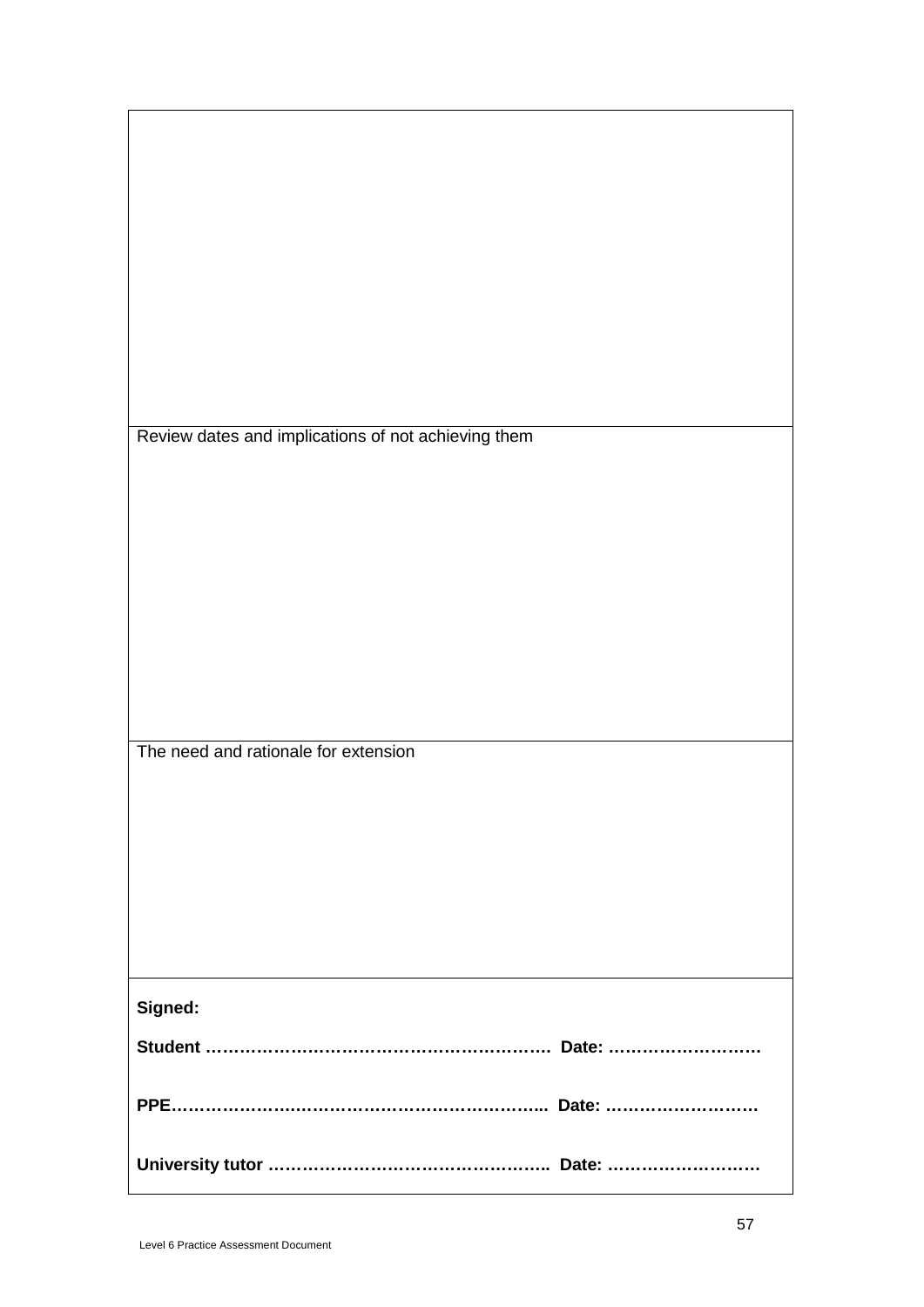## **6.5 Disciplinary procedure**

#### **Standards of Conduct, Performance and Ethics (including safety)**

Unsafe practice or violations of Professional Standards (HCPC 2008) will cause the student to fail the placement following a process which includes one verbal and two written warnings. Records of all warnings of unsafe practice or concerns about the professional behaviour of the student must be recorded in the boxes overleaf. If a final warning (the second written warning) is given the assessment mark will be negated and a mark of '0' will be recorded.

*In exceptional circumstances the student may be withdrawn from the placement earlier in the process after discussion with the University Link Tutor.*

- **Fails to adhere, at all times, to personal and professional standards which reflect credit on the profession.**
- Fails to apply knowledge of the departmental health and safety policy to specific service user groups/conditions.
- Does not respect service user confidentiality.
- Is unreliable in verbal reporting or written records that may put service users or others at risk and often fails to tell the educator about adverse findings and/or service user complaints.
- Is unaware of, or disregards, contraindications of treatment.
- Persistently applies treatment techniques and handling skills in a way which puts service user or self at risk.
- Practices outside their safe scope of practice.
- Fails to communicate appropriately or respect the rights, dignity and individual sensibilities of service users.
- Demonstrates an unprofessional attitude towards staff (fails to communicate appropriately with other staff, does not cooperate with staff, does not accept feedback from practice placement educators appropriately, criticises practice placement educators in front of service users and wastes time).
- Fails to gain consent of service users in an appropriate manner.
- Persists in unsafe practice despite verbal instructions and/or warnings including violations in moving and handling and infection control.
- Is unaware of personal health issues that affect performance or judgment.
- Inappropriately advertises personal services.
- Sells, supplies, endorses or promotes the sale of services or goods in ways which exploit the professional relationship with the service user.
- Participates in illegal activities.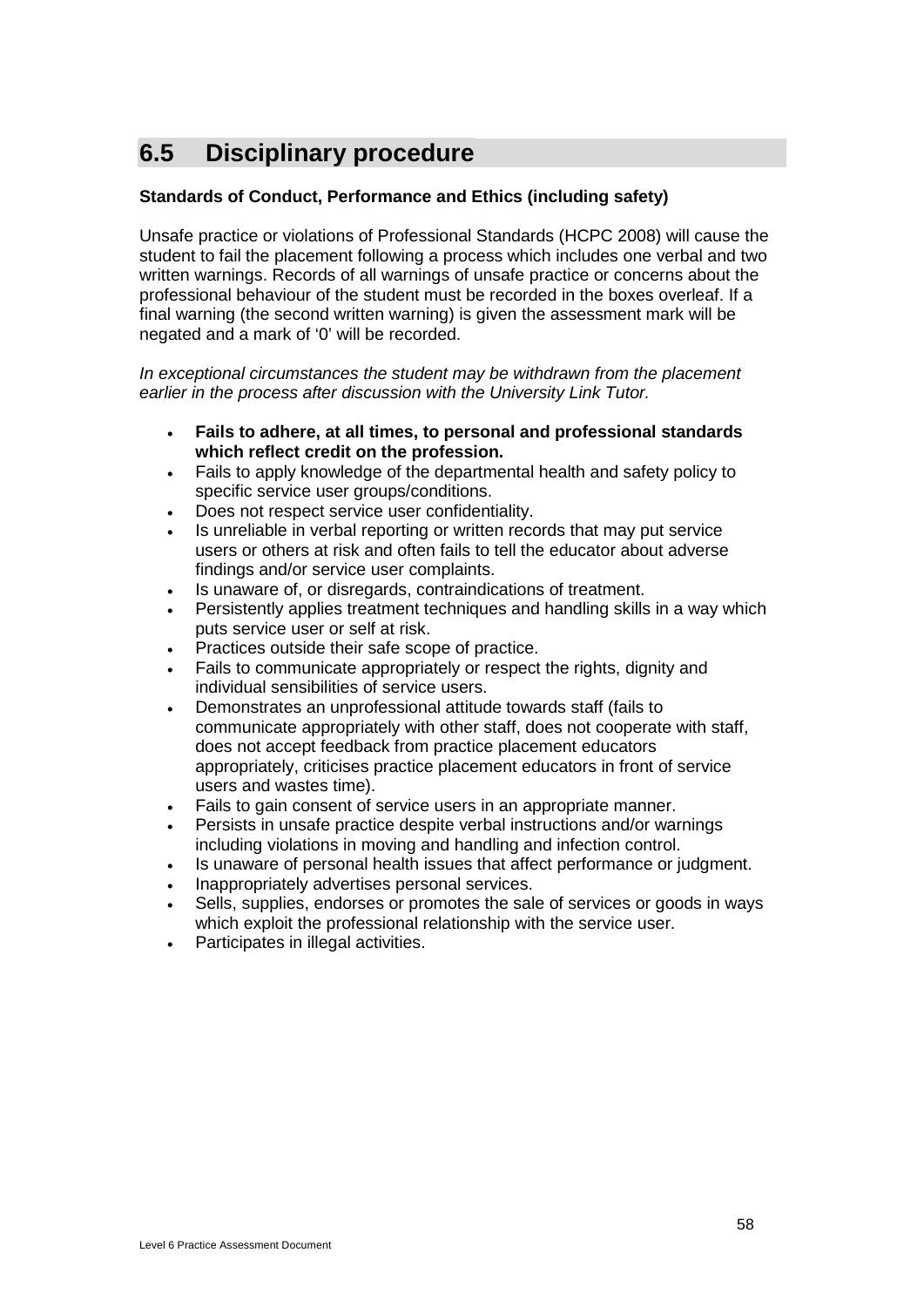| <b>Record of verbal warning</b> |
|---------------------------------|
|                                 |
|                                 |
|                                 |
|                                 |
|                                 |
|                                 |
| Date:                           |
|                                 |
|                                 |
| <b>First written warning</b>    |
|                                 |
|                                 |
|                                 |
|                                 |
|                                 |
|                                 |
|                                 |
| Date:                           |
|                                 |
|                                 |
|                                 |
| <b>Second written warning</b>   |
|                                 |
|                                 |
|                                 |
|                                 |
|                                 |
|                                 |
|                                 |
| Date:                           |
|                                 |
|                                 |
|                                 |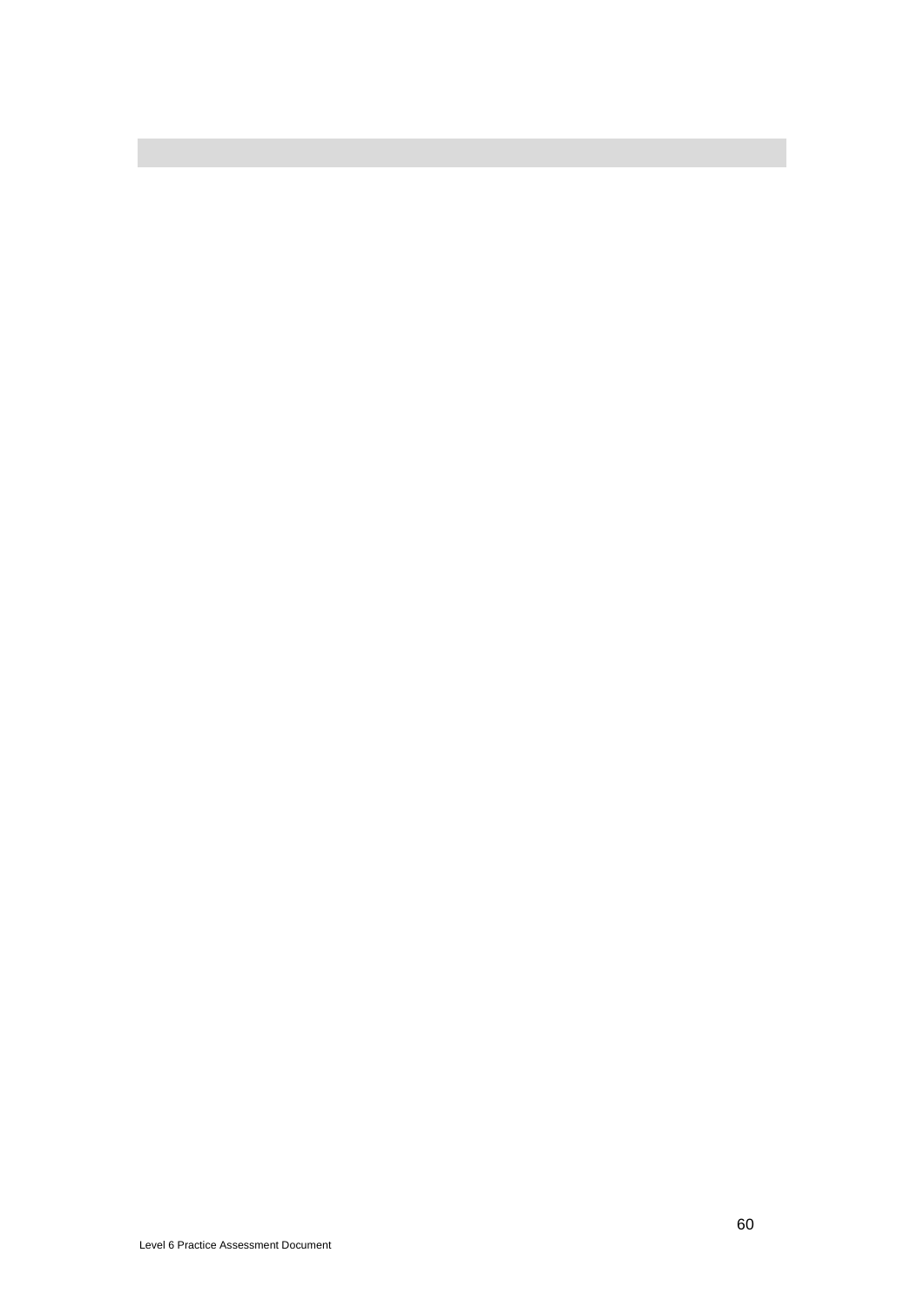## **7. Administration BU3**

## **7.1 Information**

- The PPE completes the summative assessment form, ensuring all appropriate pages have been signed, to provide a record of the student's performance during the placement. This includes the hours completed.
- The student is encouraged to photocopy the completed summative assessment sheet twice, one for the PPE and one for themselves.
- Students submit the original practice assessment document to the Placement Administrator on the first day that they return to the university.
- A selection of the student Practice assessment documents will be sent to the External Examiners.

#### **Should a student fail a placement they will be required to repeat and pass the placement in order to progress to the next level of the programme. Students are only permitted to re-sit one placement per academic year.**

Occasionally students are unwell or have circumstances that require them to withdraw from placement. Where appropriate, PPEs may be asked if the student can complete the placement at a mutually convenient time.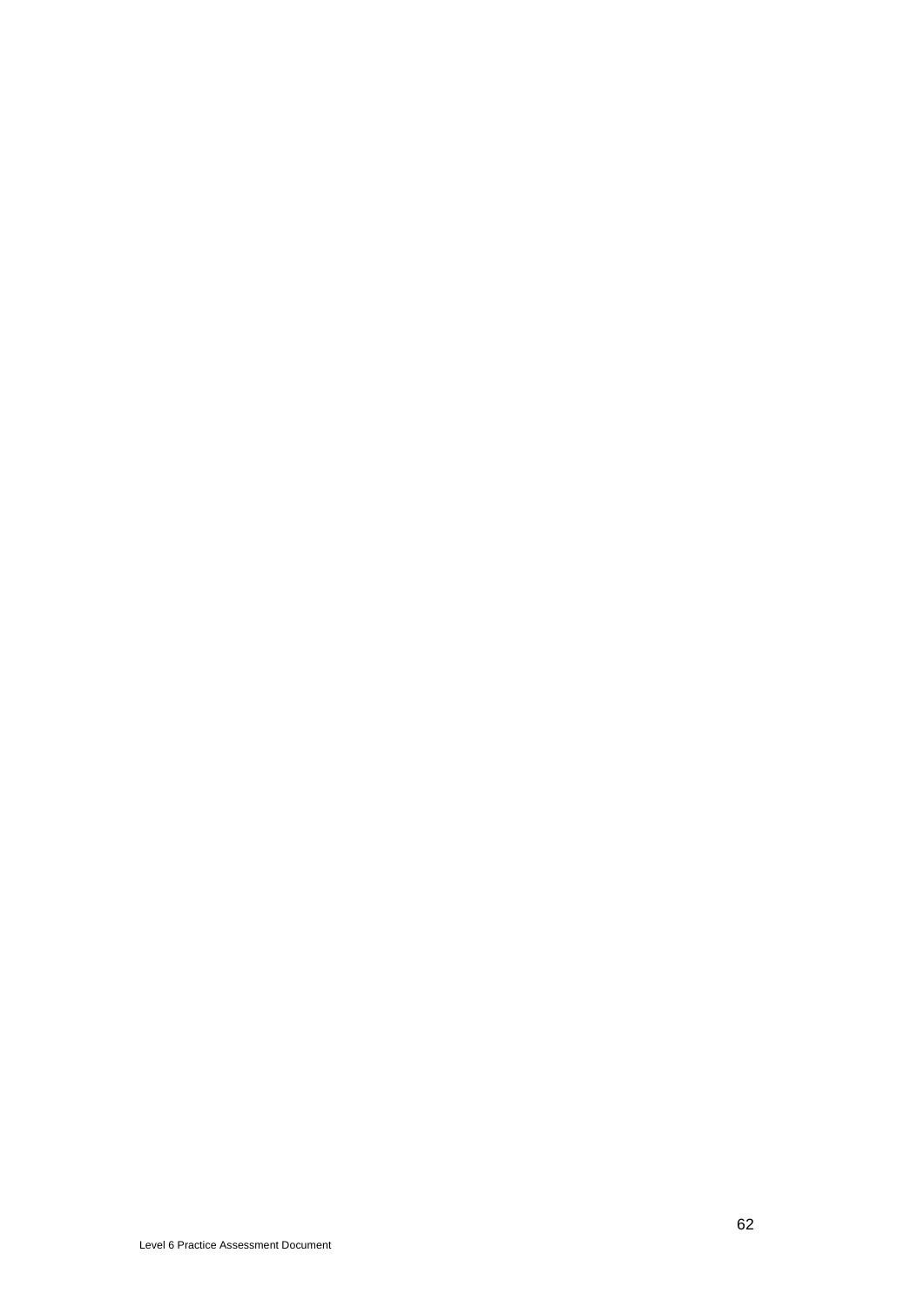## **7.2 Final mark sheet: BU3**

### **Occupational Therapy Portfolio 3 OCCUPATIONAL THERAPY: Level 6: BU3**

| <b>Placement</b>                                                                                                                                                                                                                                                                                                                             |                                               |  |  |
|----------------------------------------------------------------------------------------------------------------------------------------------------------------------------------------------------------------------------------------------------------------------------------------------------------------------------------------------|-----------------------------------------------|--|--|
|                                                                                                                                                                                                                                                                                                                                              |                                               |  |  |
|                                                                                                                                                                                                                                                                                                                                              |                                               |  |  |
| <b>Declaration:</b>                                                                                                                                                                                                                                                                                                                          |                                               |  |  |
| This assessment report was completed by the practice placement educator and the student<br>as appropriate. Relevant sections were discussed with the student and the student had an<br>opportunity to comment.                                                                                                                               |                                               |  |  |
|                                                                                                                                                                                                                                                                                                                                              |                                               |  |  |
|                                                                                                                                                                                                                                                                                                                                              |                                               |  |  |
| <b>Competency</b>                                                                                                                                                                                                                                                                                                                            | <b>Classification</b> (Please circle)         |  |  |
| <b>Specific skills:</b><br>1 Assessment and treatment planning                                                                                                                                                                                                                                                                               | $1st$ / 2:1 / 2:2 / 3 <sup>rd</sup> / Fail    |  |  |
| 2 Interventions and treatment                                                                                                                                                                                                                                                                                                                | $1st$ / 2:1 / 2:2 / 3 <sup>rd</sup> / Fail    |  |  |
| Core:<br>1 Communication                                                                                                                                                                                                                                                                                                                     | $1st$ / 2:1 / 2:2 / 3 <sup>rd</sup> / Fail    |  |  |
| 2 Personal and people development                                                                                                                                                                                                                                                                                                            | $1st$ / 2:1 / 2:2 / 3 <sup>rd</sup> / Fail    |  |  |
| 3 Health, safety and security                                                                                                                                                                                                                                                                                                                | $1st$ / 2:1 / 2:2 / 3 <sup>rd</sup> / Fail    |  |  |
| 4 Service Improvement                                                                                                                                                                                                                                                                                                                        | $1st$ / 2:1 / 2:2 / 3 <sup>rd</sup> / Fail    |  |  |
| 5 Quality                                                                                                                                                                                                                                                                                                                                    | $1st$ / 2:1 / 2:2 / 3 <sup>rd</sup> / Fail    |  |  |
| <b>6 Equality and diversity</b>                                                                                                                                                                                                                                                                                                              | $1^{st}$ / 2:1 / 2:2 / 3 <sup>rd</sup> / Fail |  |  |
| Placement percentage mark (based on PPE judgment of student overall)<br>%<br>Failure in one or more competencies should result in a mark of less than 40%<br>To achieve a $1st$ the student should normally achieve a $1st$ in all competencies<br>Awards of 80% or above are extremely rare and should be reserved for exceptional students |                                               |  |  |

**Practice Hours completed:**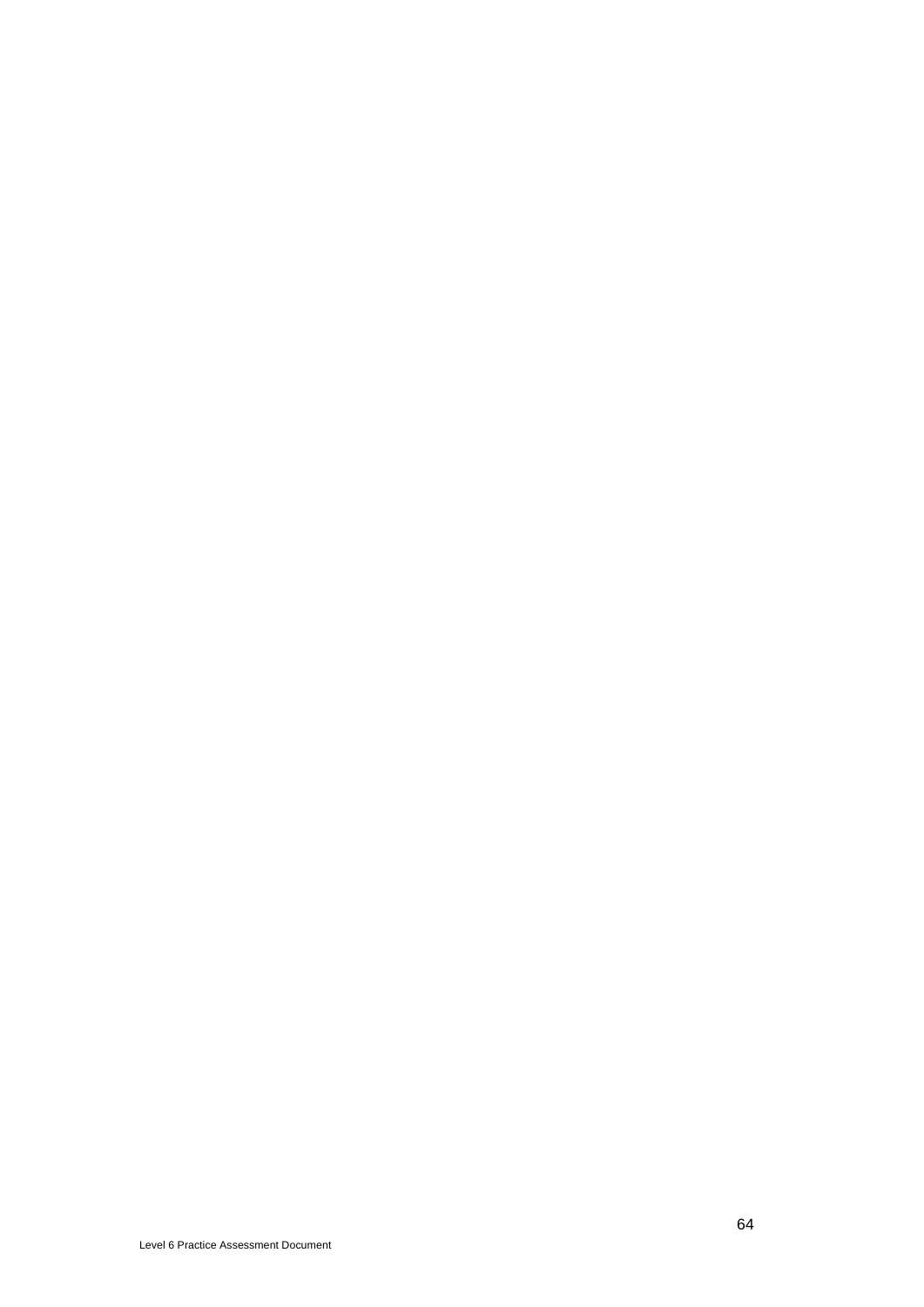## **7.3 Student placement record sheet BU3**

Students will complete a minimum of 35 hours per week, averaged over the course of the placement. Half day is not a requirement of the university and should not be expected by the student. Study time is awarded at the discretion of the PPE. Furthermore, if a half day study day is allowed, care should be taken on how this is recorded as part of the placement hours. If the study time is used to prepare for placement related activity e.g.; case study, educational leaflet, assist with audit or literature search; or to work on a particular placement related objective, this can be counted as part of the placement hours. If however the student uses this time to work on an assignment or travel home this is not counted as placement hours.

The PPE is required to fill in a Student Placement Record Sheet so that a record of all the student's practice hours can be kept for the student's three year BSc programme. The student **must** complete a minimum of 1000 hours of practice as well as succeed in all academic work, to be eligible to apply for HCPC registration.

#### **Students must:**

• **Record the date and activity code(s) in the relevant boxes** (see table overleaf). If the student has a day when different activities are undertaken in the morning and in the afternoon, this should be noted by dividing the box.

Example:

Morning in Day Hospital Afternoon in Community

Placement am Sick pm

| 6th |     |
|-----|-----|
|     | 6th |
| 4   |     |
|     | 3.5 |
| Ë   |     |
|     | འ   |
|     |     |

• **Report sickness/absence from placement:** Inform the practice placement educator **and** the Placement Administration Team at Bournemouth University; 01202 965000 /01202 967344 if you are unable to attend because of sickness or any other reason.

**It would be appreciated if Practice Placement Educators could contact Bournemouth University staff using the number(s) given in section 1.2 or the Placement Administrator at the given email address if a student does not attend a placement as planned.**

• **Sign** to certify that the information on the form is correct. At the end of the placement the practice placement educator must also sign the form.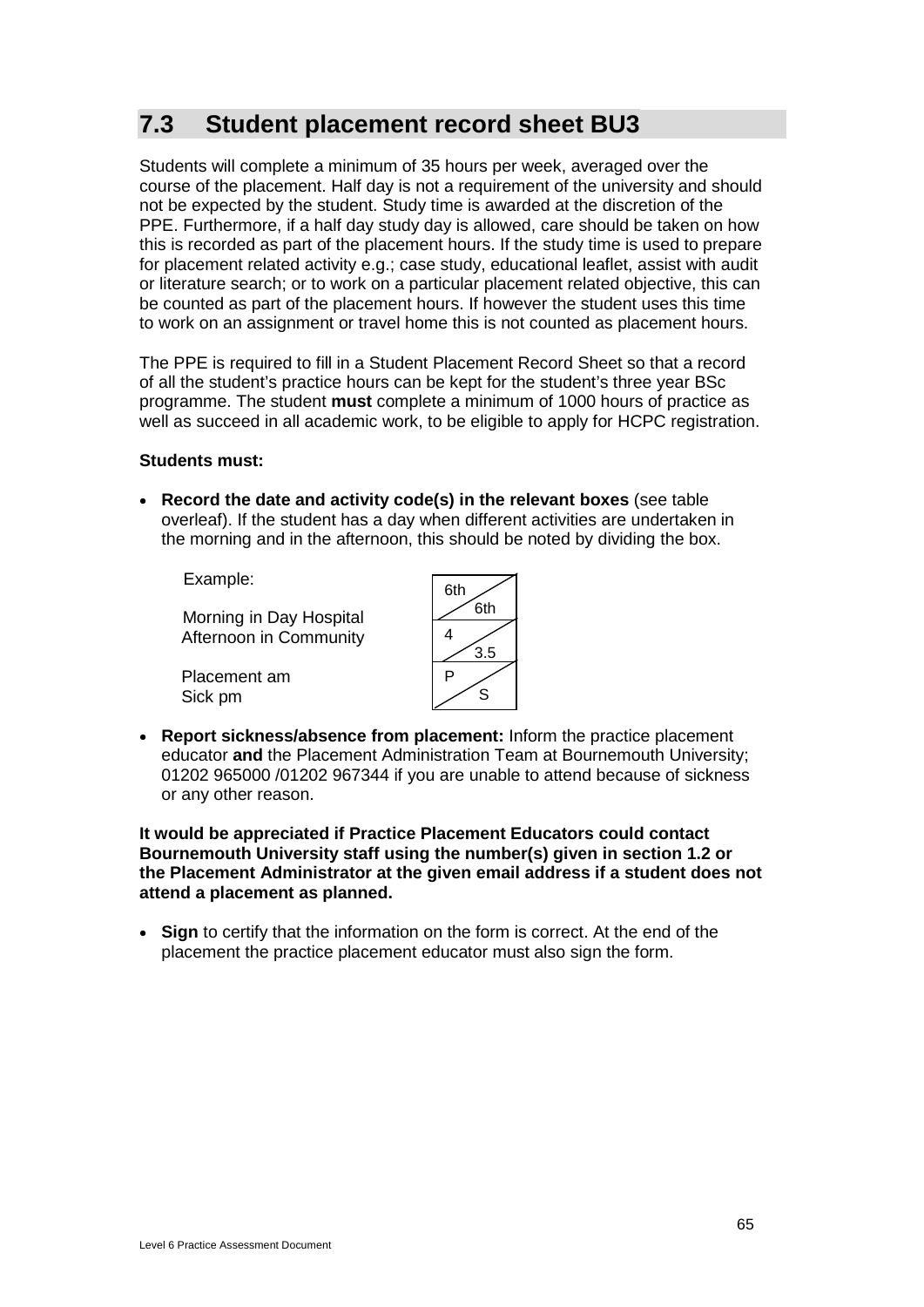|                                                   | Important:                                                            |
|---------------------------------------------------|-----------------------------------------------------------------------|
| <b>Key for Activity Codes:</b><br>$P =$ Placement | Do not include your lunch breaks in your<br>daily hours.              |
| $ST = Study$                                      | Please total your hours carefully each<br>week in the space provided. |
| $BH = Bank$ Holiday                               |                                                                       |
| $S = Sick$                                        | Please complete all the information in pen.                           |
| $C =$ Compassionate Leave                         | Thank you.                                                            |
| $A =$ Other Absence                               |                                                                       |

**Hours - Please complete hours worked to the nearest quarter e.g. 3.0, 4.25, 7.5, 8.75 etc**

|                                                                   | Day 1                                                   | Day 2                          | Day 3  | Day 4                                                   | Day 5                 |                                | Day 1                 | Day 2                          | Day 3 | Day 4 | Day 5 |
|-------------------------------------------------------------------|---------------------------------------------------------|--------------------------------|--------|---------------------------------------------------------|-----------------------|--------------------------------|-----------------------|--------------------------------|-------|-------|-------|
| Week 1                                                            | <b>Total Hours on</b><br><b>Placement &amp; Study =</b> |                                |        |                                                         |                       | Week 2                         | <b>Total Hours on</b> | <b>Placement &amp; Study =</b> |       |       |       |
| <b>Date</b>                                                       |                                                         |                                |        |                                                         |                       | <b>Date</b>                    |                       |                                |       |       |       |
| Hours*                                                            |                                                         |                                |        |                                                         |                       | Hours*                         |                       |                                |       |       |       |
| <b>Activity</b><br>Code                                           |                                                         |                                |        |                                                         |                       | <b>Activity</b><br>Code        |                       |                                |       |       |       |
| Week 3                                                            | <b>Total Hours on</b>                                   | <b>Placement &amp; Study =</b> |        |                                                         |                       | Week 4                         | <b>Total Hours on</b> | Placement & Study =            |       |       |       |
| <b>Date</b>                                                       |                                                         |                                |        |                                                         |                       | <b>Date</b>                    |                       |                                |       |       |       |
| Hours*                                                            |                                                         |                                |        |                                                         |                       | Hours*                         |                       |                                |       |       |       |
| <b>Activity</b><br>Code                                           |                                                         |                                |        |                                                         |                       | <b>Activity</b><br>Code        |                       |                                |       |       |       |
| <b>Total Hours on</b><br>Week 5<br><b>Placement &amp; Study =</b> |                                                         |                                | Week 6 | <b>Total Hours on</b><br><b>Placement &amp; Study =</b> |                       |                                |                       |                                |       |       |       |
| <b>Date</b>                                                       |                                                         |                                |        |                                                         |                       | <b>Date</b>                    |                       |                                |       |       |       |
| Hours*                                                            |                                                         |                                |        |                                                         |                       | Hours*                         |                       |                                |       |       |       |
| <b>Activity</b><br>Code                                           |                                                         |                                |        |                                                         |                       | <b>Activity</b><br>Code        |                       |                                |       |       |       |
| <b>Total Hours on</b><br>Week 7<br><b>Placement &amp; Study =</b> |                                                         |                                |        | Week 8                                                  | <b>Total Hours on</b> | <b>Placement &amp; Study =</b> |                       |                                |       |       |       |
| <b>Date</b>                                                       |                                                         |                                |        |                                                         |                       | <b>Date</b>                    |                       |                                |       |       |       |
| Hours*                                                            |                                                         |                                |        |                                                         |                       | Hours*                         |                       |                                |       |       |       |
| <b>Activity</b><br>Code                                           |                                                         |                                |        |                                                         |                       | <b>Activity</b><br>Code        |                       |                                |       |       |       |

٦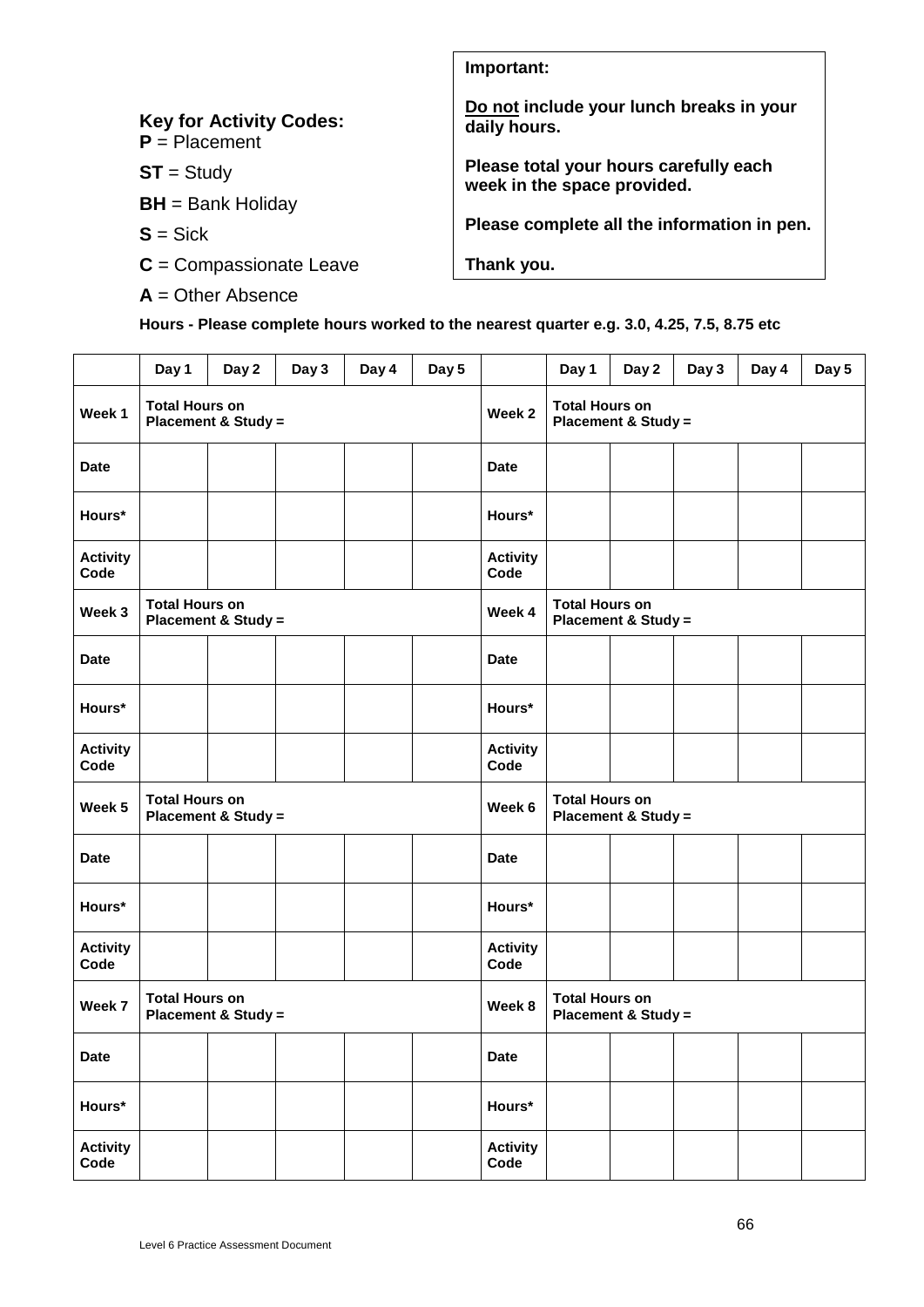| <b>Total Hours on</b><br>Week 9<br><b>Placement &amp; Study =</b> |  |  | Week<br>10 | <b>Total Hours on</b> | <b>Placement &amp; Study =</b> |  |  |  |  |
|-------------------------------------------------------------------|--|--|------------|-----------------------|--------------------------------|--|--|--|--|
| <b>Date</b>                                                       |  |  |            |                       | <b>Date</b>                    |  |  |  |  |
| Hours*                                                            |  |  |            |                       | Hours*                         |  |  |  |  |
| <b>Activity</b><br>Code                                           |  |  |            |                       | <b>Activity</b><br>Code        |  |  |  |  |

| <b>Activity Code</b>       | <b>Total Hours on Placement</b> |
|----------------------------|---------------------------------|
| Placement & Study          |                                 |
| <b>Bank Holiday</b>        |                                 |
| <b>Sick</b>                |                                 |
| <b>Compassionate Leave</b> |                                 |
| <b>Other Absence</b>       |                                 |

| <b>Student Declaration</b><br>I certify that the information given above is<br>correct | <b>Placement Educator Declaration</b><br>I confirm that the student attended practice<br>placements as indicated above |
|----------------------------------------------------------------------------------------|------------------------------------------------------------------------------------------------------------------------|
| Name: (please print)                                                                   | Name: (please print)                                                                                                   |
| Date:                                                                                  | Date:                                                                                                                  |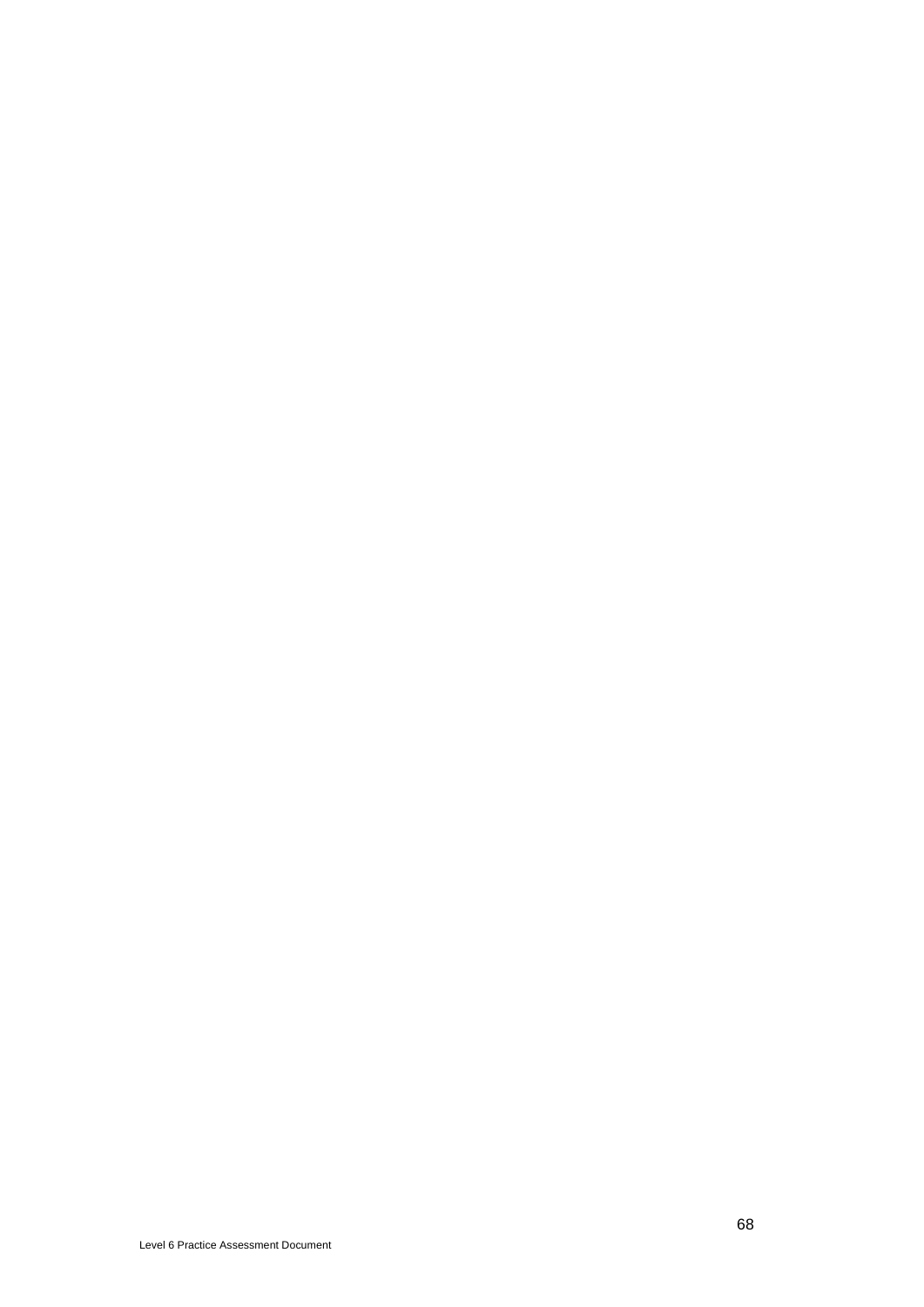## **8. Practice Assessment BU4**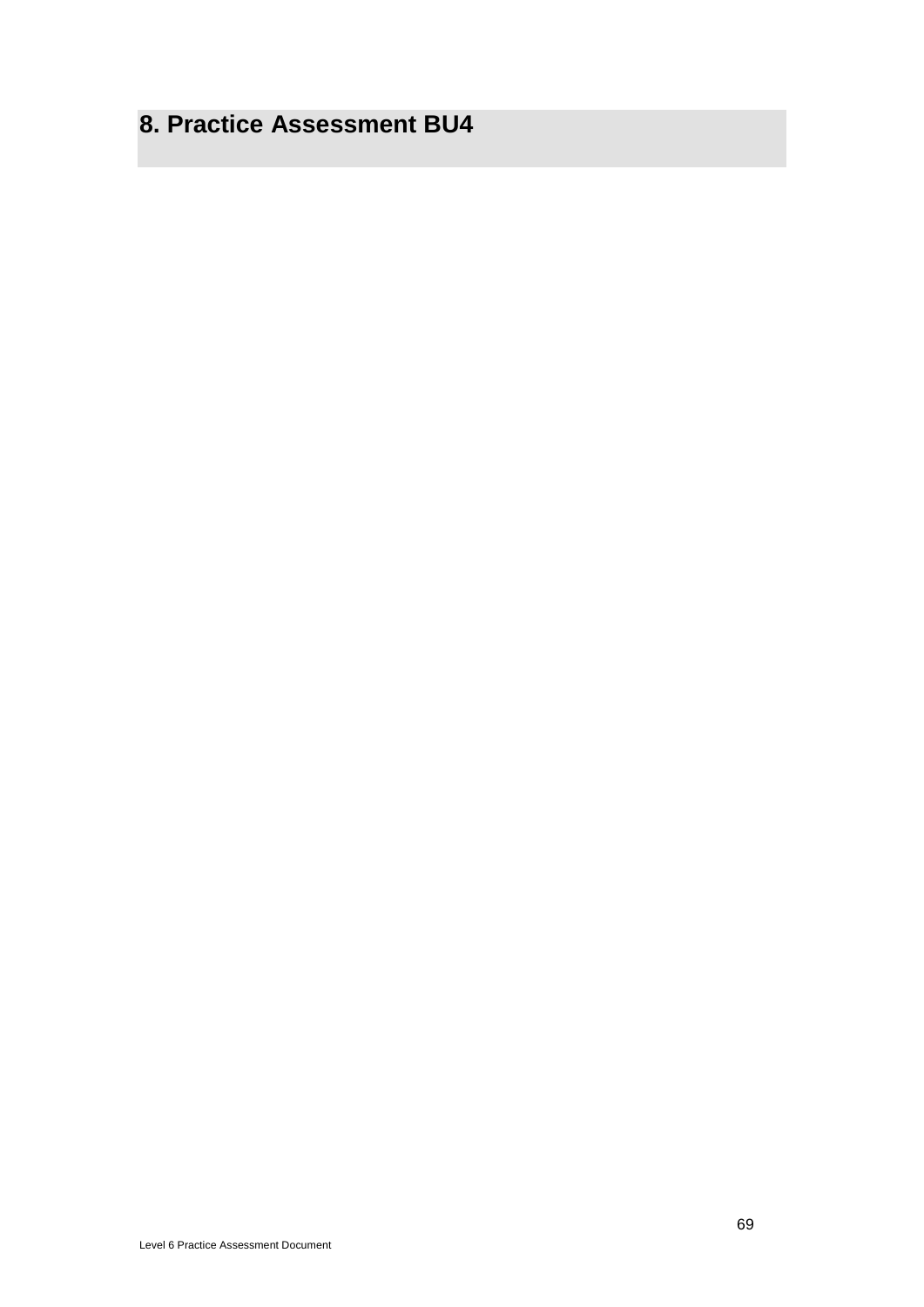## 8.1 Competencies

By the end of the placement and with **minimal supervision,** students are expected to demonstrate **evaluation and clinical reasoning** in order to **be competent to**:

| <b>Competency</b>      | <b>Learning Outcomes</b>                                                                           |
|------------------------|----------------------------------------------------------------------------------------------------|
| <b>Specific skills</b> |                                                                                                    |
|                        | 1. Plan an assessment strategy.                                                                    |
| 1 Assessment and       | Sources of information.<br>a.                                                                      |
| treatment planning     | b. Techniques selected for assessment                                                              |
|                        | Gathering of relevant information.<br>C.                                                           |
|                        | 2. Interpret assessment information.                                                               |
|                        | Summarises assessment findings<br>а.                                                               |
|                        | Demonstrates logical thinking.<br>b.                                                               |
|                        | Produces a problem list from assessment findings.<br>C.                                            |
|                        | 3. Plan intervention or treatment based on assessment findings.<br>Goal setting with service user. |
|                        | a.<br>Selects appropriate intervention<br>b.                                                       |
|                        | Rationale for selection of intervention.<br>C.                                                     |
|                        |                                                                                                    |
| 2 Interventions        | 1. Conduct appropriate interventions or treatments.                                                |
| and treatments         | Delivery of case management including discharge planning.<br>а.                                    |
|                        | Health promotion and well-being.<br>b.                                                             |
|                        | Evidence to influence intervention.<br>C.                                                          |
|                        | 2. Review interventions.                                                                           |
|                        | Strengths and weaknesses of an intervention.<br>а.                                                 |
|                        | Outcome measures.<br>b.                                                                            |
|                        | Reflects on the outcome.<br>C.                                                                     |
|                        | 3. Safe and effective performance of interventions or treatments.                                  |
|                        | Skill<br>а.                                                                                        |
|                        | Grades or adapts<br>b.                                                                             |
|                        | Range of skills.<br>c.                                                                             |
| Core                   |                                                                                                    |
|                        | 1. Demonstrate effective two-way verbal and non-verbal communication.                              |
| 1 Communication.       | a. Listening skills.                                                                               |
|                        | b. Body language.                                                                                  |
|                        | c. Language.                                                                                       |
|                        | 2. Clearly and accurately documents information.<br>a. Recorded information is clear and accurate. |
|                        | b. Storage                                                                                         |
|                        | c. Separate issues, fact and opinion statements.                                                   |
|                        | 3. Adapt communication to a range of people, matters and settings.                                 |
|                        | a. Communication tools.                                                                            |
|                        | b. Rapport.                                                                                        |
|                        | c. Communication in groups and teams.                                                              |
|                        |                                                                                                    |
| 2 Personal and         | 1. Demonstrate development of personal skills and knowledge.                                       |
| people                 | a. Identifies areas for improvement                                                                |
| development.           | b. Sets own goals                                                                                  |
|                        | c. Engages with resources, (e.g. library and training).                                            |
|                        | 2. Demonstrate self-development using reflective practice.                                         |
|                        | a. Reflects on practice and own development                                                        |
|                        | b. Makes use of feedback and supervision.                                                          |
|                        | c. Implements changes in response to reflection.                                                   |
|                        | 3. Demonstrate development of others.                                                              |
|                        | a. Supports others                                                                                 |
|                        | b. Facilitates skills and knowledge of others                                                      |
|                        | c. Understands others learning needs and preferences                                               |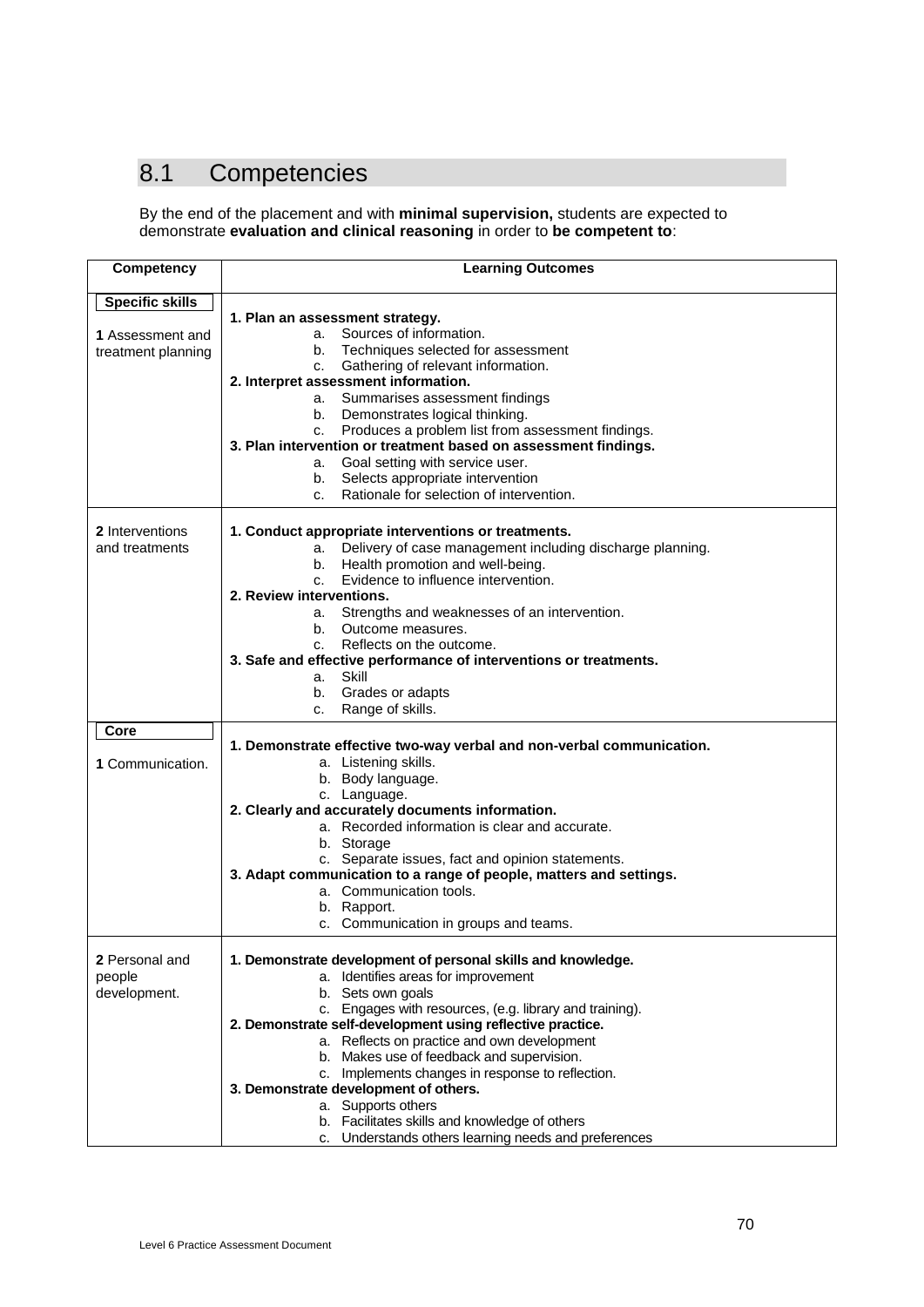| 3 Health, safety<br>and security. | 1. Recognise the need for a healthy, safe and secure working environment.<br>Risk.<br>a.<br>b. Accountability.<br>c. Policy and legislation.<br>2. Apply healthy, safe and secure working practices<br>a. Moving and handling.<br>b. Infection control.<br>c. Secure working practice.<br>3. Monitor and maintain health, safety and security of self.<br>a. Competency.<br>b. HCPC codes of conduct.<br>c. Fitness to practice.                                                        |
|-----------------------------------|-----------------------------------------------------------------------------------------------------------------------------------------------------------------------------------------------------------------------------------------------------------------------------------------------------------------------------------------------------------------------------------------------------------------------------------------------------------------------------------------|
| 4 Service<br>Improvement          | 1. Incorporate research and evidence to improve practice.<br>a. How evidence can improve practice<br>b. Relates evidence to practice area.<br>c. Use of evidence to inform decision making.<br>2. Be aware of administration for the practice area.<br>a. Participates in audit and quality control.<br>b. Report appropriately complaints and feedback.<br>c. Clinical governance.                                                                                                     |
| 5 Quality                         | 1. Demonstrates professional practice behaviour.<br>a. Respects confidentiality.<br>b. Trustworthiness and reliability.<br>Conduct, appearance and manner.<br>C.<br>2. Demonstrate inter-professional and team-working skills.<br>a. Respects roles of members of the MDT.<br>b. Assists and supports team.<br>Collaborates with MDT for coordinated care.<br>C.<br>3. Demonstrate management skills.<br>a. Manages time.<br>b. Demonstrates organisational skill.<br>Delegation.<br>C. |
| 6 Equality and<br>diversity       | 1. Demonstrates sensitivity to equality and diversity.<br>Equality.<br>а.<br>b. Diversity.<br>Policies and procedures.<br>C.<br>2. Demonstrate awareness of consent and ethical behaviour issues.<br>Consent<br>a.<br>Ethical behaviour.<br>b.<br>Vulnerable client group.<br>c.<br>3. Demonstrate service-user centred practice.<br>Service-user - therapist relationship.<br>a.<br>b. Services-users views and preferences<br>Collaborative decision making.<br>C.                    |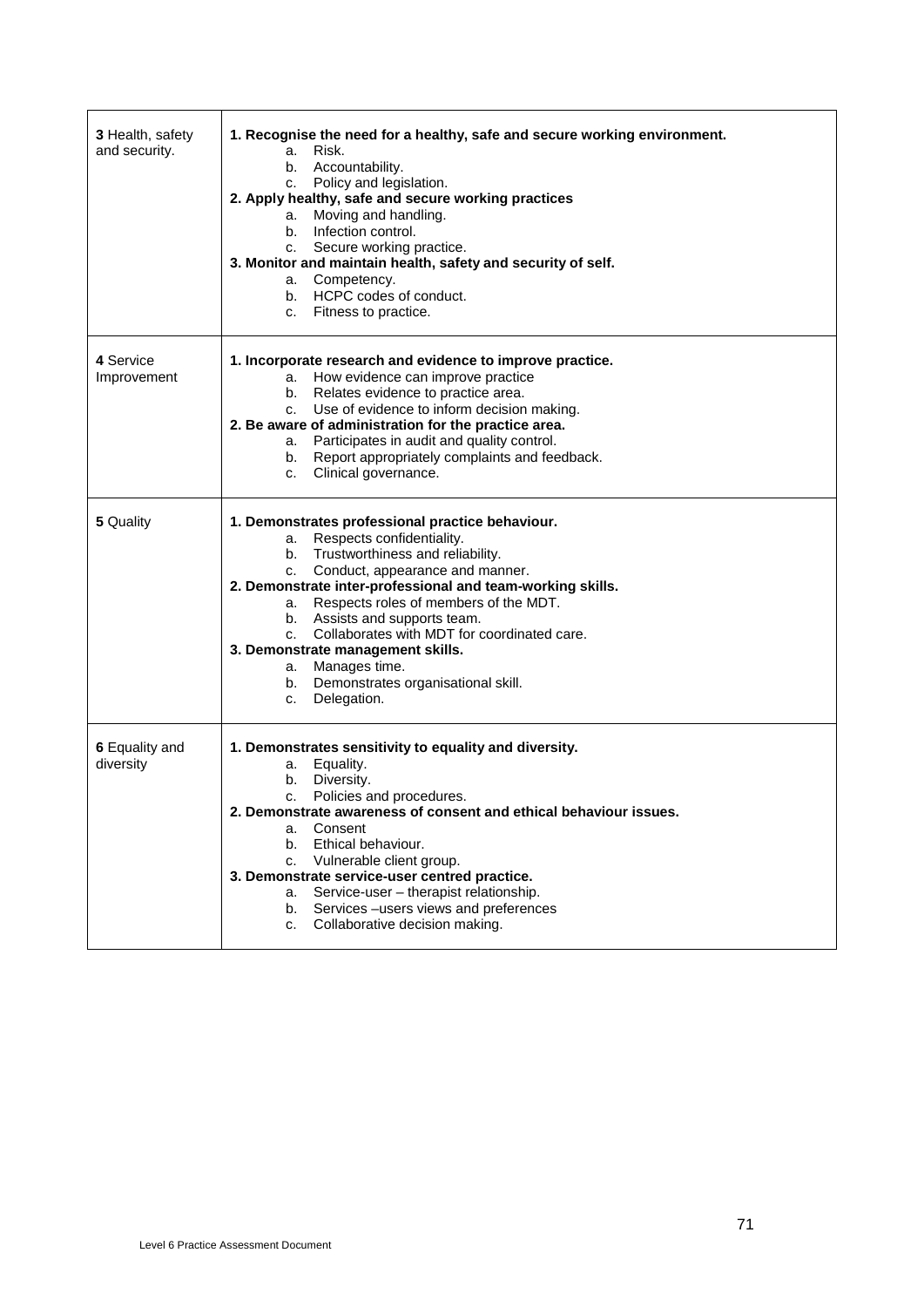# 8.2 Negotiated learning agreement for BU4

| Summary of student learning needs                                           |  |
|-----------------------------------------------------------------------------|--|
|                                                                             |  |
| (completed by student prior to placement in conjunction with student's PDP) |  |
|                                                                             |  |
|                                                                             |  |
|                                                                             |  |
|                                                                             |  |
|                                                                             |  |
|                                                                             |  |
|                                                                             |  |
|                                                                             |  |
|                                                                             |  |
|                                                                             |  |
|                                                                             |  |
|                                                                             |  |
|                                                                             |  |
|                                                                             |  |
|                                                                             |  |
|                                                                             |  |
|                                                                             |  |
|                                                                             |  |
|                                                                             |  |
|                                                                             |  |
|                                                                             |  |
|                                                                             |  |
|                                                                             |  |
|                                                                             |  |
|                                                                             |  |
|                                                                             |  |
|                                                                             |  |
|                                                                             |  |
|                                                                             |  |
|                                                                             |  |
|                                                                             |  |
|                                                                             |  |
| Specific action points for this placement                                   |  |
|                                                                             |  |
|                                                                             |  |
| (agreed in discussion with practice placement educator)                     |  |
|                                                                             |  |
|                                                                             |  |
|                                                                             |  |
|                                                                             |  |
|                                                                             |  |
|                                                                             |  |
|                                                                             |  |
|                                                                             |  |
|                                                                             |  |
|                                                                             |  |
|                                                                             |  |
|                                                                             |  |
|                                                                             |  |
|                                                                             |  |
|                                                                             |  |
|                                                                             |  |
|                                                                             |  |
|                                                                             |  |
|                                                                             |  |
|                                                                             |  |
|                                                                             |  |
|                                                                             |  |
|                                                                             |  |
|                                                                             |  |
|                                                                             |  |
|                                                                             |  |
|                                                                             |  |
|                                                                             |  |
|                                                                             |  |
|                                                                             |  |
|                                                                             |  |
|                                                                             |  |
|                                                                             |  |
|                                                                             |  |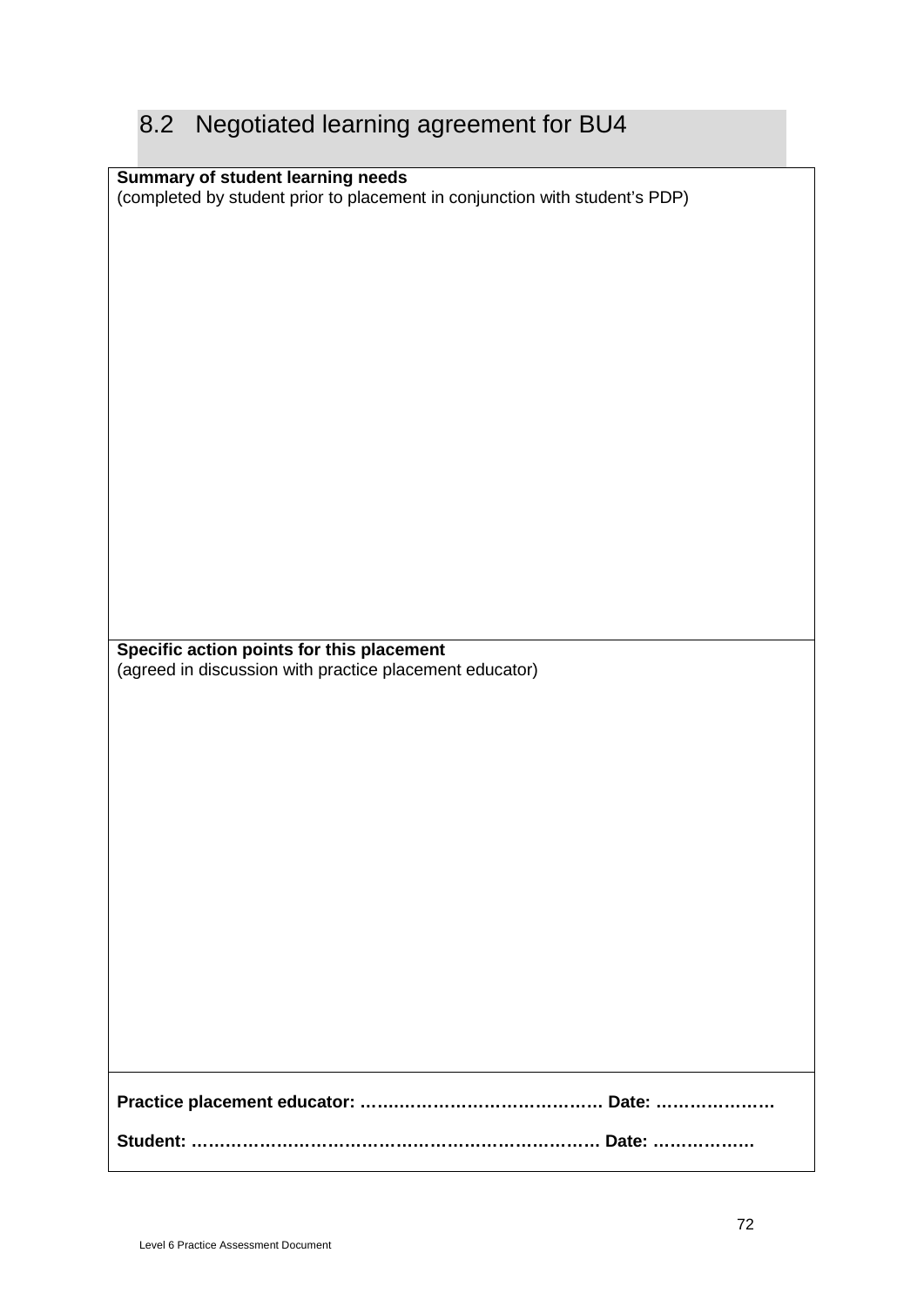| Planned use of resources and strategies |
|-----------------------------------------|
| (agreed by discussion with PPE)         |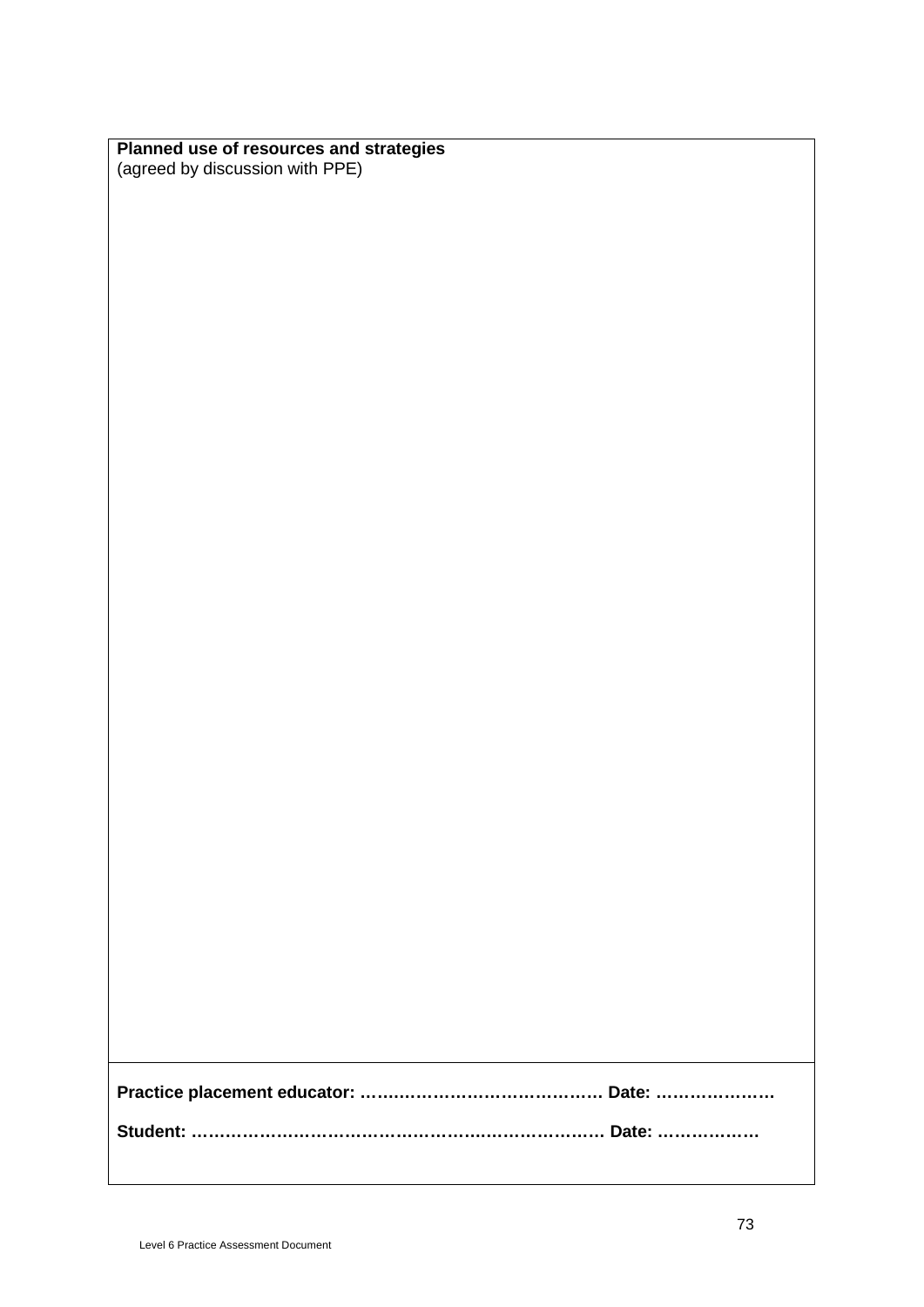# 8.3 Practice Assessment Level 6 – BU4

## **8.3.1 Specific 1. Assessment and intervention planning**

Intended learning outcomes:

By the end of the placement and with **minimal supervision,** students are expected to demonstrate **evaluation and clinical reasoning** in order to **be competent to**:

- **1. Plan an assessment strategy.**
- **2. Interpret assessment information.**
- **3. Plan intervention or treatment based on assessment findings.**

## **FORMATIVE / HALFWAY FEEDBACK**

Practice Placement Educator formative feedback (please do not provide any grade, classification or percentage at this stage )

## **SUMMATIVE / FINAL FEEDBACK**

Classification - please circle on final mark sheet (section 9.2)

Recommendations for future placements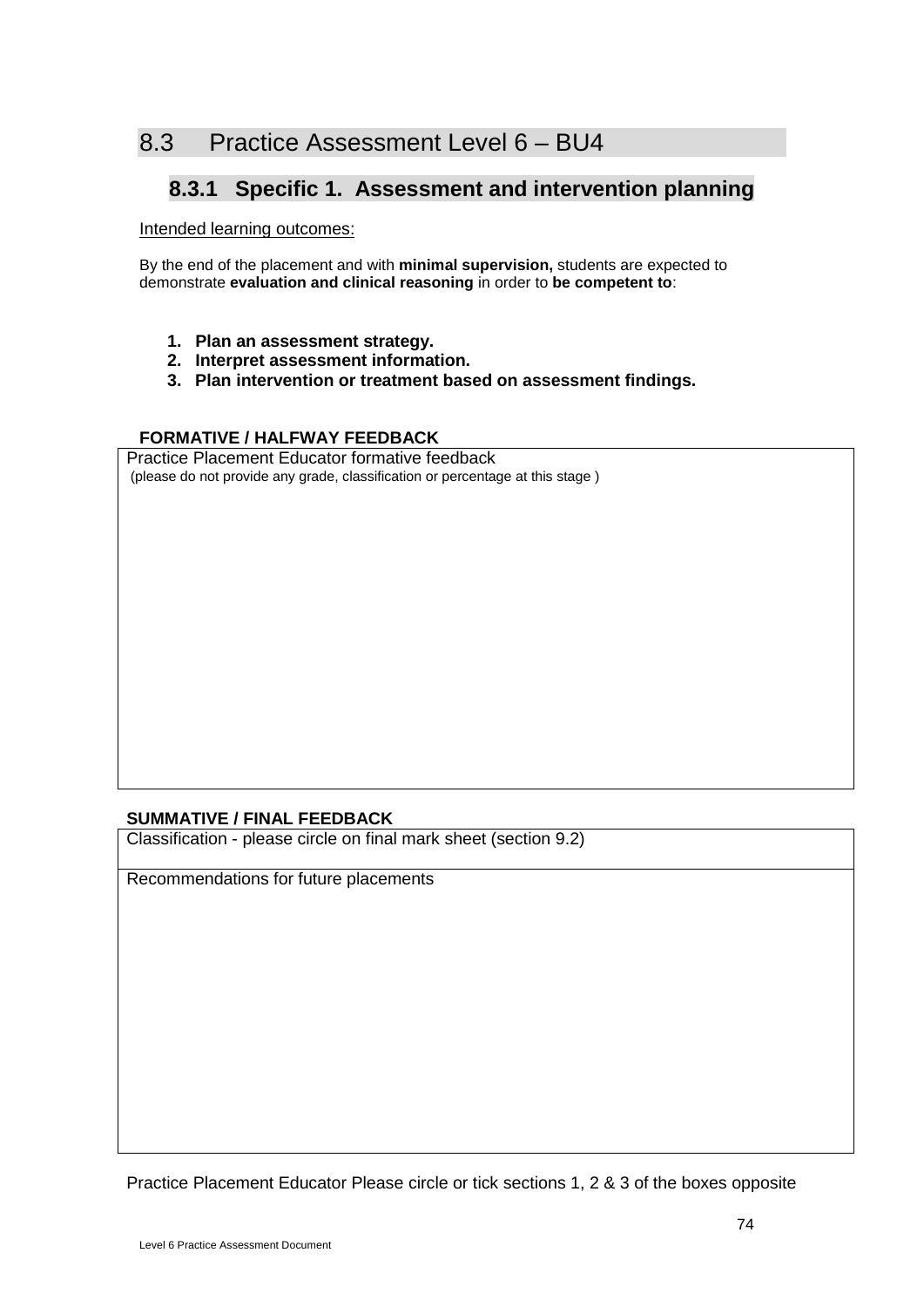| 1 <sup>st</sup> | 1. Excellent planning of an assessment strategy.                                                                                                     |
|-----------------|------------------------------------------------------------------------------------------------------------------------------------------------------|
| 70 and above    | a. Consistently and effectively identifies a wide range of valuable sources of information.                                                          |
|                 | Consistently and effectively identifies valuable assessment techniques.<br>b.                                                                        |
|                 | Consistently, effectively and accurately gather valuable and relevant background<br>C.                                                               |
|                 | information.                                                                                                                                         |
|                 | 2. Excellent interpretation of assessment information.<br>Consistently provides succinct and accurate summary of assessment information.<br>а.       |
|                 | b. Consistently shows comprehensive clinical reasoning.                                                                                              |
|                 | c. Consistently prioritises a needs or problem list from assessment findings with clear                                                              |
|                 | rationale.                                                                                                                                           |
|                 | 3. Excellent planning of intervention or treatment based on assessment findings.                                                                     |
|                 | a. Consistently sets collaborative goals with service user.                                                                                          |
|                 | Consistently identifies the most effective and efficient intervention or treatment.<br>b.                                                            |
|                 | Consistently provides comprehensive rationale for selection of intervention options.<br>c.                                                           |
| 2:1             | 1. Very good planning of an assessment strategy.                                                                                                     |
|                 | a. Effectively identifies a wide range of valuable sources of information.                                                                           |
| $60 - 69%$      | b. Effectively identifies valuable assessment techniques.                                                                                            |
|                 | Effectively and accurately gathers valuable and relevant background information.<br>c.                                                               |
|                 | 2. Very good interpretation of assessment information.                                                                                               |
|                 | a. Succinctly and accurately summarises assessment information.                                                                                      |
|                 | b. Shows comprehensive clinical reasoning.                                                                                                           |
|                 | Prioritises a needs or problem list from assessment findings with clear rationale.<br>C.                                                             |
|                 | 3. Very good planning of intervention or treatment based on assessment findings.                                                                     |
|                 | Sets collaborative goals with service user.<br>а.                                                                                                    |
|                 | Selects the most effective and efficient intervention or treatment.<br>b.<br>Provides comprehensive rationale for selection of intervention options. |
|                 | c.                                                                                                                                                   |
| 2:2             | 1. Good planning of an assessment strategy.                                                                                                          |
| $50 - 59%$      | Determines the relevance of appropriate sources of information.<br>a.                                                                                |
|                 | Determines the relevance of techniques for assessment.<br>b.                                                                                         |
|                 | Accurately gathers both formal and informal relevant background information.<br>C.                                                                   |
|                 | 2. Good interpretation of assessment information.                                                                                                    |
|                 | Identifies and summarises important assessment findings<br>а.                                                                                        |
|                 | Demonstrates clear logical thinking process.<br>b.                                                                                                   |
|                 | Prioritises a needs or problem list from assessment findings.<br>C.                                                                                  |
|                 | 3. Good planning of intervention or treatment based on assessment findings.                                                                          |
|                 | Sets goals with service user involvement.<br>а.                                                                                                      |
|                 | Considers effectiveness and appropriateness of interventions or treatments.<br>b.                                                                    |
|                 | Provides appropriate rationale for selection of intervention options.<br>c.                                                                          |
| $3^{ra}$        |                                                                                                                                                      |
| $40 - 49%$      | 1. Acceptable planning of an assessment strategy.                                                                                                    |
|                 | a. Identifies appropriate sources of information.                                                                                                    |
|                 | b. Selects appropriate techniques for assessment<br>c. Gathers sufficient relevant background information.                                           |
|                 | 2. Acceptable interpretation of assessment information.                                                                                              |
|                 | a. Summarises assessment findings                                                                                                                    |
|                 | Demonstrates logical thinking process.<br>b.                                                                                                         |
|                 | Produces a needs or problem list from assessment findings.<br>c.                                                                                     |
|                 | 3. Acceptable planning of intervention or treatment based on assessment findings.                                                                    |
|                 | a. Sets goals with awareness of the service user.                                                                                                    |
|                 | Selects appropriate intervention or treatment.<br>b.                                                                                                 |
|                 | Provides basic rationale for selection of intervention or treatment.<br>c.                                                                           |
| Fail            | 1. Poor planning of an assessment strategy.                                                                                                          |
| 39% and below   | Consistently misses key sources of information.<br>а.                                                                                                |
|                 | Unable to select appropriate techniques or inappropriate techniques chosen.<br>b.                                                                    |
|                 | Unable to identify relevant background information.<br>c.                                                                                            |
|                 | 2. Poor interpretation of assessment information.                                                                                                    |
|                 | a. Unable to summarise assessment findings                                                                                                           |
|                 | b. Reasoning process lacks logic.                                                                                                                    |
|                 | Unable to produce a needs or problem list of priorities.<br>c.                                                                                       |
|                 | 3. Poor planning of intervention or treatment based on assessment findings.                                                                          |
|                 | Fails to set goals.<br>а.                                                                                                                            |
|                 | Does not select appropriate intervention or selects inappropriately.<br>b.                                                                           |
|                 | Inadequate rationale for selection of interventions.<br>c.                                                                                           |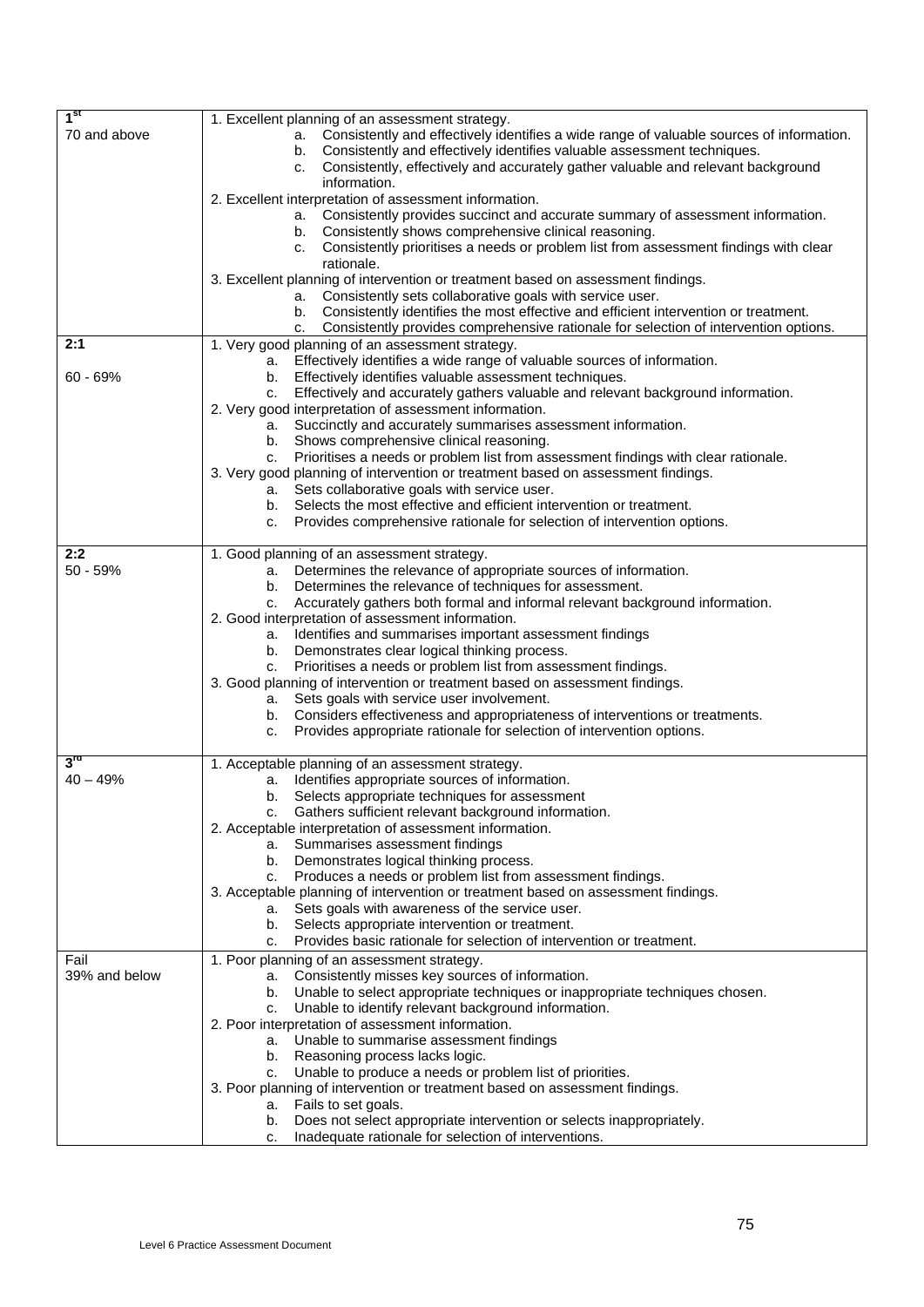## **8.3.2 Specific 2. Interventions and treatment**

Intended learning outcomes:

By the end of the placement and with **minimal supervision,** students are expected to demonstrate **evaluation and clinical reasoning** in order to **be competent to**:

- **1. Conduct appropriate interventions or treatments.**
- **2. Review interventions**
- **3. Safe and effective performance of interventions or treatments.**

#### **FORMATIVE / HALFWAY FEEDBACK**

Practice Placement Educator formative feedback (please do not provide any grade, classification or percentage at this stage )

## **SUMMATIVE / FINAL FEEDBACK**

Classification - please circle on final mark sheet (section 9.2)

Recommendations for future placements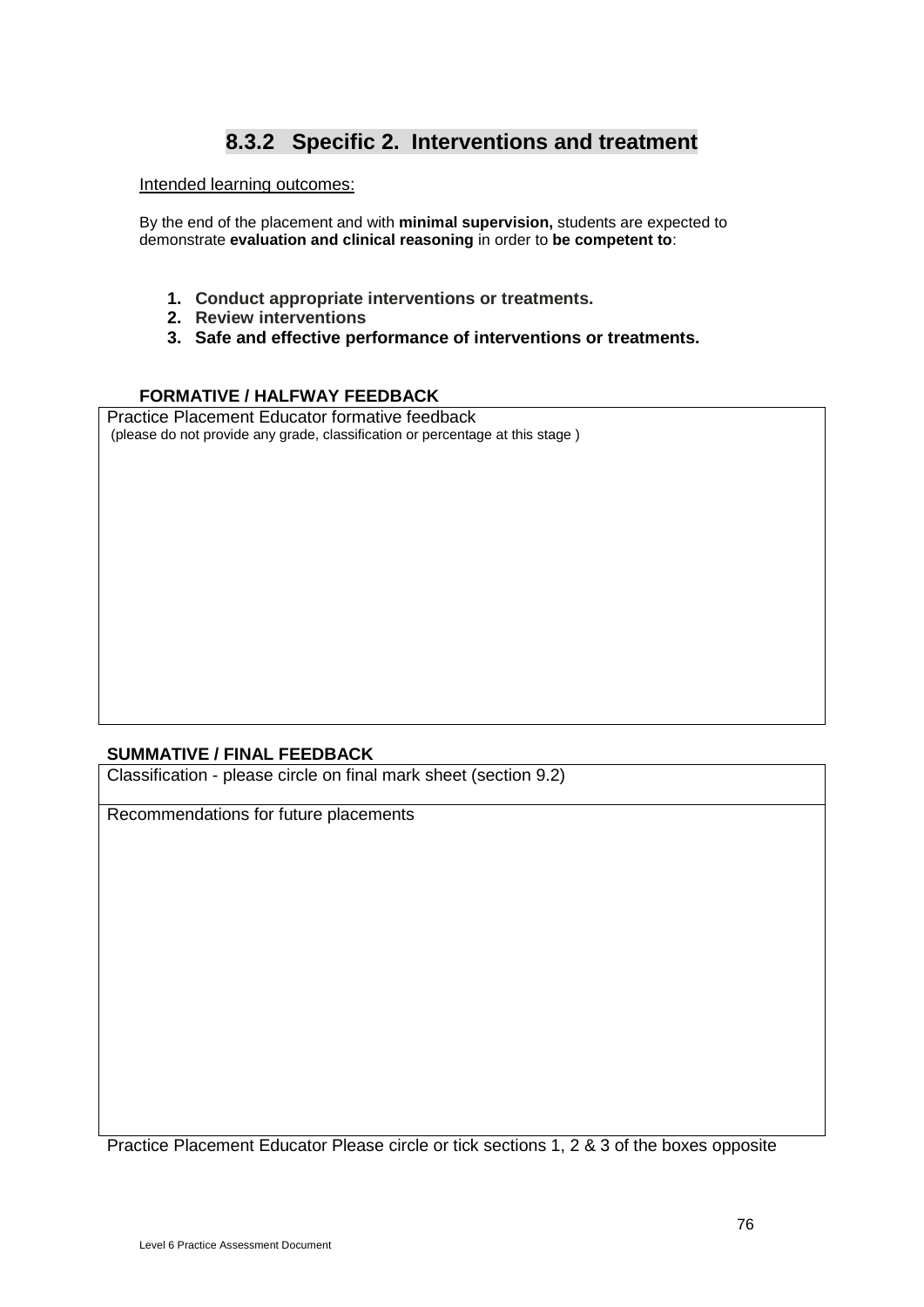| 1 <sup>st</sup>   |                                                                                                        |
|-------------------|--------------------------------------------------------------------------------------------------------|
|                   | 1. Excellent when conducting an interventions or treatments.                                           |
|                   | Consistently delivers comprehensive case management, including thorough discharge planning.<br>а.      |
| 70 and above      | Consistently intervenes in a way that comprehensively promotes health and well-being of the<br>b.      |
|                   | service user.                                                                                          |
|                   |                                                                                                        |
|                   | Comprehensively incorporates evidence to influence intervention/treatment.<br>C.                       |
|                   | 2. Excellent review of the intervention.                                                               |
|                   | a. Consistently and comprehensively evaluates interventions/treatments.                                |
|                   |                                                                                                        |
|                   | b. Consistently selects and evaluates appropriate outcome measures considering the service user.       |
|                   | Consistently reflects on the outcome of interventions efficiently and appropriately and makes<br>C.    |
|                   | necessary modifications.                                                                               |
|                   | 3. Excellent safety and effectiveness in performance of interventions or treatments.                   |
|                   | Consistently safe and highly skilful application of interventions/treatments showing specificity<br>а. |
|                   | and sensitivity.                                                                                       |
|                   |                                                                                                        |
|                   | Demonstrates a comprehensive range of varied and valuable skills.<br>b.                                |
|                   | Integrates specific and sensitive grading or adaptation throughout intervention with clear<br>C.       |
|                   | rationale.                                                                                             |
| 2:1               | 1. Very good when conducting an interventions or treatments.                                           |
|                   | Delivers comprehensive case management, including thorough discharge planning.<br>a.                   |
| $60 - 69%$        | Intervenes in a way that promotes health and well-being of the service user.<br>b.                     |
|                   |                                                                                                        |
|                   | Actively incorporates evidence to influence intervention/treatment.<br>C.                              |
|                   | 2. Very good review of the intervention.                                                               |
|                   | a. Accurately evaluates interventions/treatments.                                                      |
|                   | b. Selects and evaluates appropriate outcome measure considering the service user.                     |
|                   | Reflects on the outcome of interventions efficiently and appropriately and makes necessary<br>C.       |
|                   | modifications.                                                                                         |
|                   |                                                                                                        |
|                   | 3. Very good safety and effectiveness in performance of interventions or treatments.                   |
|                   | Safe, skilful application of interventions/treatment showing specificity and sensitivity.<br>а.        |
|                   | Demonstrates a comprehensive range of skills.<br>b.                                                    |
|                   | Grades or adapts interventions showing specificity and sensitivity.<br>C.                              |
| 2:2               | 1. Good when conducting an interventions or treatments.                                                |
| $50 - 59%$        | Delivers overall case management, including discharge planning.<br>а.                                  |
|                   | b. Promotes health and well-being.                                                                     |
|                   |                                                                                                        |
|                   | Applies evidence to influence interventions.<br>C.                                                     |
|                   | 2. Good review of the intervention.                                                                    |
|                   | Evaluates an interventions or treatments.<br>а.                                                        |
|                   | b. Considers service users when selecting outcome measures.                                            |
|                   | Reflects on the outcome of interventions and considers modification.<br>C.                             |
|                   | 3. Good safety and effectiveness in performance of interventions or treatments.                        |
|                   | Safe and skilful application of interventions/treatments.<br>а.                                        |
|                   |                                                                                                        |
|                   | Demonstrates a wide range of skills.<br>b.                                                             |
|                   | Grading or adaption of interventions made with careful consideration.<br>C.                            |
| $3^{\mathsf{ra}}$ | 1. Acceptable when conducting an interventions or treatments.                                          |
| 40-49%            | a. Delivers case management, including discharge planning.                                             |
|                   | b. Considers issues of health promotion and well-being.                                                |
|                   |                                                                                                        |
|                   | Aware of how intervention can be influenced by evidence.<br>C.                                         |
|                   | 2. Acceptable review of the intervention.                                                              |
|                   | Identifies strengths and weaknesses of an intervention.<br>а.                                          |
|                   | b. Selects appropriate outcome measures for the intervention                                           |
|                   | Reflects on the outcome of interventions.<br>C.                                                        |
|                   | 3. Acceptable safety and effectiveness in performance of interventions or treatments.                  |
|                   | Safe application of interventions/treatments.<br>а.                                                    |
|                   |                                                                                                        |
|                   | Demonstrates a range of skills.<br>b.                                                                  |
|                   | Grades or adapts intervention as required.<br>C.                                                       |
| Fail              | 1. Poor when conducting an interventions or treatments.                                                |
| 39% and below     | Does not consider overall case management.<br>а.                                                       |
|                   | Inadequately considers issues of health promotion and well-being.<br>b.                                |
|                   | Lacks awareness of how intervention can be based on evidence.<br>C.                                    |
|                   | 2. Poor review of the intervention.                                                                    |
|                   | Inadequate or inaccurate identification of strengths and weaknesses of an<br>a.                        |
|                   | intervention/treatment.                                                                                |
|                   |                                                                                                        |
|                   | Does not select appropriate or selects inappropriate outcome measures<br>b.                            |
|                   | Inadequately to the outcome of interventions.<br>c.                                                    |
|                   | 3. Poor safety and effectiveness in performance of interventions or treatments.                        |
|                   | Unsafe application of interventions/treatment.<br>а.                                                   |
|                   | Demonstrates only a limited range of skills or lacks key skills.<br>b.                                 |
|                   | Lacks ability to grades or adapts intervention appropriately.<br>c.                                    |
|                   |                                                                                                        |
|                   |                                                                                                        |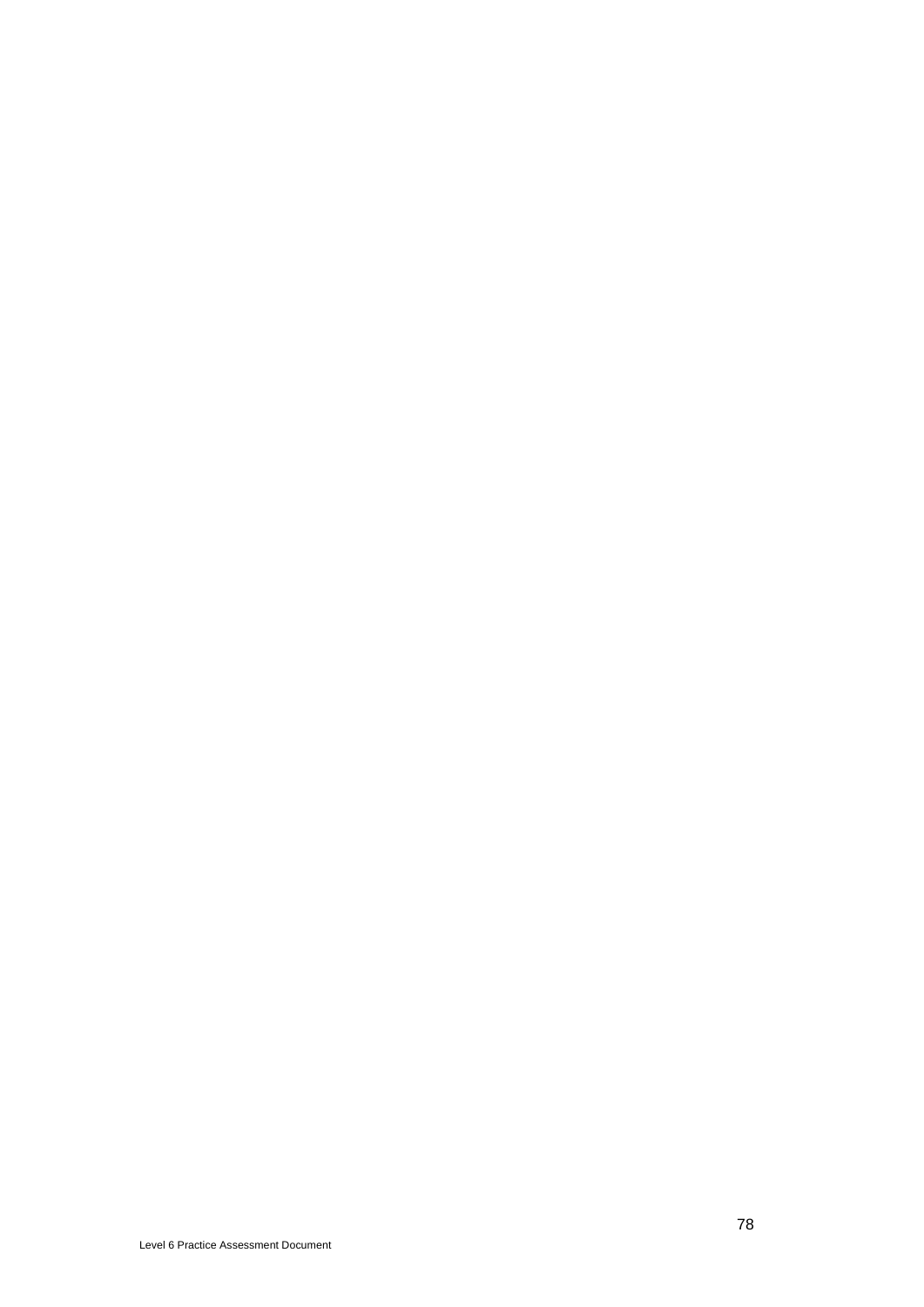# **8.3.3 Core 1. Communication**

#### Intended learning outcomes:

By the end of the placement and with **minimal supervision,** students are expected to demonstrate **evaluation and clinical reasoning** in order to **be competent to**:

- **1. Demonstrate effective two-way verbal and non-verbal communication**
- **2. Clearly and accurately document information.**
- **3. Adapt method of communication to a range of people, matters and settings.**

#### **FORMATIVE / HALFWAY FEEDBACK**

Practice Placement Educator formative feedback (please do not provide any grade, classification or percentage at this stage )

#### **SUMMATIVE / FINAL FEEDBACK**

Classification - please circle on final mark sheet (section 9.2)

Recommendations for future placements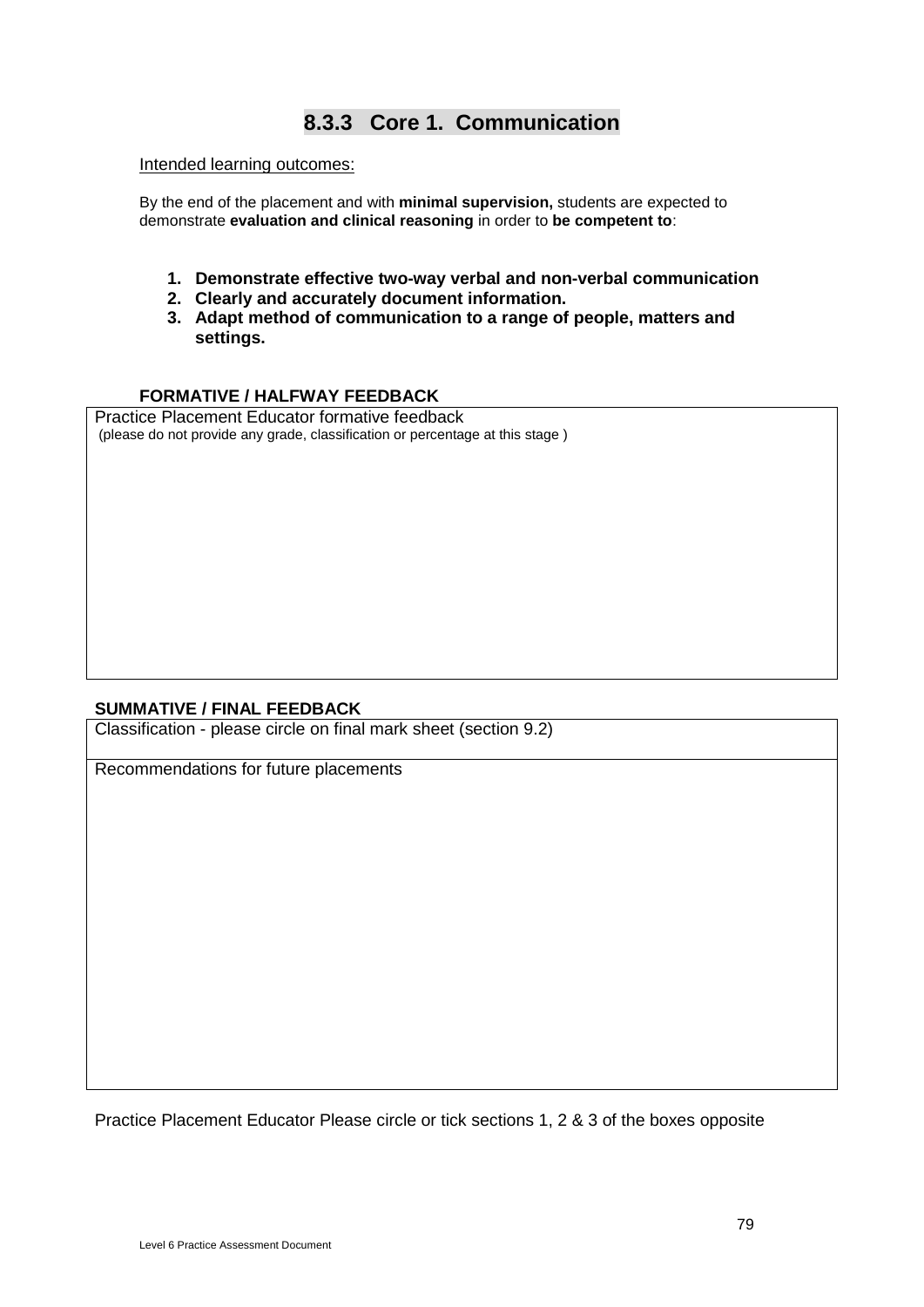| 1 <sup>st</sup> | 1.             | Excellent two-way verbal and non-verbal communication.                                                                                   |
|-----------------|----------------|------------------------------------------------------------------------------------------------------------------------------------------|
|                 |                | a. Consistently demonstrates highly effective and active listening skills.                                                               |
| 70 and          |                | Always acutely aware of own body language and is very responsive to that of others.<br>b.                                                |
| above           |                | Consistently speaks very clearly and concisely, always using appropriate and relevant language.<br>c.                                    |
|                 | 2.             | Excellent documentation of information.                                                                                                  |
|                 |                | Consistently structures and records information clearly, concisely and accurately.<br>a.                                                 |
|                 |                | Consistently stores information very diligently demonstrating clear awareness of ethical issues.<br>b.                                   |
|                 |                | Consistently clearly separates issues, fact and opinion statements and provides sound justification<br>C.                                |
|                 |                | for opinion statements.                                                                                                                  |
|                 | 3.             | Excellent adaption of communication to a range of people, matters and settings.                                                          |
|                 |                | Uses a wide variety and innovative range of communication methods and changes between<br>а.                                              |
|                 |                | methods with ease.                                                                                                                       |
|                 |                | Consistently establishes and maintains rapport with ease and confidence with a wide range of<br>b.                                       |
|                 |                | people.<br>Consistently communicates effectively in range of groups and teams, responding to group<br>C.                                 |
|                 |                | dynamics.                                                                                                                                |
| 2:1             | 1.             | Very good two-way verbal and non-verbal communication.                                                                                   |
|                 |                | Demonstrates highly effective and active listening skills.<br>а.                                                                         |
| $60 - 69%$      |                | Shows acute awareness of own body language and is very responsive to that of others.<br>b.                                               |
|                 |                | Speaks clearly and concisely, always using appropriate and relevant language.<br>C.                                                      |
|                 | 2.             | Very good documentation of information.                                                                                                  |
|                 |                | a. Records and structures information clearly, concisely and accurately.                                                                 |
|                 |                | Stores information very diligently, demonstrating clear awareness of ethical issues.<br>b.                                               |
|                 |                | Clearly separates issues, fact and opinion statements and provides justification for opinion<br>c.                                       |
|                 |                | statements.                                                                                                                              |
|                 | 3.             | Very good adaption of communication to a range of people, matters and settings.                                                          |
|                 |                | a. Uses a wide variety of communication methods and changes between methods with ease.                                                   |
|                 |                | b. Establishes and maintains rapport with ease and confidence with a range of people.                                                    |
|                 |                | Communicates effectively in range of groups and teams, responding to group dynamics.<br>c.                                               |
| 2:2             | $\mathbf{1}$ . | Good two-way verbal and non-verbal communication.                                                                                        |
| 50 - 59%        |                | Demonstrates effective and responsive listening skills.<br>a.                                                                            |
|                 |                | Aware of own body language and responds to that of others.<br>b.                                                                         |
|                 | 2.             | Speaks clearly and concisely, using appropriate language.<br>c.<br>Good documentation of information.                                    |
|                 |                | a. Records information clearly, concisely and accurately.                                                                                |
|                 |                | b. Stores information diligently.                                                                                                        |
|                 |                | Clearly separates issues, fact and opinion statements.<br>c.                                                                             |
|                 | 3.             | Good adaption of communication to a range of people, matters and settings.                                                               |
|                 |                | a. Uses a wide variety of communication methods appropriately.                                                                           |
|                 |                | Builds and maintains rapport.<br>b.                                                                                                      |
|                 |                | Communicates effectively in groups and teams, showing appreciation of group dynamics.<br>с.                                              |
| $3^{\text{rd}}$ | 1.             | Acceptable two-way verbal and non-verbal communication.                                                                                  |
| 40 - 49%        |                | Demonstrates effective listening skills.<br>а.                                                                                           |
|                 |                | Aware of body language of self and others.<br>b.                                                                                         |
|                 |                | Speaks clearly and uses language appropriately.<br>c.                                                                                    |
|                 | 2.             | Acceptable documentation of information.                                                                                                 |
|                 |                | a. Records information clearly and accurately.                                                                                           |
|                 |                | b. Stores information appropriately.                                                                                                     |
|                 |                | Shows ability to separate issues, fact and opinion statements.<br>C.                                                                     |
|                 | 3.             | Acceptable adaption of communication to a range of people, matters and settings.                                                         |
|                 |                | Use an appropriate variety of communication methods.<br>а.                                                                               |
|                 |                | Alters communication to establish and maintain rapport.<br>b.                                                                            |
|                 |                | Communicates in groups and teams.<br>с.                                                                                                  |
| Fail<br>39% and | $\mathbf{1}$ . | Poor two-way verbal and non-verbal communication.<br>Does not demonstrate effective listening skills, may talk over others or interrupt. |
| below           |                | a.<br>Demonstrates poor body language does not interpret others' cues or does not maintain eye contact.<br>b.                            |
|                 |                | Lacks clarity when speaking, may be vague and repetitive or uses inappropriate language.<br>c.                                           |
|                 | 2.             | Poor documentation of information.                                                                                                       |
|                 |                | Records information inaccurately or unclearly, or does not sign and date.<br>а.                                                          |
|                 |                | Careless storage of records.<br>b.                                                                                                       |
|                 |                | Does not show ability to separate issues, fact and opinion statements.<br>c.                                                             |
|                 | 3.             | Poor adaption of communication to a range of people, matters and settings.                                                               |
|                 |                | Lacks ability to use a variety of communication methods.<br>a.                                                                           |
|                 |                | Difficulty establishing and maintaining rapport.<br>b.                                                                                   |
|                 |                | Ineffective communication in groups and teams.<br>c.                                                                                     |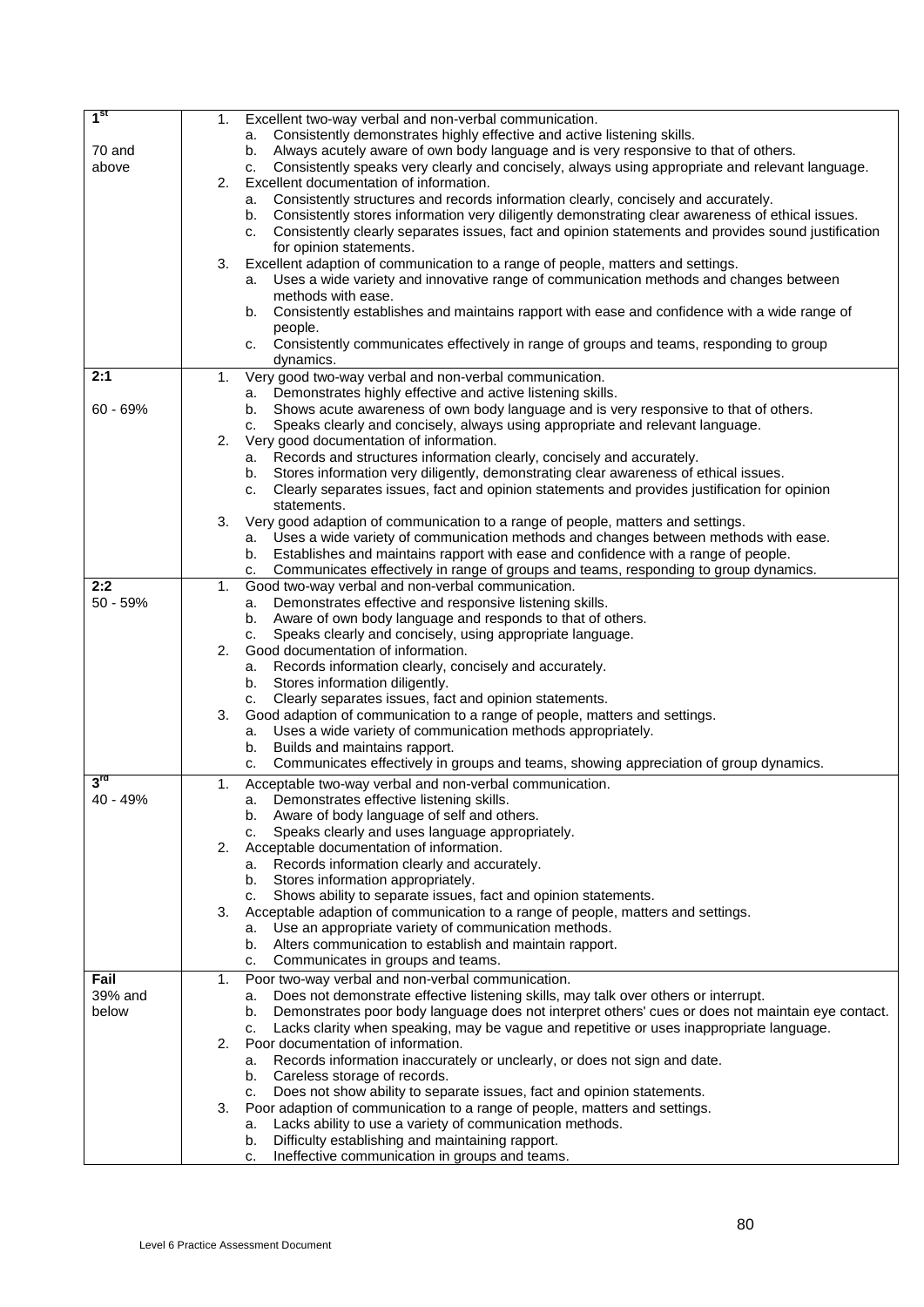# **8.3.4 Core 2. Personal and people development**

#### Intended learning outcomes:

By the end of the placement and with **minimal supervision,** students are expected to demonstrate **evaluation and clinical reasoning** in order to **be competent to**:

- **1. Demonstrate development of personal skills and knowledge.**
- **2. Demonstrate self-development using reflective practice.**
- **3. Demonstrate development of others.**

## **FORMATIVE / HALFWAY FEEDBACK**

Practice Placement Educator formative feedback (please do not provide any grade, classification or percentage at this stage )

#### **SUMMATIVE / FINAL FEEDBACK**

Classification - please circle on final mark sheet (section 9.2)

Recommendations for future placements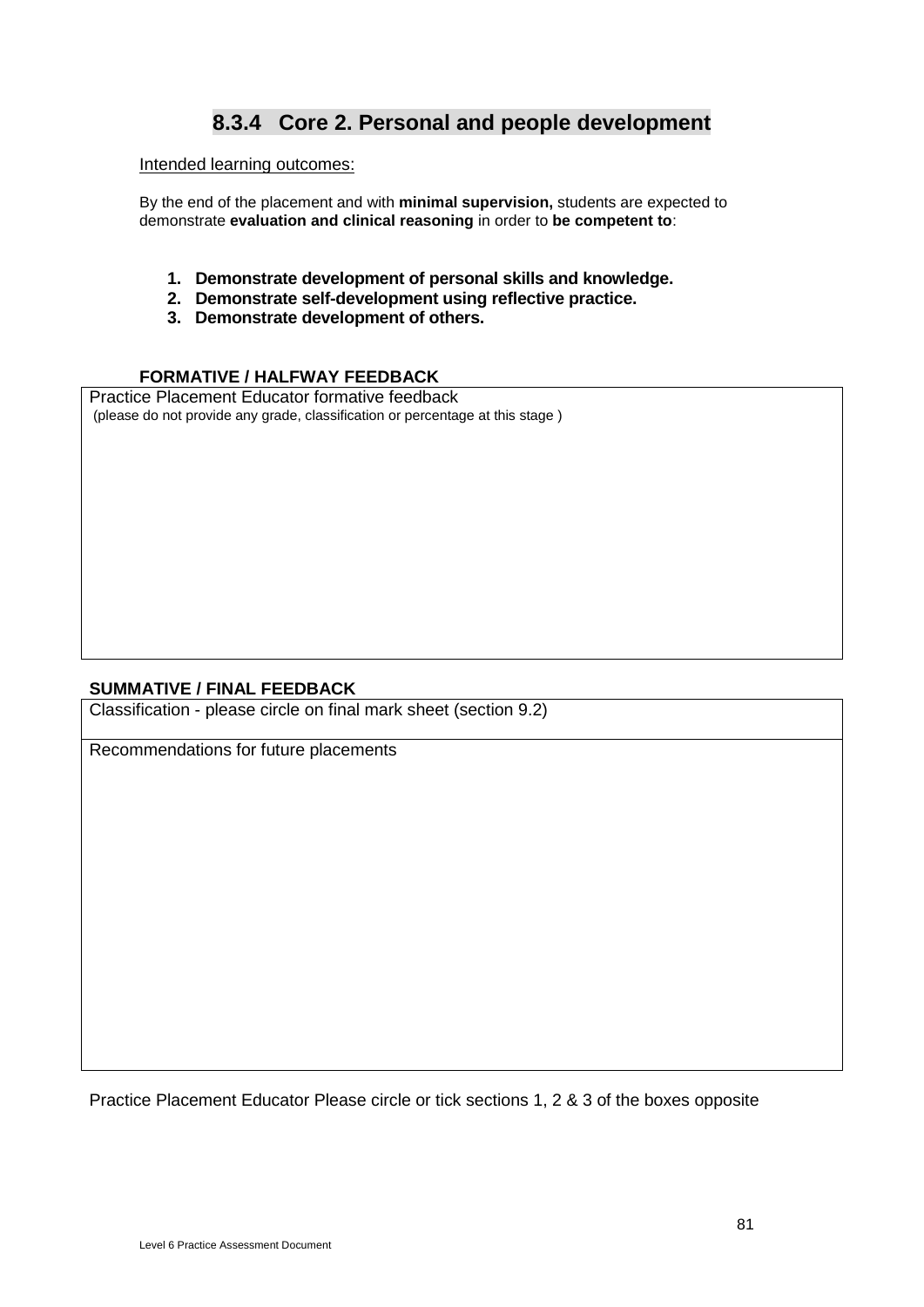| 1 <sup>st</sup> | 1. Excellent development of personal skills and knowledge.                                                      |
|-----------------|-----------------------------------------------------------------------------------------------------------------|
|                 | Always, readily and accurately identifies specific areas for improvement.<br>а.                                 |
| 70 and above    | Consistently sets meaningful, challenging and SMART goals to improve self.<br>b.                                |
|                 | Shows resourcefulness in engages with a wide variety of resources, (e.g. library and training).<br>c.           |
|                 | 2. Excellent self-development using reflective practice.                                                        |
|                 | Consistently reflects on practice and own development explicitly demonstrating clarity and ease.<br>a.          |
|                 | Consistently proactively seeks and engages with feedback and supervision.<br>b.                                 |
|                 | Consistently and readily integrates reflections and feedback, demonstrating improvements in practice.<br>c.     |
|                 | 3. Excellent development of others.                                                                             |
|                 | Proactively supports and facilitates others with sensitivity.<br>a.                                             |
|                 | Consistently and effectively facilitates skills and knowledge to others in a manner perceptive of others'<br>b. |
|                 | needs.                                                                                                          |
|                 | Proactively and effectively facilitates others learning needs and preferences.<br>C.                            |
| 2:1             | 1. Very good development of personal skills and knowledge.                                                      |
|                 | Readily and accurately identifies specific areas for improvement.<br>a.                                         |
| $60 - 69%$      | Sets meaningful and SMART own goals to improve self.<br>b.                                                      |
|                 | Engages with a wide variety of resources, (e.g. library and training).<br>c.                                    |
|                 | 2. Very good self-development using reflective practice.                                                        |
|                 | Explicitly and readily reflects on practice and own development.<br>а.                                          |
|                 | Proactively seeks feedback and supervision.<br>b.                                                               |
|                 | Readily integrates reflections and feedback, demonstrating improvements in practice.<br>C.                      |
|                 | 3. Very good development of others.                                                                             |
|                 | Sensitively supports and facilitates others.<br>а.                                                              |
|                 | Effectively facilitates skills and knowledge to others in a manner perceptive of others' needs.<br>b.           |
|                 | Effectively facilitates others learning needs and preferences.<br>C.                                            |
| 2:2             | 1. Good development of personal skills and knowledge.                                                           |
| $50 - 59%$      | Readily Identifies key areas for improvement.<br>a.                                                             |
|                 | Sets SMART goals to improve self.<br>b.                                                                         |
|                 | Engages with resources, (e.g. library and training).<br>C.                                                      |
|                 | 2. Good self-development using reflective practice.                                                             |
|                 | Explicitly reflects on practice and own development.<br>a.                                                      |
|                 | Makes effective use of feedback and supervision.<br>b.                                                          |
|                 | Implements effective changes in response to reflection.<br>c.                                                   |
|                 | 3. Good development of others.                                                                                  |
|                 | Supports and facilitates others.<br>а.                                                                          |
|                 | b. Effectively facilitates skills and knowledge to others.                                                      |
|                 | Understands and facilitates others learning needs and preferences.<br>c.                                        |
| $3^{\text{rd}}$ | 1. Acceptable development of personal skills and knowledge.                                                     |
| 40 - 49%        | Identifies key areas for improvement.<br>a.                                                                     |
|                 | Sets own goals.<br>b.                                                                                           |
|                 | Makes use of resources, (e.g. library and training).<br>c.                                                      |
|                 | 2. Acceptable self-development using reflective practice.                                                       |
|                 | Reflects adequately on practice and own development.<br>а.                                                      |
|                 | Makes use of feedback and supervision.<br>b.                                                                    |
|                 | Implements changes in response to reflection.<br>c.                                                             |
|                 | 3. Acceptable development of others.                                                                            |
|                 | a. Supports others.                                                                                             |
|                 | Facilitates skills and knowledge to others.<br>b.                                                               |
|                 | Understands others learning needs and preferences.<br>c.                                                        |
| Fail            | 1. Poor development of personal skills and knowledge.                                                           |
| 39% and below   | Does not recognise key areas for improvement or selects inappropriate areas for improvement.<br>a.              |
|                 | Does not set appropriate goals for self.<br>b.                                                                  |
|                 | Does not engage with resources, (e.g. library and training).<br>c.                                              |
|                 | 2. Poor self-development using reflective practice.                                                             |
|                 | Inadequately reflects on practice and own development.<br>a.                                                    |
|                 | Does not use feedback and supervision adequately.<br>b.                                                         |
|                 | Does not apply learning from reflection.<br>c.                                                                  |
|                 | 3. Poor development of others.                                                                                  |
|                 | Does not support others, or acts in an unsupportive manner.<br>а.                                               |
|                 | Is unable to facilitate skills and knowledge to others.<br>b.                                                   |
|                 | Does not understand or does not facilitate others learning needs and preferences.<br>c.                         |
|                 |                                                                                                                 |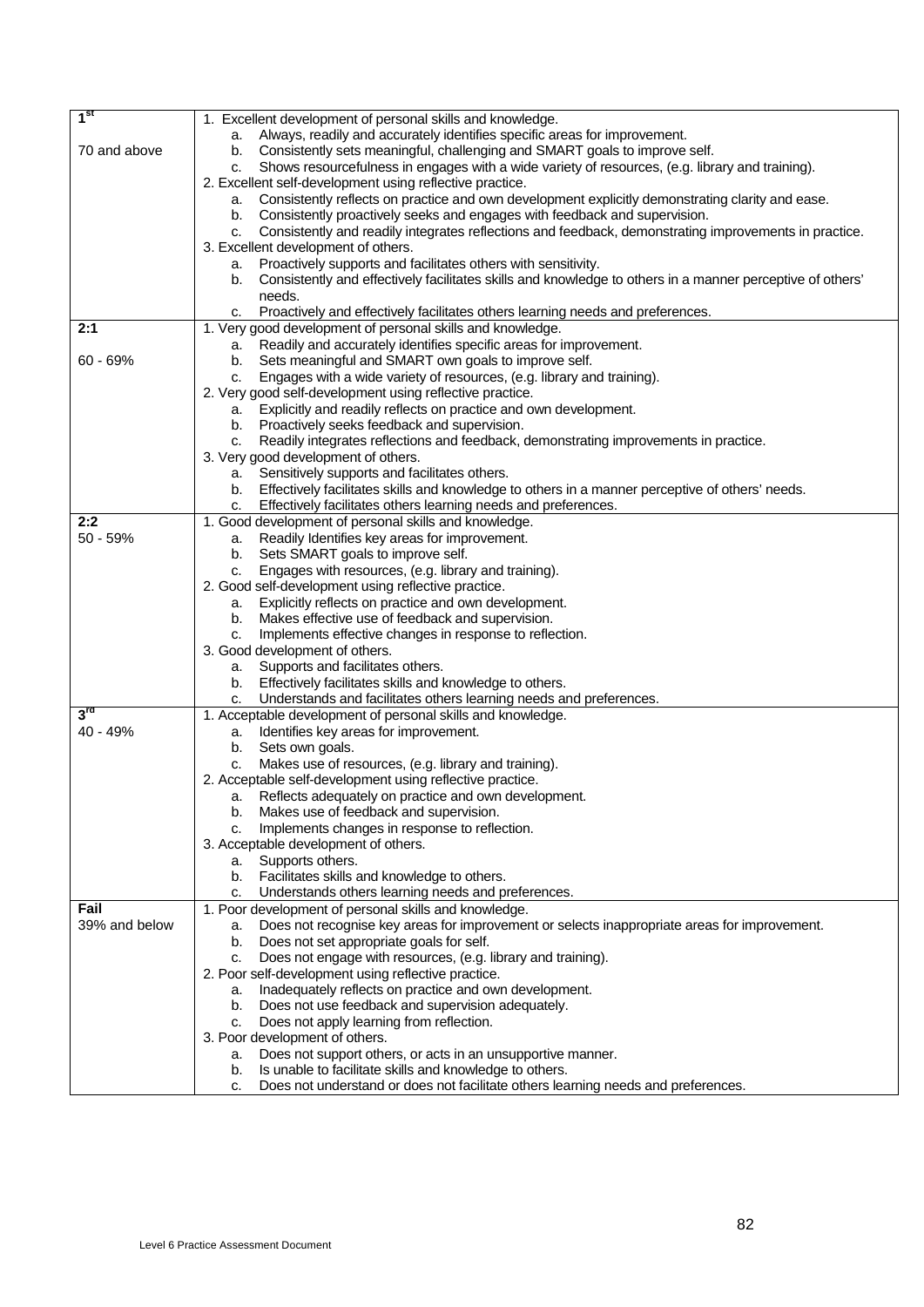# **8.3.5 Core 3. Health, safety and security**

#### Intended learning outcomes:

By the end of the placement and with **minimal supervision,** students are expected to demonstrate **evaluation and clinical reasoning** in order to **be competent to**:

- **1. Recognise the need to establish and maintain a safe and secure working environment.**
- **2. Apply healthy, safe and secure working practices.**
- **3. Monitor and maintain health, safety and security of self.**

## **FORMATIVE / HALFWAY FEEDBACK**

Practice Placement Educator formative feedback (please do not provide any grade, classification or percentage at this stage )

#### **SUMMATIVE / FINAL FEEDBACK**

Classification - please circle on final mark sheet (section 9.2)

Recommendations for future placements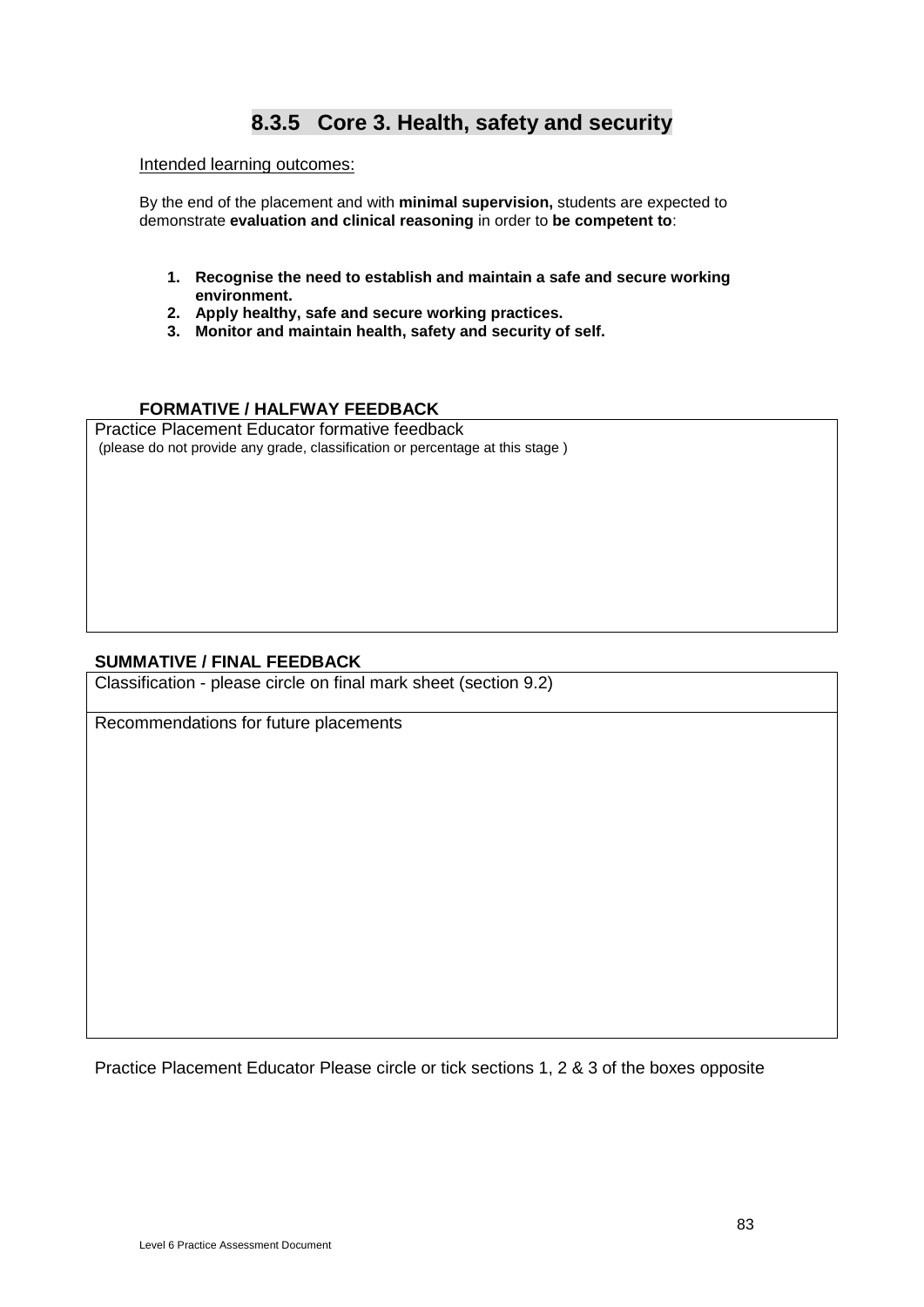| 1 <sup>st</sup>   | Excellent recognition of need for healthy, safe and secure working environments.<br>1.                                                                                          |  |
|-------------------|---------------------------------------------------------------------------------------------------------------------------------------------------------------------------------|--|
|                   | a. Consistently, quickly and accurately interprets risk and acts to mitigate in a variety of situations.                                                                        |  |
| 70 and            | b. Consistently demonstrates accountability for actions and readily assumes responsibility.                                                                                     |  |
| above             | Comprehensively understands health, safety and security policies and legislation which are<br>C.                                                                                |  |
|                   | consistently integrated to practice.                                                                                                                                            |  |
|                   | Excellent application of healthy, safe and secure working practices<br>2.<br>Consistently accountable for safe moving and handling practices and incorporates into practice.    |  |
|                   | а.<br>Consistently accountable for safe infection control practices and incorporates into practice.<br>b.                                                                       |  |
|                   | Consistently accountable for safe and secure working practices and incorporates into practice.<br>c.                                                                            |  |
|                   | Excellent monitoring and maintenance of health, safety and security of self.<br>3.                                                                                              |  |
|                   | Consistently reflects on limits of competence and seeks appropriate advice when necessary.<br>а.                                                                                |  |
|                   | Integrates HCPC codes of conduct and other professional standards and applies with specificity<br>b.                                                                            |  |
|                   | to area of practice.                                                                                                                                                            |  |
|                   | Proactively assumes accountability for maintaining fitness to practice and fully appreciates the<br>C.                                                                          |  |
|                   | implication of own fitness on service users.                                                                                                                                    |  |
| 2:1               | Very good recognition of need for healthy, safe and secure working environments.<br>1.                                                                                          |  |
|                   | a. Quickly and accurately interprets risk and acts to mitigate in a variety of situations.                                                                                      |  |
| $60 - 69%$        | b. Demonstrates accountability for actions and readily assumes responsibility.                                                                                                  |  |
|                   | Understands health, safety and security policies and legislation and integrates to practice.<br>c.<br>Very good application of healthy, safe and secure working practices<br>2. |  |
|                   | a. Accountable for safe moving and handling practices and incorporates into practice.                                                                                           |  |
|                   | b. Accountable for safe infection control practices and incorporates into practice.                                                                                             |  |
|                   | c. Accountable for safe and secure working practices and incorporates into practice.                                                                                            |  |
|                   | Very good monitoring and maintenance of health, safety and security of self.<br>3.                                                                                              |  |
|                   | a. Reflects on limits of competence and seeks appropriate and advice when necessary.                                                                                            |  |
|                   | Understands the HCPC codes of conduct and other professional standards and is aware of<br>b.                                                                                    |  |
|                   | specific applications to area of practice.                                                                                                                                      |  |
|                   | c. Accountable for maintaining fitness to practice.                                                                                                                             |  |
| 2:2<br>$50 - 59%$ | Good recognition of need for healthy, safe and secure working environments.<br>1.<br>a. Accurately interprets risk and acts to minimise these.                                  |  |
|                   | b. Assumes personal responsibility for actions.                                                                                                                                 |  |
|                   | Aware of relevant health, safety and security policies and legislation and applies to practice.<br>C.                                                                           |  |
|                   | Good application healthy, safe and secure working practices<br>2.                                                                                                               |  |
|                   | Demonstrates responsibility in safe moving and handling practices.<br>а.                                                                                                        |  |
|                   | Demonstrates responsibility in safe Infection control practices.<br>b.                                                                                                          |  |
|                   | Demonstrates responsibility in safe and secure working practices.<br>C.                                                                                                         |  |
|                   | Good monitoring and maintenance of health, safety and security of self.<br>3.<br>a. Aware of limits of competence and seeks advice from others.                                 |  |
|                   | Aware of the HCPC codes of conduct and other professional standards and understands the<br>b.                                                                                   |  |
|                   | importance of application to practice.                                                                                                                                          |  |
|                   | Demonstrates responsibility for maintaining fitness to practice.<br>C.                                                                                                          |  |
| 3 <sup>rd</sup>   | Acceptable recognition of need for healthy, safe and secure working environments.<br>1.                                                                                         |  |
| 40 - 49%          | Identifies key risks and acts to minimise these.<br>a.                                                                                                                          |  |
|                   | b. Accepts personal responsibility for actions.                                                                                                                                 |  |
|                   | c. Aware of relevant health, safety and security policies and legislation.                                                                                                      |  |
|                   | Acceptable application healthy, safe and secure working practices<br>2.<br>a. Applies safe moving and handling practices.                                                       |  |
|                   | b. Applies safe Infection control practices.                                                                                                                                    |  |
|                   | c. Applies safe and secure working practices.                                                                                                                                   |  |
|                   | Acceptable monitoring and maintenance of health, safety and security of self.<br>3.                                                                                             |  |
|                   | a. Know the limits of own practice and when to seek advice or refer to another professional.                                                                                    |  |
|                   | b. Aware of the HCPC codes of conduct and other professional standards.                                                                                                         |  |
|                   | Understands the obligation to maintain fitness to practice.<br>C.                                                                                                               |  |
| Fail              | Poor recognition of need for healthy, safe and secure working environments.<br>1.                                                                                               |  |
| 39% and           | Inadequately identifies key risks or fails to mitigate these.<br>а.                                                                                                             |  |
| below             | Does not take responsibility for actions.<br>b.                                                                                                                                 |  |
|                   | Inadequately aware of relevant health, safety and security policies and legislation.<br>c.                                                                                      |  |
|                   | Poor application healthy, safe and secure working practices<br>2.<br>a. Consistently does not apply safe moving and handling practices.                                         |  |
|                   | b. Consistently does not apply safe Infection control practices.                                                                                                                |  |
|                   | Consistently does not apply safe and secure working practices.<br>C.                                                                                                            |  |
|                   | Poor monitoring and maintenance of health, safety and security of self.<br>3.                                                                                                   |  |
|                   | Does not recognise the limits of own practice or neglects to seek advice or refer to another<br>а.                                                                              |  |
|                   | professional when needed.                                                                                                                                                       |  |
|                   | Insufficiently aware of HCPC codes of conduct and other professional standards.<br>b.                                                                                           |  |
|                   | Unaware of fitness to practice principles.<br>c.                                                                                                                                |  |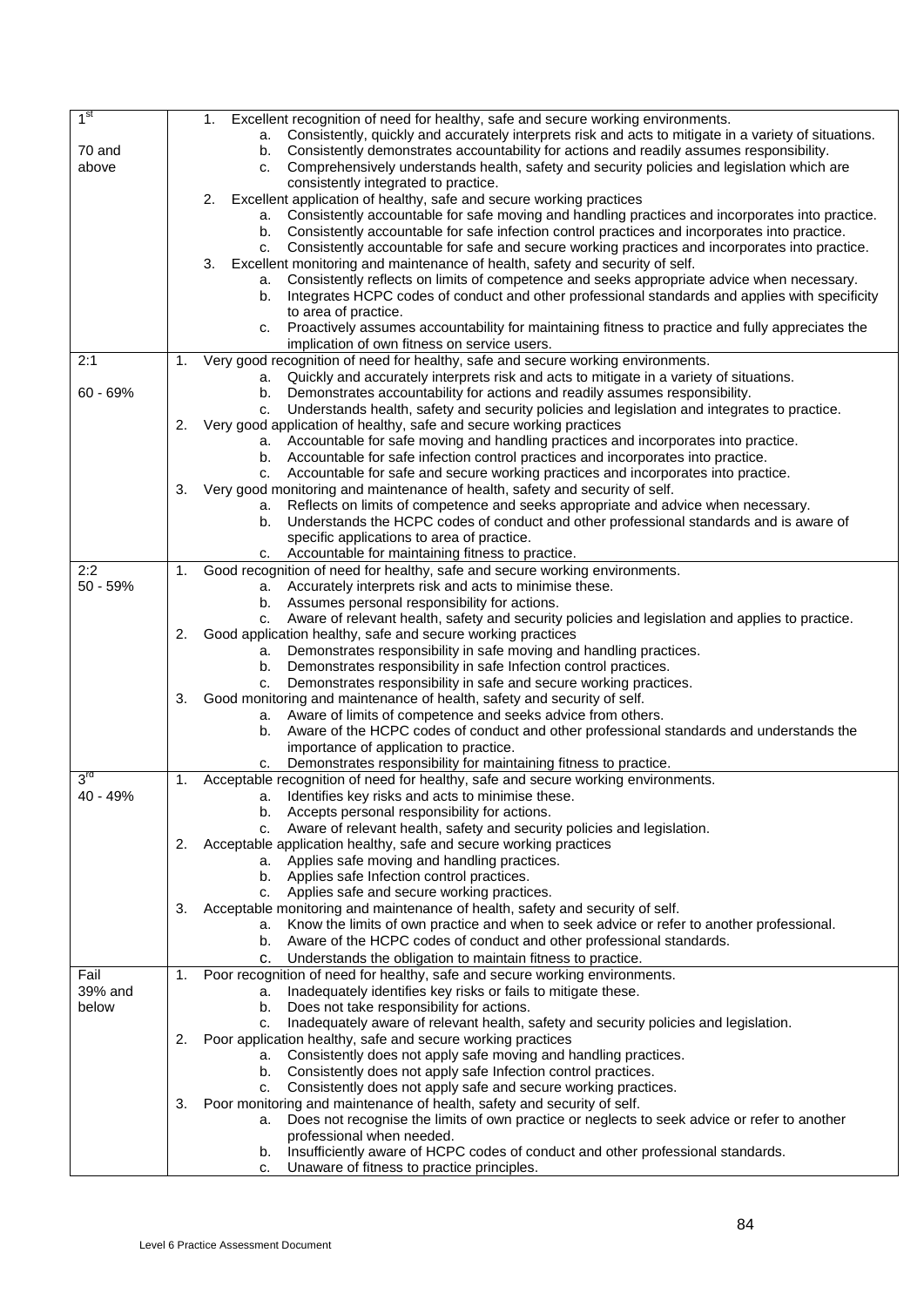# **8.3.6 Core 4. Service improvement**

#### Intended learning outcomes:

By the end of the placement and with **minimal supervision,** students are expected to demonstrate **evaluation and clinical reasoning** in order to **be competent to**:

- **1. Incorporate research and evidence to improve practice.**
- **2. Be aware of administration for the practice area.**

### **FORMATIVE / HALFWAY FEEDBACK**

Practice Placement Educator formative feedback (please do not provide any grade, classification or percentage at this stage )

#### **SUMMATIVE / FINAL FEEDBACK**

Classification - please circle on final mark sheet (section 9.2)

Recommendations for future placements

Practice Placement Educator Please circle or tick sections 1, 2 & 3 of the boxes opposite

1<sup>st</sup> 1. Excellent use of research and evidence to improve practice.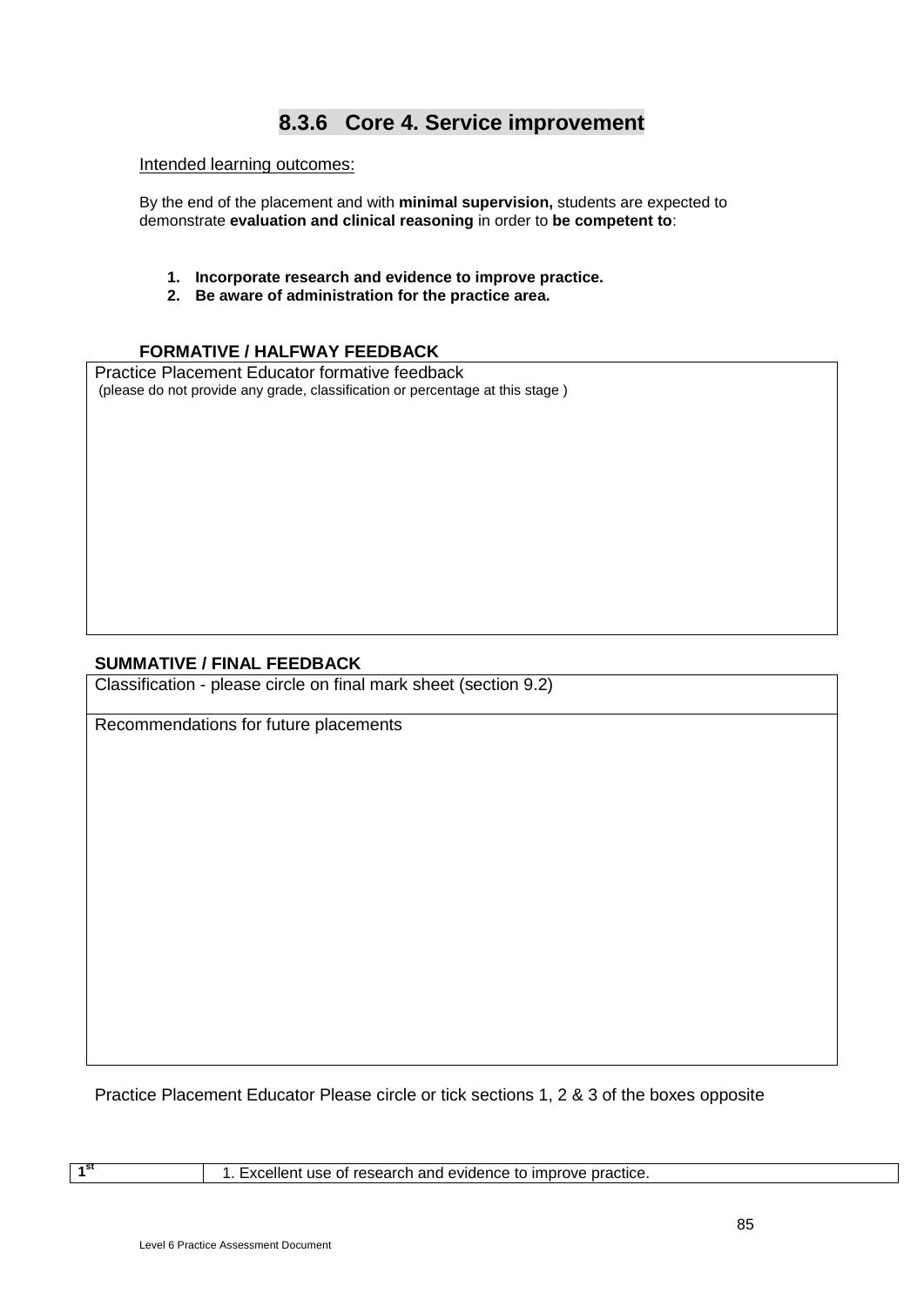|                 | Consistently and proactively seeks research evidence to inform practice.<br>a.           |
|-----------------|------------------------------------------------------------------------------------------|
| 70 and above    | b. Critically appraises research evidence and understands the complexity of its          |
|                 | application to practice.                                                                 |
|                 | c. Consistently and readily integrates research evidence to inform decision making.      |
|                 | Excellent awareness of administration for the practice area.<br>З.                       |
|                 | a. Consistently and actively participates in audit and quality control, demonstrating an |
|                 | understanding of the practicalities and application in practice.                         |
|                 | b. Consistently and appropriately reports and acts on complaints and feedback, and       |
|                 | differentiates the quality of the information.                                           |
|                 | c. Consistently integrates issues of clinical governance to own practice.                |
| 2:1             | 1. Very good use of research and evidence to improve practice.                           |
|                 | a. Proactively seeks research evidence to inform practice.                               |
| $60 - 69%$      | b. Critically appraises research evidence and understands its application to practice.   |
|                 | c. Readily integrates research evidence to inform decision making.                       |
|                 | 2. Very good awareness of administration for the practice area.                          |
|                 | a. Actively engages in audit and quality control, suggesting appropriate strategies.     |
|                 | b. Appropriately reports and acts on complaints and feedback, and differentiates the     |
|                 | quality of the information.                                                              |
|                 | Integrates issues of clinical governance to own practice.<br>С.                          |
| 2:2             | Good use of research and evidence to improve practice.<br>1.                             |
| 50 - 59%        | a. Understands the importance of research evidence to practice improvement.              |
|                 | b. Appraises research evidence and applies to practice.                                  |
|                 | c. Incorporates research evidence to inform decision making.                             |
|                 | 2. Good awareness of administration for the practice area.                               |
|                 | a. Engages in audit and quality control.                                                 |
|                 | b. Appropriately reports complaints and feedback, and differentiates the quality of this |
|                 | information.                                                                             |
|                 | Understands clinical governance issues.<br>с.                                            |
| $3^{\text{rd}}$ | 1. Acceptable use of research and evidence to improve practice.                          |
| 40 - 49%        | a. Considers research evidence to guide practice.                                        |
|                 | b. Appraises research evidence in relation to practice.                                  |
|                 | c. Uses evidence to inform decision making.                                              |
|                 | 2. Acceptable awareness of administration for the practice area.                         |
|                 | a. Participates in audit and quality control.                                            |
|                 | b. Appropriately reports complaints and feedback.                                        |
|                 | c. Aware of clinical governance issues.                                                  |
| Fail            | 1. Poor use of research and evidence to improve practice.                                |
| 39% and below   | a. Does not consider appropriate evidence to guide practice or does not connect          |
|                 | research evidence to practice.                                                           |
|                 | b. Difficulty appraising research evidence in relation to practice.                      |
|                 | c. Research evidence is not used to support decision making.                             |
|                 | 2. Poor awareness of administration for the practice area.                               |
|                 | a. Does not participate in audit and quality control, or participates incompetently.     |
|                 | b. Does not appropriately report complaints and feedback.                                |
|                 | Lacks awareness of clinical governance issues.<br>с.                                     |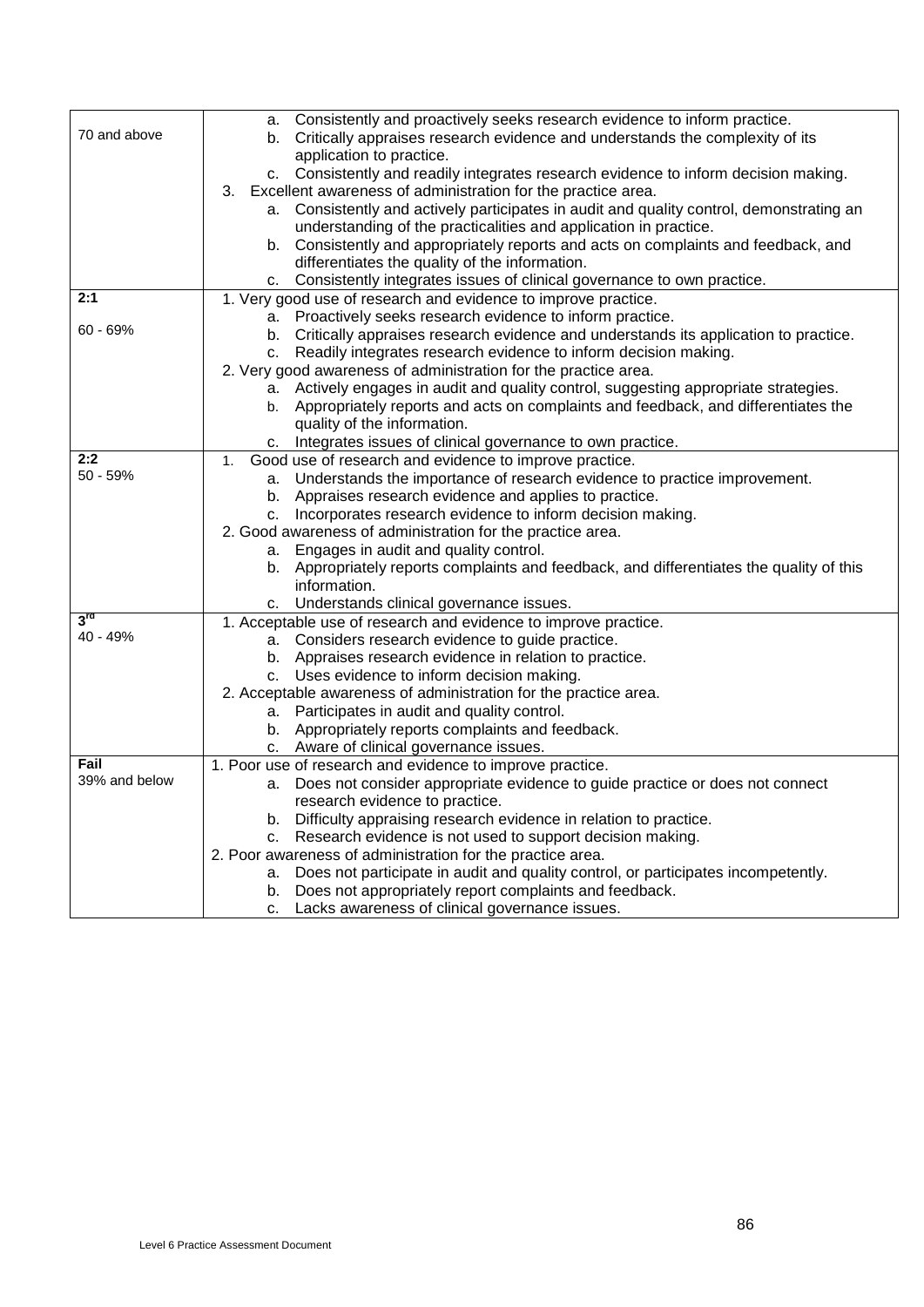## **8.3.7 Core 5. Quality**

#### Intended learning outcomes:

By the end of the placement and with **minimal supervision,** students are expected to demonstrate **evaluation and clinical reasoning** in order to **be competent to**:

- **1. Demonstrates professional practice behaviour.**
- **2. Demonstrate inter-professional and team-working skills.**
- **3. Demonstrate management skills.**

## **FORMATIVE / HALFWAY FEEDBACK**

Practice Placement Educator formative feedback (please do not provide any grade, classification or percentage at this stage )

#### **SUMMATIVE / FINAL FEEDBACK**

Classification - please circle on final mark sheet (section 9.2)

Recommendations for future placements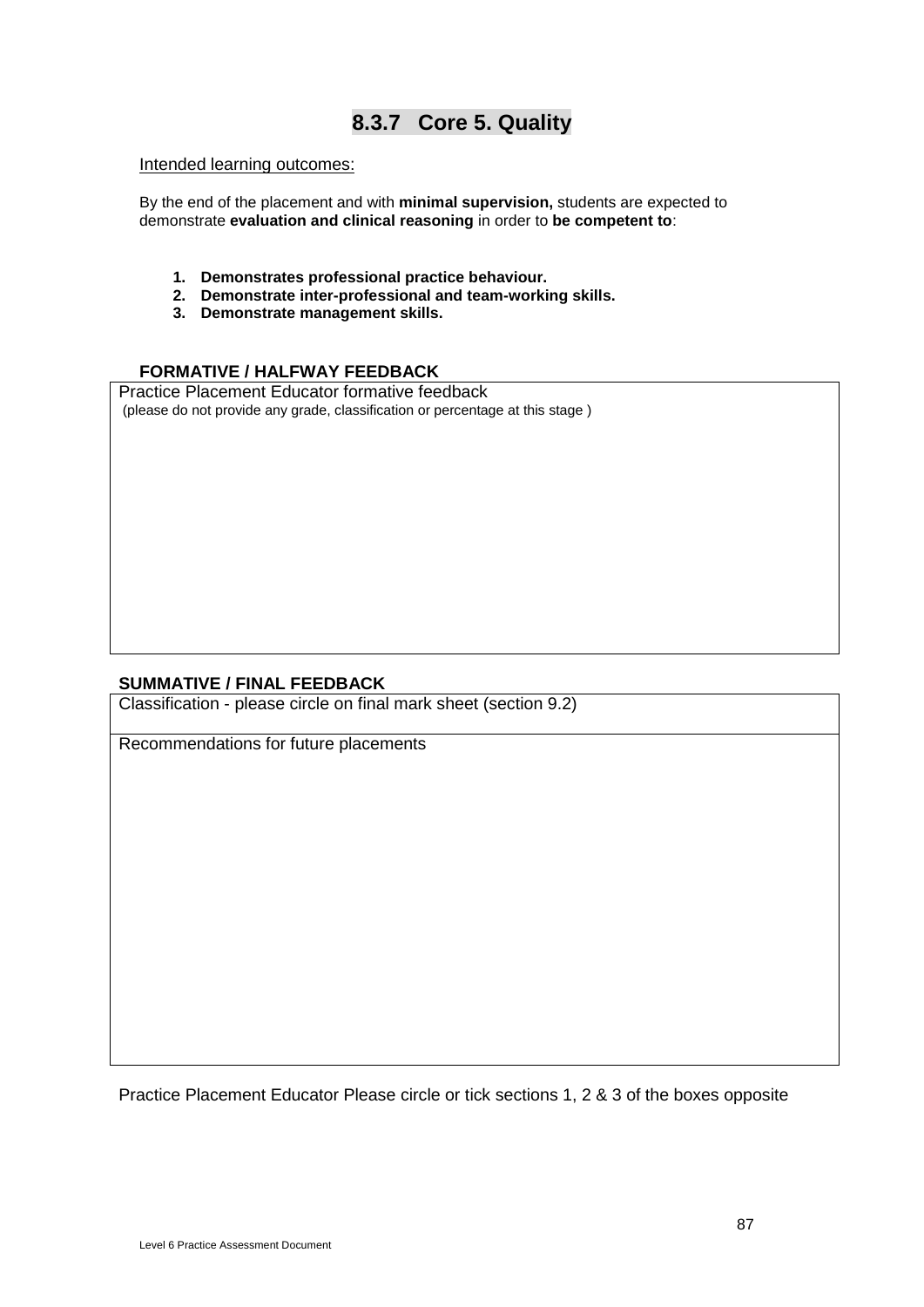| 1 <sup>st</sup>   | Excellent professional practice behaviour.<br>1.                                                                                                                                                                              |
|-------------------|-------------------------------------------------------------------------------------------------------------------------------------------------------------------------------------------------------------------------------|
|                   | a. Consistently and proactively ensures confidentiality and demonstrates respect in their behaviour.                                                                                                                          |
| 70 and<br>above   | b. Consistently reliable and trustworthy, promoting the profession through the integrity of their behaviour.<br>c. Consistently, presents and conducts oneself in a highly professional manner, adapting in a wide variety of |
|                   | circumstances.                                                                                                                                                                                                                |
|                   | Excellent inter-professional and team-working skills<br>2.                                                                                                                                                                    |
|                   | Consistently appreciates, respects and promotes the different roles of members of the MDT and<br>а.                                                                                                                           |
|                   | appreciates own profession in relation to these.                                                                                                                                                                              |
|                   | b. Consistently and willingly offers assistance and support to team members, showing a shared approach to                                                                                                                     |
|                   | team working.                                                                                                                                                                                                                 |
|                   | c. Consistently collaborates and negotiates with MDT and service-users promoting coordinated approach.<br>Excellent management skills.<br>3.                                                                                  |
|                   | a. Consistently shows good forward planning to manage time and prioritise demands taking a flexible and                                                                                                                       |
|                   | pragmatic approach.                                                                                                                                                                                                           |
|                   | Consistently demonstrates organisational skill, is well prepared and shows flexibility to changing<br>b.                                                                                                                      |
|                   | circumstances.                                                                                                                                                                                                                |
|                   | Consistently delegates effectively, through negotiation with others, taking full responsibility for delegated<br>c.<br>tasks.                                                                                                 |
| 2:1               | Very good professional practice behaviour.<br>1.                                                                                                                                                                              |
|                   | a. Proactively ensures confidentiality and demonstrates respect in their behaviour.                                                                                                                                           |
| $60 - 69%$        | Is reliable and trustworthy, promoting the profession through the integrity of their behaviour.<br>b.                                                                                                                         |
|                   | Presents and conducts oneself in a highly professional manner adapting in a variety of circumstances.<br>C.                                                                                                                   |
|                   | Very good inter-professional and team-working skills<br>2.                                                                                                                                                                    |
|                   | a. Appreciates, respects and promotes the different roles of members of the MDT and appreciates own<br>profession in relation to these.                                                                                       |
|                   | b. Willingly offers assistance and support to team members, showing a shared approach to teamwork.                                                                                                                            |
|                   | c. Collaborates and negotiates with MDT and service-users for coordinated approach.                                                                                                                                           |
|                   | 3.<br>Very good management skills.                                                                                                                                                                                            |
|                   | a. Shows forward planning to manage time or prioritise demands and shows flexibility to changing                                                                                                                              |
|                   | circumstances.<br>b. Demonstrates organisational skill, appears prepared and shows flexibility to changing circumstances.                                                                                                     |
|                   | Delegates effectively, in collaboration with others, taking responsibility for delegated tasks.<br>C.                                                                                                                         |
| 2:2               | Good professional practice behaviour.<br>1.                                                                                                                                                                                   |
| $50 - 59%$        | Respects and safeguards confidentiality.<br>а.                                                                                                                                                                                |
|                   | b. Is reliable, trustworthy and demonstrates professional attitude.                                                                                                                                                           |
|                   | Presents and conducts oneself in a very professional manner in a range of circumstances.<br>C.                                                                                                                                |
|                   | Good inter-professional and team-working skills<br>2.<br>a. Respects roles within the MDT and appreciates own profession in relation to these.                                                                                |
|                   | b. Offers assistance and support to team members, encouraging a shared approach to teamwork,                                                                                                                                  |
|                   | Collaborates with MDT and service-user for coordinated approach.<br>C.                                                                                                                                                        |
|                   | Good management skills.<br>3.                                                                                                                                                                                                 |
|                   | a. Shows forward planning to manage time and prioritise demands.                                                                                                                                                              |
|                   | b. Demonstrates organisational skill, showing planning and response to changes.                                                                                                                                               |
| $3^{\mathsf{ra}}$ | c.<br>Delegates appropriately, in collaboration with others, supervising delegated tasks.<br>Acceptable professional practice behaviour.                                                                                      |
| 40 - 49%          | 1.<br>Respects confidentiality.<br>а.                                                                                                                                                                                         |
|                   | b. Is reliable and trustworthy.                                                                                                                                                                                               |
|                   | c. Presents and conducts oneself in a professional manner.                                                                                                                                                                    |
|                   | 2.<br>Acceptable inter-professional and team-working skills                                                                                                                                                                   |
|                   | Respects roles of members of the MDT.<br>а.                                                                                                                                                                                   |
|                   | b. Offers assistance and supports to other team members.<br>Collaborates with MDT for coordinated approach.<br>C.                                                                                                             |
|                   | З.<br>Acceptable management skills.                                                                                                                                                                                           |
|                   | Manages time and prioritises demands.<br>а.                                                                                                                                                                                   |
|                   | Demonstrates organisational skill.<br>b.                                                                                                                                                                                      |
|                   | Delegates appropriately, remaining accountable for delegated tasks.<br>c.                                                                                                                                                     |
| Fail              | 1.<br>Poor professional practice behaviour.<br>Is careless with confidential issues or has breached confidentiality.<br>а.                                                                                                    |
| 39% and<br>below  | Is unreliable, demonstrated untrustworthy behaviour, or has not earned trust of other team members.<br>b.                                                                                                                     |
|                   | Does not present with professional conduct, appearance or manner.<br>c.                                                                                                                                                       |
|                   | 2.<br>Poor inter-professional and team-working skills                                                                                                                                                                         |
|                   | Does not understand roles of members of the MDT.<br>а.<br>Does not offer assistance or support to other team members.<br>b.                                                                                                   |
|                   | Makes minimal effort to collaborate with other team members.<br>c.                                                                                                                                                            |
|                   | 3.<br>Poor management skills.                                                                                                                                                                                                 |
|                   | Manages time poorly or inappropriately prioritises demands.<br>а.<br>Disorganisation affects quality of work.<br>b.                                                                                                           |
|                   | Does not delegate appropriate tasks, or does not follow-up on delegated tasks.<br>c.                                                                                                                                          |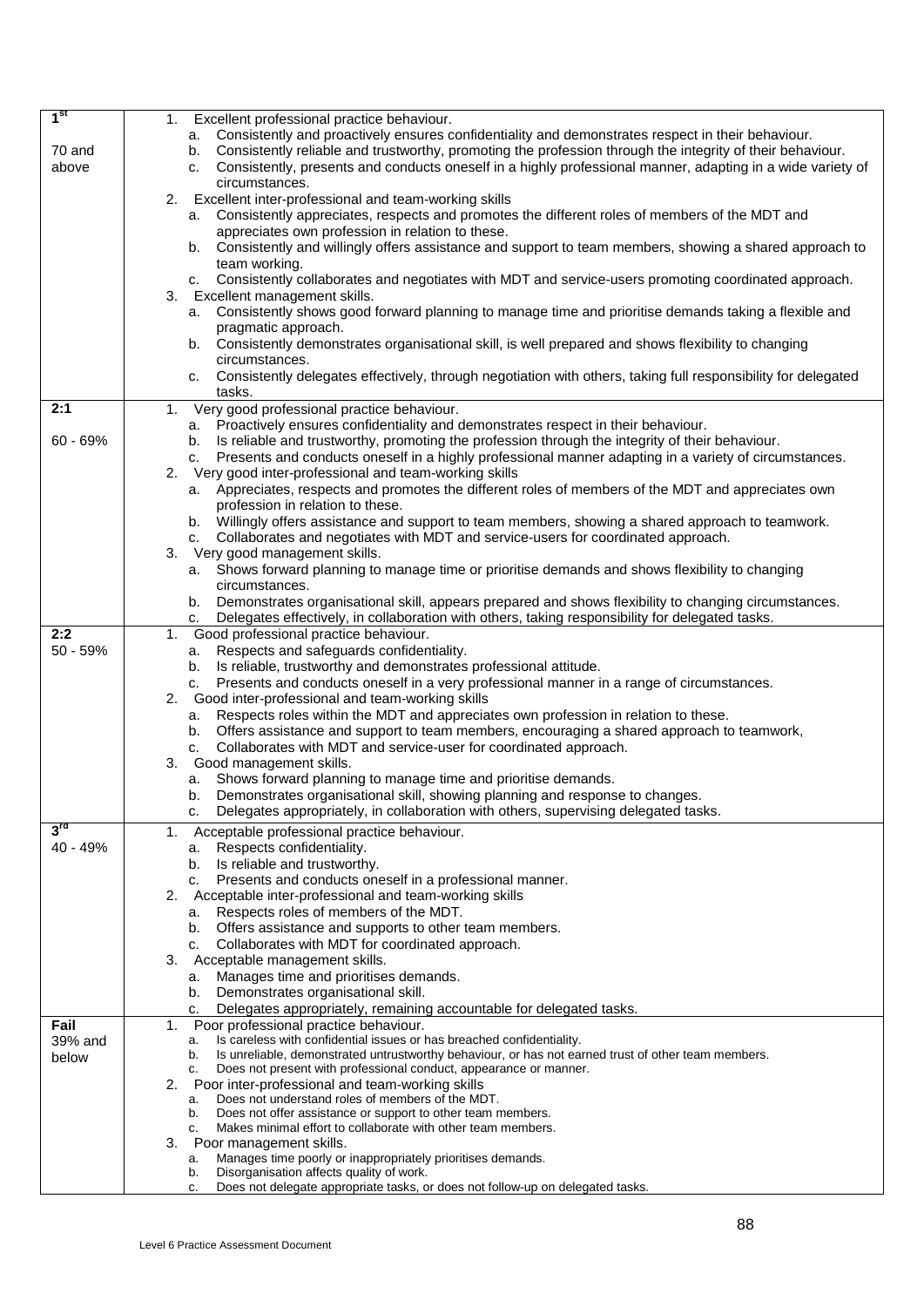# **8.3.8 Core 6. Equality and diversity**

### Intended learning outcomes:

By the end of the placement and with **minimal supervision,** students are expected to demonstrate **evaluation and clinical reasoning** in order to **be competent to**:

- **1. Demonstrate sensitivity to equality and diversity.**
- **2. Demonstrate awareness of consent and ethical behaviour issues.**
- **3. Demonstrate service-user centred practice.**

## **FORMATIVE / HALFWAY FEEDBACK**

Practice Placement Educator formative feedback (please do not provide any grade, classification or percentage at this stage )

## **SUMMATIVE / FINAL FEEDBACK**

Classification - please circle on final mark sheet (section 9.2)

Recommendations for future placements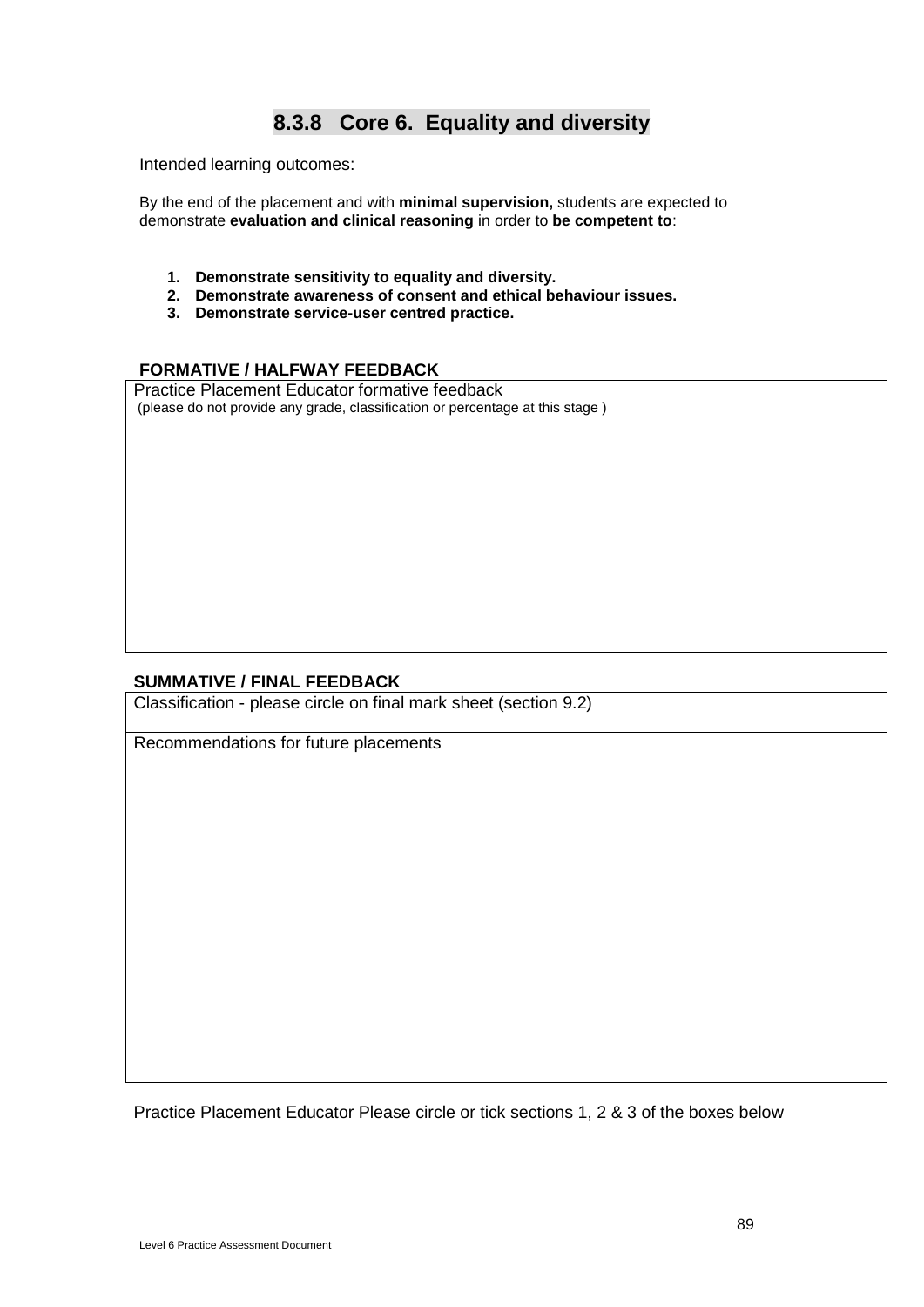| 1 <sup>st</sup>   |    | Excellent sensitivity to equality and diversity.<br>1.                                                                      |  |
|-------------------|----|-----------------------------------------------------------------------------------------------------------------------------|--|
|                   |    |                                                                                                                             |  |
|                   |    | a. Practices in a non-discriminatory manner, appreciating the nature and complexity of non-discrimination and               |  |
| 70                |    | equality, enabling equal participation for all.                                                                             |  |
| and               |    | b. Appreciates the nature and complexity of non-discrimination and diversity, valuing the richness that diversity           |  |
| above             |    | brings to practice.                                                                                                         |  |
|                   |    | c. Comprehensively understands equality and diversity policies and procedures and consistently integrates these to          |  |
|                   |    |                                                                                                                             |  |
|                   |    | practice.                                                                                                                   |  |
|                   |    | 2.<br>Excellent awareness of consent and ethical behaviour issues.                                                          |  |
|                   |    | Comprehensively understand the complexities of obtaining informed consent, and demonstrates sensitivity and<br>а.           |  |
|                   |    | respect when obtaining consent, taking account of an individual's situation.                                                |  |
|                   |    | b. Consistently is self-aware and insightful and practices in a clearly non-judgmental manner.                              |  |
|                   |    |                                                                                                                             |  |
|                   |    | Consistently promotes the rights, autonomy and dignity of all service users, with specific appreciation for and<br>C.       |  |
|                   |    | attention to those who are vulnerable.                                                                                      |  |
|                   |    | Excellent demonstration of service-user centred practice.<br>3.                                                             |  |
|                   |    | Quickly and easily develops mutually respectful working relationships with a range of service users, which<br>а.            |  |
|                   |    |                                                                                                                             |  |
|                   |    | promotes confidence and engagement in intervention.                                                                         |  |
|                   |    | Consistently plans interventions incorporating service-users views on their situation and enabling participation.<br>b.     |  |
|                   |    | Enables discussion of differing opinions during difficult decision-making whilst empowering service users to have<br>c.     |  |
|                   |    | autonomy and centrality in decisions for intervention.                                                                      |  |
| 2:1               |    | Very good sensitivity to equality and diversity.<br>1.                                                                      |  |
|                   |    |                                                                                                                             |  |
|                   |    | a. Practices in a non-discriminatory manner, promoting equality issues.                                                     |  |
| $60 -$            |    | Practices in a non-discriminatory manner, promoting diversity issues.<br>b.                                                 |  |
| 69%               |    | Understands equality and diversity policies and procedures integrating them into practice.<br>c.                            |  |
|                   |    | Very good awareness of consent and ethical behaviour issues.<br>2.                                                          |  |
|                   |    |                                                                                                                             |  |
|                   |    | a. Understand the complexities of obtaining informed consent, and demonstrate respect when obtaining consent,               |  |
|                   |    | taking account of an individual's situation.                                                                                |  |
|                   |    | b. Shows self-awareness to promote non-judgmental practice.                                                                 |  |
|                   |    | Promotes the rights and dignity of all service users, with specific appreciation for and attention to the vulnerable.<br>c. |  |
|                   |    | Very good demonstration of service-user centred practice.<br>3.                                                             |  |
|                   |    |                                                                                                                             |  |
|                   |    | Develops mutually respectful working relationships with service users, which promotes confidence and<br>а.                  |  |
|                   |    | engagement in intervention.                                                                                                 |  |
|                   |    | b. Plans interventions taking account of service-users views on their situation and enabling participation.                 |  |
|                   |    | Enables discussion of differing opinions during decision-making whilst enabling service users to have control in<br>c.      |  |
|                   |    | decisions and interventions.                                                                                                |  |
|                   |    |                                                                                                                             |  |
| 2:2               |    | Good sensitivity to equality and diversity.<br>1.                                                                           |  |
| $50 -$            |    | Practices in a non-discriminatory manner, respecting equality issues.<br>а.                                                 |  |
| 59%               |    | Practices in a non-discriminatory manner, respecting diversity issues.<br>b.                                                |  |
|                   |    | Applies equality and diversity policies and procedures to practice.<br>c.                                                   |  |
|                   |    | Good awareness of consent and ethical behaviour issues.<br>2.                                                               |  |
|                   |    |                                                                                                                             |  |
|                   |    | a. Understand the importance of, and be able to obtain informed consent taking account of a person's situation.             |  |
|                   |    | b. Reflects on own judgments, to promote non-judgmental practice.                                                           |  |
|                   |    | Acts to safeguard the rights and dignity of all service users, with specific care for those who are vulnerable.<br>c.       |  |
|                   |    | Good demonstration of service-user centred practice.<br>3.                                                                  |  |
|                   |    | Develops mutually respectful working relationships with service users.                                                      |  |
|                   |    | а.                                                                                                                          |  |
|                   |    | Understands service user's views on their situation and involvement in intervention.<br>b.                                  |  |
|                   |    | Engages the service user in decision-making in intervention.<br>c.                                                          |  |
| $3^{\mathsf{ra}}$ | 4. | Acceptable sensitivity to equality and diversity.                                                                           |  |
| $40 -$            |    | Practices in a non-discriminatory manner, aware of equality issues.<br>а.                                                   |  |
| 49%               |    | Practices in a non-discriminatory manner, aware of diversity issues.                                                        |  |
|                   |    | b.                                                                                                                          |  |
|                   |    | Aware of equality and diversity policies and procedures.<br>c.                                                              |  |
|                   | 5. | Acceptable awareness of consent and ethical behaviour issues.                                                               |  |
|                   |    | Understand the importance of, and be able to obtain informed consent.<br>а.                                                 |  |
|                   |    | Displays non-judgmental practice.<br>b.                                                                                     |  |
|                   |    | c. Acts to safeguard the rights and dignity of all service users, with awareness of those who are vulnerable.               |  |
|                   |    |                                                                                                                             |  |
|                   | 6. | Acceptable demonstration of service-user centred practice.                                                                  |  |
|                   |    | Builds appropriate relationships with service users.<br>a.                                                                  |  |
|                   |    | Seek service user's views on their situation and involvement in intervention.<br>b.                                         |  |
|                   |    | Includes service user in decision making in intervention.<br>c.                                                             |  |
| Fail <sup>®</sup> | 4. | Poor sensitivity to equality and diversity.                                                                                 |  |
|                   |    |                                                                                                                             |  |
| 39%               |    | Inadequately aware of equality issues or acts in a manner to undermine equality.<br>a.                                      |  |
| and               |    | Inadequately aware of diversity issues, or acts in a manner disrespectful of difference.<br>b.                              |  |
| below             |    | Insufficiently aware of equality and diversity policies and procedures.<br>c.                                               |  |
|                   | 5. | Poor awareness of consent and ethical behaviour issues.                                                                     |  |
|                   |    | Insufficiently aware of consent issues or fails to obtain consent for intervention.<br>a.                                   |  |
|                   |    |                                                                                                                             |  |
|                   |    | Allows biased judgments to influence practice.<br>b.                                                                        |  |
|                   |    | Is inadequately respectful of the rights and dignity of service users.<br>c.                                                |  |
|                   | 6. | Poor demonstration of service-user centred practice.                                                                        |  |
|                   |    | Inadequate appreciation of the service-user - therapist relationship.<br>a.                                                 |  |
|                   |    | Disregards service user views or does not involve service users in interventions.<br>b.                                     |  |
|                   |    | Makes decisions for service users or does not include their preferences.<br>c.                                              |  |
|                   |    |                                                                                                                             |  |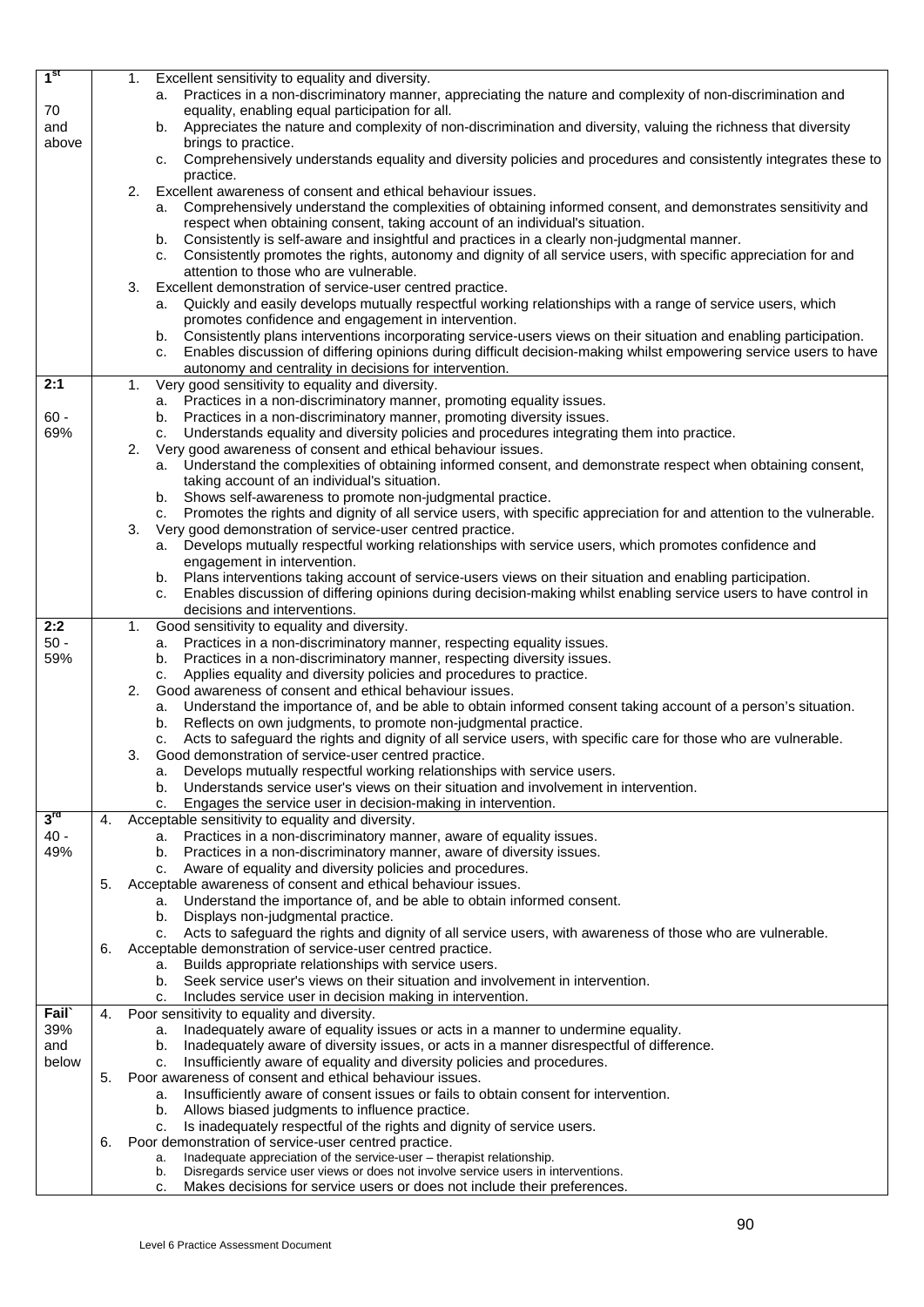|  | <b>Overall Summary of Student's Performance</b> |
|--|-------------------------------------------------|
|--|-------------------------------------------------|

Please give a summary of the student's performance on placement.

| Date: __________________  |
|---------------------------|
|                           |
| Date: ___________________ |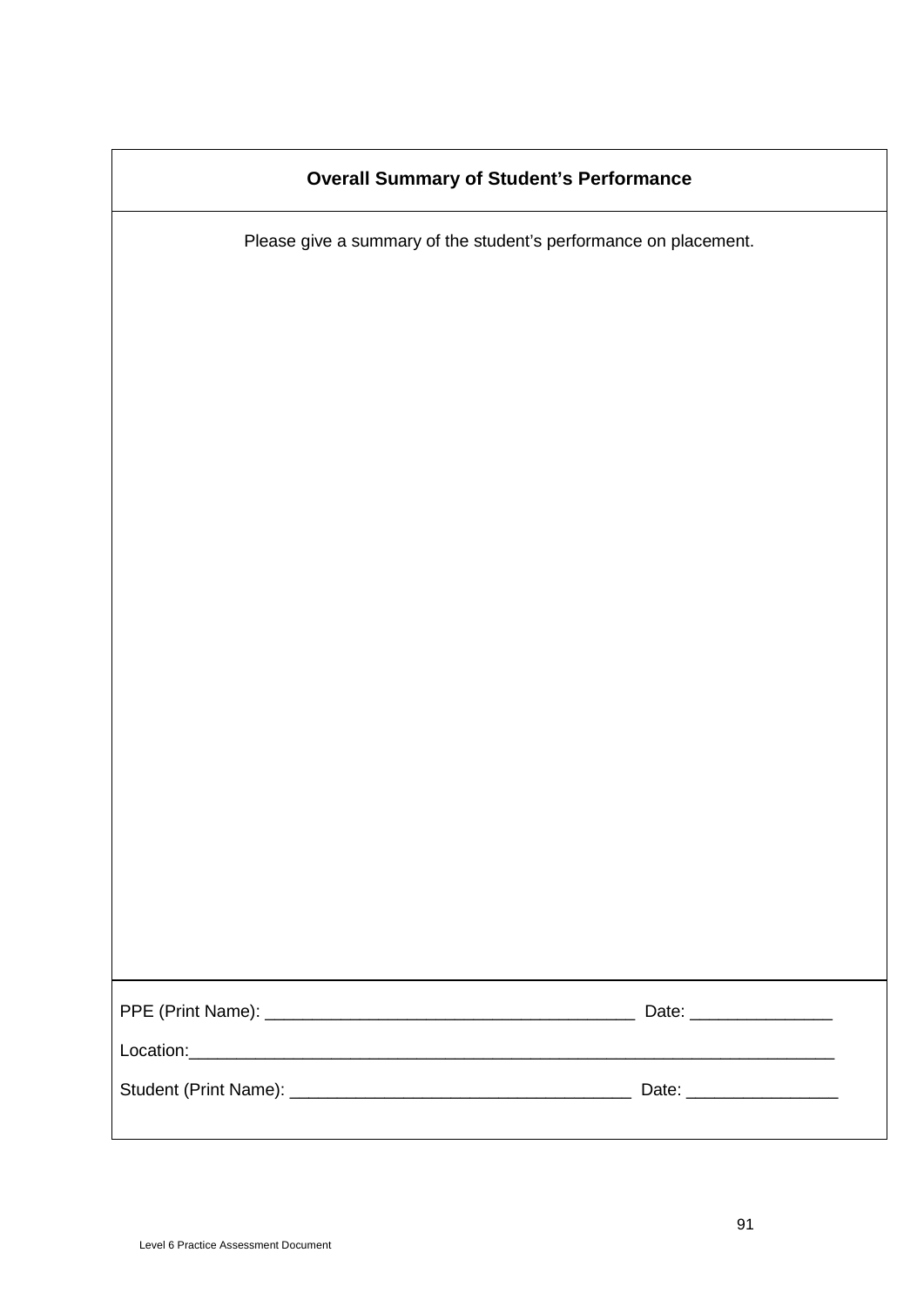### **Student Reflection and / Response to Feedback**

For the student to reflect on their experiences and feedback received. Please ensure that the PPE has viewed the student's comments and signed to endorse this.

| Date: _______________  |
|------------------------|
|                        |
| Date: ________________ |

.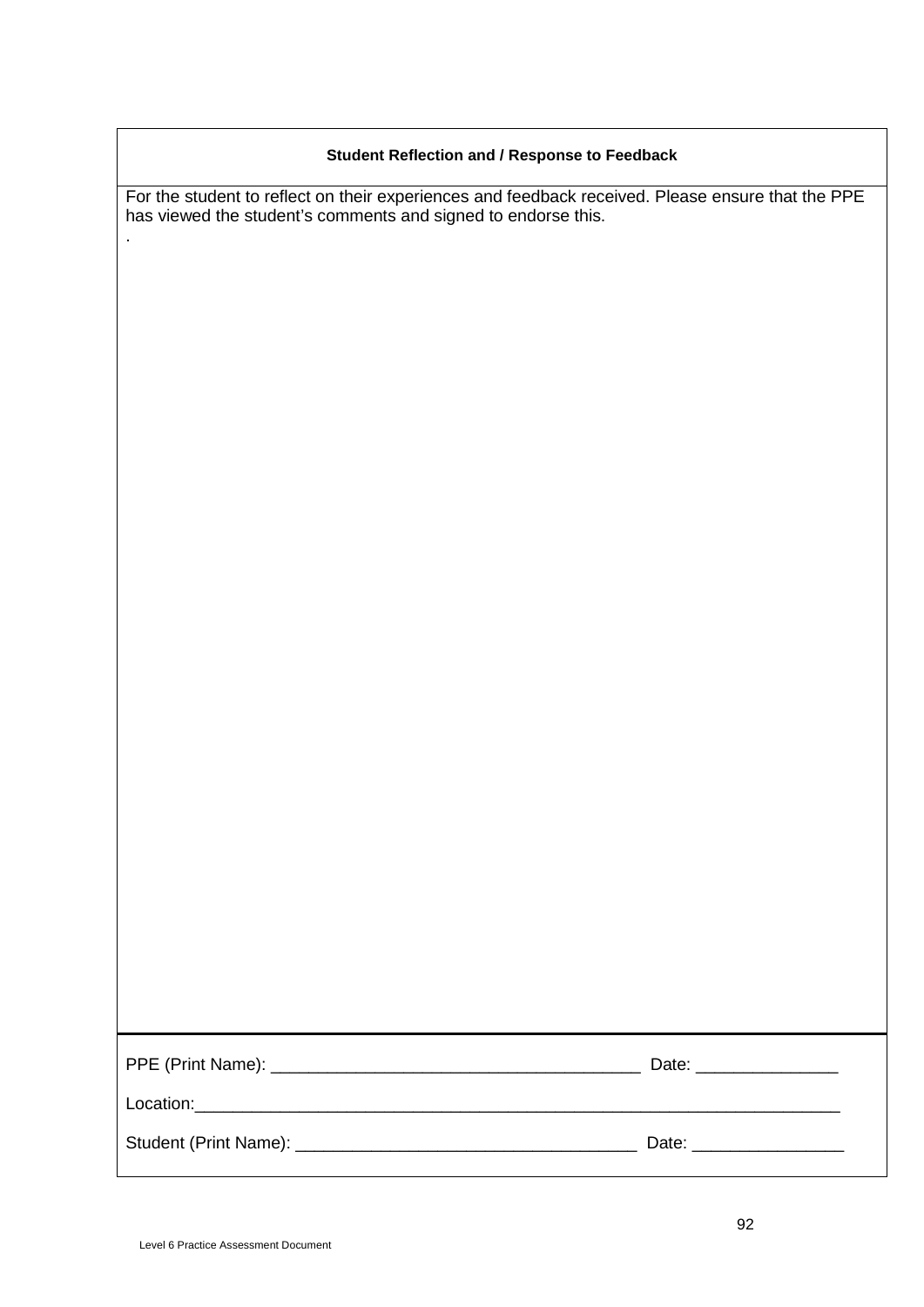# **8.4 Action plan**

## **This action plan is to be used if a student is falling behind in achieving their intended learning outcomes**

Please identify the reason for this action plan (sickness, lack of appropriate clinical experience, lack of student forward planning, other).

Please provide details:

**Within the action plan please address the following as applicable:**

The specific areas of learning that need to be achieved

Areas/issues to be targeted

Review dates and implications of not achieving them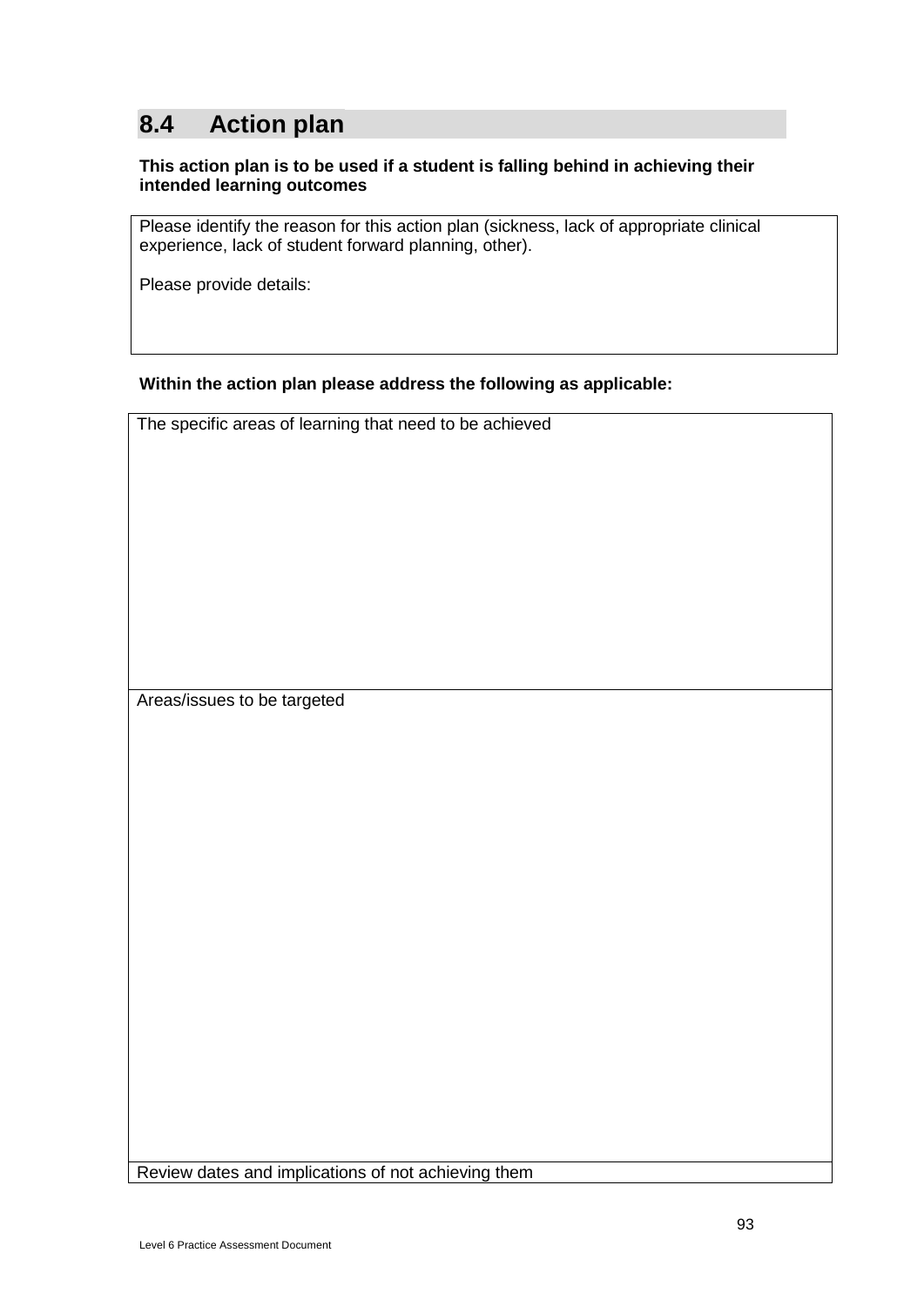| The need and rationale for extension |
|--------------------------------------|
|                                      |
|                                      |
|                                      |
|                                      |
|                                      |
|                                      |
|                                      |
|                                      |
|                                      |
|                                      |
|                                      |
|                                      |
|                                      |
|                                      |
|                                      |
|                                      |
|                                      |
|                                      |
|                                      |
|                                      |
|                                      |
| Signed:                              |
|                                      |
|                                      |
|                                      |
|                                      |
|                                      |
|                                      |
|                                      |
|                                      |
|                                      |
|                                      |
|                                      |
|                                      |
|                                      |
|                                      |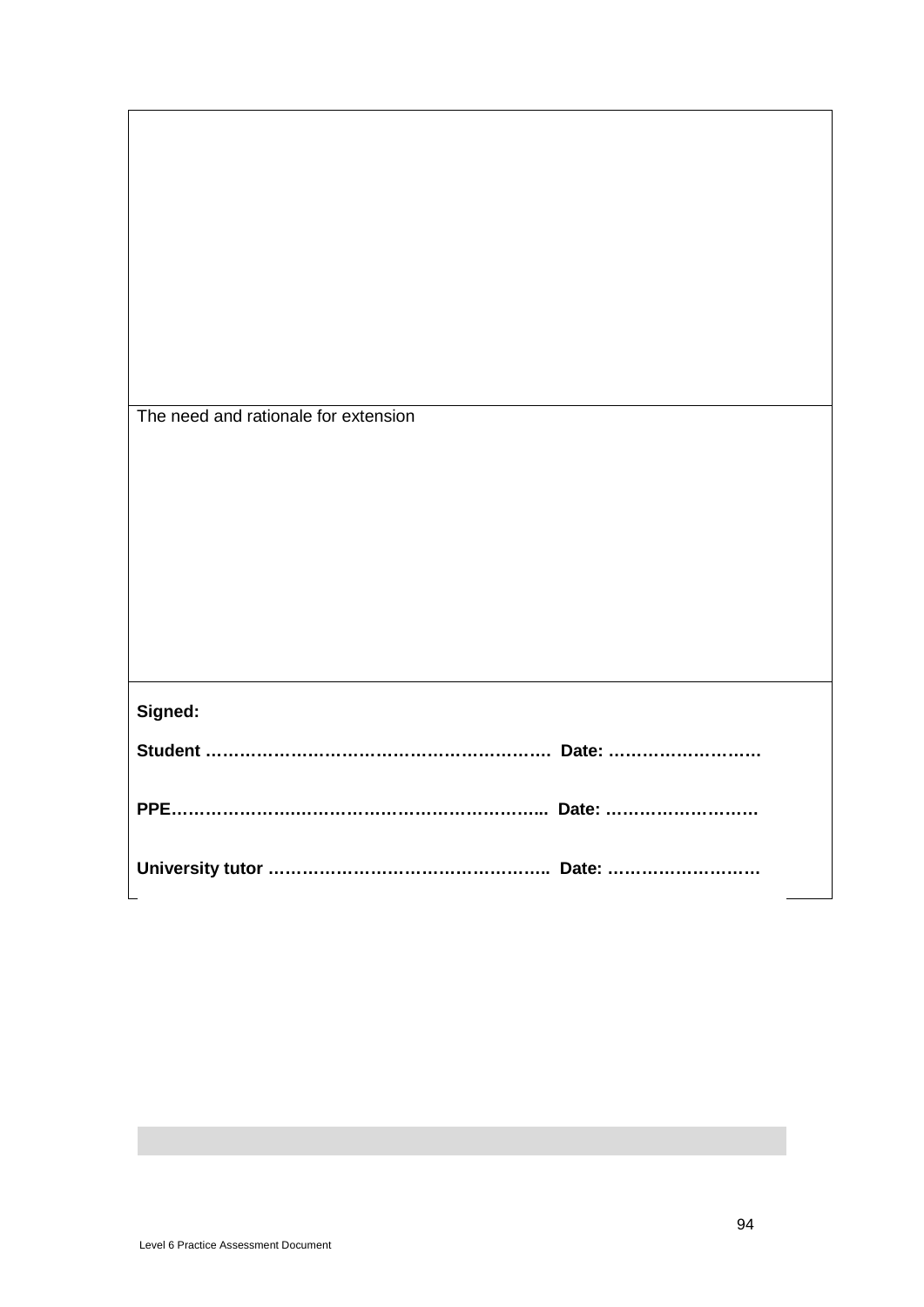# **8.5 Disciplinary procedure**

## **Standards of Conduct, Performance and Ethics (including safety)**

Unsafe practice or violations of Professional Standards (HCPC 2008) will cause the student to fail the placement following a process which includes one verbal and two written warnings. Records of all warnings of unsafe practice or concerns about the professional behaviour of the student must be recorded in the boxes overleaf. If a final warning (the second written warning) is given the assessment mark will be negated and a mark of '0' will be recorded.

*In exceptional circumstances the student may be withdrawn from the placement earlier in the process after discussion with the University Link Tutor.*

- **Fails to adhere, at all times, to personal and professional standards which reflect credit on the profession.**
- Fails to apply knowledge of the departmental health and safety policy to specific service user groups/conditions.
- Does not respect service user confidentiality.
- Is unreliable in verbal reporting or written records that may put service users or others at risk and often fails to tell the educator about adverse findings and/or service user complaints.
- Is unaware of, or disregards, contraindications of treatment.
- Persistently applies treatment techniques and handling skills in a way which puts service user or self at risk.
- Practices outside their safe scope of practice.
- Fails to communicate appropriately or respect the rights, dignity and individual sensibilities of service users.
- Demonstrates an unprofessional attitude towards staff (fails to communicate appropriately with other staff, does not cooperate with staff, does not accept feedback from practice placement educators appropriately, criticises practice placement educators in front of service users and wastes time).
- Fails to gain consent of service users in an appropriate manner.
- Persists in unsafe practice despite verbal instructions and/or warnings including violations in moving and handling and infection control.
- Is unaware of personal health issues that affect performance or judgment.
- Inappropriately advertises personal services.
- Sells, supplies, endorses or promotes the sale of services or goods in ways which exploit the professional relationship with the service user.
- Participates in illegal activities.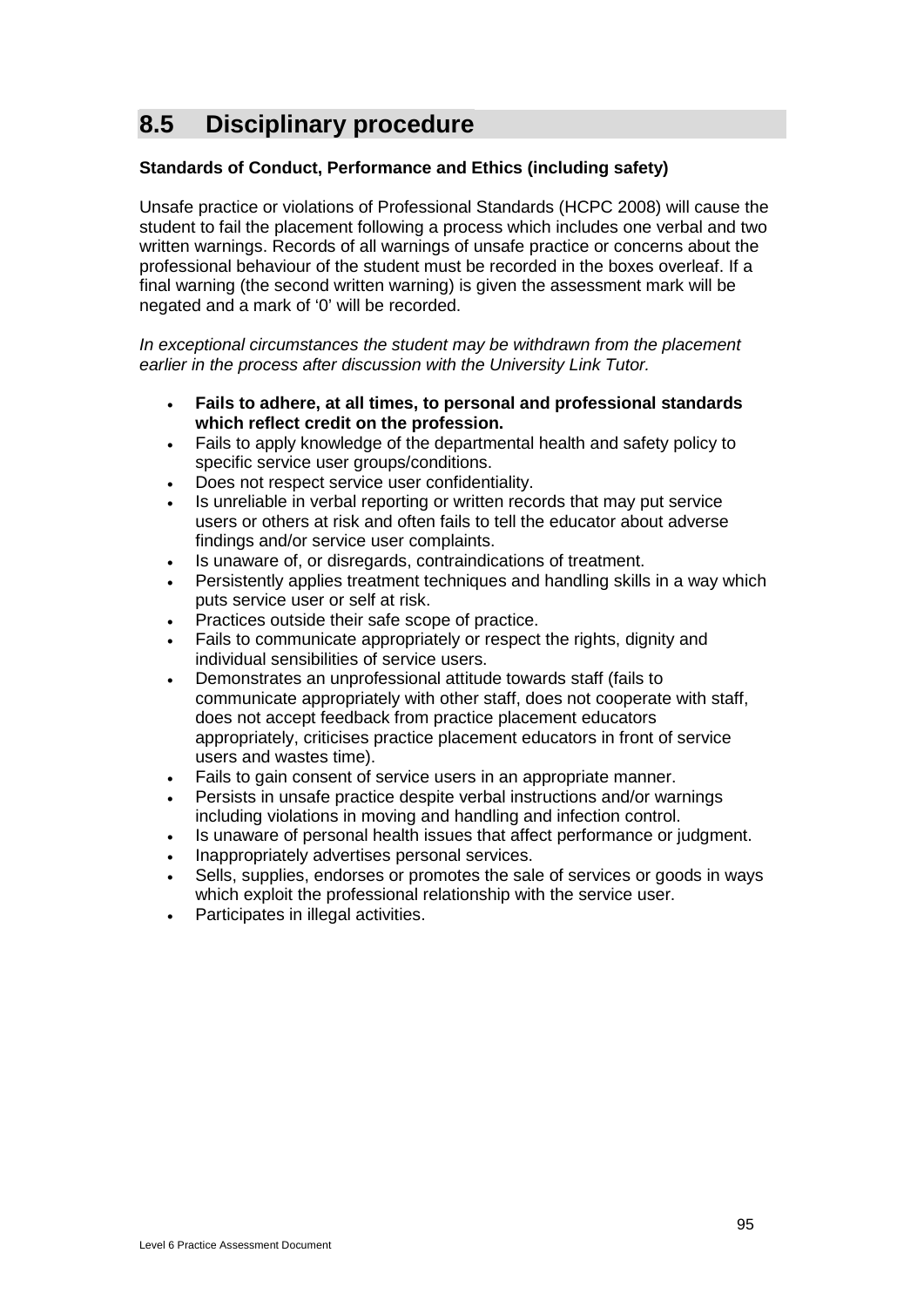| <b>Record of verbal warning</b> |
|---------------------------------|
|                                 |
|                                 |
|                                 |
|                                 |
|                                 |
|                                 |
| Date:                           |
|                                 |
|                                 |
|                                 |
| <b>First written warning</b>    |
|                                 |
|                                 |
|                                 |
|                                 |
|                                 |
|                                 |
|                                 |
| Date:                           |
|                                 |
|                                 |
| <b>Second written warning</b>   |
|                                 |
|                                 |
|                                 |
|                                 |
|                                 |
|                                 |
|                                 |
|                                 |
|                                 |
| Date:                           |
|                                 |
|                                 |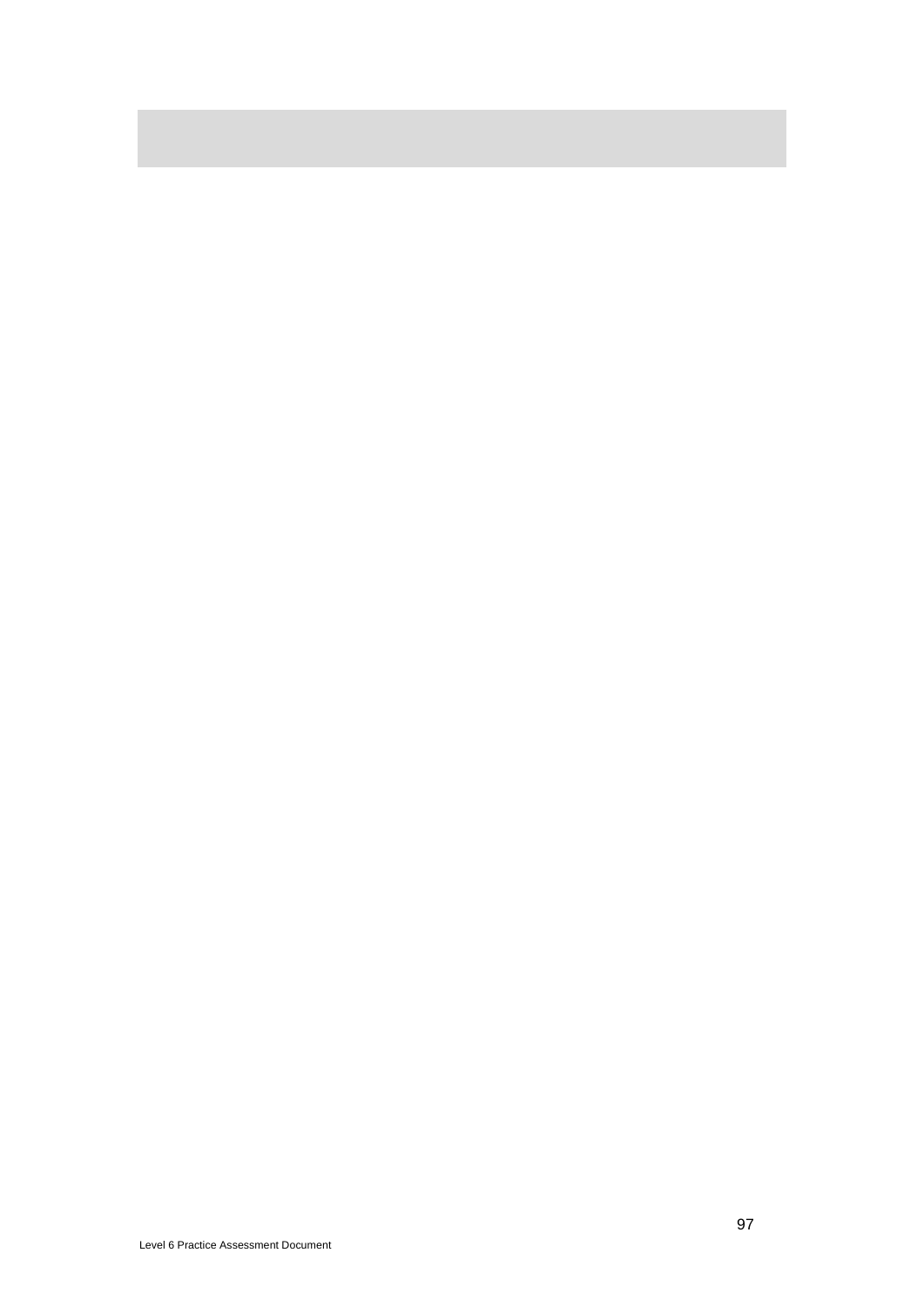# **9 Administration BU4**

# **9.1 Information**

- The PPE completes the summative assessment form, ensuring all appropriate pages have been signed, to provide a record of the student's performance during the placement. This includes the hours completed.
- The student is encouraged to photocopy the completed summative assessment sheet twice, one for the PPE and one for themselves.
- Students submit the original practice assessment document to the Placement Administrator on the first day that they return to the university.
- A selection of the student Practice assessment documents will be sent to the External Examiners.

#### **Should a student fail a placement they will be required to repeat and pass the placement in order to progress to the next level of / complete the programme. Students are only permitted to re-sit one placement per academic year.**

Occasionally students are unwell or have circumstances that require them to withdraw from placement. Where appropriate, PPEs may be asked if the student can complete the placement at a mutually convenient time.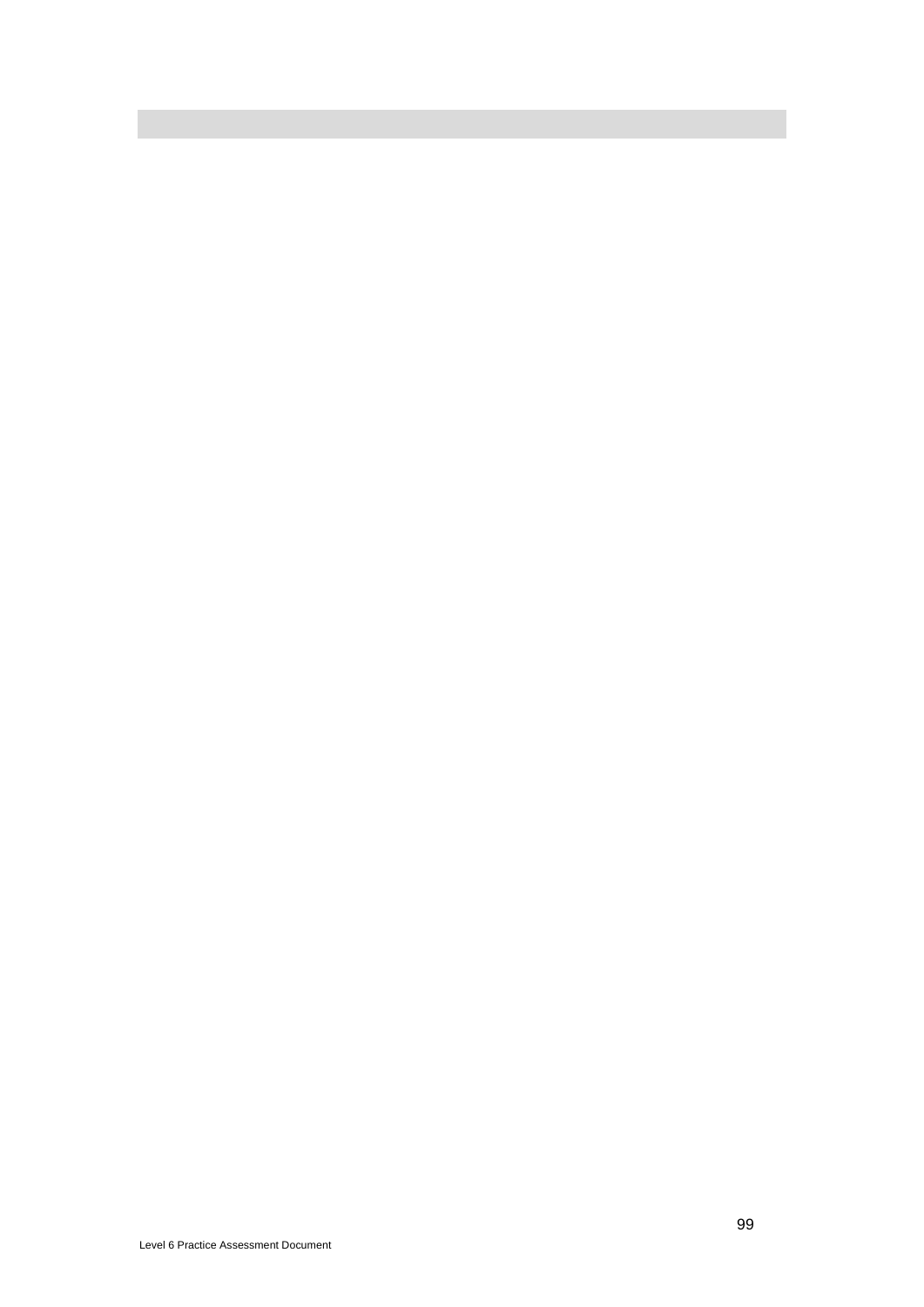# **9.2 Final mark sheet: BU4**

## **Occupational Therapy Portfolio 3 OCCUPATIONAL THERAPY: Level 6: BU4**

| <b>Placement</b>                                                                                                                                                                                                                                                |                                                      |  |  |  |  |  |
|-----------------------------------------------------------------------------------------------------------------------------------------------------------------------------------------------------------------------------------------------------------------|------------------------------------------------------|--|--|--|--|--|
|                                                                                                                                                                                                                                                                 |                                                      |  |  |  |  |  |
|                                                                                                                                                                                                                                                                 |                                                      |  |  |  |  |  |
| <b>Declaration:</b>                                                                                                                                                                                                                                             |                                                      |  |  |  |  |  |
| This assessment report was completed by the practice placement educator and the student<br>as appropriate. Relevant sections were discussed with the student and the student had an<br>opportunity to comment.                                                  |                                                      |  |  |  |  |  |
|                                                                                                                                                                                                                                                                 |                                                      |  |  |  |  |  |
| Student: ………………………………………………………………………………………Date: ……………                                                                                                                                                                                                           |                                                      |  |  |  |  |  |
| <b>Competency</b>                                                                                                                                                                                                                                               | <b>Classification</b> (Please circle)                |  |  |  |  |  |
| <b>Specific skills:</b><br>1 Assessment and treatment planning                                                                                                                                                                                                  | 1 <sup>st</sup> / 2:1 / 2:2 / 3 <sup>rd</sup> / Fail |  |  |  |  |  |
| $1st$ / 2:1 / 2:2 / 3 <sup>rd</sup> / Fail<br>2 Interventions and treatment                                                                                                                                                                                     |                                                      |  |  |  |  |  |
| Core:<br>$1st$ / 2:1 / 2:2 / 3 <sup>rd</sup> / Fail<br>1 Communication                                                                                                                                                                                          |                                                      |  |  |  |  |  |
| $1st$ / 2:1 / 2:2 / 3 <sup>rd</sup> / Fail<br>2 Personal and people development                                                                                                                                                                                 |                                                      |  |  |  |  |  |
| $1st$ / 2:1 / 2:2 / 3 <sup>rd</sup> / Fail<br>3 Health, safety and security                                                                                                                                                                                     |                                                      |  |  |  |  |  |
| $1st$ / 2:1 / 2:2 / 3 <sup>rd</sup> / Fail<br>4 Service Improvement                                                                                                                                                                                             |                                                      |  |  |  |  |  |
| 5 Quality                                                                                                                                                                                                                                                       | $1st$ / 2:1 / 2:2 / 3 <sup>rd</sup> / Fail           |  |  |  |  |  |
| $1st$ / 2:1 / 2:2 / 3 <sup>rd</sup> / Fail<br><b>6 Equality and diversity</b>                                                                                                                                                                                   |                                                      |  |  |  |  |  |
| Placement percentage mark (based on PPE judgment of student overall)<br>%                                                                                                                                                                                       |                                                      |  |  |  |  |  |
| Failure in one or more competencies should result in a mark of less than 40%<br>To achieve a $1st$ the student should normally achieve a $1st$ in all competencies<br>Awards of 80% or above are extremely rare and should be reserved for exceptional students |                                                      |  |  |  |  |  |
| <b>Practice Hours completed:</b>                                                                                                                                                                                                                                |                                                      |  |  |  |  |  |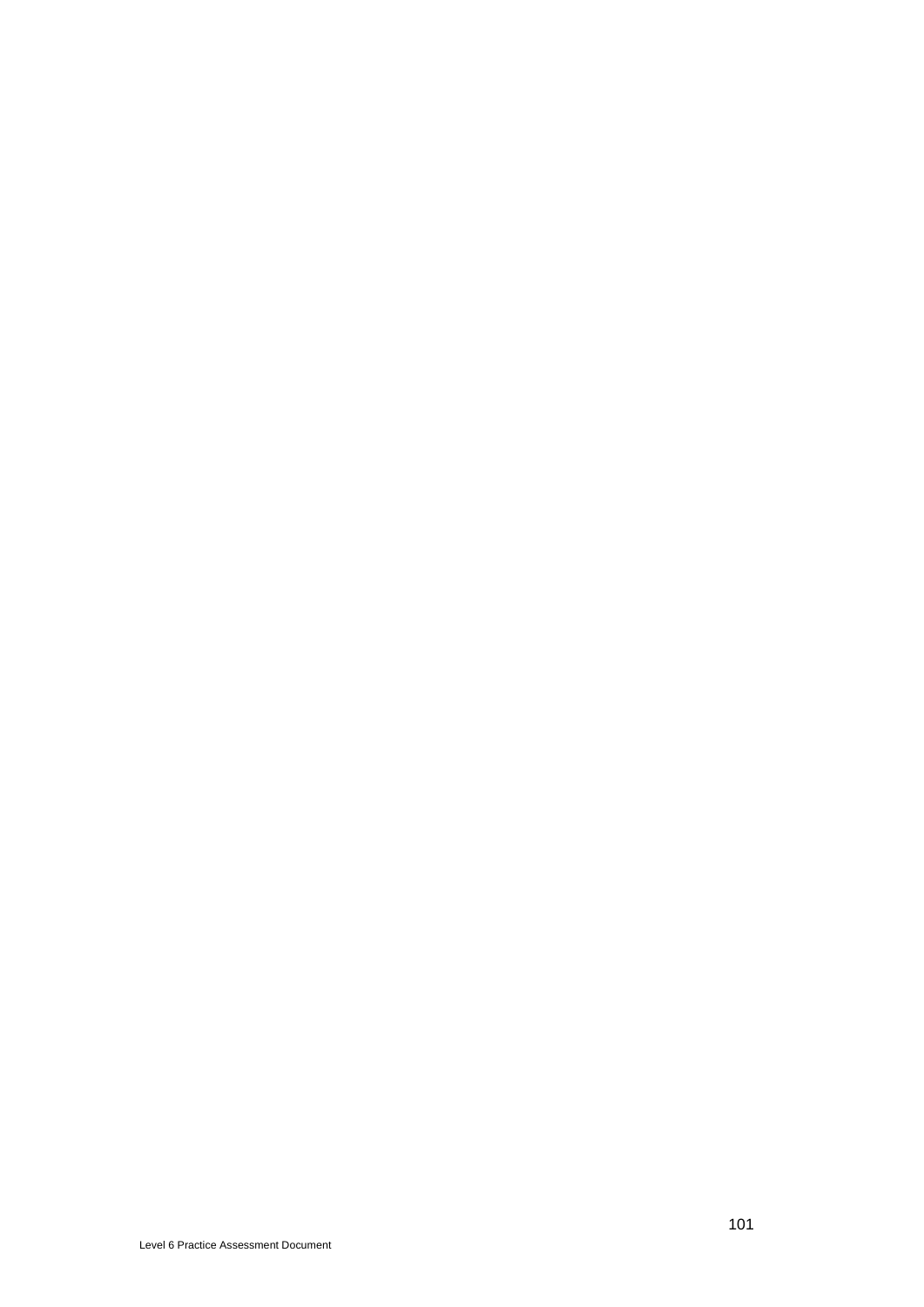# **9.3 Student placement record sheet BU4**

Students will complete a minimum of 35 hours per week, averaged over the course of the placement. Half day is not a requirement of the university and should not be expected by the student. Study time is awarded at the discretion of the PPE. Furthermore, if a half day study day is allowed, care should be taken on how this is recorded as part of the placement hours. If the study time is used to prepare for placement related activity e.g.; case study, educational leaflet, assist with audit or literature search; or to work on a particular placement related objective, this can be counted as part of the placement hours. If however the student uses this time to work on an assignment or travel home this is not counted as placement hours.

The PPE is required to fill in a Student Placement Record Sheet so that a record of all the student's practice hours can be kept for the student's three year BSc programme. The student **must** complete a minimum of 1000 hours of practice as well as succeed in all academic work, to be eligible to apply for HCPC registration.

#### **Students must:**

• **Record the date and activity code(s) in the relevant boxes** (see table overleaf). If the student has a day when different activities are undertaken in the morning and in the afternoon, this should be noted by dividing the box.

Example:

Morning in Day Hospital Afternoon in Community

Placement am Sick pm

| 6th     |
|---------|
| 6th     |
| 4       |
| .5<br>ว |
| P       |
| ς       |
|         |

• **Report sickness/absence from placement:** Inform the practice placement educator **and** the Placement Administration Team at Bournemouth University; 01202 965000 /01202 967344 if you are unable to attend because of sickness or any other reason.

**It would be appreciated if Practice Placement Educators could contact Bournemouth University staff using the number(s) given in section 1.2 or the Placement Administrator at the given email address if a student does not attend a placement as planned.**

• **Sign** to certify that the information on the form is correct. At the end of the placement the practice placement educator must also sign the form.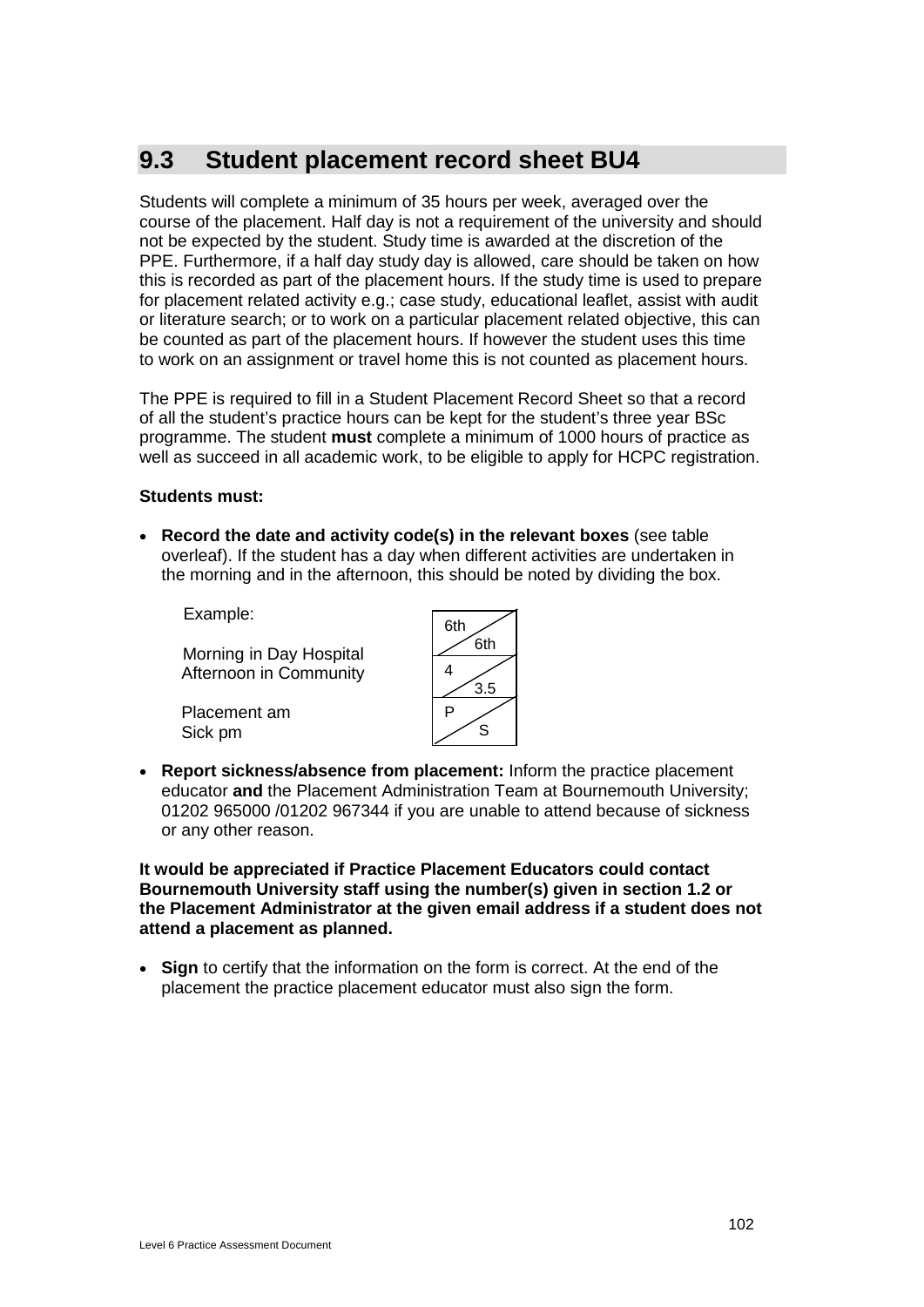| <b>Key for Activity Codes:</b><br>$P =$ Placement | Do not include your lunch breaks in<br>your daily hours. |  |  |  |
|---------------------------------------------------|----------------------------------------------------------|--|--|--|
| $ST = Study$                                      | Please total your hours carefully each                   |  |  |  |
| $BH = Bank$ Holiday                               | week in the space provided.                              |  |  |  |
| $S = Sick$                                        | Please complete all the information in                   |  |  |  |
| $C =$ Compassionate Leave                         | pen.                                                     |  |  |  |
| $A =$ Other Absence                               | Thank you.                                               |  |  |  |

**Important:**

**Hours - Please complete hours worked to the nearest quarter e.g. 3.0, 4.25, 7.5, 8.75 etc**

|                         | Day 1                                                   | Day 2                          | Day 3 | Day 4  | Day 5                                                   |                                                         | Day 1                                                   | Day 2               | Day 3 | Day 4 | Day 5 |
|-------------------------|---------------------------------------------------------|--------------------------------|-------|--------|---------------------------------------------------------|---------------------------------------------------------|---------------------------------------------------------|---------------------|-------|-------|-------|
| Week 1                  | <b>Total Hours on</b><br><b>Placement &amp; Study =</b> |                                |       |        |                                                         | Week <sub>2</sub>                                       | <b>Total Hours on</b><br><b>Placement &amp; Study =</b> |                     |       |       |       |
| <b>Date</b>             |                                                         |                                |       |        |                                                         | <b>Date</b>                                             |                                                         |                     |       |       |       |
| Hours*                  |                                                         |                                |       |        |                                                         | Hours*                                                  |                                                         |                     |       |       |       |
| <b>Activity</b><br>Code |                                                         |                                |       |        |                                                         | <b>Activity</b><br>Code                                 |                                                         |                     |       |       |       |
| Week 3                  | <b>Total Hours on</b>                                   | <b>Placement &amp; Study =</b> |       |        |                                                         | Week 4                                                  | <b>Total Hours on</b>                                   | Placement & Study = |       |       |       |
| <b>Date</b>             |                                                         |                                |       |        |                                                         | Date                                                    |                                                         |                     |       |       |       |
| Hours*                  |                                                         |                                |       |        |                                                         | Hours*                                                  |                                                         |                     |       |       |       |
| <b>Activity</b><br>Code |                                                         |                                |       |        |                                                         | <b>Activity</b><br>Code                                 |                                                         |                     |       |       |       |
| Week 5                  | <b>Total Hours on</b><br><b>Placement &amp; Study =</b> |                                |       |        | Week 6                                                  | <b>Total Hours on</b><br><b>Placement &amp; Study =</b> |                                                         |                     |       |       |       |
| <b>Date</b>             |                                                         |                                |       |        |                                                         | <b>Date</b>                                             |                                                         |                     |       |       |       |
| Hours*                  |                                                         |                                |       |        |                                                         | Hours*                                                  |                                                         |                     |       |       |       |
| <b>Activity</b><br>Code |                                                         |                                |       |        |                                                         | <b>Activity</b><br>Code                                 |                                                         |                     |       |       |       |
| Week 5                  | <b>Total Hours on</b><br><b>Placement &amp; Study =</b> |                                |       | Week 6 | <b>Total Hours on</b><br><b>Placement &amp; Study =</b> |                                                         |                                                         |                     |       |       |       |
| <b>Date</b>             |                                                         |                                |       |        |                                                         | <b>Date</b>                                             |                                                         |                     |       |       |       |
| Hours*                  |                                                         |                                |       |        |                                                         | Hours*                                                  |                                                         |                     |       |       |       |
| <b>Activity</b><br>Code |                                                         |                                |       |        |                                                         | <b>Activity</b><br>Code                                 |                                                         |                     |       |       |       |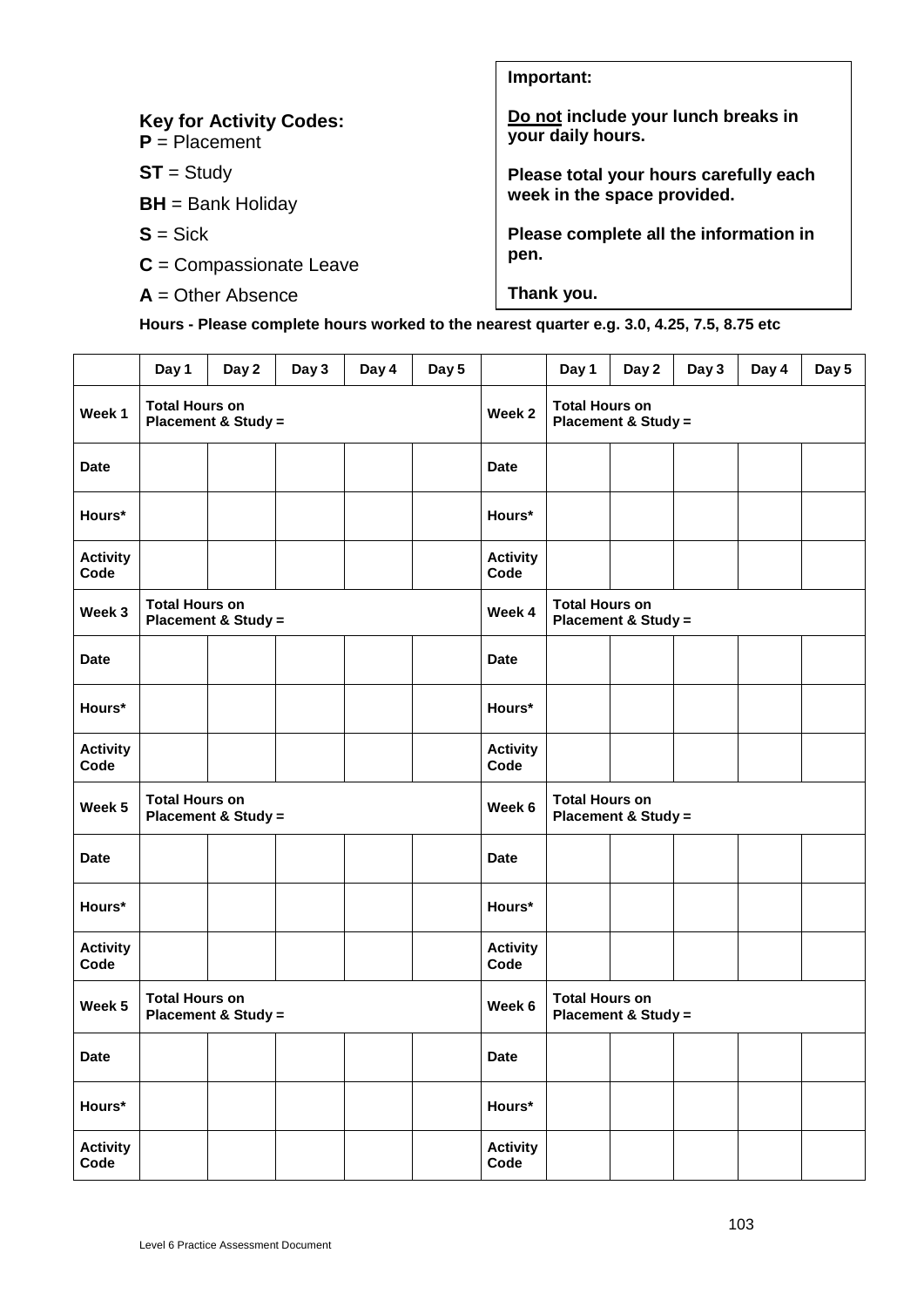| <b>Activity Code</b>       | <b>Total Hours on Placement</b> |
|----------------------------|---------------------------------|
| Placement & Study          |                                 |
| <b>Bank Holiday</b>        |                                 |
| <b>Sick</b>                |                                 |
| <b>Compassionate Leave</b> |                                 |
| <b>Other Absence</b>       |                                 |

| <b>Student Declaration</b><br>I certify that the information given above is<br>correct | <b>Placement Educator Declaration</b><br>I confirm that the student attended practice<br>placements as indicated above |
|----------------------------------------------------------------------------------------|------------------------------------------------------------------------------------------------------------------------|
| Name: (please print)                                                                   | Name: (please print)                                                                                                   |
| Date:                                                                                  | Date:                                                                                                                  |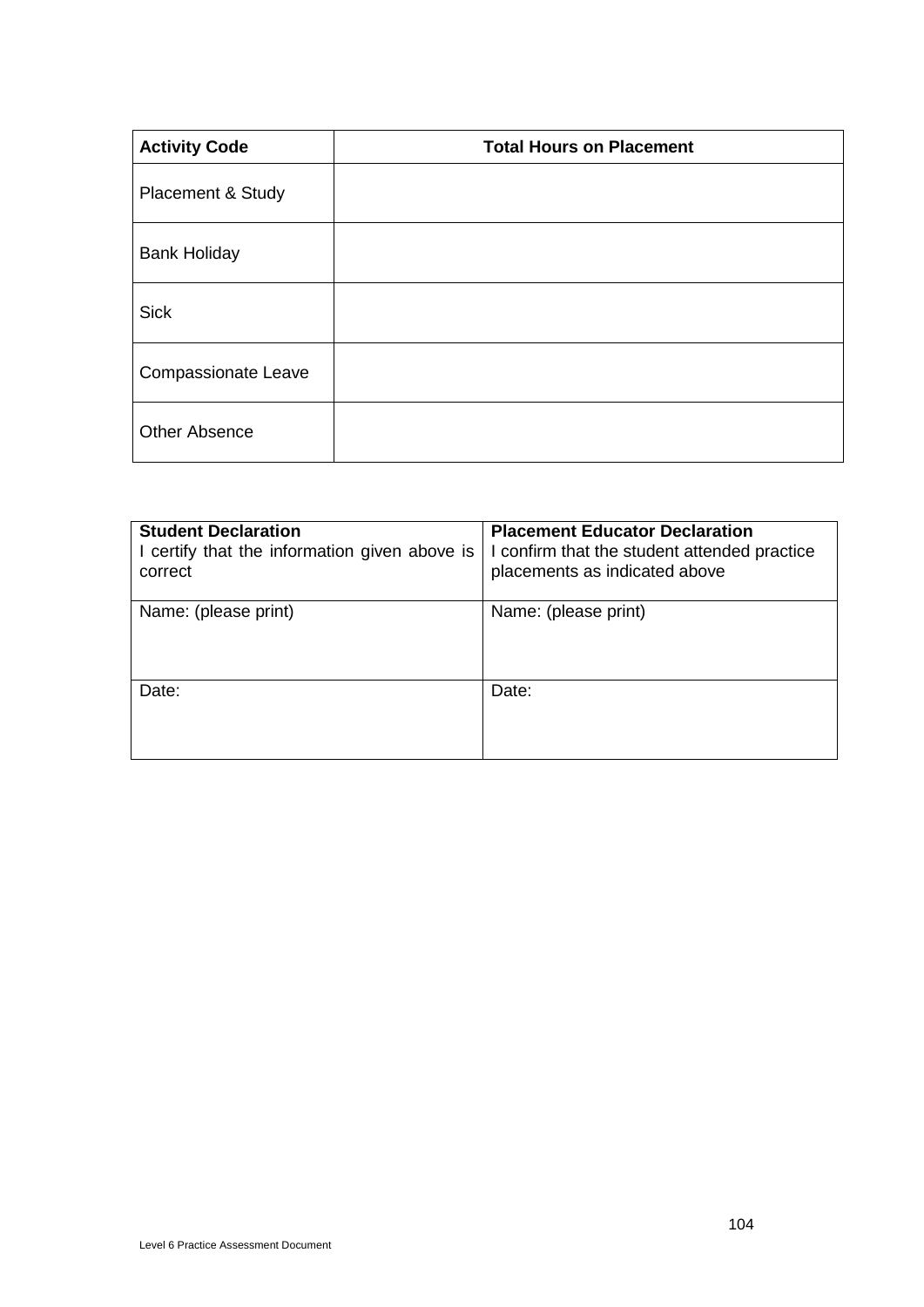# **10. Documentation**

# **10.1 Practice Placement Support**

The University staff will endeavour to promote and maintain good communication with practice placement education settings at all times.

When a student is on placement, their academic advisor will be available by phone or email for contact by the student or PPE. The academic advisor should be the first point of contact for the PPE unless they have been informed otherwise.

Prior to the placement commencing, the student will have a placement briefing at University. They will be advised to inform their academic advisor immediately if problems arise prior to commencing or whilst on placement. Students will complete a negotiated learning agreement with the PPE for each placement, which will identify any specific learning needs/problems the student has.

Students with additional learning needs are strongly encouraged to take responsibility for disclosing these to their PPE(s) though in some circumstances the academic advisor or placement education tutor may feel it is beneficial to discuss these needs prior to the placement commencing, especially if reasonable adjustments need to be made in order to facilitate the placement.

Prior to each placement, the academic advisor will email the PPE to introduce themselves and inform the PPE of contact details (phone number, email and working hours). The PPE will be asked to inform the student's academic advisor if there are any problems during the placement.

Students must discuss support arrangements with the PPE and academic advisor at an early stage during the placement, including the half-way phone call.

Once a PPE/student has contacted the academic advisor (or another member of the team if the academic advisor is not available and immediate support is required), a phone call will be made to discuss the problem with the student and /or PPE. Many issues will be dealt with by phone/email and subsequent contact may be planned as part of the process of supporting the student/PPE throughout the placement. The academic advisor will record the phone conversations with the PPE and student and these will be stored in the student's personal file at BU.

It may be appropriate for the academic advisor to arrange a time to visit the student and the PPE so that a face to face discussion can take place and the appropriate course of action can be agreed so as to support the best possible outcome for the student and PPE. This may mean the placement ceasing and the academic advisor supporting the student to submit mitigation or request an extension (therefore completing the placement at another date). If a student is deemed unsafe or issues relating to Fitness to Practice are being raised then the appropriate actions will be taken.

A placement may be stopped due to reasons not relating to failure (eg: health difficulties , bereavement) where a student would be seen as being 'signed off' as an employee would be at times of difficulty. If a placement is stopped for reasons of disciplinary, professional conduct difficulties or unsafe practice then, in agreement with PPE this will be recorded as a fail. In either circumstance students will be met with on return to university to discuss how to proceed. If a student shows any signs of struggling or failing the placement the academic advisor must be contacted as early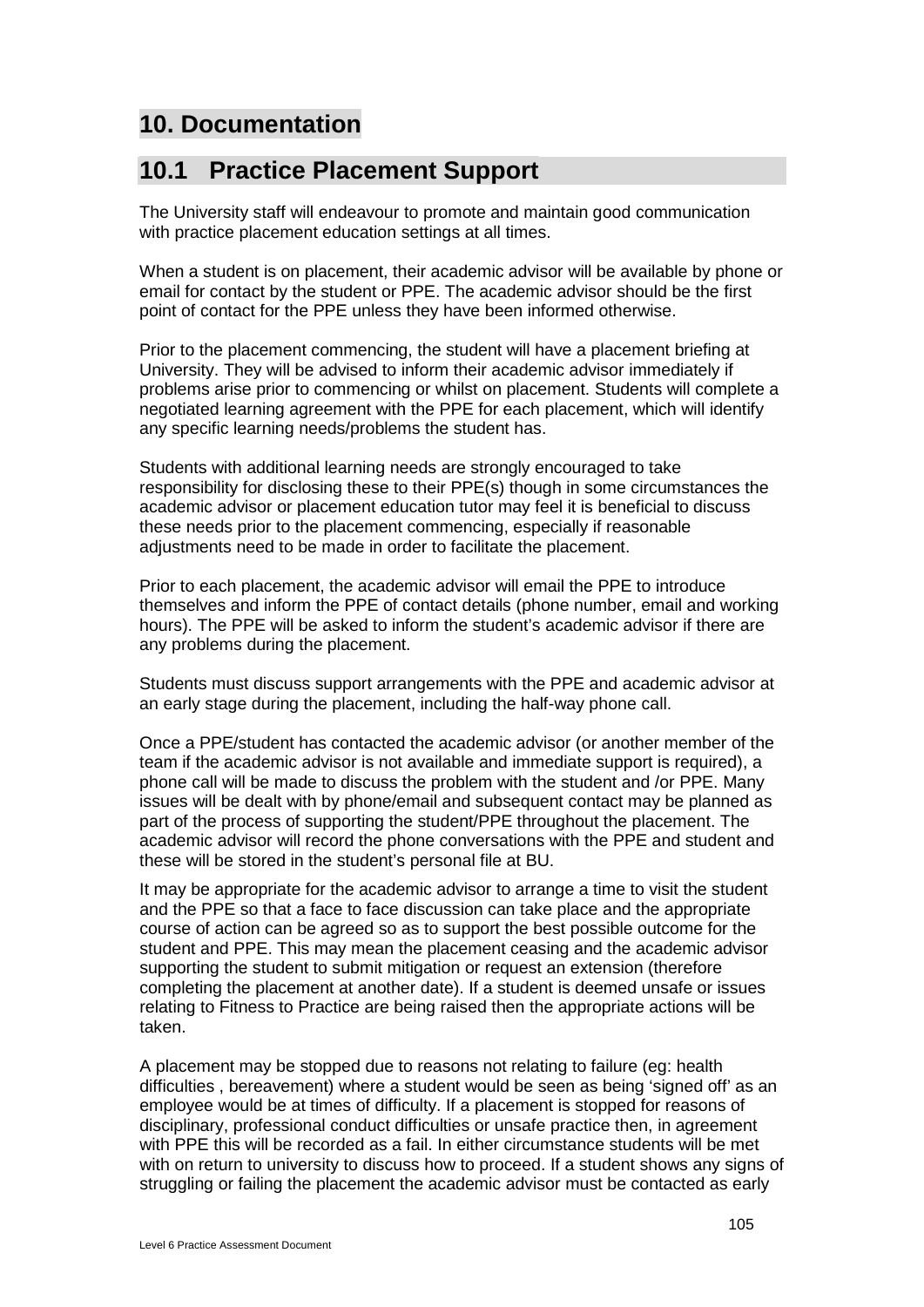as possible so as to support both PPE and student. Students must be given clear feedback so that they are given the opportunity to respond, develop and improve.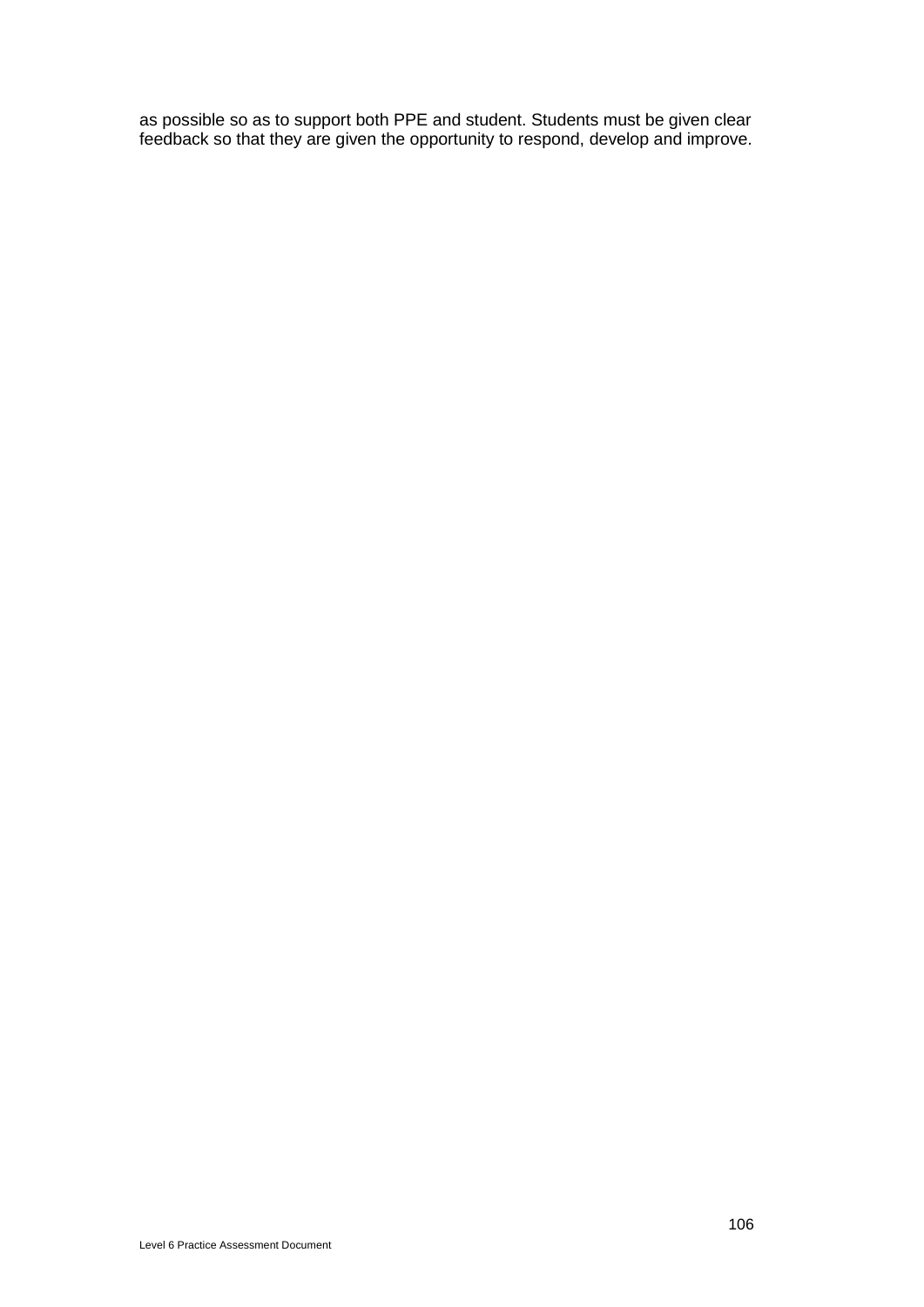### **10.2 Health and safety on work placements**

Students on industrial placements come within the scope of the Health and Safety (Training for Employment) Regulations 1990. In effect, **you are deemed to be an employee of the organisation** providing the placement opportunity ('Placement Provider') – this is regardless of the duration or location of the placement and whether or not you are paid. The following information contains factual advice on the various responsibilities that exist during work placement. It is intended to supplement rather than replace the information which should be provided by your Placement Provider during your induction into the workplace and thereafter.

#### **So what are your health and safety responsibilities?**

As a student on a placement you have the same legal duties as any other employee. They include:

Taking reasonable care for your own health and safety and that of others who may be affected by what you do, or fail to do. This will include the disclosure of relevant personal information to your Placement Provider, e.g. disabilities.

Co-operating with your Placement Provider on health and safety, and reporting promptly any situation you believe to be unsafe.

Correctly using work items provided to you, including personal protective equipment, in accordance with training instructions.

#### **What duties does the University have during placement?**

The university recognises that it has a duty of care towards you in relation to your placement to the limited extent we can contribute to preventing foreseeable injuries.

The university will give the Placement Provider any information that it holds which it has reason to believe may be needed in order to ensure your health and safety. The exception to this is where you disclose information to us that you wish to remain confidential – in this instance you are advised to notify your Placement Administrator and discuss the relevance of this to your placement.

The university will also give you an opportunity to feed back to us any problems you may have experienced with health and safety while on external placements. The university will then respond to any negative feedback received in this way by passing this information back to the Placement Provider in order to respond/rectify matters.

If you are concerned about any aspect of occupational health or safety, you must first discuss the matter with your contact at the Placement Provider. However, if you concerns persist then please refer to your School, who will obtain the necessary advice.

#### **What does your Placement Provider need to do to ensure your health and safety?**

Your Placement Provider has the primary duty under law to ensure, as far as is reasonably practicable, your health, safety and welfare at work. In general, this means making your workplace safe and without risks to health.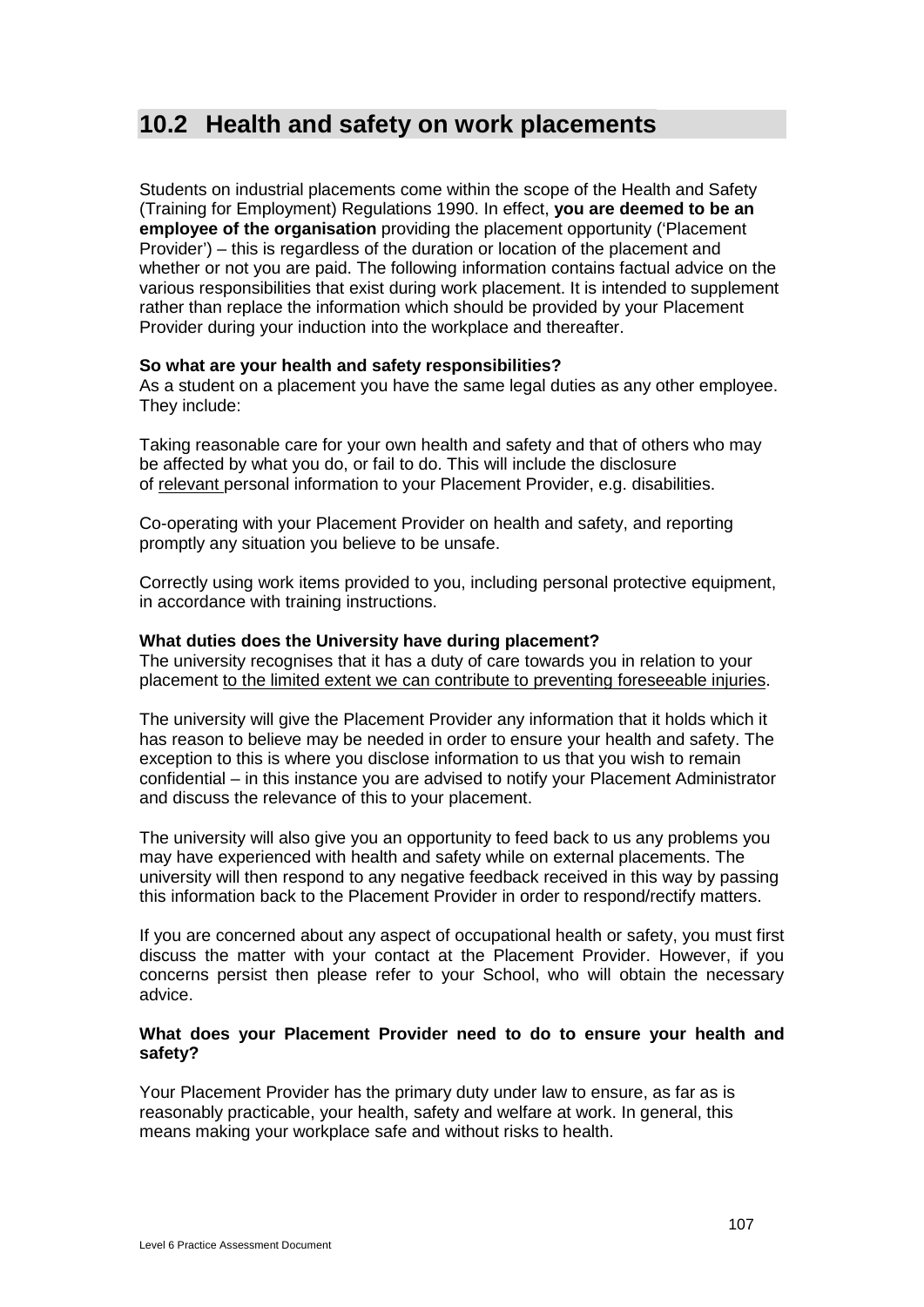This will include: ensuring their premises and machines are safe and that safe systems of work are set; ensuring all materials and substances are moved, stored and used safely; providing you with adequate welfare facilities; giving you the information, instruction, training and supervision necessary for your health safety, and consulting with their workforce on health and safety matters.

The provision of induction in workplace health and safety arrangements remains your Placement Provider's responsibility as this will include matters that only they will be aware of (such as listed below).

#### **In order to safeguard your health and safety, your Placement Provider must:**

**Assess** the risks to your health and safety (and record the significant findings if there are 5 or more employees) and then make arrangements for implementing the health and safety measures identified as being necessary by the assessment.

**Draw** up a health and safety policy and bring it to your attention (if there are 5 or more employees).

**Appoint** someone competent to assist with health and safety responsibilities. **Co-operate** on health and safety with other employers sharing the same workplace. **Set up** emergency procedures (e.g. action in case of fire).

**Provide** adequate first aid facilities and report certain injuries and dangerous occurrences to the health and safety enforcing authority.

**Ensure** that work equipment is suitable, so far as health and safety is concerned, and that it is properly maintained and used.

**Ensure** that the workplace has adequate facilities for ventilation, temperature, lighting, and sanitary, washing and rest facilities.

**Prevent** or adequately control exposure to substances which may damage your health and provide health surveillance as appropriate.

**Take precautions** against danger from flammable or explosive hazards, electrical equipment, noise and radiation.

**Avoid** hazardous manual handling operations, and where they cannot be avoided, reduce the risk of injury.

**Provide** free any protective clothing or equipment, where risks are not adequately controlled by other means.

**Ensure** that appropriate safety signs are provided and maintained.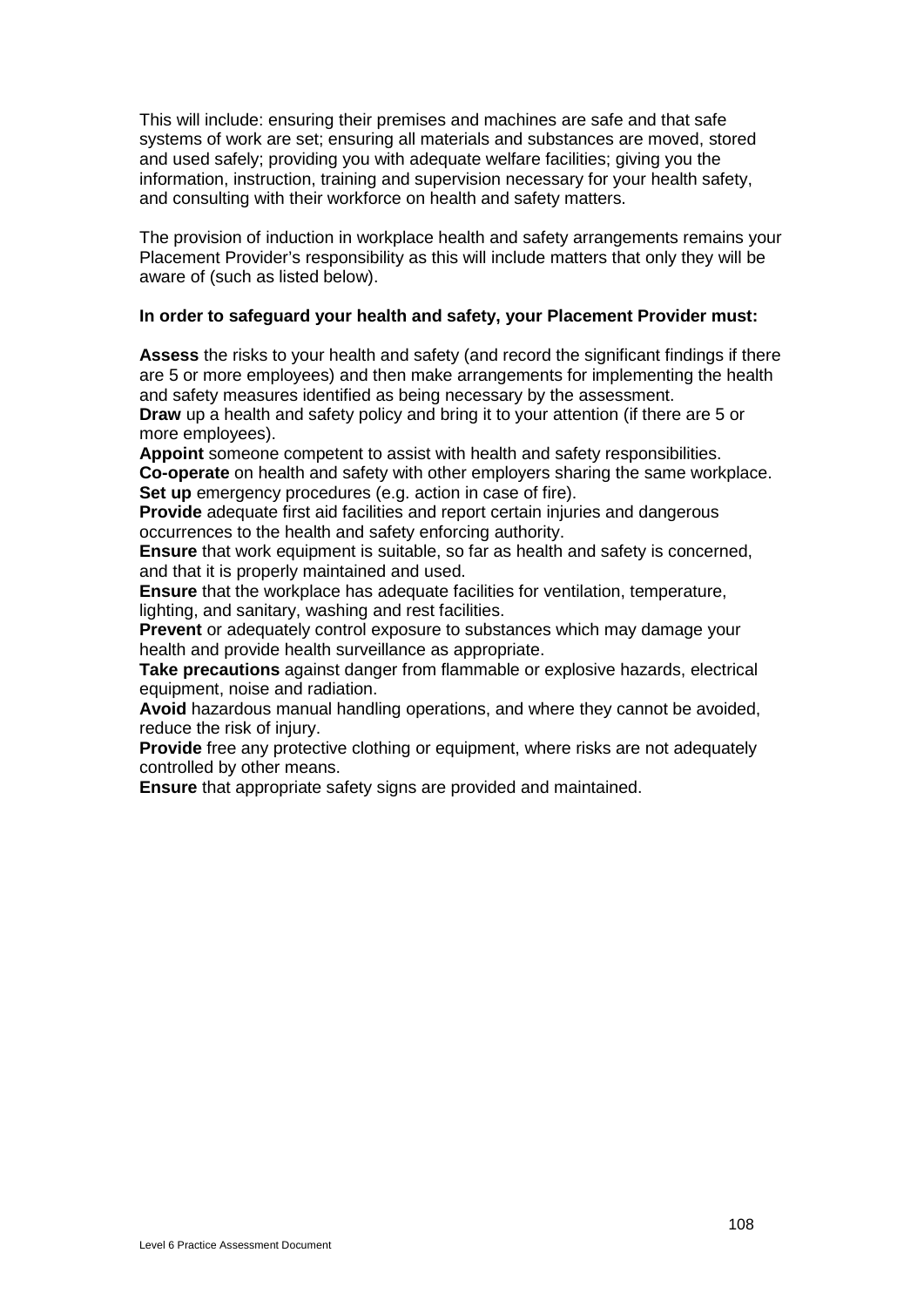# **10.3 Student crisis procedure**

In the event of a major crisis happening to a student while on placement, the following guidelines should be adhered to.

#### **Student**

If the student is able, they will:

- Contact their PPE
- Contact their Academic Advisor
- Contact the University SHSC Administrator (01202 967254 or 967319)
- If appropriate contact their general practitioner or an ambulance

#### **Practice Placement Educator**

If there is anything in the student's behaviour, attitude or state of health that causes concern the PPE will:

- **EXPLORED Arrange appropriate medical attention**
- During working hours, contact a University Tutor or Programme Leader to liaise regarding the student's needs and who is in the best position to take ongoing action
- Out of working hours, take responsibility and act in the most appropriate way. The next of kin may need to be contacted

#### **University Staff**

University staff will endeavour to visit the student on the day the crisis is reported. If contacted by a PPE, University staff will:

- Liaise regarding the student's needs and who is in the best position to take on-going action
- Make arrangements to visit

If contacted by the student while on placement the University staff will:

- **Inform the PPF**
- Take action on the student's behalf if necessary
- Make arrangements to visit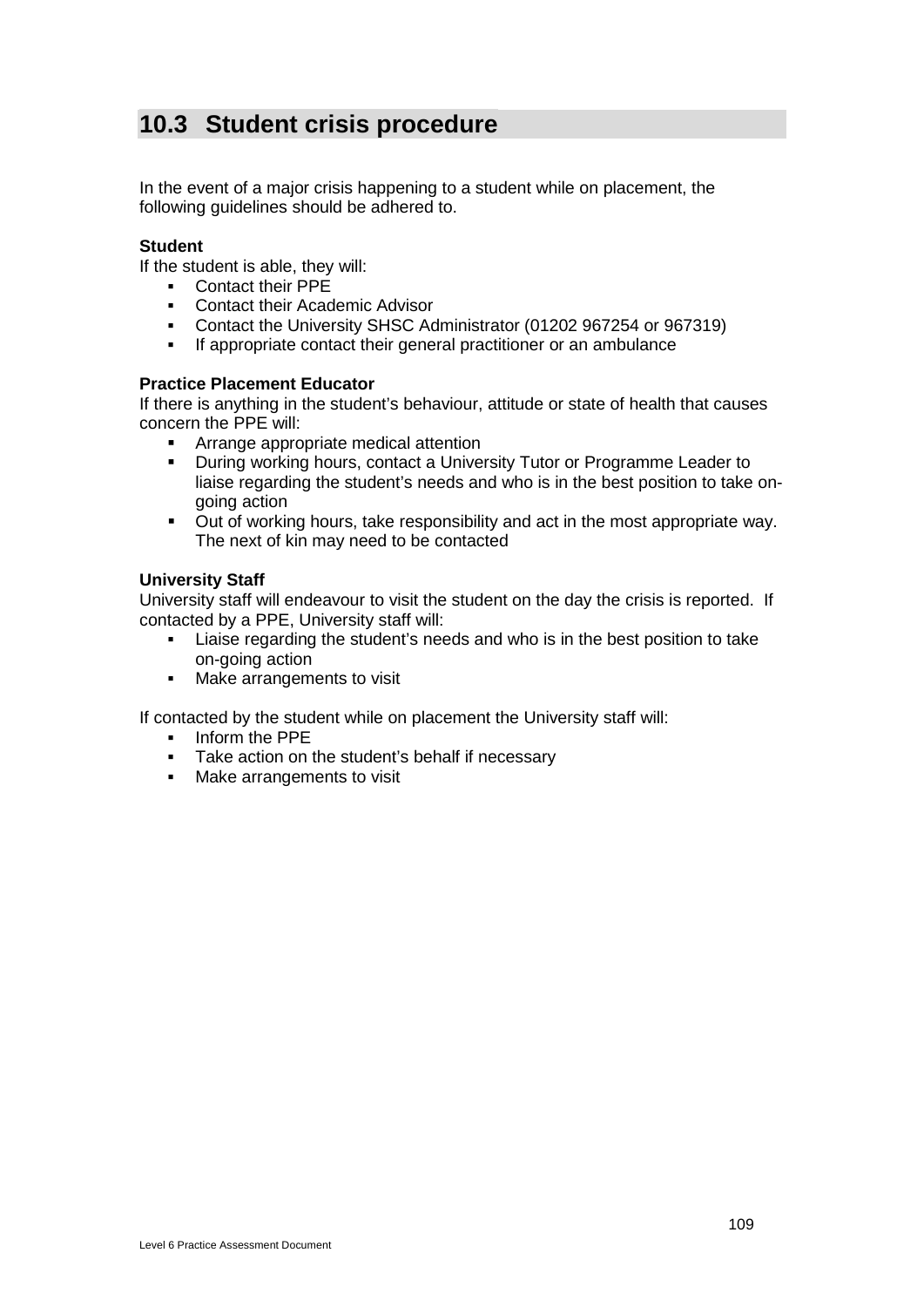# **10.4 Audit**

Placements are audited using an online audit tool embedded within the Arc placement computer system. It is available to PPEs through their Placement Environment Profile access and completed in conjunction with the Placement Education Tutor or another appropriately identified member of staff.

Monitoring of placements is also carried out through the Annual Contract Reviews and through the scrutiny of the Local Education Trust Boards. As part of these processes students complete online evaluations following each placement within the Placement on the Web (POW) system.

- :
- o The audits are carried out annually or at least every 2 years
- o The results are monitored by the University and the action plan considered
- o The action plan informs forward placement planning

The OT team consult with PPEs and the named placement co-ordinator as well as the NHS Trust's organisational lead for education to discuss any issues related to placement learning. In this way the OT team are confident that all placements used are safe and effective learning environments.

Known placements are used where HCPC registered OTs will be supervising the student directly or shared with others. All new placements may occasionally be visited to support a new PPE in completing the documentation. The Academic Advisor is the students' link in monitoring when the student is out on placement.

Emerging placement outside NHS and Social Care services will be visited during recruitment.